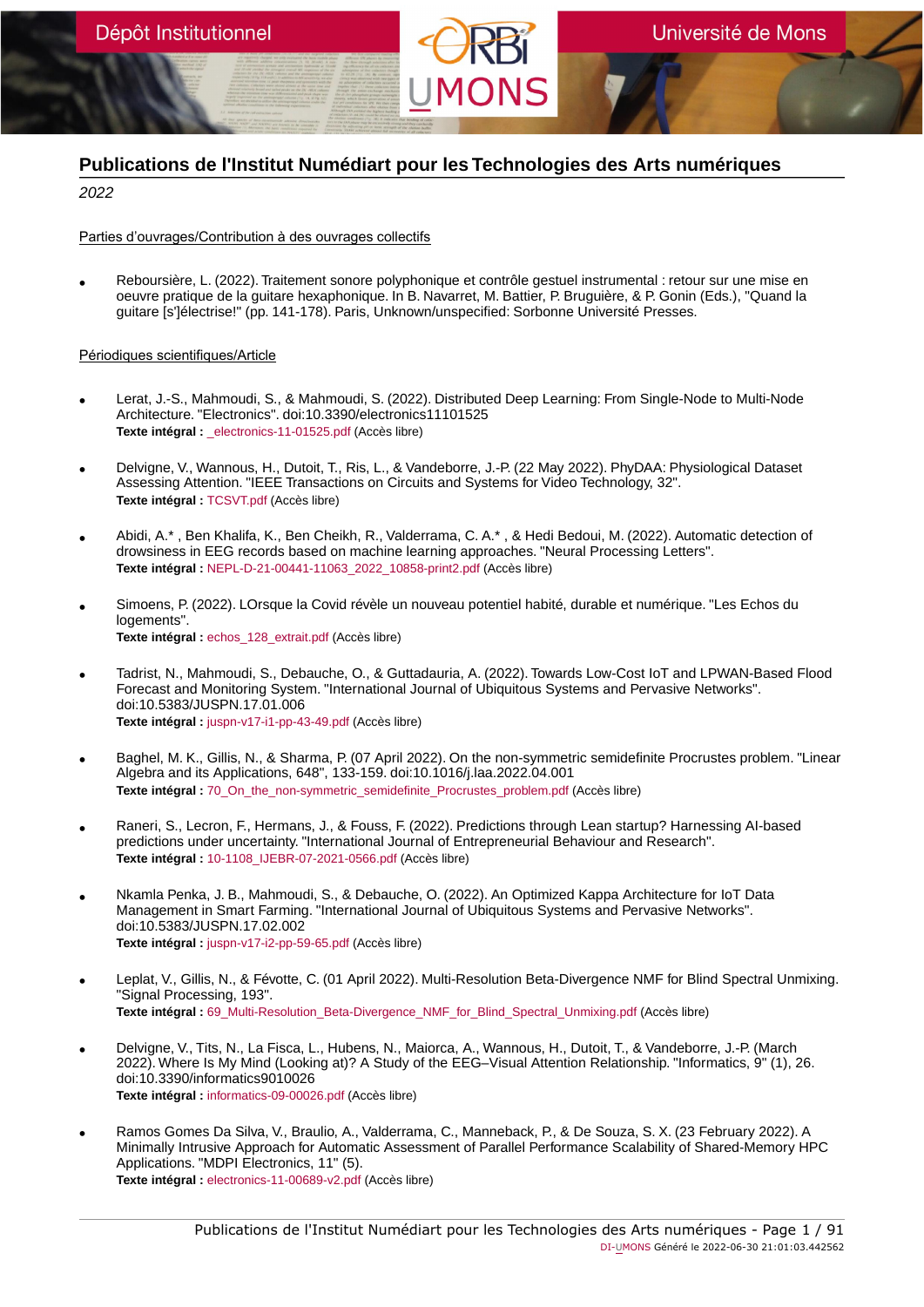- Ramos Gomes Da Silva, V., Valderrama, C., Manneback, P., & De Souza, S. X. (2022). Analytical Energy Model Parametrized by Workload, Clock Frequency and Number of Active Cores for Share-Memory High-Performance Computing Applications. "Energies". **Texte intégral :** [energies-15-01213-v3.pdf](https://orbi.umons.ac.be/bitstream/20.500.12907/42536/1/energies-15-01213-v3.pdf) (Accès libre)
- Le, T. K. H., Phan, D. N., Gillis, N., Ahookhosh, M., & Patrinos, P. (13 January 2022). Block Alternating Bregman Majorization Minimization with Extrapolation. "SIAM Journal on Mathematics of Data Science, 4" (1), 1-25. **Texte intégral :** [66\\_Block\\_Alternating\\_Bregman\\_Majorization\\_Minimization\\_with\\_Extrapolation.pdf](https://orbi.umons.ac.be/bitstream/20.500.12907/42426/1/66_Block_Alternating_Bregman_Majorization_Minimization_with_Extrapolation.pdf) (Accès libre)
- Berrani, S., Yachir, A., Mahmoudi, S., Badis, D., & Aissani, M. (01 January 2022). Towards a New Semantic Model for Service-Based IoT Applications. "Journal of Information Science and Engineering, 38" (1), 83-100. **Texte intégral :** [JISE\\_202201\\_Final.pdf](https://orbi.umons.ac.be/bitstream/20.500.12907/42451/1/JISE_202201_Final.pdf) (Accès réservé aux membres du personnel de l'UMONS)

Colloques et congrès scientifiques/Communication orale non publiée/Abstract

• Delvigne, V. (12 May 2022). "Towards the use of self-supervised learning for EEG analysis". Paper presented at Signal and Image Processing in Neuroscience Meeting, Paris, France. **Texte intégral :** [GdrISIS\\_abstract.pdf](https://orbi.umons.ac.be/bitstream/20.500.12907/42673/1/GdrISIS_abstract.pdf) (Accès libre)[GdrISIS\\_presentation.pdf](https://orbi.umons.ac.be/bitstream/20.500.12907/42673/2/GdrISIS_presentation.pdf) (Accès libre)

### Colloques et congrès scientifiques/Communication publiée dans un ouvrage

• Hubens, N., Mancas, M., Gosselin, B., Preda, M., & Zaharia, T. (2022). Improve Convolutional Neural Network Pruning by Maximizing Filter Variety. In S. Sclaroff (Ed.), "Image Analysis and Processing – ICIAP 2022 - 21st International Conference, 2022, Proceedings". Springer Science and Business Media Deutschland GmbH. doi:10.1007/978-3-031-06427-2\_32

### Colloques et congrès scientifiques/Communication publiée dans un périodique

- Bohy, H., Hammoudeh, A. T. A., Maiorca, A., Dupont, S., & Dutoit, T. (2022). Analysis of Co-Laughter Gesture Relationship on RGB videos in Dyadic Conversation Context. "Proceedings of LREC". **Texte intégral :** [8\\_Paper.pdf](https://orbi.umons.ac.be/bitstream/20.500.12907/43009/1/8_Paper.pdf) (Accès libre)
- Abdolali, M., & Gillis, N. (2022). "Subspace Clustering Using Unsupervised Data Augmentation". Paper presented at IEEE International Conference on Acoustics, Speech, and Signal Processing, Singapore, Unknown/unspecified. **Texte intégral :** [27\\_Subspace\\_Clustering\\_Using\\_Unsupervised\\_Data\\_Augmentation\\_-\\_ICASSP\\_22.pdf](https://orbi.umons.ac.be/bitstream/20.500.12907/42514/1/27_Subspace_Clustering_Using_Unsupervised_Data_Augmentation_-_ICASSP_22.pdf) (Accès libre)
- Vu Thanh, O., Gillis, N., & Lecron, F. (2022). Bounded Simplex-Structured Matrix Factorization. "IEEE International Conference on Acoustics, Speech and Signal Processing. Proceedings". **Texte intégral :** 26 Bounded Simplex Structured Matrix Factorization - ICASSP 22.pdf (Accès libre)
- Hammoudeh, A. T. A., Maiorca, A., Dupont, S., & Dutoit, T. (2022). Are there any Body-movement Differences between Women and Men when they Laugh? "Proceedings of LREC". **Texte intégral :** [9\\_Paper.pdf](https://orbi.umons.ac.be/bitstream/20.500.12907/43010/1/9_Paper.pdf) (Accès libre)

Colloques et congrès scientifiques/Communication poster

• Hammoudeh, A. T. A., Vanderplaetse, B., & Dupont, S. (30 March 2022). "Deep soccer captioning with transformer". Poster session presented at Infortech' Day, Mons, Belgium.

### Colloques et congrès scientifiques/Communication publiée sur un site web

• Reboursière, L., Tiffon, V., & Dutoit, T. (07 June 2022). "Guitar Improvisations with Hexaphonic Multieffect (Gihme) Dataset and Practice Analysis". Paper presented at Sound and Music Computing Conference 2022. doi:10.5281/zenodo.6573697 **Texte intégral :** [2022-GIHME-SMC.pdf](https://orbi.umons.ac.be/bitstream/20.500.12907/43013/1/2022-GIHME-SMC.pdf) (Accès libre)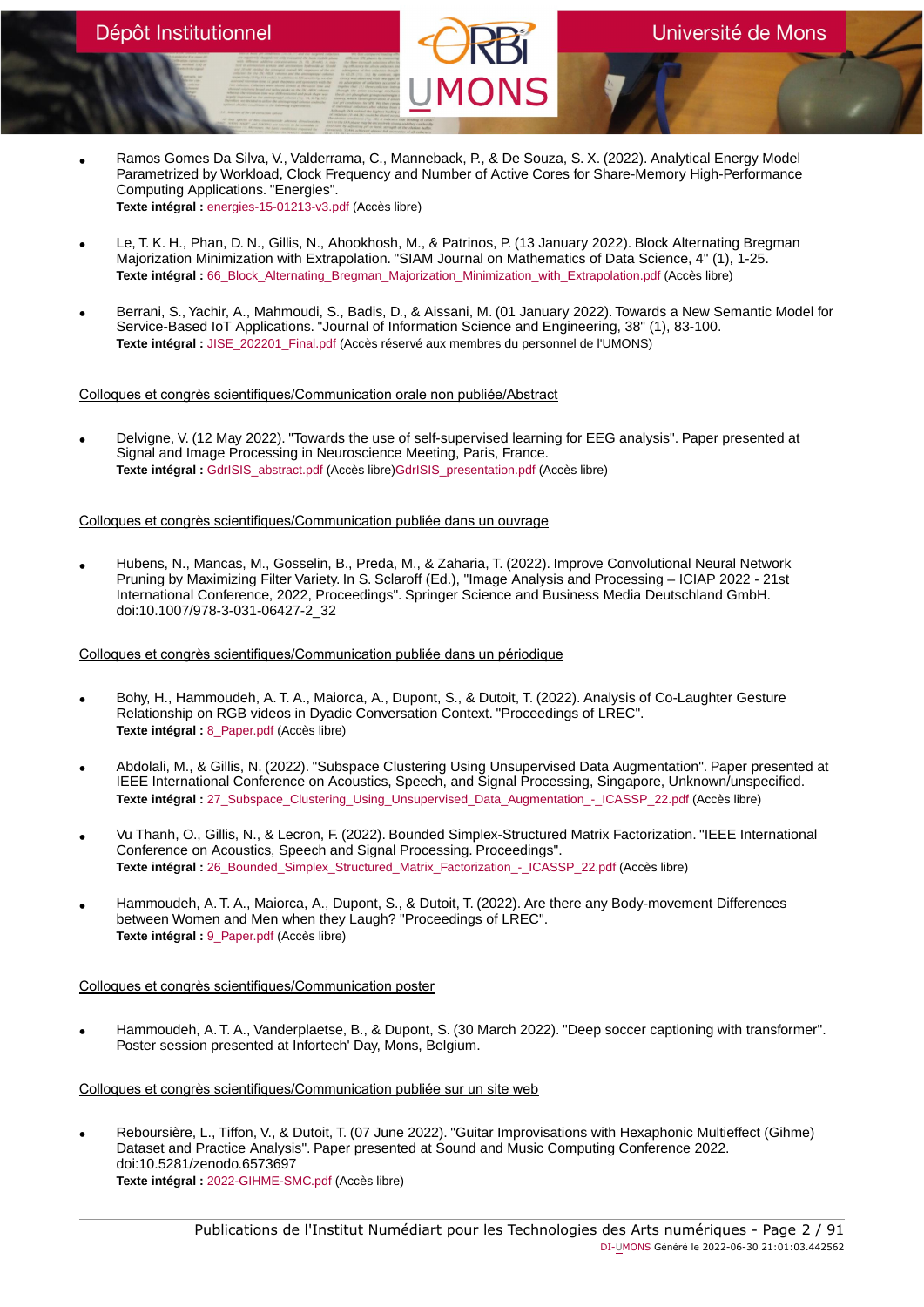### Mémoires et thèses/Thèse de doctorat

• Debauche, O. (2022). "Architecture cloud distribuée orientée services, dédiée à l'Internet des objets". Unpublished doctoral thesis, UMONS - Université de Mons [Polytechnique], Mons, Unknown/unspecified. Jury: Mahmoudi, S. (Promotor), Manneback, P. (Promotor), Lebeau, F. (Promotor), Bette, S. (Promotor), Gengler, N. (Promotor), Bindelle, J. (Promotor), Pinet, F. (Promotor), Bouvry, P. (Promotor), Tocquin, P. (Promotor), & Benjelloun, M. **Texte intégral :** [Thèse Olivier DEBAUCHE Finale.pdf](https://orbi.umons.ac.be/bitstream/20.500.12907/42996/1/Th�se Olivier DEBAUCHE Finale.pdf) (Accès réservé aux membres du personnel de l'UMONS[\)Défense publique](https://orbi.umons.ac.be/bitstream/20.500.12907/42996/2/D�fense publique v2.ppsx) [v2.ppsx](https://orbi.umons.ac.be/bitstream/20.500.12907/42996/2/D�fense publique v2.ppsx) (Accès réservé aux membres du personnel de l'UMONS)

#### Allocutions et communications diverses/Autre

• Hammoudeh, A. T. A., & et al, E. A. (2022). "How can the EU regulate digital platforms without limiting freedom of speech and free exchange of thoughts?"

#### 2021

### Parties d'ouvrages/Contribution à des ouvrages collectifs

- Mahmoudi, S., Stassin, S., Daho, M. E. H., Lessage, X., & Mahmoudi, S. (2021). Explainable Deep Learning for Covid-19 Detection Using Chest X-ray and CT-Scan Images. In "Intelligent Healthcare Informatics for Fighting the COVID-19 and Other Pandemics and Epidemics" (pp. 323-338). Springer. **Texte intégral :** [Explanable\\_DL\\_for\\_covid-19\\_detection.pdf](https://orbi.umons.ac.be/bitstream/20.500.12907/42412/1/Explanable_DL_for_covid-19_detection.pdf) (Accès réservé aux membres du personnel de l'UMONS)
- Debauche, O., Mahmoudi, S., Mahmoudi, S., & Manneback, P. (2021). A new Collaborative Platform for Covid-19, Benchmark Datasets. In "Intelligent Healthcare Informatics for Fighting the COVID-19 and Other Pandemics and Epidemics". Springer. doi:10.1007/978-3-030-72752-9\_12 **Texte intégral :** [Covid\\_Chapter\\_Olivier\\_Debauche\\_\\_\\_Corrected\\_Proof\(1\).pdf](https://orbi.umons.ac.be/bitstream/20.500.12907/42323/1/Covid_Chapter_Olivier_Debauche___Corrected_Proof(1).pdf) (Accès réservé aux membres du personnel de l'UMONS)
- Lessage, X., Mahmoudi, S., Mahmoudi, S., Laraba, S., Debauche, O., & Belarbi, M. A. (2021). Chest X-ray images analysis with Deep Convolutional Neural Networks (CNN) for COVID-19 detection. In "Intelligent Healthcare Informatics for Fighting the COVID-19 and Other Pandemics and Epidemics" (pp. 405-425). Springer. doi:10.1007/978-3-030-72752-9\_21 **Texte intégral :** [Covid\\_Chapter\\_Xavier\\_Lessage\(1\).pdf](https://orbi.umons.ac.be/bitstream/20.500.12907/42340/1/Covid_Chapter_Xavier_Lessage(1).pdf) (Accès réservé aux membres du personnel de l'UMONS)

#### Périodiques scientifiques/Article

- Tits, N., El Haddad, K., & Dutoit, T. (2021). Analysis and Assessment of Controllability of an Expressive Deep Learning-Based TTS System. "Informatics". **Texte intégral :** [informatics-08-00084.pdf](https://orbi.umons.ac.be/bitstream/20.500.12907/42434/1/informatics-08-00084.pdf) (Accès libre)
- Tits, N., El Haddad, K., & Dutoit, T. (25 November 2021). Analysis and Assessment of Controllability of an Expressive Deep Learning-Based TTS System. "mdpi informatics, 8" (4). doi:10.3390/informatics8040084 **Texte intégral :** [informatics-08-00084.pdf](https://orbi.umons.ac.be/bitstream/20.500.12907/42442/1/informatics-08-00084.pdf) (Accès libre)
- Lerat, J.-S., Mahmoudi, S., & Mahmoudi, S. (2021). Single Node Deep Learning Frameworks: Comparative study and CPU/GPU performance analysis. "Concurrency and Computation: Practice and Experience". **Texte intégral :** [Single\\_Node\\_Deep\\_Learning\\_Frameworks\\_\\_Comparative\\_Study\\_and\\_CPU\\_GPU\\_Performance\\_Analysis.pdf](https://orbi.umons.ac.be/bitstream/20.500.12907/42443/1/Single_Node_Deep_Learning_Frameworks__Comparative_Study_and_CPU_GPU_Performance_Analysis.pdf) (Accès réservé aux membres du personnel de l'UMONS)
- Ammar, M., Lamri, M. A., Mahmoudi, S., & Laidi, A. (13 November 2021). Deep Learning Models for Intracranial Hemorrhage Recognition: A comparative study. "Procedia Computer Science, 196", 418-425. doi:10.1016/j.procs.2021.12.031 **Texte intégral :** [Ammar-Mahmoudi-Procedia.pdf](https://orbi.umons.ac.be/bitstream/20.500.12907/42452/1/Ammar-Mahmoudi-Procedia.pdf) (Accès réservé aux membres du personnel de l'UMONS)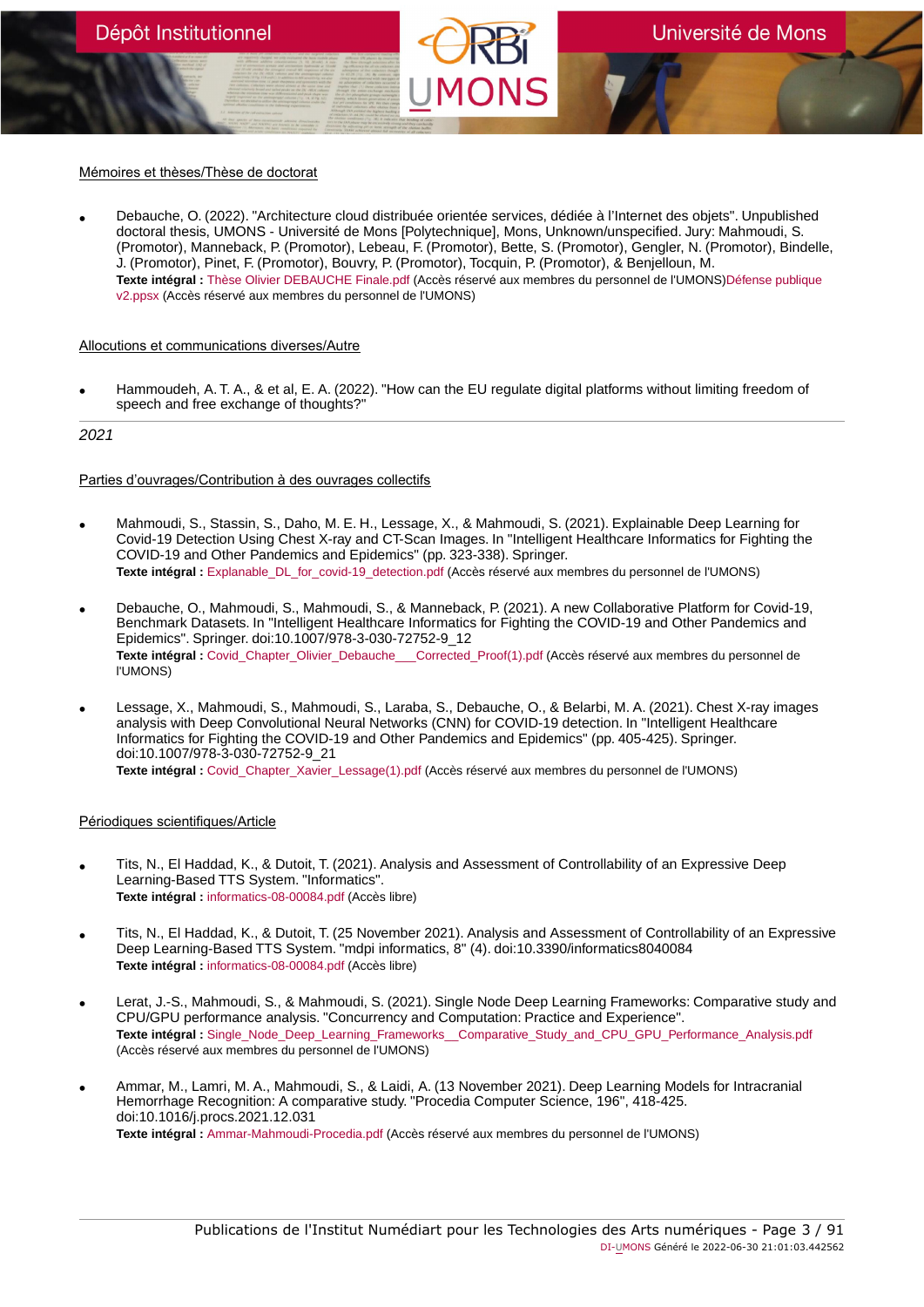- Benjelloun, M., Dadi, E. W., & Daoudi, E. M. (26 October 2021). A Complete Content-based 3D Shape Retrieval System Using Deep Learning. "International Journal of Artificial Intelligence, 19" (2), 44-57. **Texte intégral :** [Article\\_A\\_Complete\\_Content-based\\_3D-250820.pdf](https://orbi.umons.ac.be/bitstream/20.500.12907/42446/1/Article_A_Complete_Content-based_3D-250820.pdf) (Accès libre)
- Atif, S. M., Gillis, N., Qazi, S., & Naseem, I. (15 October 2021). Structured Nonnegative Matrix Factorization for Traffic Flow Estimation of Large Cloud Networks. "Computer Networks, 201". **Texte intégral :** [68\\_Structured\\_Nonnegative\\_Matrix\\_Factorization\\_for\\_Traffic\\_Flow\\_Estimation\\_of\\_Large\\_Cloud\\_Networks.pdf](https://orbi.umons.ac.be/bitstream/20.500.12907/42427/1/68_Structured_Nonnegative_Matrix_Factorization_for_Traffic_Flow_Estimation_of_Large_Cloud_Networks.pdf) (Accès libre)
- Abdolali, M., & Gillis, N. (12 October 2021). Beyond Linear Subspace Clustering: A Comparative Study of Nonlinear Manifold Clustering Algorithms. "Computer Science Review, 42". **Texte intégral :** [67\\_Beyond\\_Linear\\_Subspace\\_Clustering\\_-](https://orbi.umons.ac.be/bitstream/20.500.12907/42429/1/67_Beyond_Linear_Subspace_Clustering_-_A_Comparative_Study_of_Nonlinear_Manifold_Clustering_Algorithms.pdf) [\\_A\\_Comparative\\_Study\\_of\\_Nonlinear\\_Manifold\\_Clustering\\_Algorithms.pdf](https://orbi.umons.ac.be/bitstream/20.500.12907/42429/1/67_Beyond_Linear_Subspace_Clustering_-_A_Comparative_Study_of_Nonlinear_Manifold_Clustering_Algorithms.pdf) (Accès libre)
- Debauche, O., Mahmoudi, S., Manneback, P., & Lebeau, F. (2021). Cloud and Distributed Architectures for Data Management in Agriculture 4.0 : Review and Future Trends. "Journal of King Saud University - Computer and Information Sciences". doi:10.1016/j.jksuci.2021.09.015 **Texte intégral :** [1-s2.0-S1319157821002664-main.pdf](https://orbi.umons.ac.be/bitstream/20.500.12907/42428/1/1-s2.0-S1319157821002664-main.pdf) (Accès libre)
- Kervazo, C., Gillis, N., & Dobigeon, N. (10 September 2021). Provably robust blind source separation of linearquadratic near-separable mixtures. "SIAM Journal on Imaging Sciences, 14" (4), 1848-1889. **Texte intégral :** [65\\_Provably\\_robust\\_blind\\_source\\_separation\\_of\\_linear-quadratic\\_near-separable\\_mixtures.pdf](https://orbi.umons.ac.be/bitstream/20.500.12907/42422/1/65_Provably_robust_blind_source_separation_of_linear-quadratic_near-separable_mixtures.pdf) (Accès libre)
- Belabed, T., Ramos Gomes Da Silva, V., Quenon, A., Valderrama, C., & SOUANI, C. (2021). A Novel Automate Python Edge-to-Edge: From Automate Generation On Cloud To User Application Deployment on Edge of Deep Neural Networks For Low Power IoT Systems FPGA-Based Acceleration. "Sensors". **Texte intégral :** [sensors-1274580\\_\\_ACCEPTED.pdf](https://orbi.umons.ac.be/bitstream/20.500.12907/42423/1/sensors-1274580__ACCEPTED.pdf) (Accès libre)
- Oqaidi, M., Ait Abelouahid, R., Debauche, O., & Marzak, A. (04 September 2021). An open source and low-cost Smart Auditorium. "Procedia Computer Science, 191". Texte intégral : [SA2IOT\\_16\\_registrationID.pdf](https://orbi.umons.ac.be/bitstream/20.500.12907/42414/1/SA2IOT_16_registrationID.pdf) (Accès réservé aux membres du personnel de l'UMONS)
- El Filali, S., Aarika, K., Naji, M. A., Benlahmar, E. H., Ait Abelouahid, R., & Debauche, O. (04 September 2021). Machine Learning Algorithms For Breast Cancer Prediction And Diagnosis. "Procedia Computer Science, 191". **Texte intégral :** [FNC\\_10\\_518474474\(1\).pdf](https://orbi.umons.ac.be/bitstream/20.500.12907/42417/1/FNC_10_518474474(1).pdf) (Accès réservé aux membres du personnel de l'UMONS)
- Naji, M. A., El Filali, S., Bouhlal, M., Benlahmar, E. H., Ait Abelouahid, R., & Debauche, O. (04 September 2021). Breast Cancer Prediction and Diagnosis through a New Approach based on Majority Voting Ensemble Classifier. "Procedia Computer Science, 191". **Texte intégral :** [FNC\\_8\\_518474474\(1\).pdf](https://orbi.umons.ac.be/bitstream/20.500.12907/42418/1/FNC_8_518474474(1).pdf) (Accès réservé aux membres du personnel de l'UMONS)
- Ait Abelouahid, R., Debauche, O., & Marzak, A. (31 August 2021). Internet of Things: a new Interoperable IoT Platform. Application to a Smart Building. "Procedia Computer Science, 191". **Texte intégral :** [SA2IOT\\_15\\_freepaper.pdf](https://orbi.umons.ac.be/bitstream/20.500.12907/42425/1/SA2IOT_15_freepaper.pdf) (Accès réservé aux membres du personnel de l'UMONS)
- Nkamla Penka, J. B., Mahmoudi, S., & Debauche, O. (2021). A new Kappa Architecture for IoT Data Management in Smart Farming. "Procedia Computer Science". **Texte intégral :** [MobiSPC\\_21\\_JB\\_Kappa\\_\\_Copy\\_\(1\).pdf](https://orbi.umons.ac.be/bitstream/20.500.12907/42407/1/MobiSPC_21_JB_Kappa__Copy_(1).pdf) (Accès réservé aux membres du personnel de l'UMONS)
- De Handschutter, P., Gillis, N., & Siebert, X. (10 August 2021). Deep Matrix Factorizations. "Computer Science Review, 42". **Texte intégral :** [64\\_Deep\\_Matrix\\_Factorizations.pdf](https://orbi.umons.ac.be/bitstream/20.500.12907/42416/1/64_Deep_Matrix_Factorizations.pdf) (Accès libre)
- Patel, M., Valderrama, C., & YADAV, A. (06 August 2021). Metaheuristic enabled deep convolutional neural network for traffic flow prediction: Impact of improved lion algorithm. "International Journal of Intelligent Transportation Systems Research, 25" (5). doi:10.1080/15472450.2021.1974857 **Texte intégral :**

[Metaheuristic\\_enabled\\_deep\\_convolutional\\_neural\\_network\\_for\\_traffic\\_flow\\_prediction\\_Impact\\_of\\_improved\\_lion\\_algorithm.pdf](https://orbi.umons.ac.be/bitstream/20.500.12907/42415/1/Metaheuristic_enabled_deep_convolutional_neural_network_for_traffic_flow_prediction_Impact_of_improved_lion_algorithm.pdf) (Accès libre)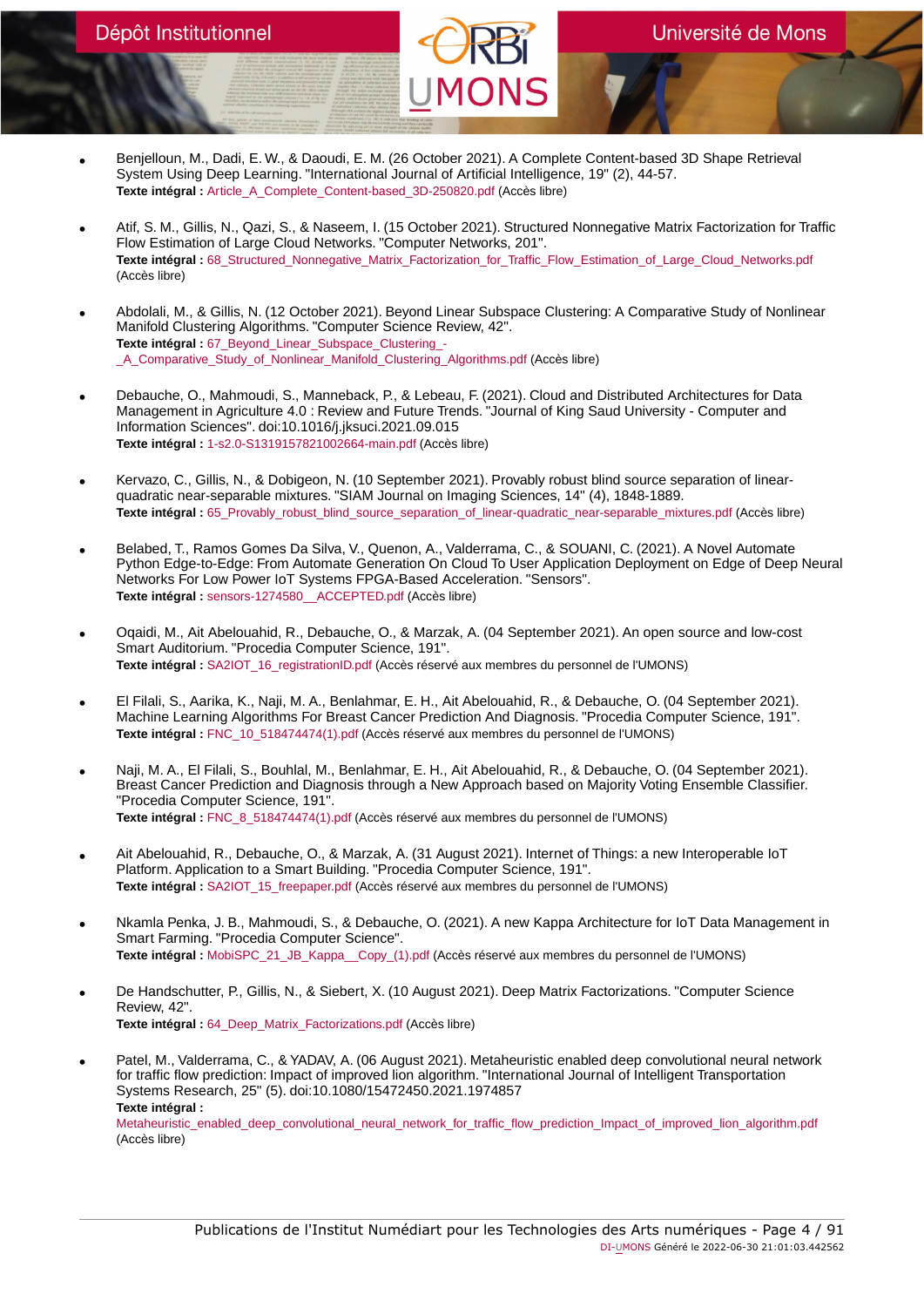- Gillis, N., & Sharma, P. (01 August 2021). Minimal-norm static feedbacks using dissipative Hamiltonian matrices. "Linear Algebra and its Applications, 623", 258-281. doi:10.1016/j.laa.2020.02.008 **Texte intégral :** [48\\_Minimal-norm\\_static\\_feedbacks\\_using\\_dissipative\\_Hamiltonian\\_matrices.pdf](https://orbi.umons.ac.be/bitstream/20.500.12907/42291/1/48_Minimal-norm_static_feedbacks_using_dissipative_Hamiltonian_matrices.pdf) (Accès libre)
- Hubens, N., Mancas, M., Gosselin, B., Preda, M., & Zaharia, T. (2021). Fake-Buster: A Lightweight Solution for Deepfake Detection. "Proceedings of SPIE: The International Society for Optical Engineering". **Texte intégral :** [SPIE\\_paper.pdf](https://orbi.umons.ac.be/bitstream/20.500.12907/42438/1/SPIE_paper.pdf) (Accès libre)
- Debauche, O., El Moulat, M., Mahmoudi, S., Bindelle, J., & Lebeau, F. (30 June 2021). Farm Animals' Behaviors and Welfare Analysis with AI Algorithms: A Review. "Revue d'Intelligence Artificielle, 35" (3). doi:10.18280/ria.350308 **Texte intégral :** [35.03\\_08.pdf](https://orbi.umons.ac.be/bitstream/20.500.12907/42419/1/35.03_08.pdf) (Accès libre)
- Mahmoudi, S., Lessage, X., Giudice, F., Murgo, S., & Mahmoudi, S. (24 June 2021). Breast cancer detection in digital mammography with convolutional neural network: retrospective study in Belgium. "International Journal of Computer Assisted Radiology and Surgery, 16 (Suppl 1) - S1-S119" (S1-S119), 69-70. **Texte intégral :** [Paper-01-2021\\_Article\\_CARS2021.pdf](https://orbi.umons.ac.be/bitstream/20.500.12907/42411/1/Paper-01-2021_Article_CARS2021.pdf) (Accès réservé aux membres du personnel de l'UMONS)
- Belabed, T., Maria Gracielly, F. C., FERNANDES, M. A. C., Valderrama, C., & SOUANI, C. (2021). User Driven FPGA-Based Design Automated Framework of Deep Neural Networks for Low-Power Low-Cost Edge Computing. "IEEE Access". Texte intégral : [User\\_Driven\\_FPGA-Based\\_Design\\_AutomatedFramework\\_of\\_Deep\\_Neural\\_Networks\\_forLow-Power\\_Low-](https://orbi.umons.ac.be/bitstream/20.500.12907/42420/1/User_Driven_FPGA-Based_Design_AutomatedFramework_of_Deep_Neural_Networks_forLow-Power_Low-Cost_Edge_Computing.pdf)[Cost\\_Edge\\_Computing.pdf](https://orbi.umons.ac.be/bitstream/20.500.12907/42420/1/User_Driven_FPGA-Based_Design_AutomatedFramework_of_Deep_Neural_Networks_forLow-Power_Low-Cost_Edge_Computing.pdf) (Accès libre)
- Baghel, M. K., Gillis, N., & Sharma, P. (15 June 2021). Characterization of the dissipative mappings and their application to perturbations of dissipative-Hamiltonian systems. "Numerical Linear Algebra with Applications, 28" (6). Texte intégral : 63 Characterization of the dissipative mappings and their application to perturbations of dissipative-[Hamiltonian\\_systems.pdf](https://orbi.umons.ac.be/bitstream/20.500.12907/42410/1/63_Characterization_of_the_dissipative_mappings_and_their_application_to_perturbations_of_dissipative-Hamiltonian_systems.pdf) (Accès libre)
- Patel, M., YADAV, A., & Valderrama, C. (11 June 2021). Image Enhancement and Object Recognition for Night Vision Traffic Surveillance. "Soft Computing for Security Applications, 1397" (2022), 906. **Texte intégral :** [SPRINGER.pdf](https://orbi.umons.ac.be/bitstream/20.500.12907/42430/1/SPRINGER.pdf) (Accès libre)
- Debauche, O., Trani, J.-P., Mahmoudi, S., Manneback, P., Bindelle, J., Mahmoudi, S., Guttadauria, A., & Lebeau, F. (09 June 2021). Data Management and Internet of Things : A Methodological Review in Smart Farming. "Internet of Things, 14".

**Texte intégral :** [1-s2.0-S2542660521000226-main1\(1\).pdf](https://orbi.umons.ac.be/bitstream/20.500.12907/42409/1/1-s2.0-S2542660521000226-main1(1).pdf) (Accès réservé aux membres du personnel de l'UMONS)

- Ahookhosh, M., Le, T. K. H., Gillis, N., & Patrinos, P. (07 June 2021). A block inertial Bregman proximal algorithm for nonsmooth nonconvex problems with application to symmetric nonnegative matrix tri-factorization. "Journal of Optimization Theory and Applications, 190", 234-258. **Texte intégral :** [62\\_A\\_block\\_inertial\\_Bregman\\_proximal\\_algorithm\\_for\\_nonsmooth\\_nonconvex\\_problems\\_with\\_application\\_to\\_symmetric\\_nonnegati](https://orbi.umons.ac.be/bitstream/20.500.12907/42406/1/62_A_block_inertial_Bregman_proximal_algorithm_for_nonsmooth_nonconvex_problems_with_application_to_symmetric_nonnegative_matrix_tri-factorization.pdf) [ve\\_matrix\\_tri-factorization.pdf](https://orbi.umons.ac.be/bitstream/20.500.12907/42406/1/62_A_block_inertial_Bregman_proximal_algorithm_for_nonsmooth_nonconvex_problems_with_application_to_symmetric_nonnegative_matrix_tri-factorization.pdf) (Accès libre)
- Ahookhosh, M., Le, T. K. H., Gillis, N., & Patrinos, P. (28 May 2021). Multi-block Bregman proximal alternating linearized minimization and its application to sparse orthogonal nonnegative matrix factorization. "Computational Optimization and Applications, 79", 681-715. **Texte intégral :** [61\\_Multi](https://orbi.umons.ac.be/bitstream/20.500.12907/42405/1/61_Multi-block_Bregman_proximal_alternating_linearized_minimization_and_its_application_to_sparse_orthogonal_nonnegative_matrix_factorization.pdf)[block\\_Bregman\\_proximal\\_alternating\\_linearized\\_minimization\\_and\\_its\\_application\\_to\\_sparse\\_orthogonal\\_nonnegative\\_matrix\\_fact](https://orbi.umons.ac.be/bitstream/20.500.12907/42405/1/61_Multi-block_Bregman_proximal_alternating_linearized_minimization_and_its_application_to_sparse_orthogonal_nonnegative_matrix_factorization.pdf) [orization.pdf](https://orbi.umons.ac.be/bitstream/20.500.12907/42405/1/61_Multi-block_Bregman_proximal_alternating_linearized_minimization_and_its_application_to_sparse_orthogonal_nonnegative_matrix_factorization.pdf) (Accès libre)
- Pan, J., & Gillis, N. (01 May 2021). Generalized Separable Nonnegative Matrix Factorization. "IEEE Transactions on Pattern Analysis and Machine Intelligence, 43" (N° spécial), 1546-1561. **Texte intégral :** [45\\_Generalized\\_Separable\\_Nonnegative\\_Matrix\\_Factorization.pdf](https://orbi.umons.ac.be/bitstream/20.500.12907/42247/1/45_Generalized_Separable_Nonnegative_Matrix_Factorization.pdf) (Accès libre)
- Le, T. K. H., & Gillis, N. (01 May 2021). Algorithms for Nonnegative Matrix Factorization with the Kullback-Leibler Divergence. "Journal of Scientific Computing, 87". **Texte intégral :** [60\\_Algorithms\\_for\\_Nonnegative\\_Matrix\\_Factorization\\_with\\_the\\_Kullback-Leibler\\_Divergence.pdf](https://orbi.umons.ac.be/bitstream/20.500.12907/42397/1/60_Algorithms_for_Nonnegative_Matrix_Factorization_with_the_Kullback-Leibler_Divergence.pdf) (Accès libre)
- Tits, N., El Haddad, K., & Dutoit, T. (01 May 2021). ICE-Talk 2: Interface for Controllable Expressive TTS with perceptual assessment tool. "Software Impacts, 8" (100055). doi:10.1016/j.simpa.2021.100055 **Texte intégral :** [PIIS2665963821000038\\_\(1\).pdf](https://orbi.umons.ac.be/bitstream/20.500.12907/42436/1/PIIS2665963821000038_(1).pdf) (Accès libre)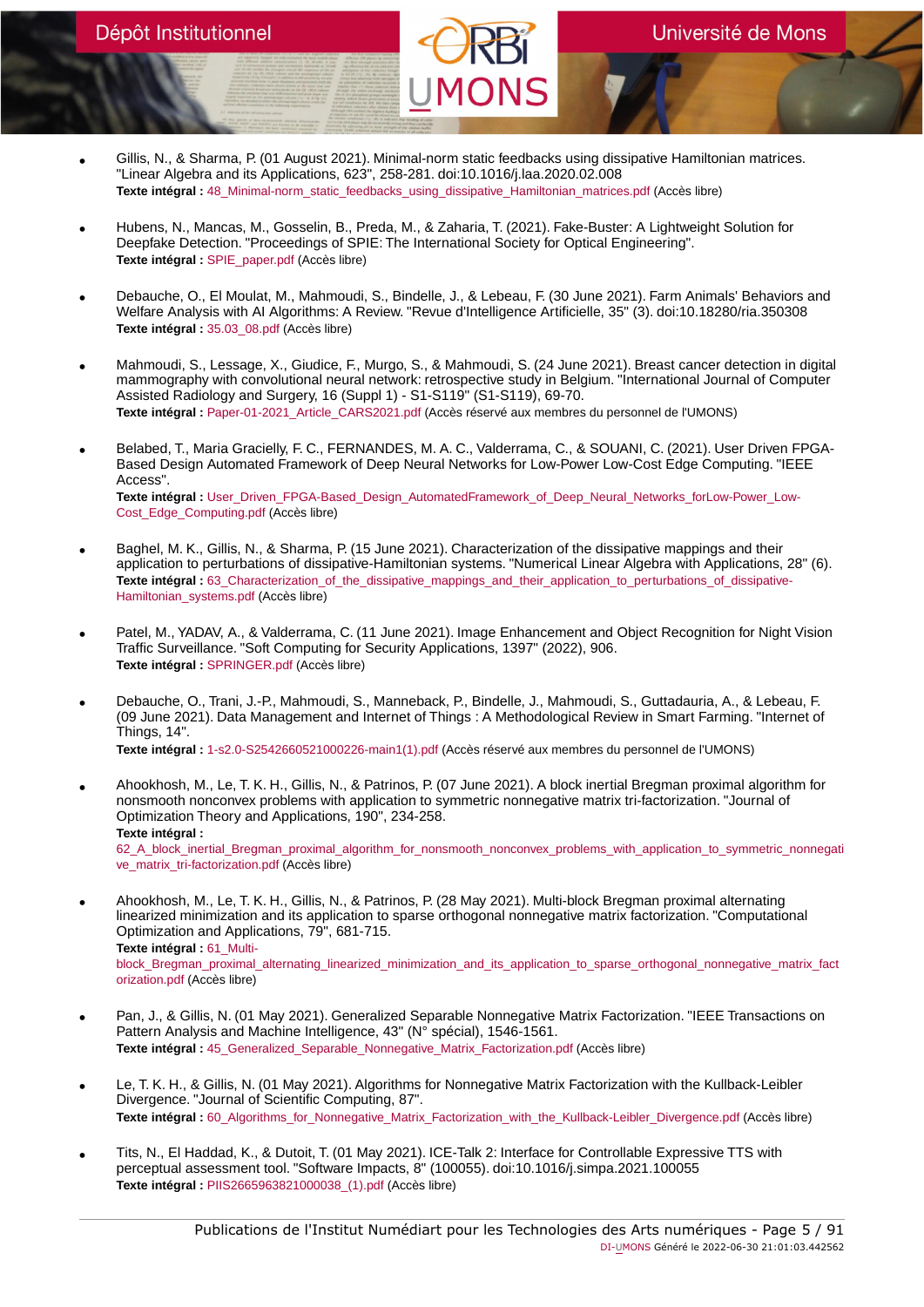- El Moulat, M., Debauche, O., Mahmoudi, S., Mahmoudi, S., Guttadauria, A., Manneback, P., & Lebeau, F. (10 March 2021). Towards Landslides Early Warning System With Fog - Edge Computing And Artificial Intelligence. "Journal of Ubiquitous Systems & Pervasive Networks, 15" (5), 11-17. **Texte intégral :** [Paper-2\\_JUSPN20211502011017\(13\).pdf](https://orbi.umons.ac.be/bitstream/20.500.12907/42408/1/Paper-2_JUSPN20211502011017(13).pdf) (Accès réservé aux membres du personnel de l'UMONS)
- Ang, M. S., Cohen, J. E., Gillis, N., & Le, T. K. H. (05 March 2021). Accelerating Block Coordinate Descent for Nonnegative Tensor Factorization. "Numerical Linear Algebra with Applications, 28" (5). Texte intégral : 59 Accelerating\_Block\_Coordinate\_Descent\_for\_Nonnegative\_Tensor\_Factorization.pdf (Accès libre)
- Laabassi, K., Belarbi, M. A., Mahmoudi, S., Mahmoudi, S., & Ferhat, K. (01 March 2021). Wheat varieties identification based on a deep learning approach. "Journal of the Saudi Society of Agricultural Sciences, 20" (5), 281- 289.

**Texte intégral :** [Karim-Mahmoudi-King-Saoud.pdf](https://orbi.umons.ac.be/bitstream/20.500.12907/42450/1/Karim-Mahmoudi-King-Saoud.pdf) (Accès réservé aux membres du personnel de l'UMONS)

- Maatoug, A., Belalem, G., & Mahmoudi, S. (2021). A location-based fog computing optimization of energy management in smart buildings: DEVS modeling and design of connected objects. "Frontiers of Computer Science". **Texte intégral :** [A\\_location](https://orbi.umons.ac.be/bitstream/20.500.12907/42448/1/A_location-based_fog_computing_optimization_of_energy_management_in_smart_buildings_DEVS_modeling_and_design_of_connected_objects(.pdf)[based\\_fog\\_computing\\_optimization\\_of\\_energy\\_management\\_in\\_smart\\_buildings\\_DEVS\\_modeling\\_and\\_design\\_of\\_connected\\_obje](https://orbi.umons.ac.be/bitstream/20.500.12907/42448/1/A_location-based_fog_computing_optimization_of_energy_management_in_smart_buildings_DEVS_modeling_and_design_of_connected_objects(.pdf) [cts\(.pdf](https://orbi.umons.ac.be/bitstream/20.500.12907/42448/1/A_location-based_fog_computing_optimization_of_energy_management_in_smart_buildings_DEVS_modeling_and_design_of_connected_objects(.pdf) (Accès libre)
- Abdolali, M., & Gillis, N. (19 February 2021). Simplex-Structured Matrix Factorization: Sparsity-based Identifiability and Provably Correct Algorithms. "SIAM Journal on Mathematics of Data Science, 3" (2), 593-623. Texte intégral : [57\\_Simplex-Structured\\_Matrix\\_Factorization\\_-\\_Sparsity-based\\_Identifiability\\_and\\_Provably\\_Correct\\_Algorithms.pdf](https://orbi.umons.ac.be/bitstream/20.500.12907/42386/1/57_Simplex-Structured_Matrix_Factorization_-_Sparsity-based_Identifiability_and_Provably_Correct_Algorithms.pdf) (Accès libre)
- Gillis, N., Le, T. K. H., Leplat, V., & Tan, V. Y. F. (2021). Distributionally Robust and Multi-Objective Nonnegative Matrix Factorization. "IEEE Transactions on Pattern Analysis and Machine Intelligence". doi:10.1109/TPAMI.2021.3058693 **Texte intégral :** [55\\_Distributionally\\_Robust\\_and\\_Multi-Objective\\_Nonnegative\\_Matrix\\_Factorization.pdf](https://orbi.umons.ac.be/bitstream/20.500.12907/42384/1/55_Distributionally_Robust_and_Multi-Objective_Nonnegative_Matrix_Factorization.pdf) (Accès libre)
- Leplat, V., Gillis, N., & Idier, J. (18 February 2021). Multiplicative Updates for NMF with -Divergences under Disjoint Equality Constraints. "SIAM Journal on Matrix Analysis and Applications, 42" (2), 730-752. **Texte intégral :** [56\\_Multiplicative\\_Updates\\_for\\_NMF\\_with\\_beta-Divergences\\_under\\_Disjoint\\_Equality\\_Constraints.pdf](https://orbi.umons.ac.be/bitstream/20.500.12907/42620/1/56_Multiplicative_Updates_for_NMF_with_beta-Divergences_under_Disjoint_Equality_Constraints.pdf) (Accès libre)
- Marrinan, T., Absil, P.-A., & Gillis, N. (01 February 2021). On a minimum enclosing ball of a collection of linear subspaces. "Linear Algebra and its Applications, 625", 248-278. **Texte intégral :** [58\\_On\\_a\\_minimum\\_enclosing\\_ball\\_of\\_a\\_collection\\_of\\_linear\\_subspaces.pdf](https://orbi.umons.ac.be/bitstream/20.500.12907/42383/1/58_On_a_minimum_enclosing_ball_of_a_collection_of_linear_subspaces.pdf) (Accès libre)
- Moutier, F., Vandaele, A., & Gillis, N. (19 January 2021). Off-diagonal symmetric nonnegative matrix factorization. "Numerical Algorithms, 88", 939-963. doi:10.1007/s11075-020-01063-9 **Texte intégral :** [54\\_Off-diagonal\\_symmetric\\_nonnegative\\_matrix\\_factorization.pdf](https://orbi.umons.ac.be/bitstream/20.500.12907/42380/1/54_Off-diagonal_symmetric_nonnegative_matrix_factorization.pdf) (Accès libre)
- Nasser, S., Naoui, M., Belalem, G., & Mahmoudi, S. (11 January 2021). Semantic Segmentation of Hippocampal Subregions with U-Net Architecture. "International Journal of E-Health and Medical Communications, 12" (Issue: 6 - Article: 4). **Texte intégral :** [Semantic-Segmentation-of-Hippocampal-Subregions-With-U-Net-Architecture.pdf](https://orbi.umons.ac.be/bitstream/20.500.12907/42453/1/Semantic-Segmentation-of-Hippocampal-Subregions-With-U-Net-Architecture.pdf) (Accès réservé aux membres du personnel de l'UMONS)
- Abidi, A.\* , Nouira, I., Assali, I., Saafi, M. A., Bedoui, M. H., & Valderrama, C. A. (2021). Hybrid Multi-Channel EEG Filtering Method for Ocular and Muscular Artifact Removal Based on the 3D Spline Interpolation Technique. "Computer Journal". doi:10.1093/comjnl/bxaa175 **Texte intégral :** [Article 1 - afef.pdf](https://orbi.umons.ac.be/bitstream/20.500.12907/42654/1/Article 1 - afef.pdf) (Accès libre)
- Dewez, J., Gillis, N., & Glineur, F. (01 January 2021). A geometric lower bound on the extension complexity of polytopes based on the f-vector. "Discrete Applied Mathematics, 303", 22-38. doi:10.1016/j.dam.2020.09.028 **Texte intégral :** [53\\_A\\_geometric\\_lower\\_bound\\_on\\_the\\_extension\\_complexity\\_of\\_polytopes\\_based\\_on\\_the\\_f-vector.pdf](https://orbi.umons.ac.be/bitstream/20.500.12907/42335/1/53_A_geometric_lower_bound_on_the_extension_complexity_of_polytopes_based_on_the_f-vector.pdf) (Accès libre)
- Sihag, G., Delcroix, V., Grislin-Le Strugeon, E., Siebert, X., Piechowiak, S., Gaxatte, C., & Puisieux, F. (2021). Evaluation of risk factors for fall in elderly using Bayesian networks: A case study. "Computer Methods and Programs in Biomedicine". **Texte intégral :** [1-s2.0-S2666990021000343-main.pdf](https://orbi.umons.ac.be/bitstream/20.500.12907/42445/1/1-s2.0-S2666990021000343-main.pdf) (Accès libre)

Publications de l'Institut Numédiart pour les Technologies des Arts numériques - Page 6 / 91 DI-UMONS Généré le 2022-06-30 21:01:03.442562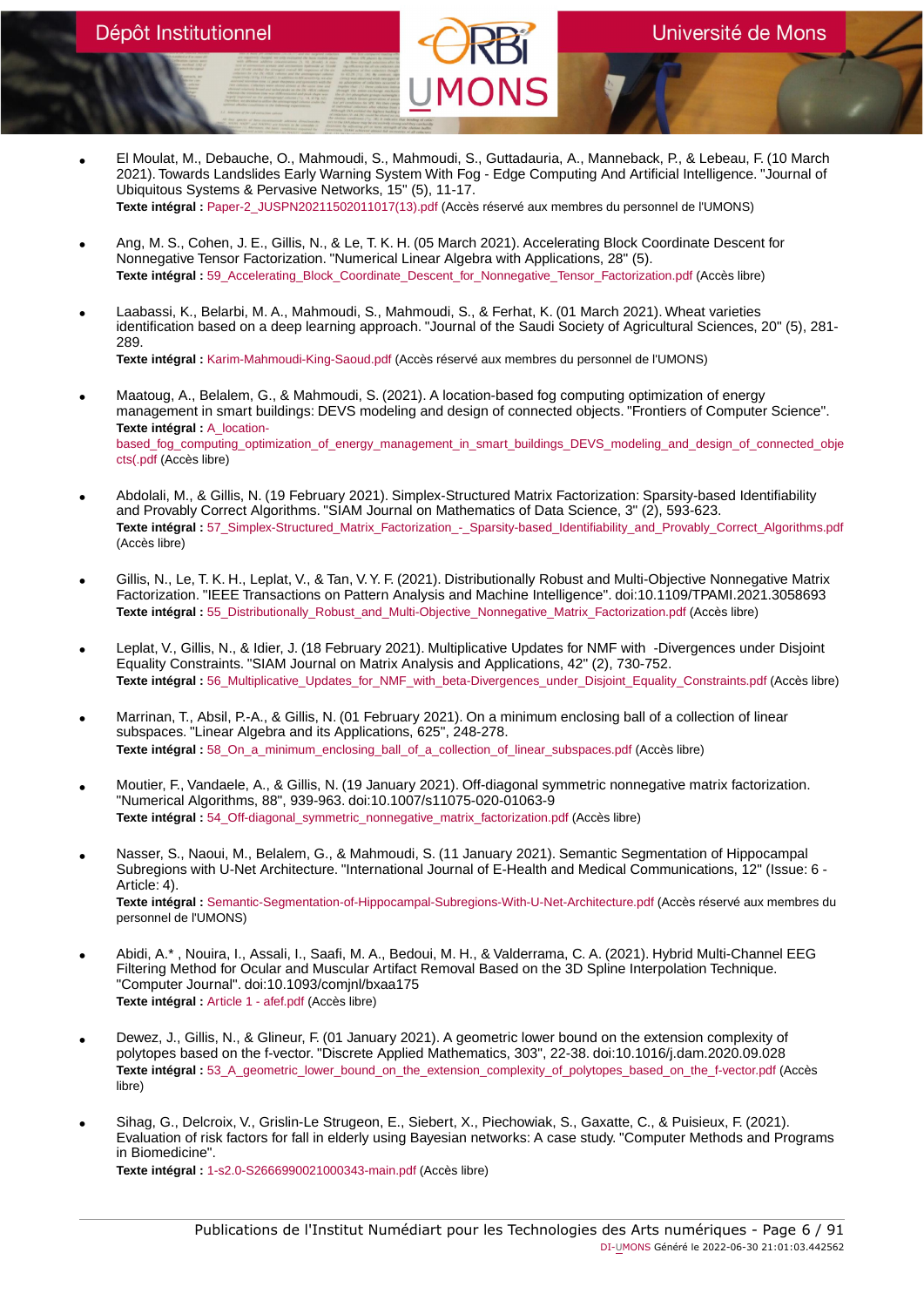Ouvrages/Ouvrage publié en tant qu'auteur, traducteur, etc.

Dépôt Institutionnel

- Garg, L., Chakraborty, C., Mahmoudi, S., & Sohmen, V. S. (2021). "Intelligent Healthcare Informatics for Fighting the COVID-19 and Other Pandemics and Epidemics". Springer. **Texte intégral :** [Book\\_Springer\\_Mahmoudi.pdf](https://orbi.umons.ac.be/bitstream/20.500.12907/42413/1/Book_Springer_Mahmoudi.pdf) (Accès réservé aux membres du personnel de l'UMONS)
- Couwenbergh, J.-P., & Gallas, M.-A. (2021). "CONCEPTION PARAMÉTRIQUE AVEC RHINO ET GRASSHOPPER : APPLICATIONS EN ARCHITECTURE, INGÉNIERIE ET DESIGN". Éditions Eyrolles.

#### Colloques et congrès scientifiques/Communication orale non publiée/Abstract

- Seddiki, C. (01 December 2021). "Postcolonial industrial heritage in north Africa: The case of the city of Casablanca, Morocco". Paper presented at Structural Studies and Repairs of Modern and Historical Constructions, London, United Kingdom.
- Hubens, N., Mancas, M., Gosselin, B., Preda, M., & Zaharia, T. (25 November 2021). "Introduction to Compression Techniques for Lighter Neural Networks". Paper presented at Workshop Energy4Climate, Paris, France.
- Delfosse, C. (01 October 2021). "TRAIL doctoral school: thesis presentation". Paper presented at TRAIL doctoral school, Brussels, Belgium. **Texte intégral :** [presentation.pdf](https://orbi.umons.ac.be/bitstream/20.500.12907/42431/1/presentation.pdf) (Accès libre)
- Belabed, T., Quenon, A., Ramos Gomes Da Silva, V., Valderrama, C., & SOUANI, C. (26 August 2021). "Full Python Interface Control: Auto Generation And Adaptation of Deep Neural Networks For Edge Computing and IoT Applications FPGA-Based Acceleration". Paper presented at International Symposium on INnovations in Intelligent SysTems and Applications, Kocaeli, Turkey. **Texte intégral :** [INISTA\\_presentation.pdf](https://orbi.umons.ac.be/bitstream/20.500.12907/42421/1/INISTA_presentation.pdf) (Accès libre)
- Seddiki, C. (28 May 2021). "Postcolonial industrial heritage in north Africa : Investigations and insights into the city of Casablanca, Morocco". Paper presented at 17th International Conference on Studies, Repairs and Maintenance of Heritage Architecture, Online, Unknown/unspecified.
- Seddiki, C., & BOULEKBACHE, H. (26 May 2021). "La MEDIATECTURE, UN OUTIL EXPERIENTIEL POUR LA RESILIENCE PATRIMONIALE". Paper presented at Forum International Al Mi'mar 6, Marrakech, Morocco.
- Delcroix, V., Sihag, G., Grislin-Le Strugeon, E., Siebert, X., Piechowiak, S., & Puisieux, F. (25 May 2021). "Prédiction des facteurs de risque de chute chez les personnes âgées à partir d'observations partielles à l'aide d'un réseau bayésien". Paper presented at Colloque francophone chute de la personne âgée, Valenciennes, France.
- Seddiki, C. (11 May 2021). "EXPERIENCE DU CLIL CAS D'ETUDE: CARE-LAB" (Seddiki, C., Trans.). Paper presented at UMONS WORKSHOP ON CLIL & IINTERNATIONALISATION, USJ, Beyrouth, Lebanon.
- Ramos Gomes Da Silva, V., & Quenon, A. (15 April 2021). "Towards Higher-Level Synthesis and Co-design with Python". Paper presented at Workshop on Languages, Tools, and Techniques for Accelerator Design, .
- Coppens, A. (22 March 2021). "Architecture et Réalité Virtuelle". Paper presented at Les doctorants prennent le pouvoir, Mons, Belgium.
- Seddiki, C. (05 March 2021). "Internationalisation durable : Interdisciplinarité et transdisciplinarité. Étude de cas : CARE-LAB" (Seddiki, C., Trans.). Paper presented at 3rd UFCSPA Symposium of Internationalization, Porto Alegre, Brazil.

#### Colloques et congrès scientifiques/Communication publiée dans un ouvrage

- Coppens, A., Mens, T., & Gallas, M.-A. (2021). Integrating Virtual Reality During the Architectural Design Process: a Survey to Identify Practitioner Needs. In "Proc. of the Conference CIB W78 2021, 11-15 October 2021, Luxembourg". Luxembourg Institute of Science and Technology (LIST). **Texte intégral :** [w78-2021-paper-054.pdf](https://orbi.umons.ac.be/bitstream/20.500.12907/42455/1/w78-2021-paper-054.pdf) (Accès libre)
- Belabed, T., Quenon, A., Ramos Gomes Da Silva, V., Valderrama, C., & SOUANI, C. (2021). Full Python Interface Control: Auto Generation And Adaptation of Deep Neural Networks For Edge Computing and IoT Applications FPGA-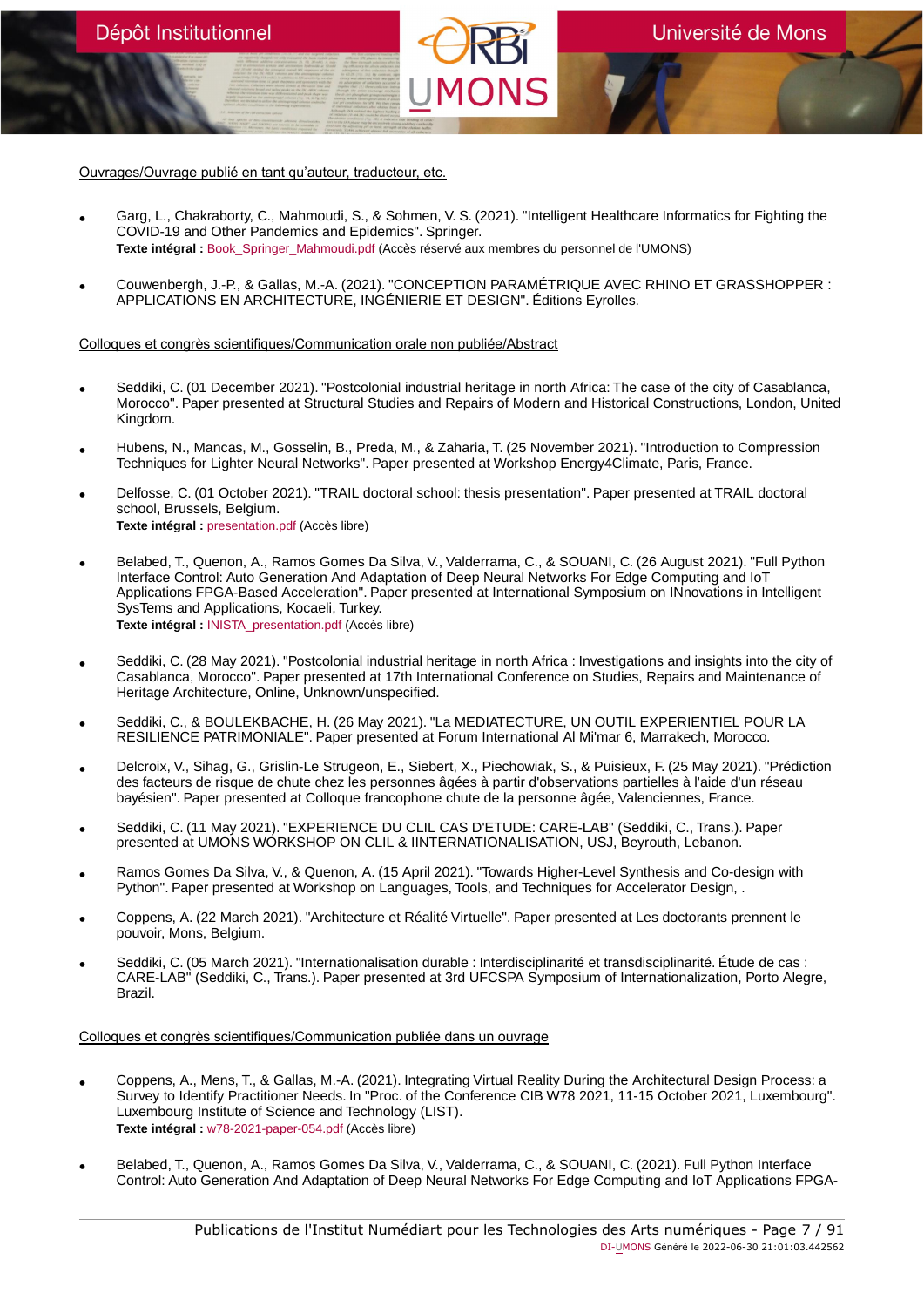Based Acceleration. In "Proceedings of 2021 International Conference on INnovations in Intelligent SysTems and Applications (INISTA)". IEEE. doi:10.1109/INISTA52262.2021.9548521 **Texte intégral :** [Full\\_Python\\_Interface\\_Control\\_\\_Auto\\_Generation\\_\\_SUBMITTED.pdf](https://orbi.umons.ac.be/bitstream/20.500.12907/42424/1/Full_Python_Interface_Control__Auto_Generation__SUBMITTED.pdf) (Accès réservé aux membres du personnel de l'UMONS)[Second\\_Best\\_Paper\\_Award.pdf](https://orbi.umons.ac.be/bitstream/20.500.12907/42424/3/Second_Best_Paper_Award.pdf) (Accès libre)

Colloques et congrès scientifiques/Communication publiée dans un périodique

- Sihag, G., Delcroix, V., Grislin-Le Strugeon, E., Siebert, X., & Piechowiak, S. (2021). "Temporal Data Simulation based on a real data set for fall prevention". Paper presented at 10èmes Journées Francophones sur les Réseaux Bayésiens et les Modèles Graphiques Probabilistes, Porquerolles, France.
- Belgacem, A., Beghdad-Bey, K., & Mahmoudi, S. (2021). "New virtual machine placement approach based on the micro genetic algorithm in cloud computing". Paper presented at International Conference on Future Internet of Things and Cloud, Rome, Italy. **Texte intégral :** [FiCloud\\_2021\\_paper\\_Belgacem\\_Mahmoudi.pdf](https://orbi.umons.ac.be/bitstream/20.500.12907/42449/1/FiCloud_2021_paper_Belgacem_Mahmoudi.pdf) (Accès réservé aux membres du personnel de l'UMONS)
- Hubens, N., Mancas, M., Gosselin, B., Preda, M., & Zaharia, T. (2021). "One-Cycle Pruning: Pruning ConvNets Under a Tight Training Budget". Paper presented at Sparsity in Neural Networks: Advancing Understanding and Practice, Remote, NULL. **Texte intégral :** [SNN\\_one\\_cycle.pdf](https://orbi.umons.ac.be/bitstream/20.500.12907/42435/1/SNN_one_cycle.pdf) (Accès libre)
- Gobert, M., Gmys, J., Melab, N., & Tuyttens, D. (2021). "Space Partitioning with multiple models for Parallel Bayesian Optimization". Paper presented at International Conference on Optimization and Learning Algorithm, Sicilia (virtual), Italy.
- La Fisca, L., & Gosselin, B. (2021). "A Versatile Validation Framework for ERP and Oscillatory Brain Source Localization Using FieldTrip". Paper presented at International Conference on Biometric Engineering and Applications, Taiyuan, China. **Texte intégral :** [icbea21-2.pdf](https://orbi.umons.ac.be/bitstream/20.500.12907/42437/1/icbea21-2.pdf) (Accès libre)
- Nadisic, N., Vandaele, A., Gillis, N., & Cohen, J. E. (2021). Exact biobjective k-sparse nonnegative least squares. "European Signal Processing Conference". doi:10.23919/EUSIPCO54536.2021.9616202 Texte intégral : 22 Exact Biobjective k-Sparse Nonnegative Least Squares - EUSIPCO 2021.pdf (Accès libre)
- De Handschutter, P., & Gillis, N. (2021). Deep orthogonal matrix factorization as a hierarchical clustering technique. "European Signal Processing Conference". doi:10.23919/EUSIPCO54536.2021.9615998 Texte intégral : 23 Deep\_orthogonal\_matrix\_factorization\_as\_a\_hierarchical\_clustering\_technique\_-\_EUSIPCO\_2021.pdf (Accès libre)
- Vu Thanh, O., Ang, M. S., Gillis, N., & Le, T. K. H. (2021). Inertial Majorization-Minimization Algorithm for Minimum-Volume NMF. "European Signal Processing Conference". doi:10.23919/EUSIPCO54536.2021.9616152 Texte intégral : [25\\_Inertial\\_Majorization-Minimization\\_Algorithm\\_for\\_Minimum-Volume\\_NMF\\_-\\_EUSIPCO\\_2021.pdf](https://orbi.umons.ac.be/bitstream/20.500.12907/42401/1/25_Inertial_Majorization-Minimization_Algorithm_for_Minimum-Volume_NMF_-_EUSIPCO_2021.pdf) (Accès libre)
- Ang, M. S., Leplat, V., & Gillis, N. (2021). Fast algorithm for complex-NMF with application to source separation. "European Signal Processing Conference". doi:10.23919/EUSIPCO54536.2021.9616335 Texte intégral : 24 Fast\_algorithm\_for\_complex-NMF\_with\_application\_to\_source\_separation\_-\_EUSIPCO\_2021.pdf (Accès libre)
- Quenon, A., & Ramos Gomes Da Silva, V. (2021). "Towards Higher-Level Synthesis and Co-design with Python". Paper presented at Workshop on Languages, Tools, and Techniques for Accelerator Design, . Texte intégral : [LATTE\\_21\\_\\_paper\\_v\\_1\\_\\_submitted.pdf](https://orbi.umons.ac.be/bitstream/20.500.12907/42396/2/LATTE_21__paper_v_1__submitted.pdf) (Accès libre[\)LATTE\\_21\\_\\_paper\\_v\\_2\\_\\_accepted.pdf](https://orbi.umons.ac.be/bitstream/20.500.12907/42396/4/LATTE_21__paper_v_2__accepted.pdf) (Accès libre)
- Ohib, R., Gillis, N., Shah, S., Potluru, V., & Plis, S. (2021). Grouped Sparse Projection for Deep Learning. "International Conference on Learning Representations". **Texte intégral :** [21\\_Grouped\\_Sparse\\_Projection\\_for\\_Deep\\_Learning\\_-\\_ICLR-HAET.pdf](https://orbi.umons.ac.be/bitstream/20.500.12907/42403/1/21_Grouped_Sparse_Projection_for_Deep_Learning_-_ICLR-HAET.pdf) (Accès libre)
- Ang, M. S., Gillis, N., Vandaele, A., & De Sterck, H. (2021). Nonnegative Unimodal Matrix Factorization. "IEEE International Conference on Acoustics, Speech and Signal Processing. Proceedings". doi:10.1109/ICASSP39728.2021.9414631 **Texte intégral :** 20 Nonnegative Unimodal Matrix Factorization - ICASSP 2021.pdf (Accès libre)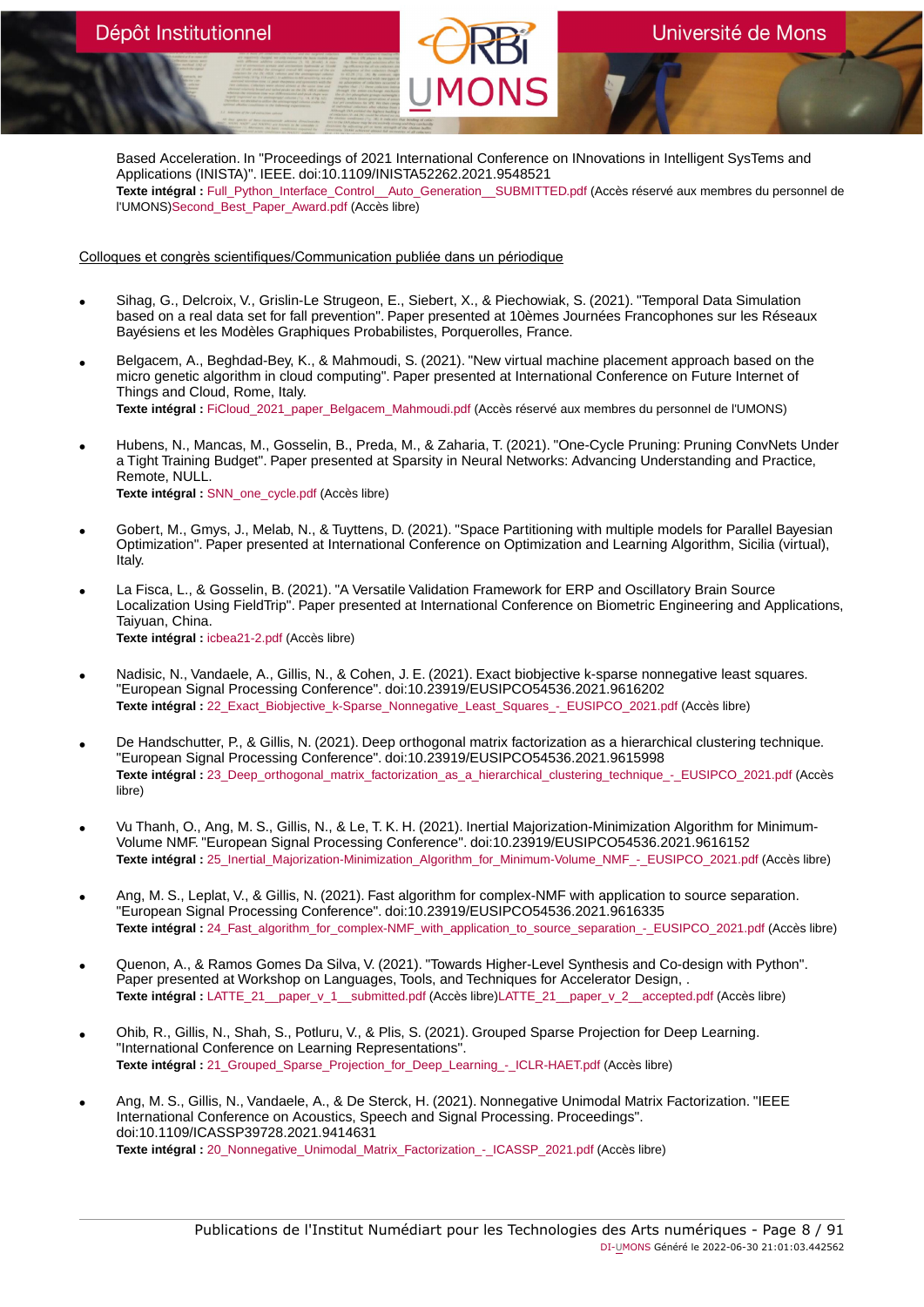Colloques et congrès scientifiques/Communication poster

- Stragier, V.\* , Vanabelle, P.\* , & El Tahry, R. (04 December 2021). "Epileptic Seizure Detection on TUSZ: Statistics and Channel-wise Approach". Poster session presented at The 2021 IEEE Signal Processing in Medicine and Biology Symposium, Online, United States. **Texte intégral :** [p01\\_02.pdf](https://orbi.umons.ac.be/bitstream/20.500.12907/42534/1/p01_02.pdf) (Accès libre)
- Rocca, F. (30 March 2021). "Codobot : le robot ludique qui aide les enfants à l'apprentissage des concepts de base en programmation". Poster session presented at Mardi des Chercheurs 2021, Valenciennes, France. **Texte intégral :** [MDC2021.pdf](https://orbi.umons.ac.be/bitstream/20.500.12907/42459/1/MDC2021.pdf) (Accès réservé aux membres du personnel de l'UMONS)
- Andre, E., Gallas, M.-A., & BOULEKBACHE, H. (30 March 2021). "Stratégie d'acteurs autour du BIM et du Développement durable". Poster session presented at Mardi des Chercheurs, Mons, Belgium. **Texte intégral :** [ANDRE-Elodie-Poster.pdf](https://orbi.umons.ac.be/bitstream/20.500.12907/42457/1/ANDRE-Elodie-Poster.pdf) (Accès libre)

### Mémoires et thèses/Thèse de doctorat

• Reboursière, L. (2021). "Organologie, généalogie et pratique de la guitare hexaphonique : du traitement individuel des cordes aucontrôle gestuel instrumental". Unpublished doctoral thesis, UMONS - Université de Mons [Faculté Polytechnique - ISIA Lab], Mons, Unknown/unspecified. Jury: Dutoit, T. (Promotor), Tiffon, V. (Promotor), Baudoux, R. (Promotor), Moeyaert, V., Dupont, S., Bircout, R., Stockhem, M., Traube, C., & Lähdeoja, O.

# Allocutions et communications diverses/Autre

• Rocca, F., Nihoul, B., Blanckaert, A., Ceccotti, L., Dibattista, L., Ponsard, C., & Feron, T. (2021). "Être un facilitateur efficace : Qu'est-ce qu'un bon facilitateur ? Son rôle a-t-il évolué suite à la pandémie de 2019 ? La distance et le travail de co-innovation en ligne ont-ils eu un impact sur sa façon de travailler ?"

# 2020

# Parties d'ouvrages/Contribution à des ouvrages collectifs

- Tits, N., El Haddad, K., & Dutoit, T. (2020). The Theory behind Controllable Expressive Speech Synthesis: a Crossdisciplinary Approach. In "Human 4.0 - From Biology to Cybernetic". IntechOpen. doi:10.5772/intechopen.89849 **Texte intégral :** [69766.pdf](https://orbi.umons.ac.be/bitstream/20.500.12907/42347/1/69766.pdf) (Accès libre)
- Beebe, J., & Hammoudeh, A. T. A. (2020). Standard Elevator Information Schema: Its Origins, Features and Example Applications. In "Smart Cities - Their Framework and Applications". IntechOpen.
- Garcia Vazquez, H., Quenon, A., Popov, G., & Dualibe, F. (2020). Chapter 11: Design of an ULP-ULV RF-Powered CMOS Front-End for Low-Rate Autonomous Sensors. In "Wireless Power Transmission for Sustainable Electronics: COST WiPE - IC1301". John Wiley & Sons. doi:10.1002/9781119578598

### Périodiques scientifiques/Article

- Mahmoudi, S., Belarbi, M. A., Mahmoudi, S., Belalem, G., & Manneback, P. (21 December 2020). Multimedia processing using deep learning technologies, highperformance computing cloud resources, and Big Data volumes. "Concurrency and Computation: Practice and Experience, 32" (17). **Texte intégral :** [Multimedia\\_Processing\\_using\\_Deep\\_Learning\\_Technologies\\_HPC\\_Cloud\\_Resources\\_and\\_BigData\\_Volumes.tar](https://orbi.umons.ac.be/bitstream/20.500.12907/42367/1/Multimedia_Processing_using_Deep_Learning_Technologies_HPC_Cloud_Resources_and_BigData_Volumes.tar) (Accès réservé aux membres du personnel de l'UMONS)
- Nolack Fote, F., Roukh, A., Mahmoudi, S., Mahmoudi, S., & Debauche, O. (2020). Toward a Big Data Knowledge-Base Management System for Precision Livestock Farming. "Procedia Computer Science". **Texte intégral :** [1-s2.0-S1877050920322869-main.pdf](https://orbi.umons.ac.be/bitstream/20.500.12907/42371/1/1-s2.0-S1877050920322869-main.pdf) (Accès réservé aux membres du personnel de l'UMONS)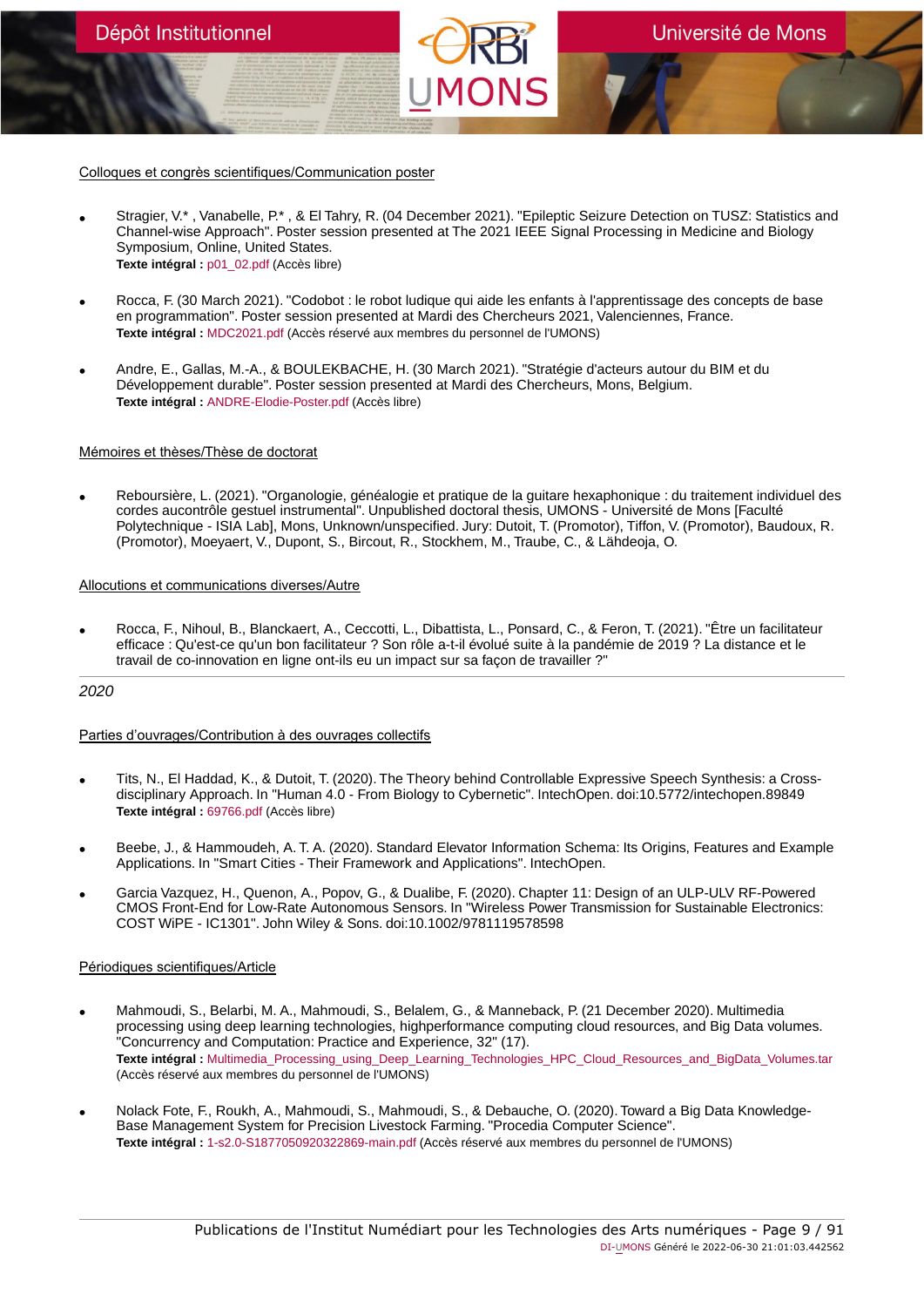• Debauche, O., Mahmoudi, S., De Cock, N., Mahmoudi, S., Manneback, P., & Lebeau, F. (15 November 2020). Cloud Architecture For Plant Phenotyping Research. "Concurrency and Computation: Practice and Experience, 32" (17). doi:10.1002/cpe.5661

**Texte intégral :** [16649681.pdf](https://orbi.umons.ac.be/bitstream/20.500.12907/42123/1/16649681.pdf) (Accès réservé aux membres du personnel de l'UMONS)

- El Moulat, M., Debauche, O., Mahmoudi, S., Mahmoudi, S., Manneback, P., & Lebeau, F. (12 November 2020). Edge Computing and Artificial Intelligence for Landslides Monitoring. "Procedia Computer Science, 177", 480-487. doi:10.1016/j.procs.2020.10.066 **Texte intégral :** [1-s2.0-S1877050920323358-main\(1\).pdf](https://orbi.umons.ac.be/bitstream/20.500.12907/42342/1/1-s2.0-S1877050920323358-main(1).pdf) (Accès libre)
- Roukh, A., Nolack Fote, F., Mahmoudi, S., & Mahmoudi, S. (2020). Big Data Processing Architecture for Smart Farming. "Procedia Computer Science". **Texte intégral :** [Roukh-Procedia-2020.pdf](https://orbi.umons.ac.be/bitstream/20.500.12907/42364/1/Roukh-Procedia-2020.pdf) (Accès réservé aux membres du personnel de l'UMONS)
- Debauche, O., Mahmoudi, S., Mahmoudi, S., & Manneback, P. (02 November 2020). A new Collaborative Platform for Research in Smart Farming. "Procedia Computer Science, 177", 450-455. doi:10.1016/j.procs.2020.10.061 **Texte intégral :** [1-s2.0-S1877050920323309-main\(1\).pdf](https://orbi.umons.ac.be/bitstream/20.500.12907/42320/1/1-s2.0-S1877050920323309-main(1).pdf) (Accès libre)
- Quenon, A., Daubie, E., Moeyaert, V., & Dualibe, F. (30 October 2020). R-testbench: a journey in open source programming for remote instrumentation with Python. "Sensors & Transducers, 245" (6), 90-98. **Texte intégral :** [R-testbench\\_\\_v\\_1.0.pdf](https://orbi.umons.ac.be/bitstream/20.500.12907/42331/1/R-testbench__v_1.0.pdf) (Accès libre)
- Ghazli, K., Gillis, N., & Moulaï, M. (2020). Optimizing over the properly efficient set of convex multi-objective optimization problems. "Annals of Operations Research". doi:10.1007/s10479-020-03820-4 **Texte intégral :** [52\\_Optimizing\\_over\\_the\\_properly\\_efficient\\_set\\_of\\_convex\\_multi-objective\\_optimization\\_problems.pdf](https://orbi.umons.ac.be/bitstream/20.500.12907/42330/1/52_Optimizing_over_the_properly_efficient_set_of_convex_multi-objective_optimization_problems.pdf) (Accès libre)
- Fu, X., Vervliet, N., De Lathauwer, L., Huang, K., & Gillis, N. (10 September 2020). Nonconvex Optimization Tools for Large-Scale Matrix and Tensor Decomposition with Structured Factors. "IEEE Signal Processing Magazine, 37" (5), 78-94. **Texte intégral :** 51 Computing Large-Scale Matrix and Tensor Decomposition With Structured Factors -[\\_A\\_Unified\\_Nonconvex\\_Optimization\\_Perspective.pdf](https://orbi.umons.ac.be/bitstream/20.500.12907/42317/1/51_Computing_Large-Scale_Matrix_and_Tensor_Decomposition_With_Structured_Factors_-_A_Unified_Nonconvex_Optimization_Perspective.pdf) (Accès libre)
- Khouani, A., Daho, M. E. H., Mahmoudi, S., Chikh, M. A., & Benzineb, B. (2020). Automated recognition of white blood cells using deep learning. "Biomedical Engineering Letters". **Texte intégral :** [Khouani2020\\_Article\\_AutomatedRecognitionOfWhiteBlo.pdf](https://orbi.umons.ac.be/bitstream/20.500.12907/42366/1/Khouani2020_Article_AutomatedRecognitionOfWhiteBlo.pdf) (Accès réservé aux membres du personnel de l'UMONS)
- Debauche, O., Mahmoudi, S., Mahmoudi, S., Manneback, P., & Lebeau, F. (12 August 2020). Edge AI-IoT (AIoT) Architecture. "Procedia Computer Science, 175", 10-19. doi:10.1016/j.procs.2020.07.006 **Texte intégral :** [1-s2.0-S1877050920316859-main\(1\).pdf](https://orbi.umons.ac.be/bitstream/20.500.12907/42290/1/1-s2.0-S1877050920316859-main(1).pdf) (Accès libre)
- Debauche, O., Mahmoudi, S., Mahmoudi, S., Manneback, P., Bindelle, J., & Lebeau, F. (12 August 2020). Edge Computing and Artificial Intelligence for Real-time Poultry Monitoring. "Procedia Computer Science, 175", 534-541. doi:10.1016/j.procs.2020.07.076 **Texte intégral :** [1-s2.0-S1877050920316859-main\(1\).pdf](https://orbi.umons.ac.be/bitstream/20.500.12907/42295/1/1-s2.0-S1877050920316859-main(1).pdf) (Accès libre)
- Debauche, O., Mahmoudi, S., Mahmoudi, S., Manneback, P., & Lebeau, F. (12 August 2020). Edge Computing and Artificial Intelligence Semantically Driven. Application to a Climatic Enclosure. "Procedia Computer Science, 175", 542-547. doi:10.1016/j.procs.2020.07.077 **Texte intégral :** [1-s2.0-S1877050920317774-main.pdf](https://orbi.umons.ac.be/bitstream/20.500.12907/42341/1/1-s2.0-S1877050920317774-main.pdf) (Accès libre)
- Debauche, O., Mahmoudi, S., Mahmoudi, S., El Moulat, M., Manneback, P., & Lebeau, F. (02 July 2020). Edge AI-IoT Pivot Irrigation, Plant Diseases and Pests Identification. "Procedia Computer Science, 177". doi:10.1016/j.procs.2020.10.009 **Texte intégral :** [1-s2.0-S1877050920322742-main\(1\).pdf](https://orbi.umons.ac.be/bitstream/20.500.12907/42321/1/1-s2.0-S1877050920322742-main(1).pdf) (Accès libre)
- Lessage, X., Nedoszytko, M., Piussi, C., Mahmoudi, S., & Mahmoudi, S. (2020). Deep Convolutional Neural Networks (CNN) for classification of coronary arteries. "International Journal of Computer Assisted Radiology and Surgery". **Texte intégral :** [Paper\\_1.pdf](https://orbi.umons.ac.be/bitstream/20.500.12907/42372/1/Paper_1.pdf) (Accès réservé aux membres du personnel de l'UMONS)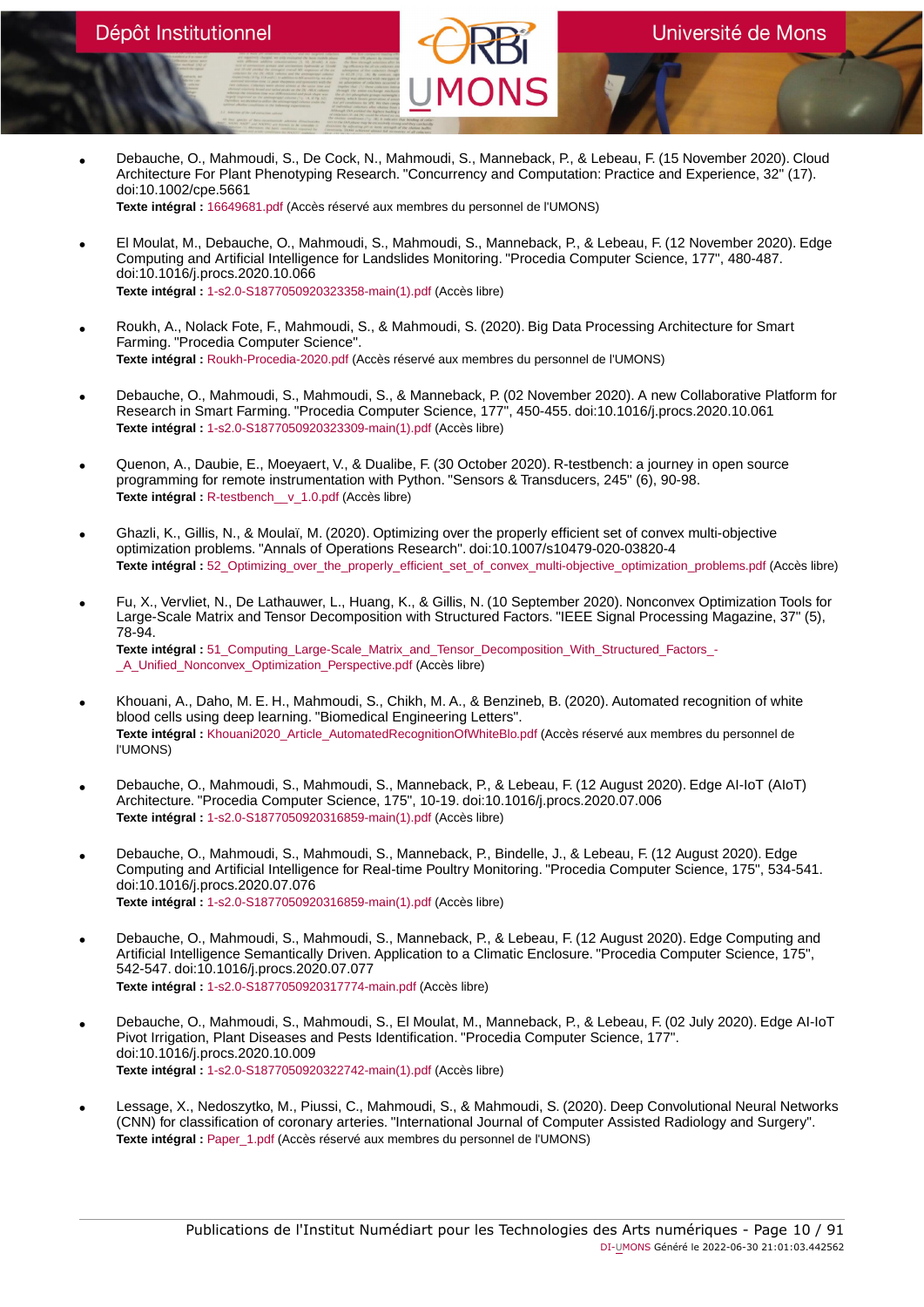• Giudice, F., WEBER, T., Lessage, X., Mahmoudi, S., Mahmoudi, S., & Siebert, X. (2020). Deep Convolutional Neural Networks (CNN) for mammographic abnormalities detection and segmentation. "International Journal of Computer Assisted Radiology and Surgery". **Texte intégral :** [Paper\\_2.pdf](https://orbi.umons.ac.be/bitstream/20.500.12907/42373/1/Paper_2.pdf) (Accès réservé aux membres du personnel de l'UMONS)

• Castagnola, J. L., Dualibe, F., Laprovitta, A., & GARCIA-VAZQUEZ, H. (2020). A Novel Design and Optimization Approach for Low Noise Amplifiers (LNA) Based on MOST Scattering Parameters and the gm/ID Ratio. "Electronics". **Texte intégral :** [electronics-09-00785.pdf](https://orbi.umons.ac.be/bitstream/20.500.12907/42324/1/electronics-09-00785.pdf) (Accès libre)

- Nasser, S., Naoui, M., Belalem, G., & Mahmoudi, S. (01 May 2020). Automated Segmentation of Brain Medical Images. "International Journal of Signal Processing, Image Processing and Pattern Recognition, Vol. 13" (No. 1), 17- 28. doi:10.33832/ijsip.2020.13.1.02 **Texte intégral :** [Nasser\\_433\\_AUTOMATED\\_SEGMENTATION\\_OF\\_BRAIN\\_MEDICAL\\_IMAGES.pdf](https://orbi.umons.ac.be/bitstream/20.500.12907/42374/1/Nasser_433_AUTOMATED_SEGMENTATION_OF_BRAIN_MEDICAL_IMAGES.pdf) (Accès réservé aux membres du personnel de l'UMONS)
- Leplat, V., Gillis, N., & Ang, M. S. (29 April 2020). Blind Audio Source Separation with Minimum-Volume Beta-Divergence NMF. "IEEE Transactions on Signal Processing, 68", 3400-3410. **Texte intégral :** [50\\_Blind\\_Audio\\_Source\\_Separation\\_with\\_Minimum-Volume\\_Beta-Divergence\\_NMF.pdf](https://orbi.umons.ac.be/bitstream/20.500.12907/42307/1/50_Blind_Audio_Source_Separation_with_Minimum-Volume_Beta-Divergence_NMF.pdf) (Accès libre)
- Silva, S. N., Lopes, F. F., Valderrama, C., & Fernandes, M. A. C. (14 April 2020). Proposal of Takagi-Sugeno Fuzzy-PI Controller Hardware. "Sensors, 20" (7). doi:10.3390/sxx010005 **Texte intégral :** [sensors-20-01996-v2.pdf](https://orbi.umons.ac.be/bitstream/20.500.12907/42305/1/sensors-20-01996-v2.pdf) (Accès libre)
- Degleris, A., & Gillis, N. (26 March 2020). A Provably Correct and Robust Algorithm for Convolutive Nonnegative Matrix Factorization. "IEEE Transactions on Signal Processing, 68" (1), 2499-2512. **Texte intégral :** [49\\_A\\_Provably\\_Correct\\_and\\_Robust\\_Algorithm\\_for\\_Convolutive\\_Nonnegative\\_Matrix\\_Factorization.pdf](https://orbi.umons.ac.be/bitstream/20.500.12907/42298/1/49_A_Provably_Correct_and_Robust_Algorithm_for_Convolutive_Nonnegative_Matrix_Factorization.pdf) (Accès libre)
- De Handschutter, P., Gillis, N., Vandaele, A., & Siebert, X. (01 March 2020). Near-Convex Archetypal Analysis. "IEEE Signal Processing Letters, 27" (1), 81-85. **Texte intégral :** [47\\_Near-Convex\\_Archetypal\\_Analysis.pdf](https://orbi.umons.ac.be/bitstream/20.500.12907/42252/1/47_Near-Convex_Archetypal_Analysis.pdf) (Accès libre)
- Yvanoff-Frenchin, C., Ramos Gomes Da Silva, V., Belabed, T., & Valderrama, C. (29 February 2020). Edge Computing Robot Interface for Automatic Elderly Mental Health Care Based on Voice. "MDPI, 9" (3), 419. doi:10.3390/electronics9030419 **Texte intégral :** [electronics-09-00419-v2.pdf](https://orbi.umons.ac.be/bitstream/20.500.12907/42343/1/electronics-09-00419-v2.pdf) (Accès libre)
- Choudhary, N., Gillis, N., & Sharma, P. (28 February 2020). On approximating the nearest -stable matrix. "Numerical Linear Algebra with Applications, 27" (3). **Texte intégral :** [46\\_On\\_approximating\\_the\\_nearest-stable\\_matrix.pdf](https://orbi.umons.ac.be/bitstream/20.500.12907/42248/1/46_On_approximating_the_nearest-stable_matrix.pdf) (Accès libre)
- Gillis, N., Karow, M., & Sharma, P. (01 February 2020). A note on approximating the nearest stable discrete-time descriptor system with fixed rank. "Applied Numerical Mathematics, 148", 131-139. **Texte intégral :** [44\\_A\\_note\\_on\\_approximating\\_the\\_nearest\\_stable\\_discrete-time\\_descriptor\\_systems\\_with\\_fixed\\_rank.pdf](https://orbi.umons.ac.be/bitstream/20.500.12907/42239/1/44_A_note_on_approximating_the_nearest_stable_discrete-time_descriptor_systems_with_fixed_rank.pdf) (Accès libre)

### Ouvrages/Ouvrage publié en tant qu'auteur, traducteur, etc.

• Gillis, N. (2020). "Nonnegative Matrix Factorization". SIAM Publishing. **Texte intégral :** [NMFbook.pdf](https://orbi.umons.ac.be/bitstream/20.500.12907/42337/1/NMFbook.pdf) (Accès réservé aux membres du personnel de l'UMONS)

# Ouvrages/Ouvrage collectif publié en tant qu'éditeur ou directeur

• Valderrama, C., & Valderrama, C. (Ed.). (2020). "Electronics (ISSN 2079-9292) Special issue: Energy Aware HPC Revisited: AI Concerns, Architectures and Optimization Strategies". MDPI.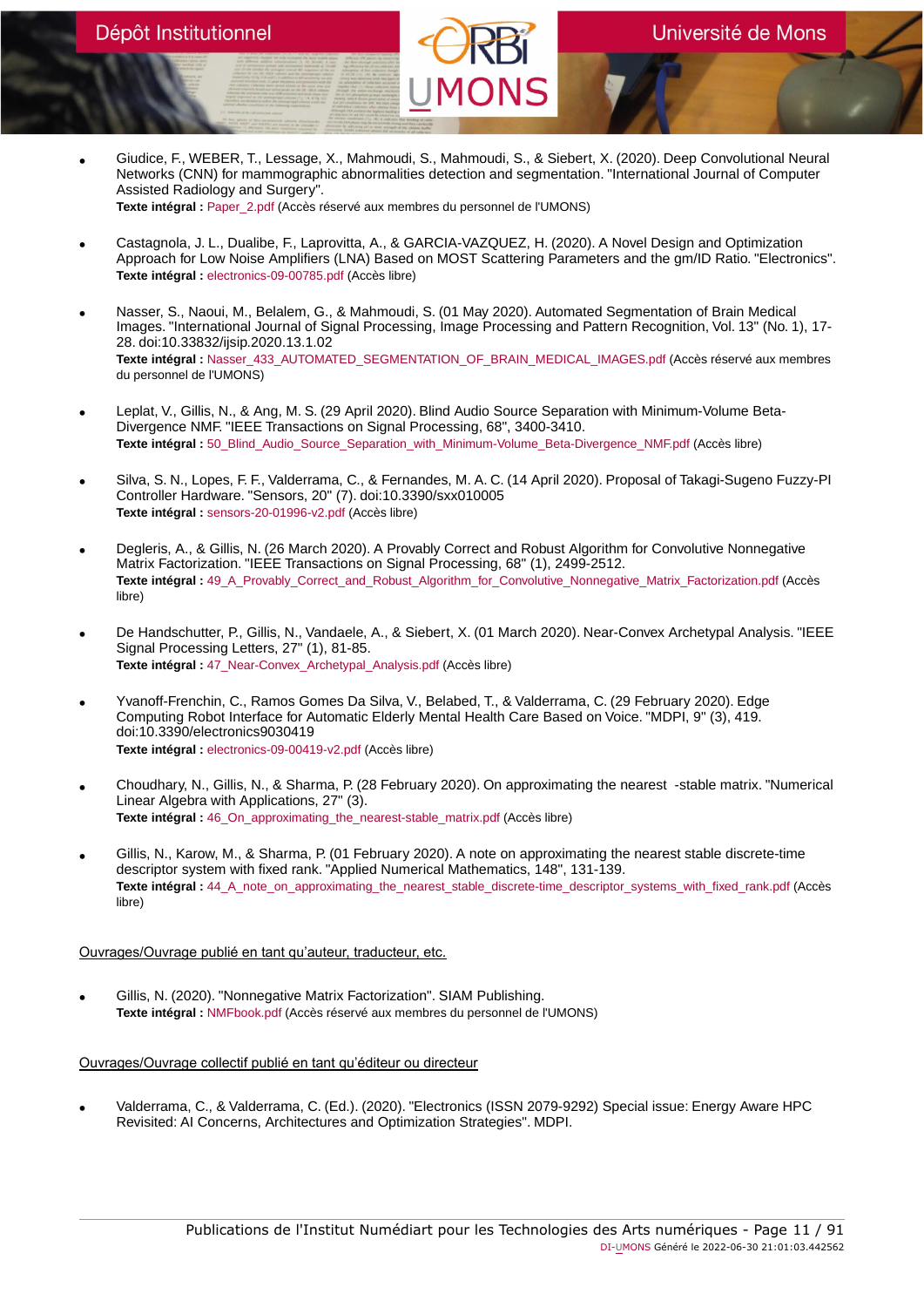Colloques et congrès scientifiques/Communication orale non publiée/Abstract

Dépôt Institutionnel

- Coppens, A. (07 December 2020). "GHXR: tabletop tangible interaction for collaborative architectural modelling within immersive (both AR and VR) environments". Paper presented at Séminaires inforTech/Numédiart, Mons, Belgium.
- Gallas, M.-A. (20 November 2020). "Recherches scientifiques en Conception & Numérique : Quelles recherches? pourquoi? Vers quoi?" Paper presented at SCAN20 « Culture numérique et conception architecturale ... Retour vers le Futur », Bruxelles , Belgium.
- Simoens, P., & Gallas, M.-A. (16 November 2020). "Synergies/dichotomies de la formation au projet aux outils numériques: Comparaison des besoins en bureaux d'études et la formation universitaire dans le domaine architectural". Paper presented at SCAN20 « Culture numérique et conception architecturale ... Retour vers le Futur », Bruxelles , Belgium. **Texte intégral :** [Présentation\\_FAU\\_ARIB\\_2020\\_EN.pdf](https://orbi.umons.ac.be/bitstream/20.500.12907/42359/1/Pr�sentation_FAU_ARIB_2020_EN.pdf) (Accès réservé aux membres du personnel de l'UMONS)
- Quenon, A. (06 November 2020). "General guidelines and discussion of open source programming in critical applications: Illustration with R-testbench, a Python package for remote instrumentation". Paper presented at Séminaires inforTech/Numédiart, Mons, Belgium. **Texte intégral :** [Presentation\\_\\_inforTech\\_\\_QuenonA.pdf](https://orbi.umons.ac.be/bitstream/20.500.12907/42332/1/Presentation__inforTech__QuenonA.pdf) (Accès libre)
- 
- Belabed, T., Maria Gracielly, F. C., Fernandes, M. A. C., Valderrama, C., & SOUANI, C. (20 October 2020). "Low Cost and Low Power Stacked Sparse Autoencoder Hardware Acceleration for Deep Learning Edge Computing Applications". Paper presented at 6th International Conference on Advanced Technologies for Signal and Image Processing (ATSIP), Sousse, Tunisia.
- Seddiki, C. (15 October 2020). "Cultures de l'enseignement et de l'apprentissage: Exploiter la diversité des étudiants et du personnel" (Seddiki, C., Trans.). Paper presented at ICHLE Symposium 2020 - TRANSDISCIPLINARY COLLABORATION IN ICLHE AND EMI, Mons, Belgium.
- Quenon, A. (24 September 2020). "R testbench: A Python library for instruments remote control and electronic test bench automation". Paper presented at 6th International Conference on Sensors and Electronic Instrumentation Advances (SEIA' 2020), Porto, Portugal. **Texte intégral :** [Video\\_presentation\\_\\_paper\\_18\\_\\_Rtestbench\\_\\_v\\_1.mkv](https://orbi.umons.ac.be/bitstream/20.500.12907/42598/1/Video_presentation__paper_18__Rtestbench__v_1.mkv) (Accès libre)[Presentation\\_\\_paper\\_18\\_\\_Rtestbench\\_\\_16\\_9.pdf](https://orbi.umons.ac.be/bitstream/20.500.12907/42598/2/Presentation__paper_18__Rtestbench__16_9.pdf) (Accès libre)
- De Smet, I. (10 March 2020). "Conception d'ilots compacts de logements, une réponse aux enjeux de la densification". Paper presented at L'Atlas des Possibles, Namur, Belgium.
- Delvigne, V., Dutoit, T., Ris, L., Wannous, H., & Vandeborre, J.-P. (21 January 2020). "An innovative Neurofeedback for children with ADHD using Virtual Reality". Paper presented at 4th HBP Student Conference on Interdisciplinary Brain Research, Pisa, Italy. **Texte intégral :** [Abstract\\_Delvigne\\_HBPSC\\_2020.pdf](https://orbi.umons.ac.be/bitstream/20.500.12907/42260/2/Abstract_Delvigne_HBPSC_2020.pdf) (Accès libre)[HBPSC\\_Poster.pdf](https://orbi.umons.ac.be/bitstream/20.500.12907/42260/4/HBPSC_Poster.pdf) (Accès libre)
- La Fisca, L., Dutoit, T., Lefebvre, L., Simoes Loureiro, I., Ris, L., & Gosselin, B. (21 January 2020). "Deep Learning based Neurofeedback Targeting Semantic Memory in Alzheimer's Disease". Paper presented at 4th HBP Student Conference on Interdisciplinary Brain Research, Pisa, Italy. **Texte intégral :** [Abstract-HBP-Luca\\_La\\_Fisca.pdf](https://orbi.umons.ac.be/bitstream/20.500.12907/42303/2/Abstract-HBP-Luca_La_Fisca.pdf) (Accès libre)[Poster\\_HBP\\_2020.pdf](https://orbi.umons.ac.be/bitstream/20.500.12907/42303/4/Poster_HBP_2020.pdf) (Accès libre)

#### Colloques et congrès scientifiques/Communication publiée dans un ouvrage

• Abidi, A., BEN KHALIFA, K., Valderrama, C., & BEDOUI, M. H. (2020). Drowsiness detection system based on EEG and ECG signal. In "10ième Édition du Workshop AMINA Le 17, 18 & 19 Décembre 2020 À l'Hôtel Regency & Spa Monastir - Tunisie". 10ième Édition du Workshop AMINA Le 17, 18 & 19 Décembre 2020 À l'Hôtel Regency & Spa Monastir - Tunisie.

#### Colloques et congrès scientifiques/Communication publiée dans un périodique

• Delvigne, V., Wannous, H., Vandeborre, J.-P., Ris, L., & Dutoit, T. (2020). "Attention Estimation in Virtual Reality with EEG based Image Regression". Paper presented at IEEE International Conference on Artificial Intelligence and Virtual Reality (AIVR), Utrecht (Online), Netherlands. **Texte intégral :** [AIVR\\_2020.pdf](https://orbi.umons.ac.be/bitstream/20.500.12907/42346/1/AIVR_2020.pdf) (Accès libre)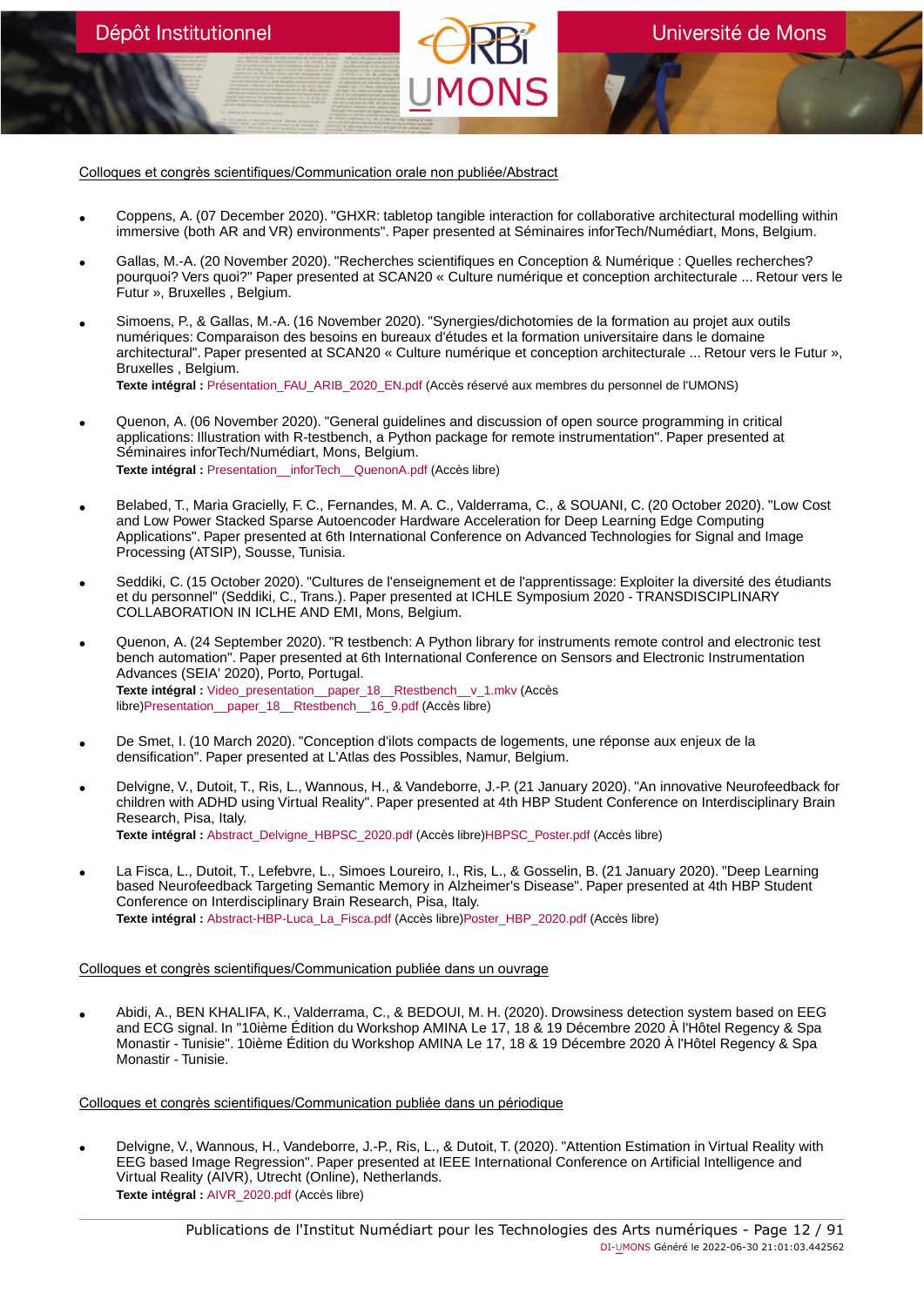- Simoens, P. (2020). "Analyse des rapports d'influences des acteurs par l'usage de la plateforme socionumérique Facebook dans le cadre de la sauvegarde du pont des trous à Tournai". Paper presented at La Fabrique de la participation Culturelle. Plateformes numériqus et enjeux démocratiques, Paris, France. **Texte intégral :** Actes FabriqueParticipationCulturelle.pdf (Accès libre)
- Hammou, D. R., Mahmoudi, S., Adjoudj, R., & Mechab, B. (2020). "A Model Of A Biometric Recognition System Based On The Hough Transform Of Libor Masek and 1-D Log-Gabor Filter". Paper presented at 5th International Conference on Cloud Computing and Artificial Intelligence: Technologies and Applications, Marrakech, Morocco.
- Doukha, R., Mahmoudi, S., Mostapha, Z., & Manneback, P. (2020). "Deployment of Containerized Deep Learning Applications in the cloud". Paper presented at 5th International Conference on Cloud Computing and Artificial Intelligence: Technologies and Applications, Marrakech, Morocco.
- Nolack Fote, F., Mahmoudi, S., Mahmoudi, S., & Roukh, A. (2020). "Big Data Storage and Analysis for Smart Farming". Paper presented at 5th International Conference on Cloud Computing and Artificial Intelligence: Technologies and Applications, Marrakech, Morocco.
- Delbrouck, J.-B., Tits, N., & Dupont, S. (2020). "Modulated Fusion using Transformer for Linguistic-Acoustic Emotion Recognition". Paper presented at NLP Beyond Text (NLPBT) EMNLP 2020, . **Texte intégral :** [EMNLP\\_2020.pdf](https://orbi.umons.ac.be/bitstream/20.500.12907/42329/1/EMNLP_2020.pdf) (Accès libre)
- Andre, E., BOULEKBACHE, H., & Gallas, M.-A. (2020). "Le BIM peut-il être un agent facilitant les démarches de développement durable dans la construction ?" Paper presented at SCAN20 « Culture numérique et conception architecturale ... Retour vers le Futur », Bruxelles , Belgium. **Texte intégral :** [shsconf\\_scan2020\\_02005.pdf](https://orbi.umons.ac.be/bitstream/20.500.12907/42322/1/shsconf_scan2020_02005.pdf) (Accès libre)
- Coppens, A., Mens, T., & Gallas, M.-A. (2020). "Modélisation Paramétrique en Réalité Virtuelle". Paper presented at SCAN20 « Culture numérique et conception architecturale ... Retour vers le Futur », Bruxelles , Belgium. doi:10.1051/shsconf/20208203005 **Texte intégral :** [shsconf\\_scan2020\\_03005.pdf](https://orbi.umons.ac.be/bitstream/20.500.12907/42338/1/shsconf_scan2020_03005.pdf) (Accès réservé aux membres du personnel de l'UMONS)
- Bornia, J., Frihida, A., Debauche, O., Mahmoudi, S., & Manneback, P. (2020). "Deep Learning and Tensorflow for Tracking People's Movements in a Video". Paper presented at 5th International Conference on Cloud Computing and Artificial Intelligence: Technologies and Applications, Marrakech, Morocco. **Texte intégral :** [paper\\_97.pdf](https://orbi.umons.ac.be/bitstream/20.500.12907/42310/1/paper_97.pdf) (Accès libre)
- Tits, N., El Haddad, K., & Dutoit, T. (2020). "Laughter Synthesis: Combining Seq2seq modeling with Transfer Learning". Paper presented at Conference of the International Speech Communication Association, Shanghai, China. **Texte intégral :** [interspeech\\_2020\\_laughter\\_synthesis\\_seq2seq.pdf](https://orbi.umons.ac.be/bitstream/20.500.12907/42326/1/interspeech_2020_laughter_synthesis_seq2seq.pdf) (Accès libre)
- Tits, N., El Haddad, K., & Dutoit, T. (2020). "ICE-Talk: an Interface for a Controllable Expressive Talking Machine". Paper presented at Conference of the International Speech Communication Association, Shanghai, China. **Texte intégral :** [interspeech\\_2020\\_ice\\_talk.pdf](https://orbi.umons.ac.be/bitstream/20.500.12907/42327/1/interspeech_2020_ice_talk.pdf) (Accès libre)
- Brousmiche, M., Dupont, S., & Rouat, J. (2020). "Intra and Inter-Modality Interactions for Audio-Visual Event Detection". Paper presented at ACM International Conference on Multimedia, Seattle, United States - Washington.
- El Haddad, K., & Dutoit, T. (2020). "Cross-Corpora Study of Smiles and Laughter Mimicry in Dyadic Interactions". Paper presented at Interdisciplinary Workshop on laughter and other non-verbal vocalisations, Bielefeld, Germany. doi:10.4119/lw2020-926 **Texte intégral :** [926-Article\\_Text-902-1-10-20201009.pdf](https://orbi.umons.ac.be/bitstream/20.500.12907/42365/1/926-Article_Text-902-1-10-20201009.pdf) (Accès libre)
- Delbrouck, J.-B., Tits, N., Brousmiche, M., & Dupont, S. (2020). "A Transformer-based joint-encoding for Emotion Recognition and Sentiment Analysis". Paper presented at Second Grand Challenge and Workshop on Multimodal Language - ACL 2020, Seattle, United States - Washington. doi:10.18653/v1/2020.challengehml-1.1 **Texte intégral :** [ACL\\_2020.pdf](https://orbi.umons.ac.be/bitstream/20.500.12907/42328/1/ACL_2020.pdf) (Accès libre)
- Quenon, A., Daubie, E., Moeyaert, V., & Dualibe, F. (2020). "R-testbench: a Python library for instruments remote control and electronic test bench automation". Paper presented at 6th International Conference on Sensors and Electronic Instrumentation Advances (SEIA' 2020), Porto, Portugal.
- Ait Abelouahid, R., Debauche, O., Mahmoudi, S., Marzak, A., Manneback, P., & Lebeau, F. (2020). "Smart Nest Box: IoT based Nest monitoring in artificial cavities". Paper presented at The 3rd International Conference on Advanced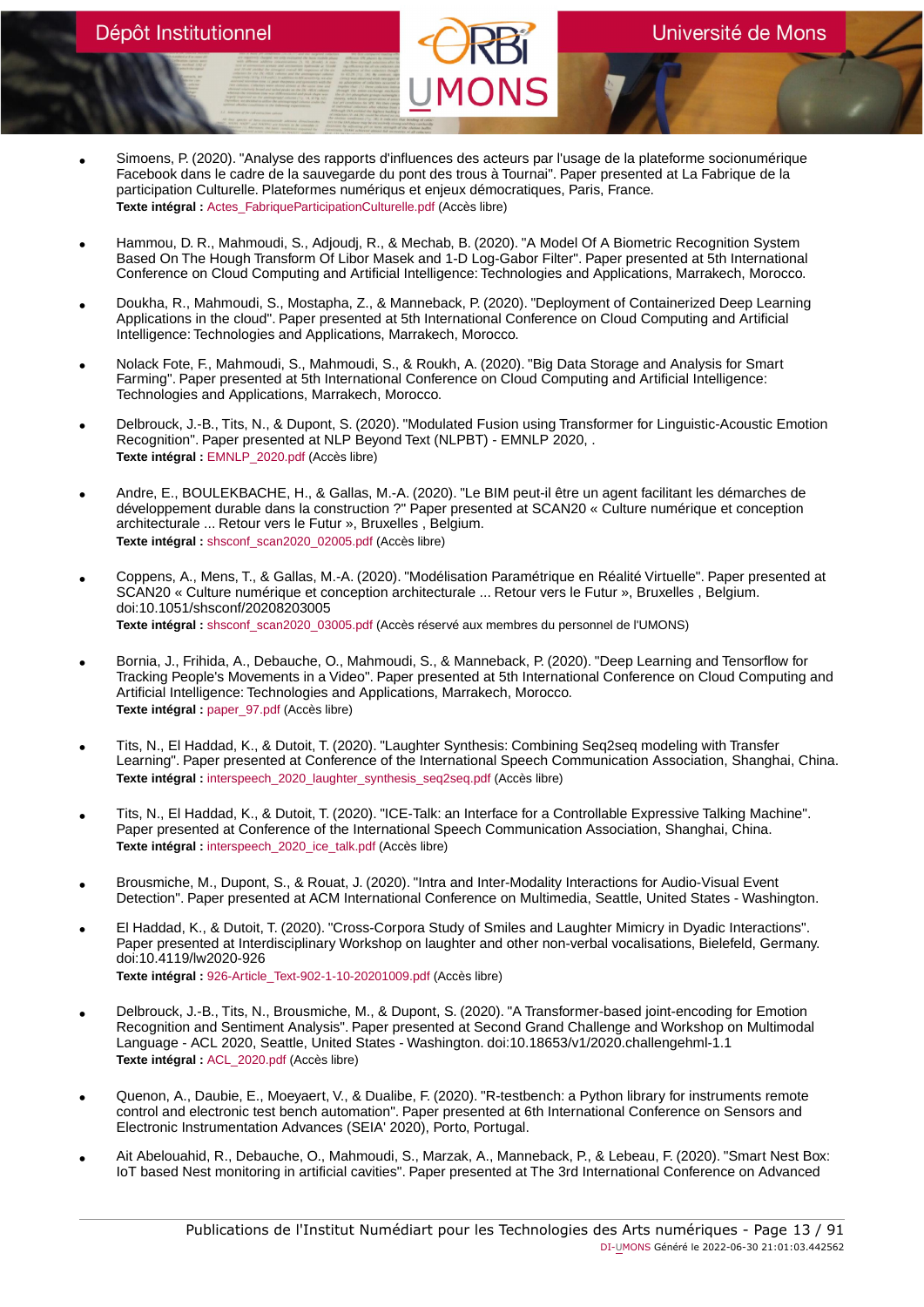Communication Technologies and Networking (CommNet 2020), Marrakech, Morocco. doi:10.1109/CommNet49926.2020.9199624 **Texte intégral :** [CommNet\\_2020\\_\\_Smart\\_Nest\\_Box\\_\\_\\_Camera\\_Ready.pdf](https://orbi.umons.ac.be/bitstream/20.500.12907/42296/1/CommNet_2020__Smart_Nest_Box___Camera_Ready.pdf) (Accès libre)

- Debauche, O., Ait Abelouahid, R., Mahmoudi, S., Moussaoui, Y., Marzak, A., & Manneback, P. (2020). "RevoCampus: a distributed open source and low-cost smart campus". Paper presented at The 3rd International Conference on Advanced Communication Technologies and Networking (CommNet 2020), Marrakech, Morocco. doi:10.1109/CommNet49926.2020.9199640 **Texte intégral :** [CommNet\\_2020\\_\\_Smart\\_Campus\\_\\_\\_Camera\\_Ready.pdf](https://orbi.umons.ac.be/bitstream/20.500.12907/42297/1/CommNet_2020__Smart_Campus___Camera_Ready.pdf) (Accès réservé aux membres du personnel de l'UMONS)
- Delvigne, V., Ris, L., Dutoit, T., Wannous, H., & Vandeborre, J.-P. (2020). "VERA: Virtual Environments Recording Attention". Paper presented at International Conference on Serious Games and Applications for Health, Vancouver (Online), Canada. **Texte intégral :** [09201699.pdf](https://orbi.umons.ac.be/bitstream/20.500.12907/42345/1/09201699.pdf) (Accès libre)
- Siv, R., Mancas, M., Seng, S., Chhun, S., & Gosselin, B. (2020). "People Tracking and Re-Identifying in Distributed Contexts: PoseTREID Framework and Dataset". Paper presented at International Conference on Information Technology and Electrical Engineering, Yogyarkarta, Indonesia.
- Roukh, A., Nolack Fote, F., Mahmoudi, S., & Mahmoudi, S. (2020). "WALLeSMART: Cloud Platform for Smart Farming". Paper presented at International Conference on Statistical and Scientific Database Management, 2020, Austria.
- Vanderplaetse, B., & Dupont, S. (2020). "Improved Soccer Action Spotting Using Both Audio and Video Streams". Paper presented at Computer Vision and Pattern Recognition, . **Texte intégral :** [Improved\\_Soccer\\_Action\\_Spotting\\_Using\\_Both\\_Audio\\_and\\_Video\\_Streams\\_CVPRW\\_2020\\_paper.pdf](https://orbi.umons.ac.be/bitstream/20.500.12907/42318/1/Improved_Soccer_Action_Spotting_Using_Both_Audio_and_Video_Streams_CVPRW_2020_paper.pdf) (Accès libre)
- Ennadifi, E., Laraba, S., Vincke, D., Mercatoris, B., & Gosselin, B. (2020). "Wheat Diseases Classification and Localization Using Convolutional Neural Networks and GradCAM Visualization". Paper presented at International Conference on Intelligent Systems and Computer Vision (ISCV), Fez, Morocco.
- Nadisic, N., Vandaele, A., Cohen, J. E., & Gillis, N. (2020). Sparse Separable Nonnegative Matrix Factorization. "European Conference on Machine Learning and Principles and Practice of Knowledge Discovery in Databases". doi:10.1007/978-3-030-67658-2\_20 **Texte intégral :** [19\\_Sparse\\_Separable\\_Nonnegative\\_Matrix\\_Factorization\\_-\\_ECML\\_2020.pdf](https://orbi.umons.ac.be/bitstream/20.500.12907/42316/1/19_Sparse_Separable_Nonnegative_Matrix_Factorization_-_ECML_2020.pdf) (Accès libre)
- Le, T. K. H., Gillis, N., & Patrinos, P. (2020). Inertial Block Proximal Methods for Non-Convex Non-Smooth Optimization. "International Conference on Machine Learning". **Texte intégral :** [18\\_Inertial\\_Block\\_Proximal\\_Methods\\_for\\_Non-Convex\\_Non-Smooth\\_Optimization\\_-\\_ICML\\_2020.pdf](https://orbi.umons.ac.be/bitstream/20.500.12907/42312/1/18_Inertial_Block_Proximal_Methods_for_Non-Convex_Non-Smooth_Optimization_-_ICML_2020.pdf) (Accès libre)
- Marrinan, T., & Gillis, N. (2020). Hyperspectral Unmixing with Rare Endmembers via Minimax Nonnegative Matrix Factorization. "European Signal Processing Conference". **Texte intégral :** [16\\_Hyperspectral\\_Unmixing\\_with\\_Rare\\_Endmembers\\_via\\_Minimax\\_Nonnegative\\_Matrix\\_Factorization\\_-](https://orbi.umons.ac.be/bitstream/20.500.12907/42313/1/16_Hyperspectral_Unmixing_with_Rare_Endmembers_via_Minimax_Nonnegative_Matrix_Factorization_-_EUSIPCO_2020.pdf) [\\_EUSIPCO\\_2020.pdf](https://orbi.umons.ac.be/bitstream/20.500.12907/42313/1/16_Hyperspectral_Unmixing_with_Rare_Endmembers_via_Minimax_Nonnegative_Matrix_Factorization_-_EUSIPCO_2020.pdf) (Accès libre)
- Kervazo, C., Gillis, N., & Dobigeon, N. (2020). Successive Nonnegative Projection Algorithm for Linear Quadratic Mixtures. "European Signal Processing Conference". Texte intégral : 17 Successive Nonnegative Projection Algorithm for Linear Quadratic Mixtures - EUSIPCO 2020.pdf (Accès libre)
- Ait Abelouahid, R., Debauche, O., Mahmoudi, S., Marzak, A., Manneback, P., & Lebeau, F. (2020). "Open Phytotron: A New Device for Home Controlled-Environment Agriculture". Paper presented at 5th International Conference on Cloud Computing and Artificial Intelligence: Technologies and Applications, Marrakech, Morocco. **Texte intégral :** [phytotron.pdf](https://orbi.umons.ac.be/bitstream/20.500.12907/42287/1/phytotron.pdf) (Accès réservé aux membres du personnel de l'UMONS)
- Debauche, O., Mahmoudi, S., & Moussaoui, Y. (2020). "Internet of Things learning: a practical case for smart building automation". Paper presented at 5th International Conference on Cloud Computing and Artificial Intelligence: Technologies and Applications, Marrakech, Morocco. **Texte intégral :** [conference\\_041818.pdf](https://orbi.umons.ac.be/bitstream/20.500.12907/42288/1/conference_041818.pdf) (Accès réservé aux membres du personnel de l'UMONS)
- Moreau, A., Mancas, M., & Dutoit, T. (2020). "Unsupervised depth prediction from monocular sequences:Improving performances through instance segmentation". Paper presented at Canadian Conference on Computer and Robot Vision, Ottawa, Canada.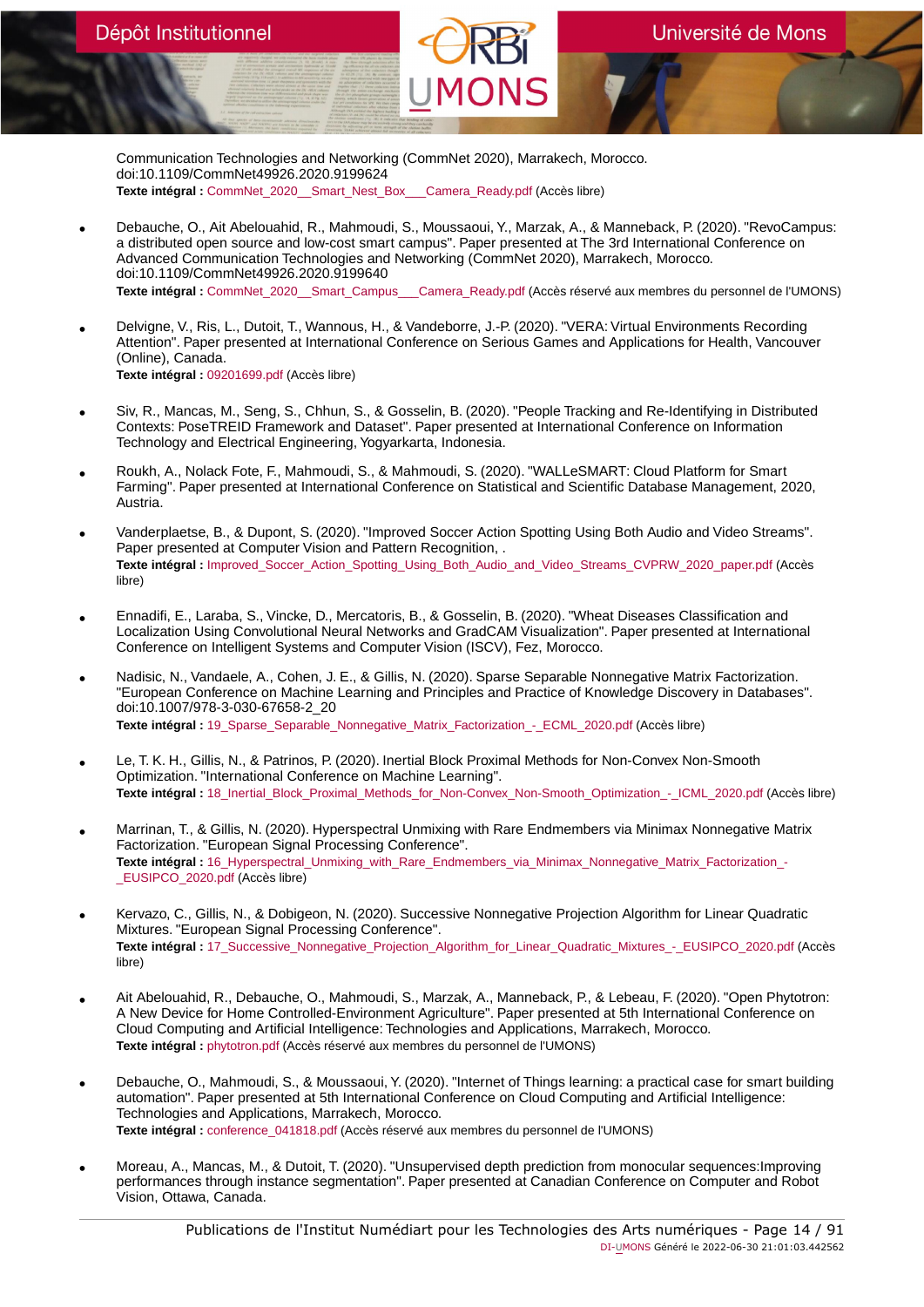**Texte intégral :** [crv20.pdf](https://orbi.umons.ac.be/bitstream/20.500.12907/42308/1/crv20.pdf) (Accès libre)

- Brousmiche, M., Rouat, J., & Dupont, S. (2020). "SECL-UMONS DATABASE FOR SOUND EVENT CLASSIFICATION AND LOCALIZATION". Paper presented at IEEE International Conference on Acoustics, Speech, and Signal Processing, Barcelona, Spain. doi:10.1109/ICASSP40776.2020.9053298
- Mancas, M., Kong, P., Gosselin, B., & Seng, S. (2020). "Visual Attention: Deep Rare Features". Paper presented at International Conference on Imaging, Vision & Pattern Recognition (ICVPR), Fukuoka, Japan.
- Debauche, O., Mahmoudi, S., Mahmoudi, S., Manneback, P., Bindelle, J., & Lebeau, F. (2020). "Edge Computing for Cattle Behavior Analysis". Paper presented at Second international conference on Embedded & Distributed Systems, EDiS'2020, Oran, Algeria. doi:10.1109/EDiS49545.2020.9296471 **Texte intégral :** [EDIS2020\\_\\_Edge\\_Computing\\_for\\_Cattle\\_Behavior\\_Analysis\\_\\_\\_Camera\\_Ready.pdf](https://orbi.umons.ac.be/bitstream/20.500.12907/42289/1/EDIS2020__Edge_Computing_for_Cattle_Behavior_Analysis___Camera_Ready.pdf) (Accès libre)
- Tits, N., El Haddad, K., & Dutoit, T. (2020). "Neural Speech Synthesis with Style Intensity Interpolation: A Perceptual Analysis". Paper presented at IEEE/ACM International Conference on Human-Robot Interaction, Cambridge, United Kingdom. doi:10.1145/3371382.3378297 **Texte intégral :** [3371382.3378297.pdf](https://orbi.umons.ac.be/bitstream/20.500.12907/42306/1/3371382.3378297.pdf) (Accès libre)
- Nadisic, N., Vandaele, A., Gillis, N., & Cohen, J. E. (2020). Exact Sparse Nonnegative Least Squares. "IEEE International Conference on Acoustics, Speech and Signal Processing. Proceedings". **Texte intégral :** [13\\_Exact\\_Sparse\\_Nonnegative\\_Least\\_Squares.pdf](https://orbi.umons.ac.be/bitstream/20.500.12907/42292/1/13_Exact_Sparse_Nonnegative_Least_Squares.pdf) (Accès libre)
- Ang, M. S., Cohen, J. E., Le, T. K. H., & Gillis, N. (2020). Extrapolated Alternating Algorithms for Approximate Canonical Polyadic Decomposition. "IEEE International Conference on Acoustics, Speech and Signal Processing. Proceedings". **Texte intégral :** [14\\_Extrapolated\\_Alternating\\_Algorithms\\_for\\_Approximate\\_Canonical\\_Polyadic\\_Decomposition.pdf](https://orbi.umons.ac.be/bitstream/20.500.12907/42293/1/14_Extrapolated_Alternating_Algorithms_for_Approximate_Canonical_Polyadic_Decomposition.pdf) (Accès libre)
- El Haddad, K., Tits, N., Velner, E., & Bohy, H. (2020). "Cozmo4Resto: A Practical AI Application for Human-Robot Interaction". Paper presented at eNTERFACE Summer Workshop on Multimodal Interfaces, Ankara, Turkey. **Texte intégral :** [ent19\\_report.pdf](https://orbi.umons.ac.be/bitstream/20.500.12907/42276/1/ent19_report.pdf) (Accès libre)
- Hubens, N., Mancas, M., Gosselin, B., Decombas, M., Preda, M., Zaharia, T., & Dutoit, T. (2020). "An Experimental Study of the Impact of Pre-Training on the Pruning of a Convolutional Neural Network". Paper presented at APPIS 2020: Proceedings of the 3rd International Conference on Applications of Intelligent Systems, Las Palmas de Gran Canaria, Spain.

#### Colloques et congrès scientifiques/Communication poster

- Saura Lorente, G., & Gallas, M.-A. (19 November 2020). "Exploitation des données d'une maquette numérique : Automatisation de l'estimation de la valeur foncière". Poster session presented at SCAN20 « Culture numérique et conception architecturale ... Retour vers le Futur », Bruxelles , Belgium. **Texte intégral :** [20201109\\_GregorioSauraLorente\\_SCAN20\\_Poster\\_A1.pdf](https://orbi.umons.ac.be/bitstream/20.500.12907/42381/1/20201109_GregorioSauraLorente_SCAN20_Poster_A1.pdf) (Accès libre)
- Debauche, O., Ait Abelouahid, R., & Moussaoui, Y. (19 June 2020). "An open source and low-cost Smart Auditorium". Poster session presented at The 2nd international workshop on innovative smart city technologies, wisct'2020, Casablanca, Morocco. **Texte intégral :** [WISCT2020\\_paper\\_14.pdf](https://orbi.umons.ac.be/bitstream/20.500.12907/42311/1/WISCT2020_paper_14.pdf) (Accès libre)

#### Mémoires et thèses/Mémoire de licence/master

- MEDNOUN, A., Bueno Martinez, A., Dualibe, F., Debliquy, M., Lahem, D., & Caucheteur, C. (2020). "Contrôle de température à boucle fermée d'un capteur de gaz à semiconducteur". Unpublished master thesis, Université de Mons. Jury: NELSON-GRUEL, D. (Promotor), Bueno Martinez, A. (Promotor), Dualibe, F. (Promotor), Caucheteur, C. (Promotor), Lahem, D. (Promotor), & Debliquy, M. (Promotor).
- SIMO, J., Ramos Gomes Da Silva, V., & Valderrama, C. (2020). "Identification of horse's paces: Co-superviseur dans les travaux de Jean SIMO". Unpublished master thesis, Université de Mons. Jury: . **Texte intégral :** [simon.pdf](https://orbi.umons.ac.be/bitstream/20.500.12907/42353/1/simon.pdf) (Accès réservé aux membres du personnel de l'UMONS)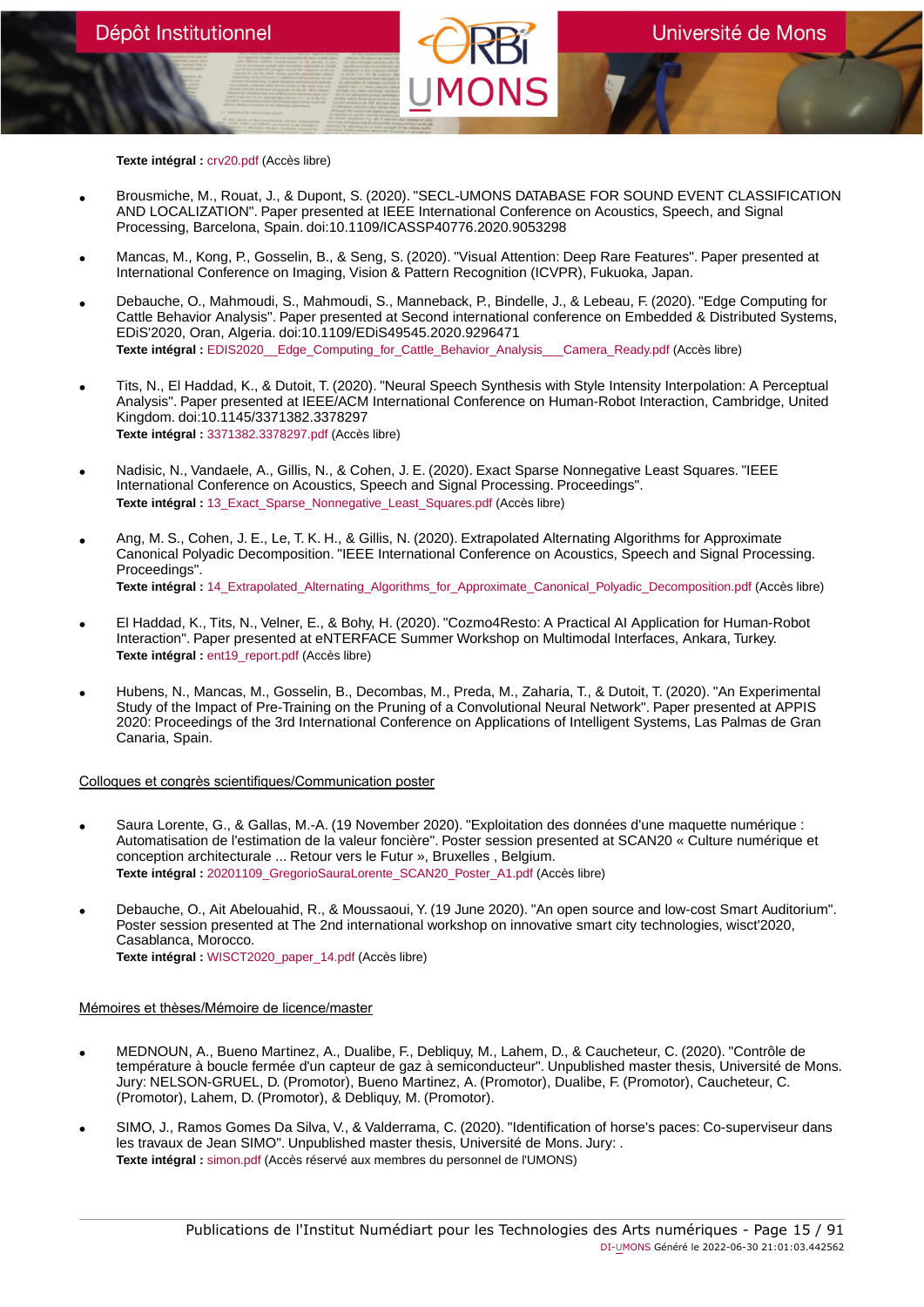#### Mémoires et thèses/Thèse de doctorat

- Tits, N. (2020). "Controlling the Emotional Expressiveness of Synthetic Speech a Deep Learning Approach". Unpublished doctoral thesis, Université de Mons. Jury: . **Texte intégral :** [UMONS\\_PhD\\_Thesis\\_Noe\\_Tits.pdf](https://orbi.umons.ac.be/bitstream/20.500.12907/42349/1/UMONS_PhD_Thesis_Noe_Tits.pdf) (Accès libre)
- Laraba, S. (2020). "Deep Learning for Skeleton-Based Human Action Recognition". Unpublished doctoral thesis, Université de Mons. Jury: Dutoit, T. (Promotor), Tilmanne, J. (Promotor), Siebert, X., Gosselin, B., Sahli, H., Taleb-Ahmed, A., & Wannous, H. **Texte intégral :** [thesis\\_SL.pdf](https://orbi.umons.ac.be/bitstream/20.500.12907/42333/1/thesis_SL.pdf) (Accès libre)

#### Documents pédagogiques/Autre

• LAURENT, T., Ramos Gomes Da Silva, V., & Valderrama, C. (2020). "Database generation : Conseiller dans le travail de Thomas LAURENT". **Texte intégral :** [Initiation\\_\\_\\_la\\_recherche\\_rapport.pdf](https://orbi.umons.ac.be/bitstream/20.500.12907/42354/1/Initiation___la_recherche_rapport.pdf) (Accès réservé aux membres du personnel de l'UMONS)

### Développements informatiques/Logiciel

- Quenon, A. (2020). "R-testbench".
- Ramos Gomes Da Silva, V., & Valderrama, C. (2020). "Performance Counters Profiler: Performance Counters api for python".

### Développements informatiques/Autre

• Ramos Gomes Da Silva, V. (2020). "Energy model vizualiation: vitorramos.github.io/energyplot/".

### Allocutions et communications diverses/Autre

- Seddiki, C. (2020). "CARE LAB L'EMOTION EN ARCHITECTURE" (Seddiki, C., Trans.).
- Seddiki, C., & Walaszczyk, J. (2020). "FACE AU COVID: CARE LAB" (Seddiki, C., & Walaszczyk, J., Trans.).
- Seddiki, C. (2020). "Un voyage de découverte de l'ICLHE : Mission (im)possible pour les enseignants de contenu ?" (Seddiki, C., Trans.).
- Andre, E. (2020). "Le développement durable dans la construction". **Texte intégral :** [200220-DD\\_dans\\_la\\_construction.pdf](https://orbi.umons.ac.be/bitstream/20.500.12907/42352/1/200220-DD_dans_la_construction.pdf) (Accès libre)
- Reboursière, L. (2020). "Hexaphonic multi-effets Improvisations with controller 1/3".
- Reboursière, L. (2020). "Hexaphonic multi-effects Improvisation with controller (2/3)".
- Reboursière, L. (2020). "Hexaphonic multi-effects Improvisation with controller (3/3)".
- Reboursière, L. (2020). "Hexaphonic multi-effects strings with effects and strings without".

2019

### Périodiques scientifiques/Compte rendu et recension critique d'ouvrage

• Delbrouck, J.-B., & Dupont, S. (2019). Adversarial reconstruction for Multi-modal Machine Translation. "ArXiv e-prints". **Texte intégral :** [1910.02766.pdf](https://orbi.umons.ac.be/bitstream/20.500.12907/42275/1/1910.02766.pdf) (Accès libre)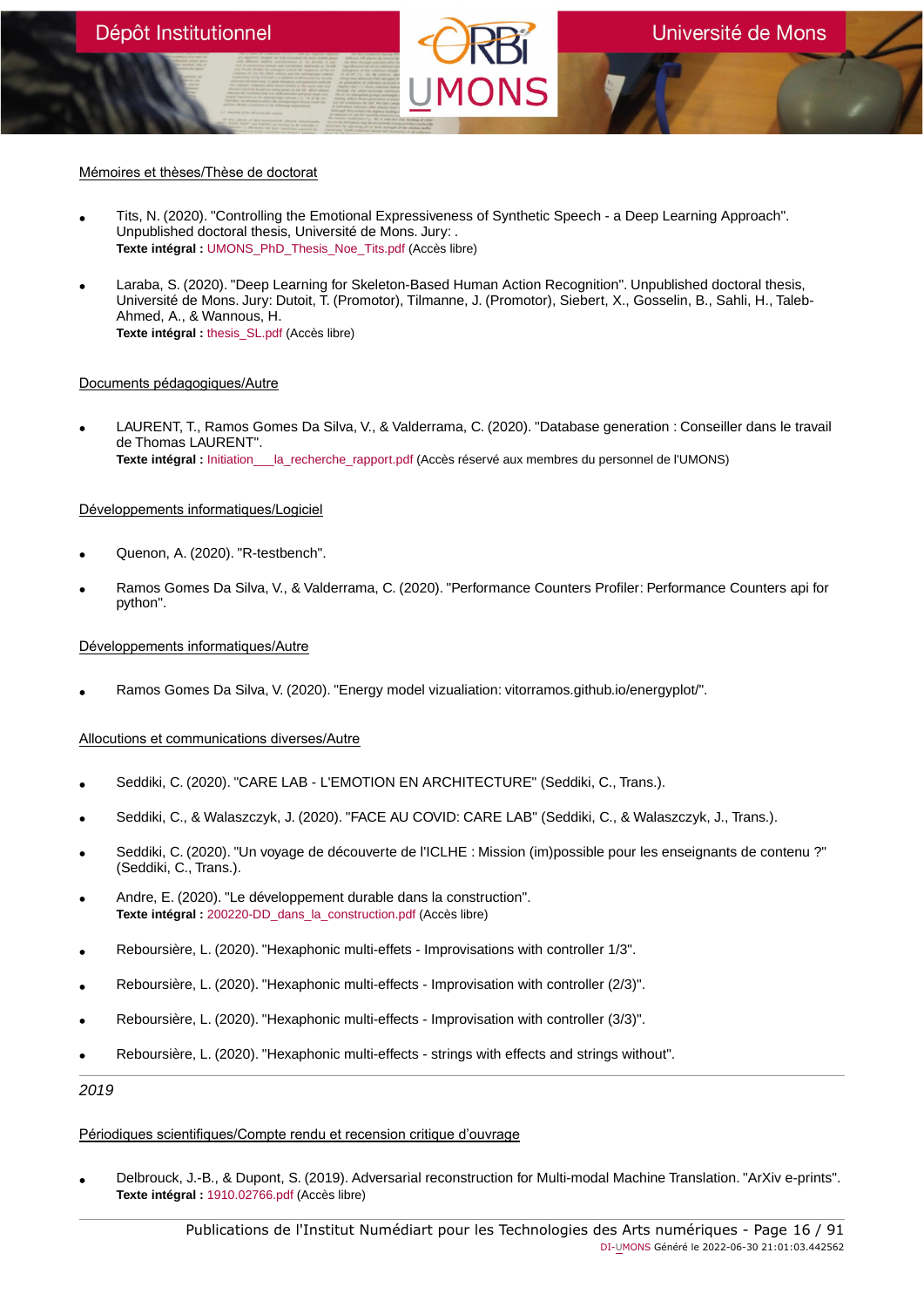• BLAIECH, A. G., BEN KHALIFA, K., Valderrama, C., FERNANDES, M. A. C., & BEDOUI, M. H. (2019). Taxonomy of FPGA-Based Topologies for Future Deep Learning Architectures. "Journal of Systems Architecture". doi:10.1016/j.sysarc.2019.01.007 **Texte intégral :** [Ahmed Ghazi BLAIECH\\_accepted\\_paper.pdf](https://orbi.umons.ac.be/bitstream/20.500.12907/42207/1/Ahmed Ghazi BLAIECH_accepted_paper.pdf) (Accès réservé aux membres du personnel de l'UMONS)

# Parties d'ouvrages/Contribution à des ouvrages collectifs

- Tits, N., El Haddad, K., & Dutoit, T. (2019). Exploring Transfer Learning for Low Resource Emotional TTS. In "Intelligent Systems and Applications" (pp. 52-60). Springer. doi:10.1007/978-3-030-29516-5\_5 **Texte intégral :** Exploring Transfer Learning for Low Resource Emotional TTS.pdf (Accès libre)
- Tits, N., El Haddad, K., & Dutoit, T. (2019). Emotional Speech Datasets for English Speech Synthesis Purpose: A Review. In "Intelligent Systems and Applications" (pp. 61-66). Springer. Texte intégral : Emotional Speech Datasets for Speech Synthesis Purpose A Review.pdf (Accès libre)
- Simoens, P. (2019). Faudra-t-il encore croire en Dieu demain pour devenir immortel. In "Les chaines de Prométhée : éthiques des progrès". mémogrames. Texte intégral : [181008\\_SCIENT\\_faudra-t-il\\_encore\\_croire\\_en\\_dieu\\_demain\\_pour\\_devenir\\_immortel.pdf](https://orbi.umons.ac.be/bitstream/20.500.12907/42192/1/181008_SCIENT_faudra-t-il_encore_croire_en_dieu_demain_pour_devenir_immortel.pdf) (Accès réservé aux membres du personnel de l'UMONS)
- Dutoit, T., & Stylianou, Y. (2019). The Oxford Handbook of Computational Linguistics 2nd edition: Text-to-Speech Synthesis. In "The Oxford Handbook of Computational Linguistics 2nd edition" (pp. 323-338). Oxford University Press. **Texte intégral :** [TTS synthesis chapter.pdf](https://orbi.umons.ac.be/bitstream/20.500.12907/42214/1/TTS synthesis chapter.pdf) (Accès réservé aux membres du personnel de l'UMONS)
- Raluca, M. A., Suciu, G., Balaceanu, C., Beceanu, C., Petrache, A., Nadrag, C., Sever, P., & Valderrama, C. (2019). Body Area Network Challenges and Solutions. In M. A. Raluca, G. Suciu, C. Balaceanu, C. Beceanu, A. Petrache, C. Nadrag, P. Sever, C. Valderrama, R. Maheswar (Ed.), R. G. Kanagachidambaresan (Ed.), R. Jayaparavathy (Ed.), & S. M. Thampi (Ed.), "Body Area Network Challenges and Solutions" (pp. 21). Springer International Publishing.

### Périodiques scientifiques/Article

- Laraba, S., Tilmanne, J., & Dutoit, T. (23 November 2019). Leveraging Pre-trained CNN Models for Skeleton-Based Action Recognition. "International Conference on Computer Vision Systems, 1", 612-626. **Texte intégral :** [2019\\_Chapter\\_.pdf](https://orbi.umons.ac.be/bitstream/20.500.12907/42246/1/2019_Chapter_.pdf) (Accès libre)
- Debauche, O., Mahmoudi, S., Manneback, P., & Assila, A. (21 November 2019). Fog IoT for Health: A new Architecture for Patients and Elderly Monitoring. "Procedia Computer Science, 160", 289-297. doi:10.1016/j.procs.2019.11.087 **Texte intégral :** [1-s2.0-S1877050919317880-main.pdf](https://orbi.umons.ac.be/bitstream/20.500.12907/42238/1/1-s2.0-S1877050919317880-main.pdf) (Accès libre)
- Florentin, J., Dutoit, T., & Verlinden, O. (2019). Detection and identification of European woodpeckers with deep convolutional neural networks. "Ecological Informatics". **Texte intégral :** [1-s2.0-S1574954119303346-main.pdf](https://orbi.umons.ac.be/bitstream/20.500.12907/42286/1/1-s2.0-S1574954119303346-main.pdf) (Accès libre)
- Moreau, A., Mancas, M., & Dutoit, T. (2019). Depth prediction from 2D images: A taxonomy and an evaluation study. "Image and Vision Computing". **Texte intégral :** [1-s2.0-S0262885619304184-main.pdf](https://orbi.umons.ac.be/bitstream/20.500.12907/42251/1/1-s2.0-S0262885619304184-main.pdf) (Accès réservé aux membres du personnel de l'UMONS)
- Debauche, O., Mahmoudi, S., Andriamandroso, A. L. H., Manneback, P., Bindelle, J., & Lebeau, F. (31 October 2019). Cloud Services Integration For Farm Animals' Behavior Studies Based On Smartphones As Activity Sensors. "Journal of Ambient Intelligence and Humanized Computing, 10" (12), 4651-4662. doi:10.1007/s12652-018-0845-9 **Texte intégral :** [Debauche\\_et\\_al-2018-Journal\\_of\\_Ambient\\_Intelligence\\_and\\_Humanized\\_Computing.pdf](https://orbi.umons.ac.be/bitstream/20.500.12907/42065/1/Debauche_et_al-2018-Journal_of_Ambient_Intelligence_and_Humanized_Computing.pdf) (Accès libre)
- Ang, M. S., & Gillis, N. (10 July 2019). Algorithms and Comparisons of Non-negative Matrix Factorization with Volume Regularization for Hyperspectral Unmixing. "IEEE Journal of Selected Topics in Applied Earth Observations and Remote Sensing, 12" (12), 4843-4853. **Texte intégral :** [41\\_Algorithms\\_and\\_Comparisons\\_of\\_Non](https://orbi.umons.ac.be/bitstream/20.500.12907/42231/1/41_Algorithms_and_Comparisons_of_Non-negative_Matrix_Factorization_with_Volume_Regularization_for_Hyperspectral_Unmixing.pdf)[negative\\_Matrix\\_Factorization\\_with\\_Volume\\_Regularization\\_for\\_Hyperspectral\\_Unmixing.pdf](https://orbi.umons.ac.be/bitstream/20.500.12907/42231/1/41_Algorithms_and_Comparisons_of_Non-negative_Matrix_Factorization_with_Volume_Regularization_for_Hyperspectral_Unmixing.pdf) (Accès libre)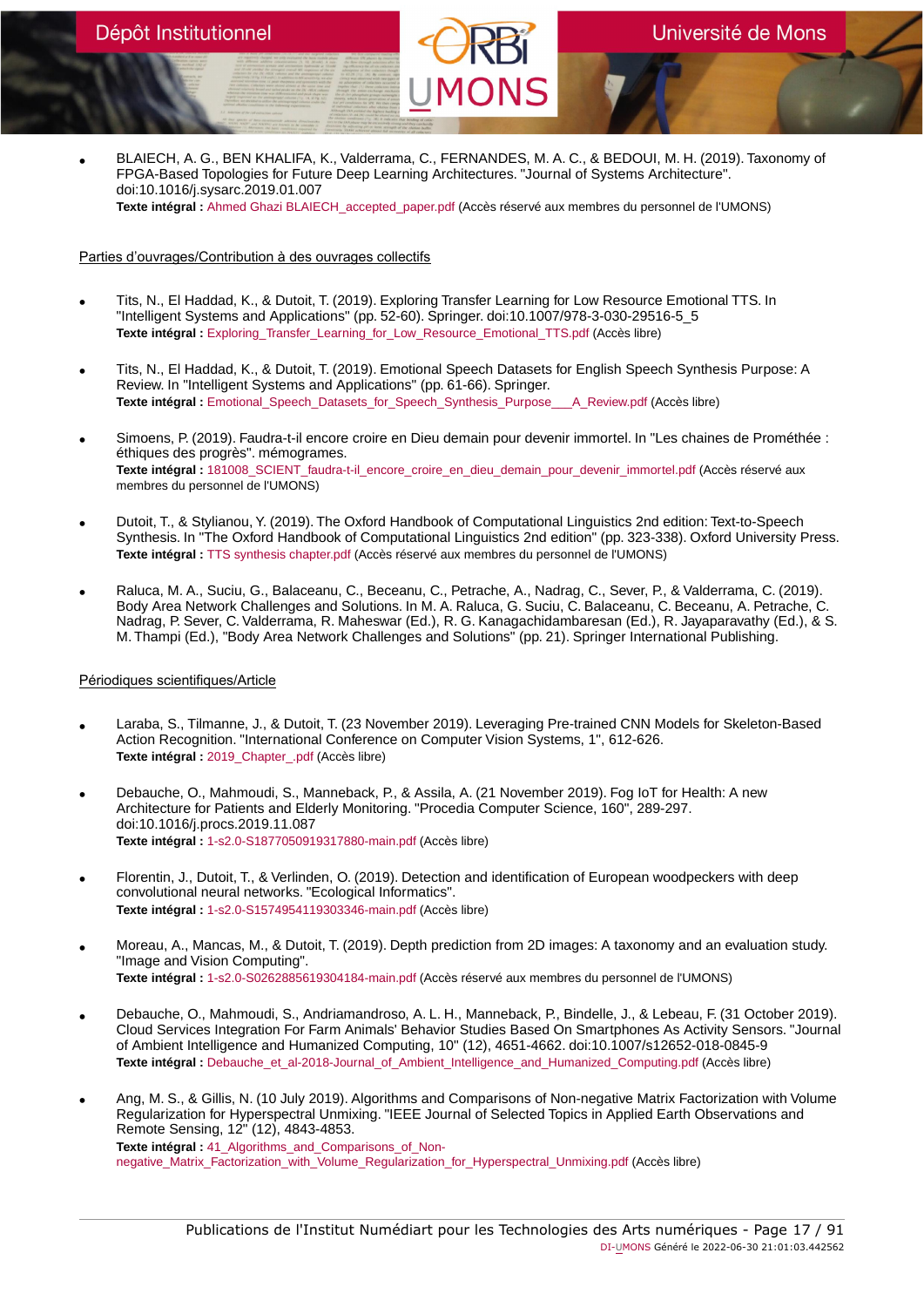- Gillis, N., & Shitov, Y. (10 July 2019). Low-Rank Matrix Approximation in the Infinity Norm. "Linear Algebra and its Applications, 581", 367-382. **Texte intégral :** [42\\_Low-Rank\\_Matrix\\_Approximation\\_in\\_the\\_Infinity\\_Norm.pdf](https://orbi.umons.ac.be/bitstream/20.500.12907/42232/1/42_Low-Rank_Matrix_Approximation_in_the_Infinity_Norm.pdf) (Accès libre)
- Cohen, J. E., & Gillis, N. (10 July 2019). Identifiability of Complete Dictionary Learning. "SIAM Journal on Mathematics of Data Science, 1" (3), 518-536. **Texte intégral :** [43\\_Identifiability\\_of\\_Complete\\_Dictionary\\_Learning.pdf](https://orbi.umons.ac.be/bitstream/20.500.12907/42233/1/43_Identifiability_of_Complete_Dictionary_Learning.pdf) (Accès libre)
- Costa Silva, F., Alves De Albuquerque, G. L., SILVEIRA, L. F. Q., Valderrama, C., & Xavier De Souza, S. (27 June 2019). Variance-Triggered Two-Step GPS Acquisition. "Sensors, 19" (13), 1-19. **Texte intégral :** [FABRICIO\\_\\_\\_Variation\\_triggered\\_two\\_steps\\_GPS\\_acquisition-1.pdf](https://orbi.umons.ac.be/bitstream/20.500.12907/42230/1/FABRICIO___Variation_triggered_two_steps_GPS_acquisition-1.pdf) (Accès réservé aux membres du personnel de l'UMONS)
- Nedjar, I., Mahmoudi, S., & Chikh, M. A. (24 June 2019). Classification of breast cancer histology images using consensus oriented by three Deep Convolutional Neural Networks. "International Journal of Computer Assisted Radiology and Surgery, 14" (1), 81-82. doi:10.1007/s11548-019-01969-3
- MERATI, M., Mahmoudi, S., Chenine, A., & Chikh, M. A. (17 June 2019). A new triplet convolutional neural network for classification of lesions on mammograms. "Revue d'Intelligence Artificielle, 33" (3), 213-217. doi:10.18280/ria.330307 **Texte intégral :** [RIA-MAHMOUDI.pdf](https://orbi.umons.ac.be/bitstream/20.500.12907/42261/1/RIA-MAHMOUDI.pdf) (Accès réservé aux membres du personnel de l'UMONS)
- Abdolali, M., Gillis, N., & Rahmati, M. (19 May 2019). Scalable and Robust Sparse Subspace Clustering Using Randomized Clustering and Multilayer Graphs. "Signal Processing, 163", 166-180. **Texte intégral :** [40 Scalable and Robust Sparse Subspace Clustering Using Randomized Clustering and Multilayer Graphs.pdf](https://orbi.umons.ac.be/bitstream/20.500.12907/42220/1/40 Scalable and Robust Sparse Subspace Clustering Using Randomized Clustering and Multilayer Graphs.pdf) (Accès libre)
- Esposito, F., Gillis, N., & Del Buono, N. (22 April 2019). Orthogonal joint sparse NMF for microarray data analysis. "Journal of Mathematical Biology, 79" (1), 223-247. **Texte intégral :** [39 Orthogonal joint sparse NMF for microarray data analysis.pdf](https://orbi.umons.ac.be/bitstream/20.500.12907/42217/1/39 Orthogonal joint sparse NMF for microarray data analysis.pdf) (Accès libre)
- Aubrey, S., Laraba, S., Tilmanne, J., & Dutoit, T. (02 April 2019). Action recognition based on 2D skeletons extracted from RGB videos. "MATEC Web of Conferences, 227". **Texte intégral :** [matecconf\\_jcmme2018\\_02034.pdf](https://orbi.umons.ac.be/bitstream/20.500.12907/42216/1/matecconf_jcmme2018_02034.pdf) (Accès libre)
- Lazouni, M. A., Feroui, A., & Mahmoudi, S. (29 March 2019). A new intelligent system for glaucoma disease detection. "International Journal of Computer Aided Engineering and Technology, 11" (4/5), 613 - 633. doi:10.1504/IJCAET.2019.100457 **Texte intégral :** [IJCAET1104-0514\\_LAZOUNI\\_172095.pdf](https://orbi.umons.ac.be/bitstream/20.500.12907/42266/1/IJCAET1104-0514_LAZOUNI_172095.pdf) (Accès réservé aux membres du personnel de l'UMONS)
- Gillis, N., Karow, M., & Sharma, P. (26 March 2019). Approximating the nearest stable discrete-time system. "Linear Algebra and its Applications, 573", 37-53. **Texte intégral :** [38 Approximating the nearest stable discrete-time system.pdf](https://orbi.umons.ac.be/bitstream/20.500.12907/42215/1/38 Approximating the nearest stable discrete-time system.pdf) (Accès libre)
- Benmouna, Y., Mezmaz, M., Mahmoudi, S., & Chikh, M. A. (2019). Parallel cycle-based branch-and-bound method for Bayesian network learning. "Pattern Analysis and Applications". doi:10.1007/s10044-019-00815-1 Texte intégral : Benmouna2019 Article ParallelCycle-basedBranch.pdf (Accès réservé aux membres du personnel de l'UMONS)
- Maatoug, A., Belalem, G., & Mahmoudi, S. (01 March 2019). Fog computing framework for location-based energy management in smart buildings. "Multiagent and Grid Systems, 15" (1), 39-56. doi:10.3233/MGS-190301 **Texte intégral :** [MGS\\_Maatoug.pdf](https://orbi.umons.ac.be/bitstream/20.500.12907/42264/1/MGS_Maatoug.pdf) (Accès réservé aux membres du personnel de l'UMONS)
- Atif, S. M., Qazi, S., & Gillis, N. (18 February 2019). Improved SVD-based Initialization for Nonnegative Matrix Factorization using Low-Rank Correction. "Pattern Recognition Letters, 122", 53-59. **Texte intégral :** [37 Improved SVD-based initialization for nonnegative matrix factorization using low-rank correction.pdf](https://orbi.umons.ac.be/bitstream/20.500.12907/42213/1/37 Improved SVD-based initialization for nonnegative matrix factorization using low-rank correction.pdf) (Accès libre)
- Ang, M. S., & Gillis, N. (18 January 2019). Accelerating Nonnegative Matrix Factorization Algorithms Using Extrapolation. "Neural Computation, 31" (2), 417-439. **Texte intégral :** [36 Accelerating Nonnegative Matrix Factorization Algorithms using Extrapolation.pdf](https://orbi.umons.ac.be/bitstream/20.500.12907/42177/1/36 Accelerating Nonnegative Matrix Factorization Algorithms using Extrapolation.pdf) (Accès libre)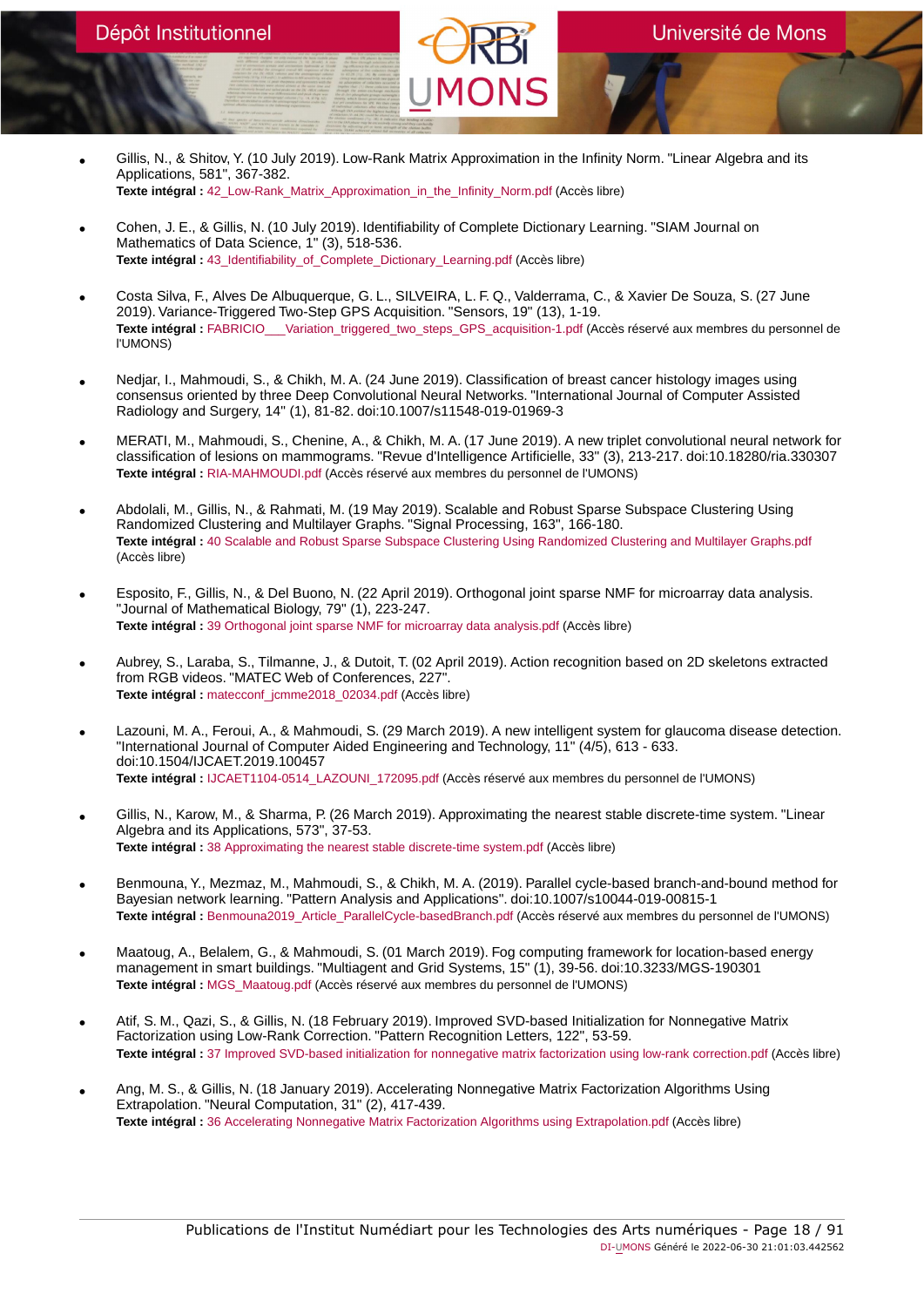- Patel, W. D., Patel, C., & Valderrama, C. (16 January 2019). IoMT based Efficient Vital Signs Monitoring System for Elderly Healthcare Using Neural Network. "International Journal of Research, VIII" (I), 239-244. doi:16.10089.IJR.2018.V8I1.285311.234454 **Texte intégral :** [IoMT based Efficient Vital Signs Monitoring System\\_IJR Journal\\_Scopus Index\\_UGC Recognized.pdf](https://orbi.umons.ac.be/bitstream/20.500.12907/42189/1/IoMT based Efficient Vital Signs Monitoring System_IJR Journal_Scopus Index_UGC Recognized.pdf) (Accès réservé aux membres du personnel de l'UMONS)
- Nedjar, I., Mahmoudi, S., & Chikh, M. A. (2019). A topological approach for mammographic density classification using a modified synthetic minority over-sampling technique algorithm. "International Journal of Biomedical Engineering and Technology".

### Colloques et congrès scientifiques/Communication orale non publiée/Abstract

- Simoens, P. (12 December 2019). "Séminaire Transfo : Projeter l'espace et les données : Data Psychogéographie : décrire l'espace avec les données pour construire la ville". Paper presented at séminaire Transfo, Dulbéa, Charleroi, Unknown/unspecified.
- Valderrama, C. (02 December 2019). "6th Reconfigurable Market Workshop". Paper presented at MUSICS-FNRS doctoral school 6th Reconfigurable Market Workshop, Mons, Belgium.
- Coppens, A. (22 November 2019). "Graph-Based Architectural Modelling in Virtual Reality". Paper presented at Grascomp Doctoral Day (GDD'19), UNamur, Belgium.
- Amkrane, Y., El Adoui, M., & Benjelloun, M. (22 November 2019). "Analysing Breast cancer reaction to chemotherapy using Radiomics". Paper presented at Grascomp Doctoral Day (GDD'19), UNamur, Belgium.
- Reboursière, L. (25 October 2019). "Généalogie, développement du contexte technique et pratique de la guitare hexaphonique". Paper presented at Journée des doctorants en Art et Sciences de l'Art, Mons, Belgium. **Texte intégral :** [191025-communication\\_ED\\_AScA.pdf](https://orbi.umons.ac.be/bitstream/20.500.12907/42284/1/191025-communication_ED_AScA.pdf) (Accès réservé aux membres du personnel de l'UMONS)
- Hubens, N. (20 September 2019). "Towards smaller and faster DNNs". Paper presented at Machine Learning Workshop, Paris, France.
- Valderrama, C. (16 July 2019). "UFRN PPGEEC/CT Winter School: Artificial Intelligence platforms and tools". Paper presented at UFRN PPGEEC/CT Winter School : Artificial Intelligence platforms and tools, UFRN Natal, Brazil.
- Mahmoudi, S. (13 June 2019). "L'apprentissage profond (Deep Learning) au service de la vision par ordinateur et vidéo surveillance". Paper presented at Journée des doctorants, Université de Tlemcen, Algeria.
- Mahmoudi, S. (07 June 2019). "Embedded System for Computer Vision and Video surveillance using Deep Learning Technologies". Paper presented at ID2Move Belgian Academic Seminar Autonomous Systems, Nivelles, Belgium.
- Simoens, P. (17 May 2019). "Introduction au concept des villes intelligentes / Smart Cities". Paper presented at COLLOQUE NATIONAL DES GEOMETRES-EXPERTS - UGEC, Cerfontaine, Belgium.
- Dualibe, F. (17 April 2019). "Public disertation : An Ultra-Low Power and Ultra-Low Voltage RF-Powered CMOS Front-End for Low-Rate Autonomous Sensors for WSN nodes". Paper presented at IEEE student branch Workshop, University of Pretoria, Pretoria, South Africa.
- Coppens, A., Mens, T., & Gallas, M.-A. (05 March 2019). "Modélisation architecturale et réalité virtuelle". Paper presented at Mardi des Chercheurs 2019 (MdC2019), Mons, Belgium. **Texte intégral :** [142.pdf](https://orbi.umons.ac.be/bitstream/20.500.12907/42253/1/142.pdf) (Accès réservé aux membres du personnel de l'UMONS)
- Ramos Gomes Da Silva, V., & Valderrama, C. (07 January 2019). "Energy-Optimal Configurations for Single-Node HPC Applications". Paper presented at Séminaires inforTech/Numédiart, Mons, Belgium.

### Colloques et congrès scientifiques/Communication publiée dans un ouvrage

- ZREIK, K., Becue, V., & Gallas, M.-A. (2019). "Concevoir à l'ère Post- Numérique". Paper presented at 01 DESIGN 11 MONS, Mons, Belgium.
- Abidi, A.\* , Nouira, I., Bedoui, M. H., & Valderrama, C. A. (2019). Parallel Implementation on GPU for EEG Artifact Rejection by Combining FastICA and TQWT. In "2018 IEEE/ACS 15th International Conference on Computer Systems and Applications (AICCSA)". IEEE. doi:10.1109/AICCSA.2018.8612838 **Texte intégral :** [AICCSA.2018.8612838 \(1\).pdf](https://orbi.umons.ac.be/bitstream/20.500.12907/42653/1/AICCSA.2018.8612838 (1).pdf) (Accès libre)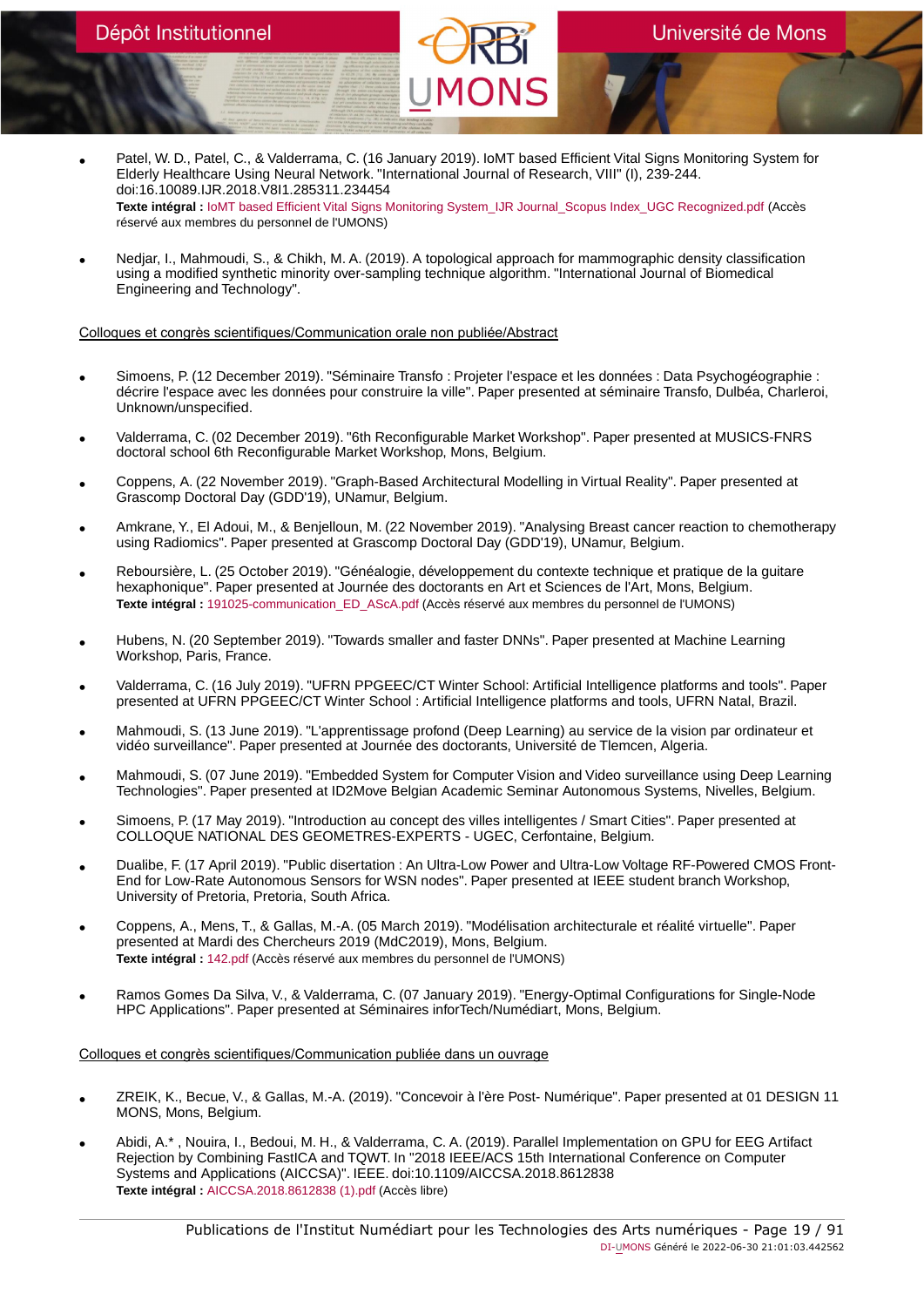Colloques et congrès scientifiques/Communication publiée dans un périodique

Dépôt Institutionnel

- Gillis, N. (2019). Successive Projection Algorithm Robust to Outliers. "IEEE International Workshop on Computational Advances in Multi-Sensor Adaptive Processing". **Texte intégral :** [15\\_Successive\\_Projection\\_Algorithm\\_Robust\\_to\\_Outliers\\_-\\_CAMSAP\\_2019.pdf](https://orbi.umons.ac.be/bitstream/20.500.12907/42294/1/15_Successive_Projection_Algorithm_Robust_to_Outliers_-_CAMSAP_2019.pdf) (Accès libre)
- El Haddad, K., Zajega, F., & Dutoit, T. (2019). "An Open-Source Avatar for Real-Time Human-Agent Interaction Applications". Paper presented at Affective Computing and Intelligent Interaction, .
- Daho, M. E. H., Ammar, M., & Mahmoudi, S. (2019). "Prostate segmentation in magnetic resonance images using Multi-resolution Active Appearance Models". Paper presented at 1st International Conference on Networking Telecommunications, Biomedical Engineering and Applications (ICNTBA'19), Boumerdes, Algeria.
- Chenine, A., M'hamed Amine, H., MERATI, M., Mahmoudi, S., & BENSABER, D. A. (2019). "Colour Spaces Impact On Convolutional Neural Networks Performance". Paper presented at 1st International Conference on Networking Telecommunications, Biomedical Engineering and Applications (ICNTBA'19), Boumerdes, Algeria. **Texte intégral :** [Colour\\_Spaces\\_Impact\\_On\\_Convolutional\\_Neural\\_Networks.pdf](https://orbi.umons.ac.be/bitstream/20.500.12907/42269/1/Colour_Spaces_Impact_On_Convolutional_Neural_Networks.pdf) (Accès réservé aux membres du personnel de l'UMONS)
- MERATI, M., Mahmoudi, S., Chenine, A., & Chikh, M. A. (2019). "Classifying lesions in mammograms using artificial neural network". Paper presented at 1st International Conference on Networking Telecommunications, Biomedical Engineering and Applications (ICNTBA'19), Boumerdes, Algeria.
- Kocal, E. B., Yuksel, K., & Wuilpart, M. (2019). "Can adversarial training learn image captioning ?" Paper presented at NeurIPS 2019 Workshop on Visually-Grounded Interaction and Language (ViGIL), Vancouver, Canada. doi:10.1364/ofs.2020.t3.40 **Texte intégral :** [1910.14609.pdf](https://orbi.umons.ac.be/bitstream/20.500.12907/42273/1/1910.14609.pdf) (Accès libre)
- Delbrouck, J.-B., Maiorca, A., Hubens, N., & Dupont, S. (2019). "Modulated Self-attention Convolutional Network for VQA". Paper presented at NeurIPS 2019 Workshop on Visually-Grounded Interaction and Language (ViGIL), Vancouver, Canada. **Texte intégral :** [1910.03343.pdf](https://orbi.umons.ac.be/bitstream/20.500.12907/42274/1/1910.03343.pdf) (Accès libre)
- Yvanoff-Frenchin, C., Ramos Gomes Da Silva, V., Belabed, T., & Valderrama, C. (2019). "An Edge Computing Robot Experience for Automatic Elderly Mental Health Care Based on Voice". Paper presented at ICT Innovations, Ohrid, North Macedonia.
- Rafael-Patino, J., Yu, T., Delvigne, V., Barakovic, M., Pizzolato, M., Girard, G., K. Jones, D., Canales-Rodríguez, E. J., & Thiran, J.-P. (2019). DWI simulation-assisted Machine Learning models for microstructure estimation. "Mathematics and Visualization". Texte intégral : [DWI\\_simulation\\_assisted\\_machine\\_learning\\_models\\_for\\_microstructure\\_estimation.pdf](https://orbi.umons.ac.be/bitstream/20.500.12907/42344/1/DWI_simulation_assisted_machine_learning_models_for_microstructure_estimation.pdf) (Accès libre)
- Ranieri, M. (2019). "The participation through JR's artwork.: Critical approach of the ' Inside Out Project'". Paper presented at Framing Street Art, Nice, France. **Texte intégral :** layout framinggasa - psn 4 web.pdf (Accès libre)
- El Haddad, K., Nallan Chakravarthula, S., & Kennedy, J. (2019). "Smile and Laugh Dynamics in Naturalistic Dyadic Interactions: Intensity Levels, Sequences and Roles". Paper presented at International Conference on Multimodal Interaction, Suzhou, China. **Texte intégral :** [icmi\\_2019.pdf](https://orbi.umons.ac.be/bitstream/20.500.12907/42258/2/icmi_2019.pdf) (Accès libre[\)supplementary\\_material.pdf](https://orbi.umons.ac.be/bitstream/20.500.12907/42258/4/supplementary_material.pdf) (Accès libre)
- Brousmiche, M., Dupont, S., & Rouat, J. (2019). "Audio-Visual Fusion And Conditioning With Neural Networks For Event Recognition". Paper presented at International Workshop on Machine Learning for Signal Processing, Pittsburgh, United States.
- Tits, N. (2019). "A Methodology for Controlling the Emotional Expressiveness in Synthetic Speech a Deep Learning approach". Paper presented at Affective Computing and Intelligent Interaction, Cambridge, United Kingdom. doi:10.1109/ACIIW.2019.8925241 **Texte intégral :** [Doctoral\\_consortium\\_ACII2019\\_Camera\\_ready.pdf](https://orbi.umons.ac.be/bitstream/20.500.12907/42244/1/Doctoral_consortium_ACII2019_Camera_ready.pdf) (Accès libre)
- Brahimi, M., Mahmoudi, S., Boukhalfa, K., & Moussaoui, A. (2019). "Deep interpretable architecture for plant diseases classification". Paper presented at 2019 Signal Processing: Algorithms, Architectures, Arrangements, and Applications (SPA), POZNAN, Unknown/unspecified.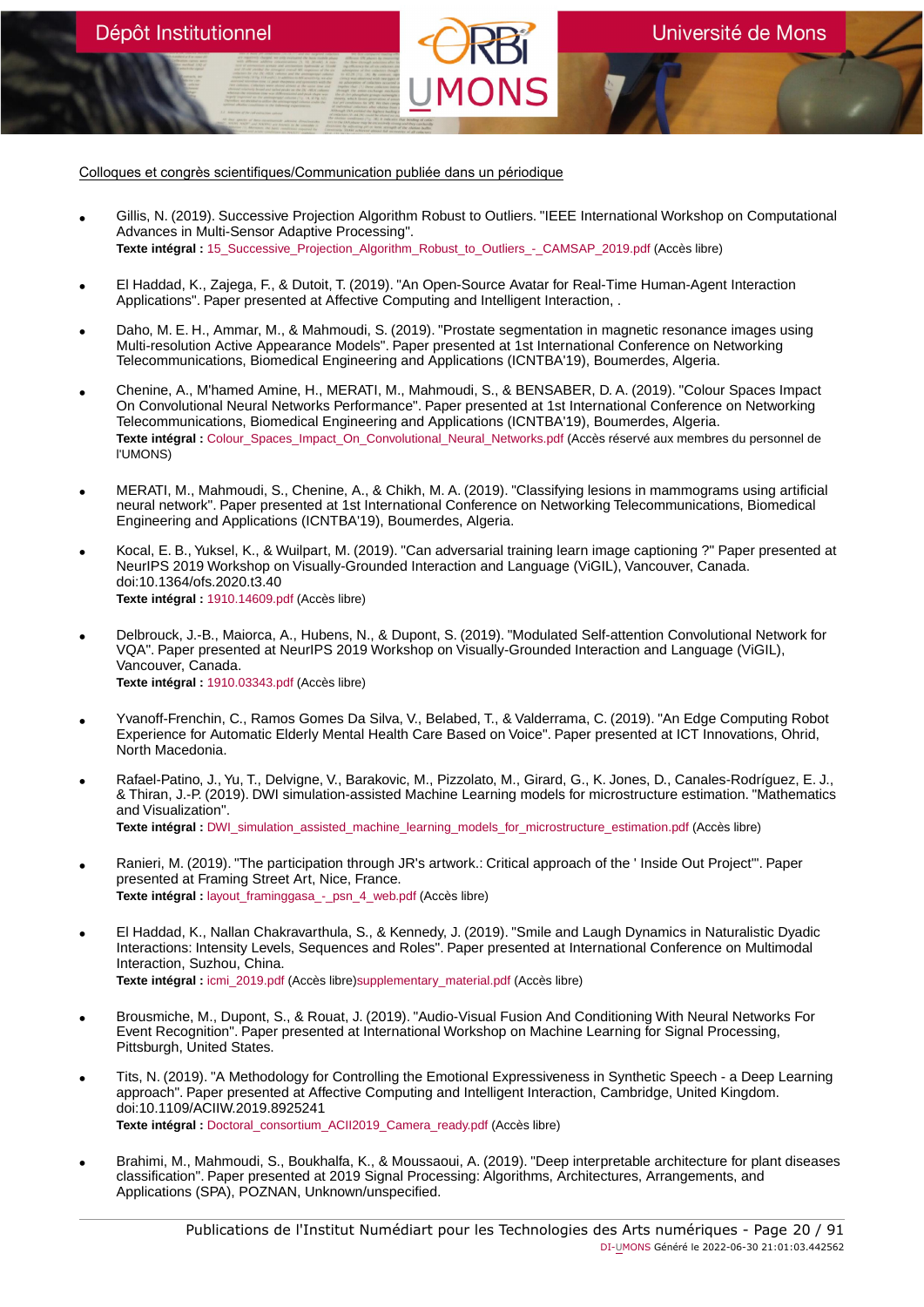- Tits, N., Wang, F., El Haddad, K., Pagel, V., & Dutoit, T. (2019). "Visualization and Interpretation of Latent Spaces for Controlling Expressive Speech Synthesis through Audio Analysis". Paper presented at Conference of the International Speech Communication Association, Graz, Austria. doi:10.21437/Interspeech.2019-1426 **Texte intégral :** [1426.pdf](https://orbi.umons.ac.be/bitstream/20.500.12907/42243/1/1426.pdf) (Accès libre)
- Patel, M., YADAV, A., & Valderrama, C. (2019). "YOLO-based Method for Indian Car License Plate Detection". Paper presented at ISER ICABMIS International Conference on Advances in Business Management and Information Science, Sydney, Australia. **Texte intégral :** [2019\\_Monal\\_Patel\\_ISER\\_ICABMIS\\_AU\\_\(PUB\\_SEMI\)\\_IS-ABMISSYDNY-05099-12914\\_63-67.pdf](https://orbi.umons.ac.be/bitstream/20.500.12907/42240/1/2019_Monal_Patel_ISER_ICABMIS_AU_(PUB_SEMI)_IS-ABMISSYDNY-05099-12914_63-67.pdf) (Accès libre)
- Coppens, A., Bicer, B., Yilmaz, N., & Aras, S. (2019). "Exploration of Interaction Techniques for Graph-based Modelling in Virtual Reality". Paper presented at Proceedings of the 15th International Summer Workshop on Multimodal Interfaces - eNTERFACE'19, Ankara, Turkey. **Texte intégral :** [eNTERFACE19\\_proc.pdf](https://orbi.umons.ac.be/bitstream/20.500.12907/42255/1/eNTERFACE19_proc.pdf) (Accès réservé aux membres du personnel de l'UMONS)
- Ndjia Njike, B. E., & Siebert, X. (2019). "Nonparametric Active learning under local smoothness assumption". Paper presented at Conférence francophone sur l'apprentissage automatique, Toulouse, France. **Texte intégral :** [cap2019.pdf](https://orbi.umons.ac.be/bitstream/20.500.12907/42278/1/cap2019.pdf) (Accès libre)
- Ramos Gomes Da Silva, V., Furtunato, A., Georgiou, K., Kerstin, E., Valderrama, C., & De Souza, S. X. (2019). "Energy-Optimal Configurations for Single-Node HPC Applications". Paper presented at International Conference on High Performance Computing & Simulation, Dublin, Ireland. Texte intégral : [Energy\\_Optimal\\_Configurations\\_for\\_Single\\_Node\\_HPC\\_Applications\\_\\_Copy\\_.pdf](https://orbi.umons.ac.be/bitstream/20.500.12907/42219/1/Energy_Optimal_Configurations_for_Single_Node_HPC_Applications__Copy_.pdf) (Accès libre)
- Plum, J., De Cock, N., Dubois, J.-P., Dufrasne, I., Soyeurt, H., Quoitin, B., Mahmoudi, S., & Bindelle, J. (2019). "Evaluation of Intel Realsense Depth cameras for open source remote monitoring of heifers on pastures". Paper presented at European conference dedicated to the future use of ICT in the agri-food sector, bioresource and biomass sector (EFITA 2019)), Rhodes, Greece.
- Milisavljevic, A., Le Bras, T., Mancas, M., Petermann, C., Gosselin, B., & Doré-Mazars, K. (2019). "Towards a better description of visual exploration through temporal dynamic of ambient and focal modes". Paper presented at ACM Symposium on Eye Tracking Research & Applications, Denver, United States - Colorado.
- Debauche, O., Mahmoudi, S., & Mahmoudi, S. (2019). "Internet of Things: learning and practices. Application to Smart City". Paper presented at The 4th IEEE International Conference on Cloud Computing Technologies and Applications, Brussels, Belgium. doi:10.1109/CloudTech.2018.8713337 **Texte intégral :** [bare\\_conf.pdf](https://orbi.umons.ac.be/bitstream/20.500.12907/42153/1/bare_conf.pdf) (Accès libre)
- Ramos Gomes Da Silva, V., Valderrama, C., De Souza, S. X., & Manneback, P. (2019). "An Accurate Tool for Modeling, Fingerprinting, Comparison, and Clustering of Parallel Applications Based on Performance Counters". Paper presented at IEEE International Parallel and Distributed Processing Symposium, Rio de Janeiro, Brazil. **Texte intégral :** [Novel\\_HPC\\_Clustering\\_and\\_Accurate\\_Application\\_Analysis\\_Tool\\_Based\\_on\\_Performance\\_Counters \(1\).pdf](https://orbi.umons.ac.be/bitstream/20.500.12907/42218/1/Novel_HPC_Clustering_and_Accurate_Application_Analysis_Tool_Based_on_Performance_Counters (1).pdf) (Accès libre)
- Stander, T., Petrashin, P., Toledo, L., Lancioni, W., Vazquez, C., & Dualibe, F. (2019). "Influence of Oscillator Topology on Fault Sensitivity in Oscillation Based Testing (OBT) of OTAs". Paper presented at Argentine Conference on Electronics, CAE, Mar del Plata, Argentina.
- De Lima, J., & Dualibe, F. (2019). "A 13-nW Voltage Reference with Orthogonal Trimming of Absolute Value and Temperature Coefficient". Paper presented at IEEE LASCAS Latin American Symposium on Circuits and Systems, Armenia, Colombia.
- Gillis, N. (2019). Separable Simplex-Structured Matrix Factorization: Robustness of Combinatorial Approaches. "IEEE International Conference on Acoustics, Speech and Signal Processing. Proceedings". **Texte intégral :** [10 Separable Simplex-Structured Matrix Factorization Robustness of Combinatorial Approaches - ICASSP 19.pdf](https://orbi.umons.ac.be/bitstream/20.500.12907/42210/1/10 Separable Simplex-Structured Matrix Factorization Robustness of Combinatorial Approaches - ICASSP 19.pdf) (Accès libre)
- Leplat, V., Ang, M. S., & Gillis, N. (2019). Minimum-Volume Rank-Deficient Nonnegative Matrix Factorizations. "IEEE International Conference on Acoustics, Speech and Signal Processing. Proceedings". **Texte intégral :** [11 Minimum-Volume Rank-Deficient Nonnegative Matrix Factorizations - ICASSP 2019.pdf](https://orbi.umons.ac.be/bitstream/20.500.12907/42211/1/11 Minimum-Volume Rank-Deficient Nonnegative Matrix Factorizations - ICASSP 2019.pdf) (Accès libre)
- Cohen, J. E., & Gillis, N. (2019). Nonnegative Low-Rank Sparse Component Analysis. "IEEE International Conference on Acoustics, Speech and Signal Processing. Proceedings". **Texte intégral :** [12 Nonnegative Low-Rank Sparse Component Analysis - ICASSP 2019.pdf](https://orbi.umons.ac.be/bitstream/20.500.12907/42212/1/12 Nonnegative Low-Rank Sparse Component Analysis - ICASSP 2019.pdf) (Accès libre)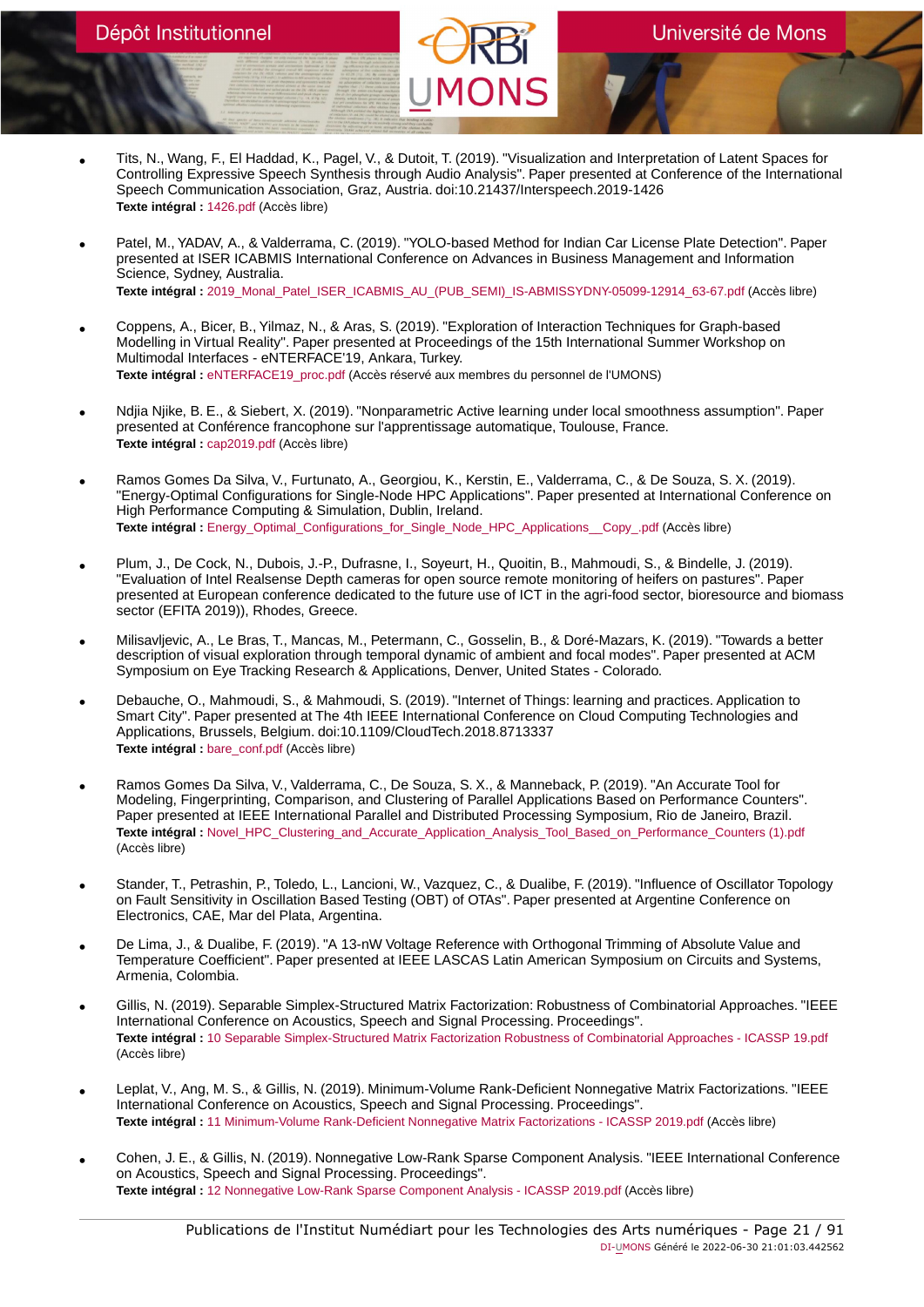• Lancioni, W., Petrashin, P., Toledo, L., Castagnola, J., & Dualibe, F. (2019). "OBT applied to a 2nd order continuous time feedforward sigma delta modulator". Paper presented at IEEE Latin american Test Symposium, LATS, Santiago, Chile.

### Colloques et congrès scientifiques/Communication poster

- Ramos Gomes Da Silva, V., & Valderrama, C. (02 December 2019). "Energy aware models for HPC systems". Poster session presented at MUSICS-FNRS doctoral school 6th Reconfigurable Market Workshop, Mons, Belgium.
- Belabed, T., & Valderrama, C. (02 December 2019). "Autoencoder hardware topologies for Edge Computing". Poster session presented at MUSICS-FNRS doctoral school 6th Reconfigurable Market Workshop, Mons, Belgium.
- Mahmoudi, S. (28 August 2019). "IA and Deep Learning for computer vision and multimedia retrieval". Poster session presented at Deep Learning Academy, Université de Louvain La Neuve, Belgium.
- Nolack Fote, F., Roukh, A., Mahmoudi, S., & Mahmoudi, S. (20 May 2019). "IoT Data Analysis for Smart Farming : The Wallesmart Project". Poster session presented at Infortech Day, Mons, Belgium. **Texte intégral :** [Infortech.pdf](https://orbi.umons.ac.be/bitstream/20.500.12907/42234/1/Infortech.pdf) (Accès réservé aux membres du personnel de l'UMONS)
- Kocal, E. B., Yuksel, K., & Wuilpart, M. (15 March 2019). "A comparative study of different deep learning architectures for breast cancer histology images classification". Poster session presented at Mardi des Chercheurs, Mons, Belgium. doi:10.1364/ofs.2020.t3.40

### Mémoires et thèses/Mémoire de licence/master

• Ranieri, M. (2019). "Encadrement du TFE de Ludovic Masullo". Unpublished master thesis, Université de Mons. Jury: .

# Mémoires et thèses/Thèse de doctorat

• Florentin, J. (2019). "Automated Recognition of Natural Sounds - Application to Woodpeckers (Aves)". Unpublished doctoral thesis, Université de Mons. Jury: . **Texte intégral :** [these\\_20190528a\\_jf.pdf](https://orbi.umons.ac.be/bitstream/20.500.12907/42229/1/these_20190528a_jf.pdf) (Accès libre)

### Documents pédagogiques/Notes de cours et syllabus

• Ranieri, M. (2019). "Intervention dans le cadre de la journée d'étude liée au cours 'Internet et sciences humaines: théories, usages, créations' à l'ULiège".

### Allocutions et communications diverses/Article grand public

- Gillis, N. (2019). Learning with Nonnegative Matrix Factorizations. "SIAM News 25 (5)". **Texte intégral :** [SIAM\\_NEWS\\_June2019.pdf](https://orbi.umons.ac.be/bitstream/20.500.12907/42228/1/SIAM_NEWS_June2019.pdf) (Accès libre)
- Debauche, O., & Mahmoudi, S. (2019). LE PIVOT INTELLIGENT SURVEILLE ET OPTIMISE LES BESOINS DES CULTURES. "Polytech News". **Texte intégral :** [olivier\\_debauche\\_ref24\(1\).pdf](https://orbi.umons.ac.be/bitstream/20.500.12907/42225/1/olivier_debauche_ref24(1).pdf) (Accès libre)
- Debauche, O., & Mahmoudi, S. (2019). VACHES, PÂTURAGE ET ENVIRONNEMENT. "Polytech News". **Texte intégral :** olivier debauche ref24(2).pdf (Accès libre)
- Debauche, O., & Mahmoudi, S. (2019). LA DÉPERDITION DES ABEILLES, LE SOS D'UN ENVIRONNEMENT EN DÉTRESSE. "Polytech News". **Texte intégral :** [olivier\\_debauche\\_ref24\(3\).pdf](https://orbi.umons.ac.be/bitstream/20.500.12907/42227/1/olivier_debauche_ref24(3).pdf) (Accès libre)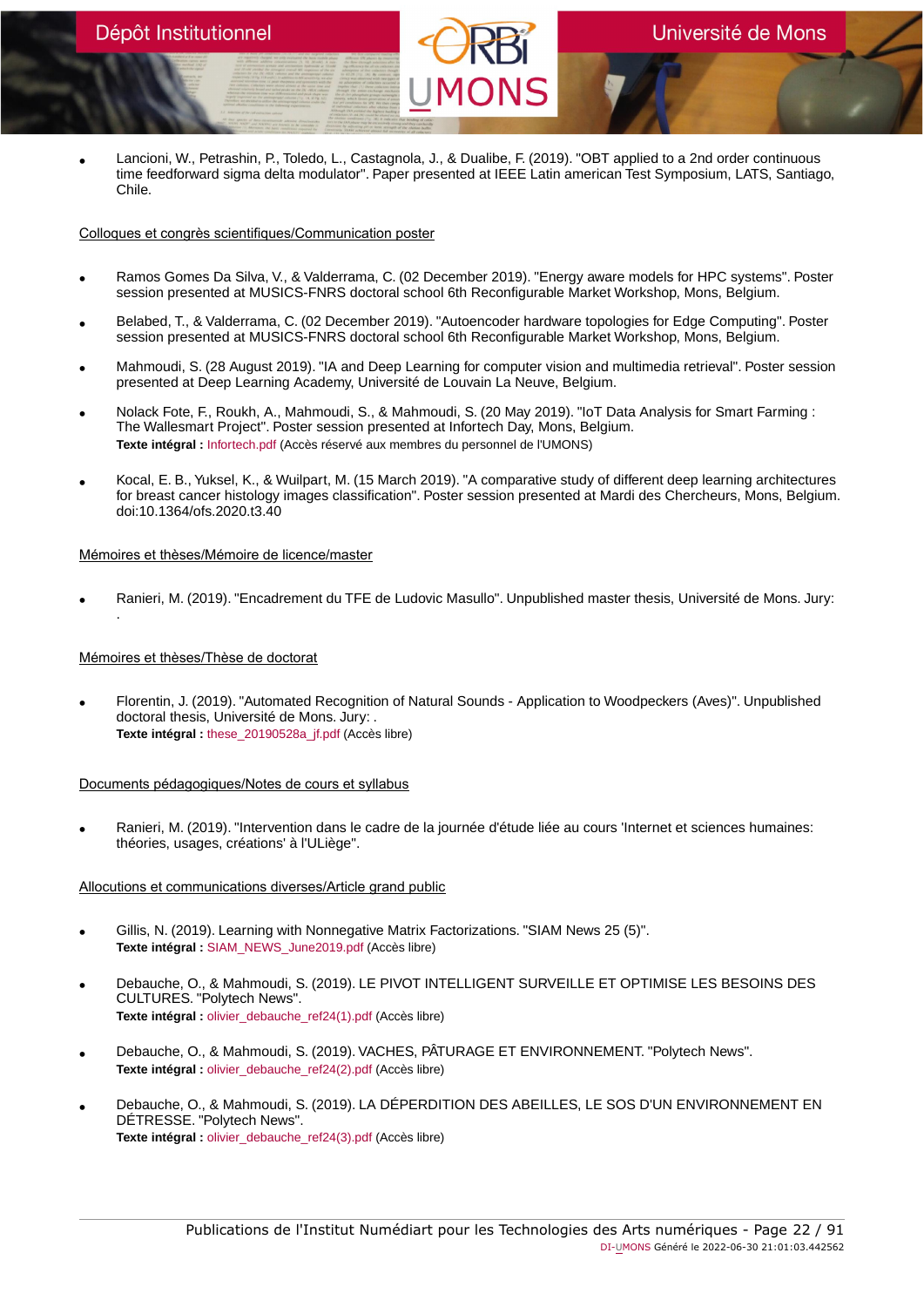#### Allocutions et communications diverses/Autre

- Ranieri, M. (2019). "Introduction à la journée d'étude ' Art et commissariat participatif au musée: une autoritée partagée'".
- Ranieri, M. (2019). "Organisation de la journée d'étude ' Art et commissariat participatif au musée: une autoritée partagée' du groupe de contacts FNRS ' Musées et art contemporain'".

#### 2018

Périodiques scientifiques/Compte rendu et recension critique d'ouvrage

- Delbrouck, J.-B., & Dupont, S. (2018). Bringing back simplicity and lightliness into neural image captioning. "ArXiv eprints". **Texte intégral :** [1810.06245.pdf](https://orbi.umons.ac.be/bitstream/20.500.12907/42169/1/1810.06245.pdf) (Accès libre)
- LIMA, A. D. L., Barros, C., De Souza, S. X., SILVEIRA, L. F. Q., & Valderrama, C. (2018). Erratum: Parallel Cyclostationarity-Exploiting Algorithm for Energy-Efficient Spectrum Sensing. "IEICE Transactions on Communications". doi:10.1587/transcom.2018EBe0001

# Parties d'ouvrages/Contribution à des ouvrages collectifs

- Aileni, R. M., Suciu, G., Balaceanu, C., & Valderrama, C. (2018). Body Area Network (BAN) for Healthcare by Wireless Mesh Network (WMN). In "Body Area Network Challenges and Solutions - EAISICC EAI/Springer Innovations in Communication and Computing book series" (pp. 1-17). Springer. doi:10.1007/978-3-030-00865-9
- Brahimi, M., Arsenovic, M., Laraba, S., Sladojevic, S., Boukhalfa, K., & Moussaoui, A. (2018). Deep Learning for Plant Diseases: Detection and Saliency Map Visualisation. In "Human and Machine Learning. Human-Computer Interaction Series" (pp. 93-117). Springer International Publishing. **Texte intégral :** [Brahimi2018\\_Chapter\\_DeepLearningForPlantDiseasesDe.pdf](https://orbi.umons.ac.be/bitstream/20.500.12907/42145/1/Brahimi2018_Chapter_DeepLearningForPlantDiseasesDe.pdf) (Accès libre)
- Mahmoudi, S., & Belarbi, M. A. (2018). Towards a Smart Selection of Cloud Resources for Multimedia Big Data Computing. In "3rd NESUS Winter School and PhD Symposium on Data Science and Heterogeneous Computing". COST IC 1305. **Texte intégral :** [Abstract Sidi Ahmed Mahmoudi NESUS PHD Sympsium 2018.pdf](https://orbi.umons.ac.be/bitstream/20.500.12907/42079/1/Abstract Sidi Ahmed Mahmoudi NESUS PHD Sympsium 2018.pdf) (Accès libre)
- Belarbi, M. A., Mahmoudi, S., Mahmoudi, S., & Belalem, G. (2018). CBIR in cloud with large scale images. In "3rd NESUS Winter School and PhD Symposium on Data Science and Heterogeneous Computing". COST IC 1305. **Texte intégral :** [Mohammed Amin BELARBI Nesus Winter School Phd Symposium.pdf](https://orbi.umons.ac.be/bitstream/20.500.12907/42080/1/Mohammed Amin BELARBI Nesus Winter School Phd Symposium.pdf) (Accès libre)
- Ammar, M., Mahmoudi, S., & Drisis, S. (2018). A Set of Texture-Based Methods for Breast Cancer Response Prediction in Neoadjuvant Chemotherapy Treatment. In "Soft Computing Based Medical Image Analysis". & .

### Périodiques scientifiques/Article

- El Haddad, K., Rizk, Y., Heron, L., Hajj, N., Zhao, Y., Kim, J., Ngo Trong, T., Lee, M., Doumit, M., Lin, P., Kim, Y., & Cakmak, H. (2018). End-to-End Listening Agent for Audiovisual Emotional and Naturalistic Interactions. "Journal of Science and Technology of the Arts". **Texte intégral :** [424-1624-1-PB.pdf](https://orbi.umons.ac.be/bitstream/20.500.12907/42166/1/424-1624-1-PB.pdf) (Accès libre)
- Debauche, O., Mahmoudi, S., Mahmoudi, S., & Manneback, P. (05 November 2018). Cloud Platform using Big Data and HPC Technologies for Distributed and Parallels Treatments. "Procedia Computer Science, 141", 112-118. doi:10.1016/j.procs.2018.10.156 **Texte intégral :** [1-s2.0-S1877050918318064-main.pdf](https://orbi.umons.ac.be/bitstream/20.500.12907/42135/1/1-s2.0-S1877050918318064-main.pdf) (Accès libre)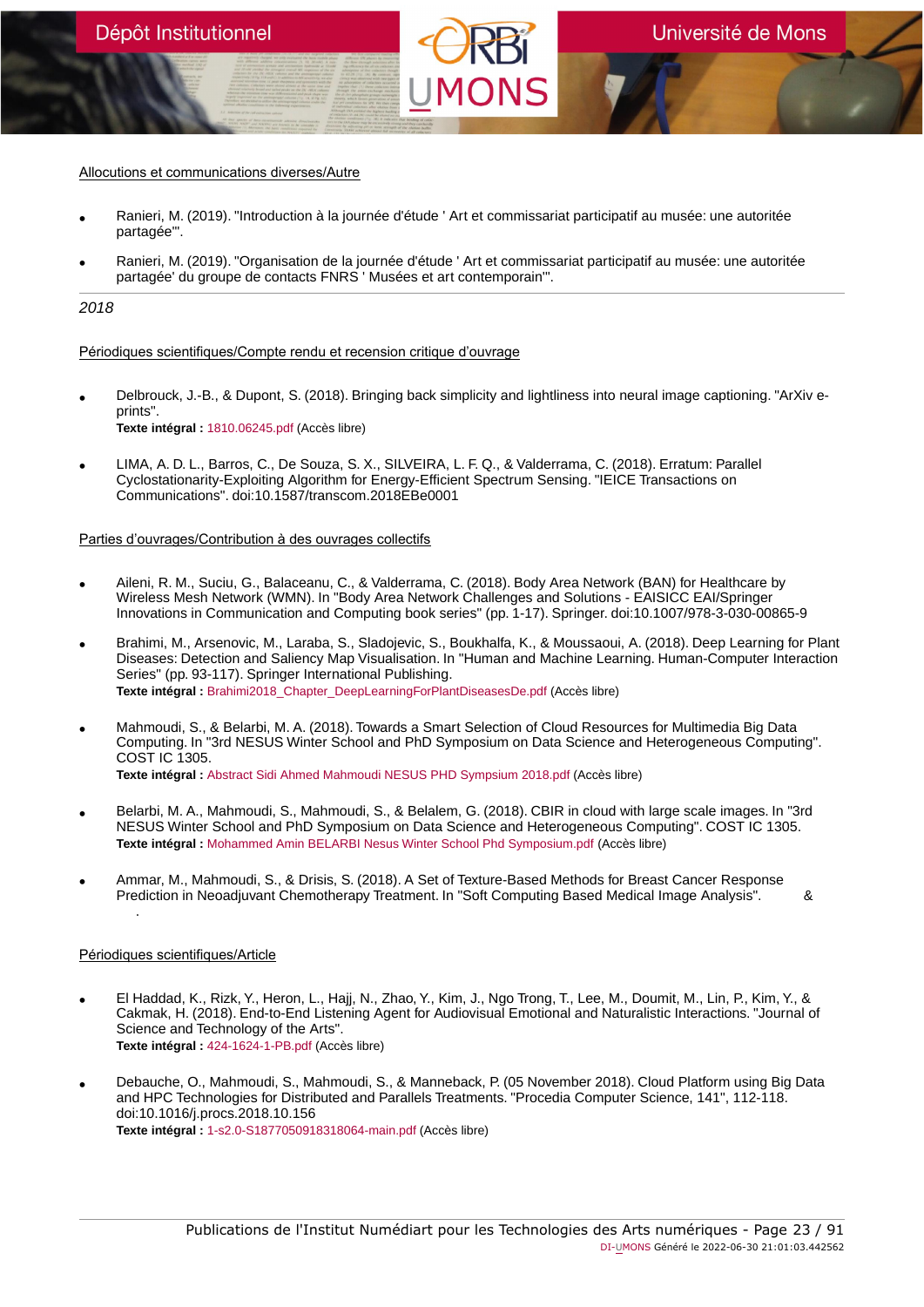- El Moulat, M., Debauche, O., & Ait Brahim, L. (30 August 2018). Monitoring System Using Internet Of Things For Potential Landslides. "Procedia Computer Science, 132", 26-34. doi:10.1016/j.procs.2018.07.140 **Texte intégral :** [1-s2.0-S1877050918311037-main.pdf](https://orbi.umons.ac.be/bitstream/20.500.12907/42070/1/1-s2.0-S1877050918311037-main.pdf) (Accès libre)
- Grammatikopoulou, A., Laraba, S., Sahbenderoglu, O., Dimitropoulos, K., & Grammalidis, N. (29 August 2018). An adaptive framework for the creation of exergames for intangible cultural heritage (ICH) education. "Journal of Computers in Education, 5", 1-34. **Texte intégral :** [Grammatikopoulou2018\\_Article\\_AnAdaptiveFrameworkForTheCreat.pdf](https://orbi.umons.ac.be/bitstream/20.500.12907/42144/1/Grammatikopoulou2018_Article_AnAdaptiveFrameworkForTheCreat.pdf) (Accès libre)
- Benmouna, Y., Benazzouz, M., Chikh, M. A., & Mahmoudi, S. (2018). New Method for Bayesian Network Learning. "International Journal of Pattern Recognition and Artificial Intelligence". **Texte intégral :** [benmouna2018.pdf](https://orbi.umons.ac.be/bitstream/20.500.12907/42194/1/benmouna2018.pdf) (Accès réservé aux membres du personnel de l'UMONS)
- Tits, M., Laraba, S., Caulier, E., Tilmanne, J., & Dutoit, T. (01 August 2018). UMONS-TAICHI: A multimodal motion capture dataset of expertise in Taijiquan gestures. "Data in Brief, 19", 1214-1221. **Texte intégral :** [1-s2.0-S2352340918305948-main.pdf](https://orbi.umons.ac.be/bitstream/20.500.12907/42149/1/1-s2.0-S2352340918305948-main.pdf) (Accès libre)
- Lima, Z., Garcia Vazquez, H., Rodriguez, R., Khemchandani, S. L., Dualibe, F., & del Pino, J. (2018). System for Controlling and Monitoring IoT Applications. "Applied System Innovation". **Texte intégral :** [download\\_ASI\\_IOT.pdf](https://orbi.umons.ac.be/bitstream/20.500.12907/42132/1/download_ASI_IOT.pdf) (Accès libre)
- Mahmoudi, S., Belarbi, M. A., El Adoui, M., Larhmam, M., & Lecron, F. (2018). Real Time Web-based Toolbox for Computer Vision. "Journal of Science and Technology of the Arts". **Texte intégral :** [494-1527-1-PB.pdf](https://orbi.umons.ac.be/bitstream/20.500.12907/42110/1/494-1527-1-PB.pdf) (Accès réservé aux membres du personnel de l'UMONS)
- Lessage, X., Larhmam, M., Mahmoudi, S., & Nedjar, I. (2018). Assessing Breast Cancer Screening using recent Deep Convolutional Neural Networks. "International Journal of Computer Assisted Radiology and Surgery".
- Gillis, N., & Vavasis, S. (13 June 2018). On the Complexity of Robust PCA and 1-Norm Low-Rank Matrix Approximation. "Mathematics of Operations Research, 43" (4), 1072-1084. **Texte intégral :** [27 On the Complexity of Robust PCA and l1-norm low-rank matrix approximation.pdf](https://orbi.umons.ac.be/bitstream/20.500.12907/42128/1/27 On the Complexity of Robust PCA and l1-norm low-rank matrix approximation.pdf) (Accès libre)
- Debauche, O., El Moulat, M., Mahmoudi, S., Boukraa, S., Manneback, P., & Lebeau, F. (24 April 2018). Web Monitoring of Bee Health for Researchers and Beekeepers Based on the Internet of Things. "Procedia Computer Science, 130", 991-998. doi:10.1016/j.procs.2018.04.103 **Texte intégral :** [1-s2.0-S1877050918304654-main.pdf](https://orbi.umons.ac.be/bitstream/20.500.12907/42063/1/1-s2.0-S1877050918304654-main.pdf) (Accès libre)
- Gillis, N., & Sharma, P. (17 April 2018). Finding the nearest positive-real system. "SIAM Journal on Numerical Analysis, 56" (2), 1022-1047. **Texte intégral :** [34 Finding the nearest positive-real system.pdf](https://orbi.umons.ac.be/bitstream/20.500.12907/42125/1/34 Finding the nearest positive-real system.pdf) (Accès libre)
- CAKMAK, H., & Dutoit, T. (01 April 2018). HMM-based generation of laughter facial expression. "Speech Communication, 98" (April 2018), 28-41. doi:10.1016/j.specom.2017.12.006 **Texte intégral :** [1-s2.0-S0167639317300110-main.pdf](https://orbi.umons.ac.be/bitstream/20.500.12907/42119/1/1-s2.0-S0167639317300110-main.pdf) (Accès libre)
- Gillis, N. (01 April 2018). Multiplicative Updates for Polynomial Root Finding. "Information Processing Letters, 132", 14-18. **Texte intégral :** [30 Multiplicative Updates for Polynomial Root Finding.pdf](https://orbi.umons.ac.be/bitstream/20.500.12907/42043/1/30 Multiplicative Updates for Polynomial Root Finding.pdf) (Accès libre)
- Cohen, J., & Gillis, N. (01 April 2018). Dictionary-based Tensor Canonical Polyadic Decomposition. "IEEE Transactions on Signal Processing, 66" (7), 1876-1889. **Texte intégral :** [29 Dictionary-based Tensor Canonical Polyadic Decomposition.pdf](https://orbi.umons.ac.be/bitstream/20.500.12907/42040/1/29 Dictionary-based Tensor Canonical Polyadic Decomposition.pdf) (Accès libre)
- Vandaele, A., Glineur, F., & Gillis, N. (21 March 2018). Algorithms for positive semidefinite factorization. "Computational Optimization and Applications, 71" (1), 193-219. **Texte intégral :** [35 Algorithms for positive semidefinite factorization.pdf](https://orbi.umons.ac.be/bitstream/20.500.12907/42120/1/35 Algorithms for positive semidefinite factorization.pdf) (Accès libre)
- Gillis, N., & Sharma, P. (01 March 2018). A semi-analytical approach for the positive semidefinite Procrustes problem. "Linear Algebra and its Applications, 540", 112-137. **Texte intégral :** [31 A semi-analytical approach for the positive semidefinite Procrustes problem.pdf](https://orbi.umons.ac.be/bitstream/20.500.12907/42041/1/31 A semi-analytical approach for the positive semidefinite Procrustes problem.pdf) (Accès libre)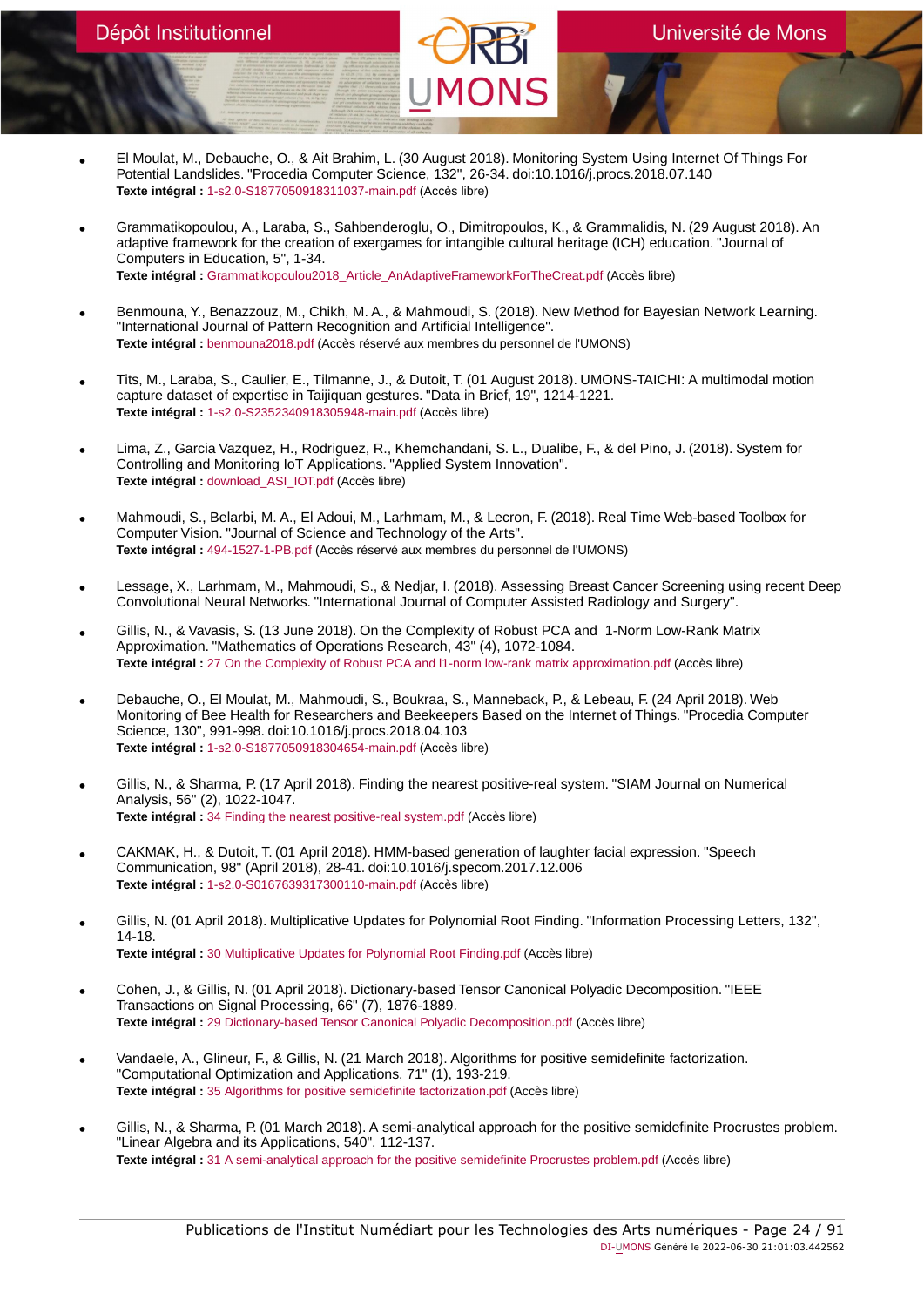- Benjelloun, M., Dadi, E. W., & Daoudi, E. M. (16 February 2018). GPU-based Acceleration of Methods based on Clock Matching Metric for Large Scale 3D Shape Retrieval. "Scalable Computing: Practice and Experience, 19" (1), 31-38. doi:10.12694/scpe.v19i1.1391
- Debailleux, L., & Duroisin, N. (2018). Exploring Cultural Heritage Using Virtual Reality. "Lecture Notes in Computer Science". **Texte intégral :** [Versiontermine.pdf](https://orbi.umons.ac.be/bitstream/20.500.12907/42109/1/Versiontermine.pdf) (Accès libre)
- Cohen, J., & Gillis, N. (01 February 2018). Spectral Unmixing with Multiple Dictionaries. "IEEE Geoscience and Remote Sensing Letters, 15" (2), 187-191. **Texte intégral :** [32 Spectral Unmixing with Multiple Dictionaries.pdf](https://orbi.umons.ac.be/bitstream/20.500.12907/42044/1/32 Spectral Unmixing with Multiple Dictionaries.pdf) (Accès libre)
- Gillis, N., Mehrmann, V., & Sharma, P. (18 January 2018). Computing nearest stable matrix pairs. "Numerical Linear Algebra with Applications, 25" (5). **Texte intégral :** [33 Computing nearest stable matrix pairs.pdf](https://orbi.umons.ac.be/bitstream/20.500.12907/42077/1/33 Computing nearest stable matrix pairs.pdf) (Accès libre)
- Dimitropoulos, K., Manitsaris, S., Tsalakanidou, F., Denby, B., Buchman, L., Dupont, S., Nikolopoulos, S., Kompatsiaris, I., Charisis, V., Hadjileontiadis, L., Pozzi, F., Cotescu, M., Ciftci, S., Katos, A., Manitsaris, A., & Grammalidis, N. (2018). A Multimodal Approach for the Safeguarding and Transmission of Intangible Cultural Heritage: The Case of i-Treasures. "IEEE Intelligent Systems". **Texte intégral :** [AS5866544064143361516880718258\\_content\\_1.pdf](https://orbi.umons.ac.be/bitstream/20.500.12907/42121/1/AS5866544064143361516880718258_content_1.pdf) (Accès réservé aux membres du personnel de l'UMONS)
- Gillis, N., & Luce, R. (01 January 2018). A Fast Gradient Method for Nonnegative Sparse Regression with Self Dictionary. "IEEE Transactions on Image Processing, 27" (1), 24-37. **Texte intégral :** [28 A Fast Gradient Method for Nonnegative Sparse Regression with Self Dictionary.pdf](https://orbi.umons.ac.be/bitstream/20.500.12907/42028/1/28 A Fast Gradient Method for Nonnegative Sparse Regression with Self Dictionary.pdf) (Accès libre)

### Colloques et congrès scientifiques/Communication orale non publiée/Abstract

- Vankerkem, M. (13 December 2018). "A la recherche de mon opposé". Paper presented at APM ROUEN IMPRESSIONNISTES, Rouen, France.
- Simoens, P. (28 November 2018). "Sciences café : les Smartcities". Paper presented at smartcities bootcamp, Mons, Belgium.
- Vankerkem, M. (15 November 2018). "A la recherche de mon opposé". Paper presented at APM CAEN, Ouistreham, France.
- Simoens, P. (09 November 2018). "Le numérique à l'épreuve de l'apprentissage". Paper presented at ARIB : festival de la vidéo d'architecture, Bruxelles, Unknown/unspecified.
- Gallas, M.-A., & Simoens, P. (06 November 2018). "Le numérique à l'épreuve de l'apprentissage". Paper presented at ARIB : festival de la vidéo d'architecture, Bruxelles, Unknown/unspecified.
- Adaeze, A., Tits, N., El Haddad, K., Sarah, O., & Dutoit, T. (15 October 2018). "The Emotional Voices Database: Towards Controlling the Emotion Dimension in Voice Generation Systems". Paper presented at International Conference on Statistical Language and Speech Processing, Mons, Belgium. **Texte intégral :** [SLSP\\_2018\\_paper\\_53.pdf](https://orbi.umons.ac.be/bitstream/20.500.12907/42167/2/SLSP_2018_paper_53.pdf) (Accès libre)[EmoV\\_DB\\_poster.pdf](https://orbi.umons.ac.be/bitstream/20.500.12907/42167/4/EmoV_DB_poster.pdf) (Accès libre)
- Valderrama, C. (02 October 2018). "5th Reconfigurable Market Seminar". Paper presented at MUSICS-FNRS Reconfigurable Market Seminar, Mons, Belgium.
- Vankerkem, M. (18 September 2018). "A la recherche de mon opposé". Paper presented at APM BRUXELLES OXYGENE, Wavre, Belgium.
- Vankerkem, M. (14 September 2018). "A la recherche de mon opposé". Paper presented at APM LOIRE OCEAN, La Plaine-sur-Mer, France.
- Ranieri, M. (22 August 2018). "JR au Louvre. Effacer la pyramide pour une (dé)historicisation de l'architecture". Paper presented at S'approprier le Louvre, Ecole du Louvre à Paris, France.
- Florentin, J., & Verlinden, O. (26 June 2018). "Recognition of woodpecker calls using a convolutional deep neural network". Paper presented at Ecoacoustics Congress 2018, Brisbane, Australia. **Texte intégral :** [FLORENTIN\\_EcoAcs2018\\_abstract.pdf](https://orbi.umons.ac.be/bitstream/20.500.12907/42178/1/FLORENTIN_EcoAcs2018_abstract.pdf) (Accès libre)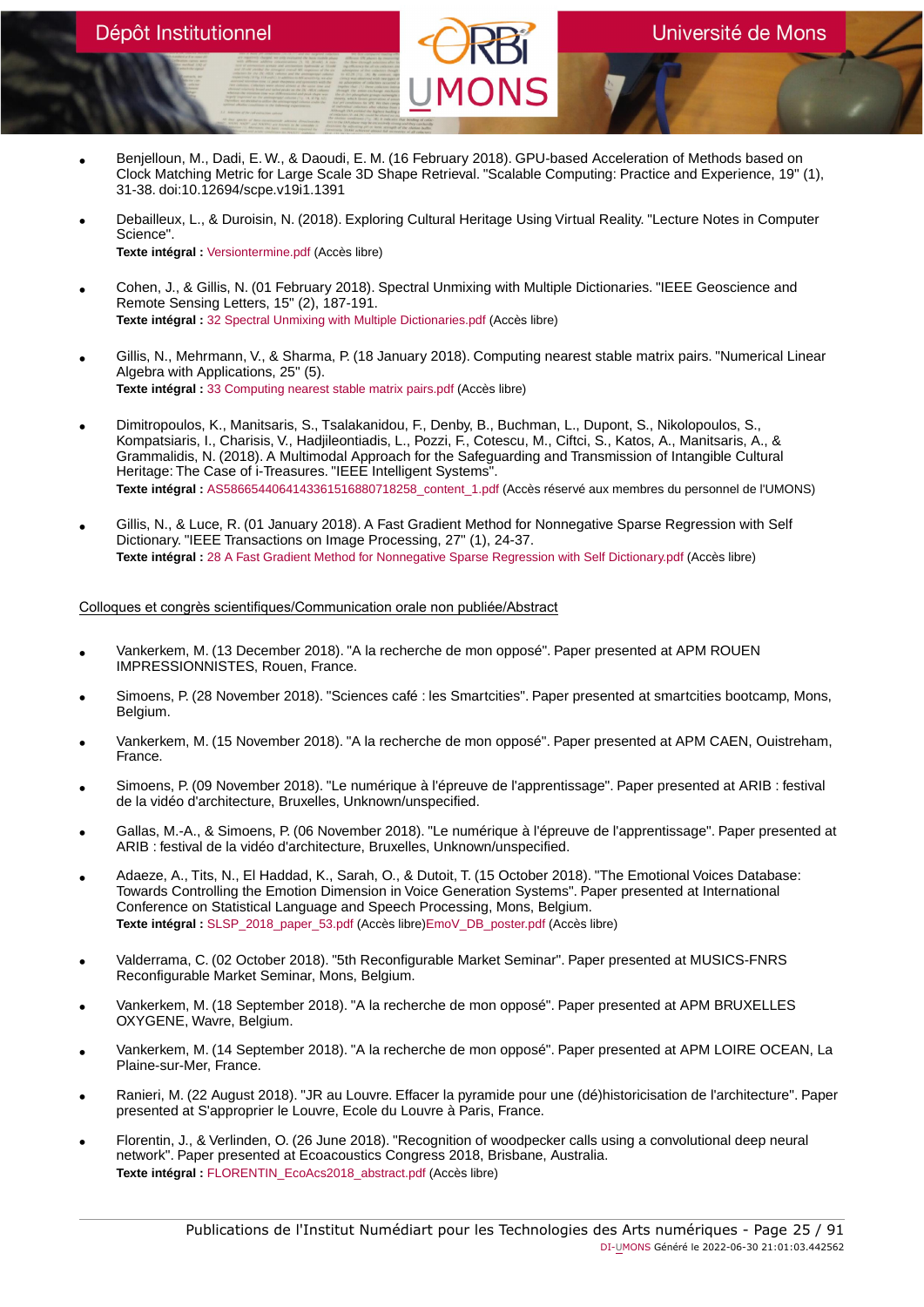- Luong, P., Christoffersen, C., Rossi, C., & Dualibe, F. (27 May 2018). "Nanopower,Sub-1V,CMOS Voltage References With Digitally-TrimmableTemperature Coefficients". Paper presented at 2018 IEEE International Symposium on Circuits and Systems (ISCAS), Florence, Italy. **Texte intégral :** [iscas2018.pdf](https://orbi.umons.ac.be/bitstream/20.500.12907/42175/1/iscas2018.pdf) (Accès réservé aux membres du personnel de l'UMONS)
- Vankerkem, M. (17 May 2018). "A la recherche de mon opposé". Paper presented at APM LILLE REBELLES, Lille, France.
- Vankerkem, M. (14 May 2018). "A la recherche de mon opposé". Paper presented at APM PARIS GRANDE ARCHE, Paris, France.
- Ranieri, M. (27 April 2018). "Au -delà de la réappropriation forcée. Le cas Inside Out Project de JR". Paper presented at Quand l'oeuvre d'art public se transforme. Restauration- Réactivation- (Ré)appropriation, ULiège , Unknown/unspecified.
- Dualibe, F. (13 April 2018). "Sizing CMOS Amplifiers by means of the gm/Id Methodology". Paper presented at 2018 Microelectronics Workshop of the Carl and Emily Fuchs Instittute of Microelectronics, Univesity of Pretoria, Pretoria, South Africa.

**Texte intégral :** [GM\\_ID\\_course\\_pretoria.pdf](https://orbi.umons.ac.be/bitstream/20.500.12907/42176/1/GM_ID_course_pretoria.pdf) (Accès réservé aux membres du personnel de l'UMONS)

- Florentin, J., & Verlinden, O. (21 March 2018). "Recognition of woodpecker calls using a convolutional deep neural network". Paper presented at 4th ABAV Acoustics Research Day, Bruxelles, Belgium. Texte intégral : [FLORENTIN\\_4th\\_ABAV\\_Research\\_Day\\_abstract.pdf](https://orbi.umons.ac.be/bitstream/20.500.12907/42179/1/FLORENTIN_4th_ABAV_Research_Day_abstract.pdf) (Accès réservé aux membres du personnel de l'UMONS)
- Vankerkem, M. (15 March 2018). "Equipe innovante". Paper presented at CENTRE DES JEUNES DIRIGEANTS, Royan, France.
- Vankerkem, M. (13 March 2018). "A la recherche de mon opposé". Paper presented at LES CERCLES DE PROGRES, Toulouse, France.
- Simoens, P. (06 March 2018). "Is Google God?" Paper presented at KICKS Festival, Charleroi, Belgium. **Texte intégral :** [180306\\_conf\\_ancre\\_is-google\\_god.pdf](https://orbi.umons.ac.be/bitstream/20.500.12907/42147/1/180306_conf_ancre_is-google_god.pdf) (Accès libre)
- Mahmoudi, S., & Belarbi, M. A. (01 March 2018). "Multimedia Indexation using Deep Learning in Big Data (MIDL)". Paper presented at eNTERFACE'18: eNTERFACE Summer Workshops, Louvain-la-Neuve, Belgium. **Texte intégral :** [Multimedia Indexation using Deep Learning in Big Data.pdf](https://orbi.umons.ac.be/bitstream/20.500.12907/42124/1/Multimedia Indexation using Deep Learning in Big Data.pdf) (Accès libre)
- Simoens, P. (17 February 2018). "Is Google God?" Paper presented at World interfaith Hamony Week, Bruxelles, Belgium. **Texte intégral :** [180217\\_CONF\\_IS\\_GOOGLE\\_GOD\\_laicite\\_XL.pdf](https://orbi.umons.ac.be/bitstream/20.500.12907/42148/1/180217_CONF_IS_GOOGLE_GOD_laicite_XL.pdf) (Accès libre)
- Bellahdid, N., Siebert, X., & Abbas, M. (01 February 2018). "Comparison of active learning classification strategies". Paper presented at 32nd Annual Conference of the Belgian Operational Research Society (ORBEL 32), Liège, Belgium.
- Vankerkem, M. (19 January 2018). "A la recherche de mon opposé". Paper presented at APM ANGERS RALLIEMENT, Angers, France.

# Colloques et congrès scientifiques/Communication publiée dans un ouvrage

- Dutoit, T., VIDE, C.-M., & Pironkov, G. (2018). "Statistical Language and Speech Processing: 6th inernational conference SLSP2018, Mons, Oct 15-16, 2018 - Proceedings". Paper presented at International Conference on Statistical Language and Speech Processing, Mons, Belgium.
- Mancas, M., & Frisson, C. (2018). "Proceedings of eNTERFACE 2015 Workshop on Intelligent Interfaces". Paper presented at Proceedings of the 10th International Summer Workshop on Multimodal Interfaces - eNTERFACE'15, Mons, Belgium. **Texte intégral :** [e2015.pdf](https://orbi.umons.ac.be/bitstream/20.500.12907/42098/1/e2015.pdf) (Accès libre)

Publications de l'Institut Numédiart pour les Technologies des Arts numériques - Page 26 / 91 DI-UMONS Généré le 2022-06-30 21:01:03.442562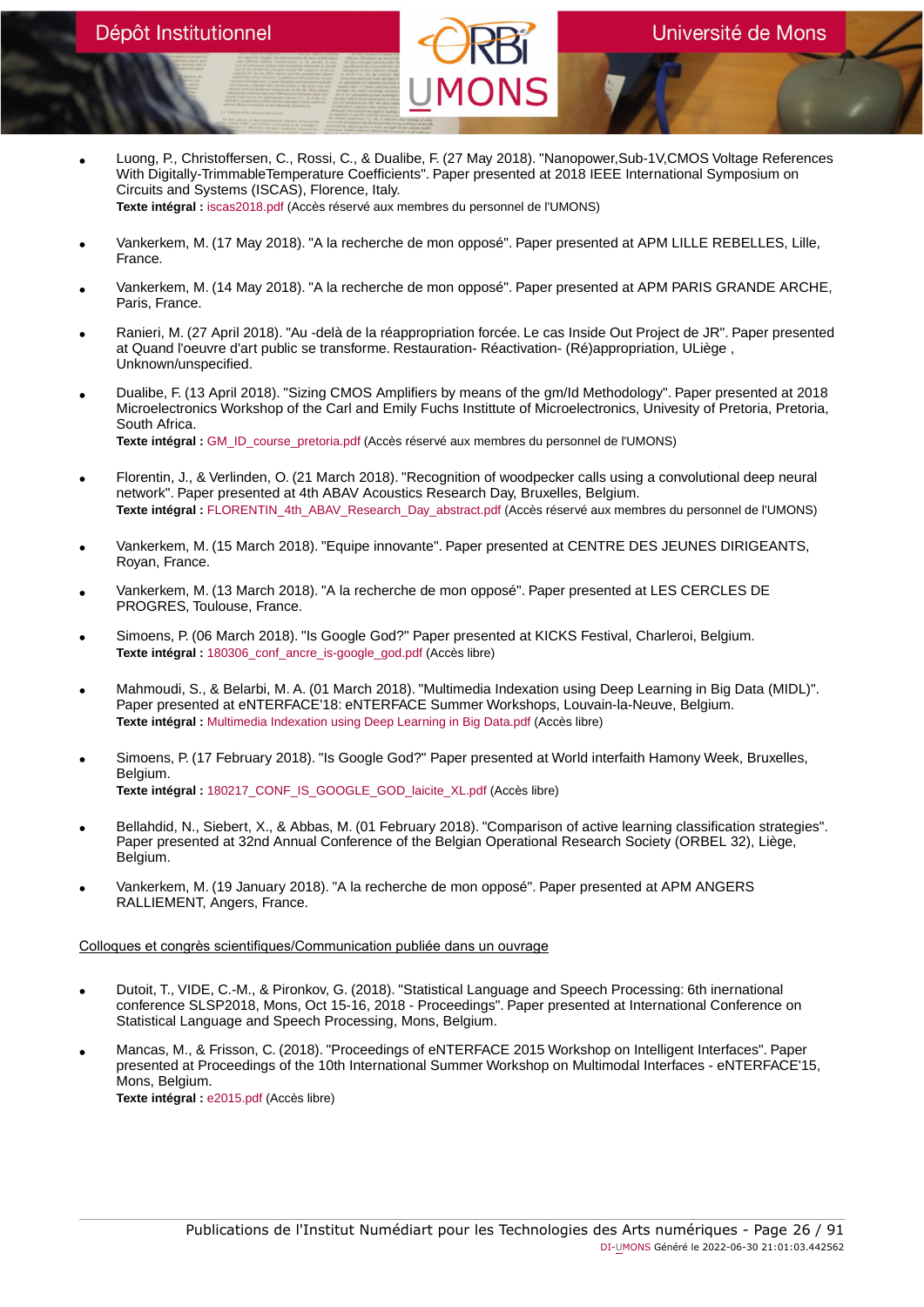Colloques et congrès scientifiques/Communication publiée dans un périodique

Dépôt Institutionnel

- Jerraya, A. A., Romdhani, M., Le Marrec, P., Hessel, F., Coste, P., Valderrama, C., Daveau, M., & Zergainoh, N.-E. (2018). "Built-In Oscillation-Based Self-Testing of a 2.4 GHz LNA in 0.35 m CMOS". Paper presented at IEEE International Conference on Electronics Circuits and Systmems, Bordeaux, France. **Texte intégral :** [paper\\_neil\\_stander\\_dualibe.pdf](https://orbi.umons.ac.be/bitstream/20.500.12907/42173/1/paper_neil_stander_dualibe.pdf) (Accès réservé aux membres du personnel de l'UMONS)
- Seutin, N., Garcia Vazquez, H., Quenon, A., & Dualibe, F. (2018). "Design of a Low-Voltage EEG Detector Based on a Chopping Amplifier in CMOS 65-nm". Paper presented at IEEE International Conference on Electronics, Circuits and Systems (IEEE ICECS), Bordeaux, France. **Texte intégral :** [design-low-voltage\\_\\_post-review\\_version.pdf](https://orbi.umons.ac.be/bitstream/20.500.12907/42133/2/design-low-voltage__post-review_version.pdf) (Accès libre)
- Delbrouck, J.-B., & Dupont, S. (2018). "Object-oriented Targets for Visual Navigation using Rich Semantic Representations". Paper presented at NIPS 2018 Workshop on Visually-Grounded Interaction and Language (ViGIL), Montreal, Canada. **Texte intégral :** [nips2018.pdf](https://orbi.umons.ac.be/bitstream/20.500.12907/42170/1/nips2018.pdf) (Accès libre)
- Delbrouck, J.-B., & Dupont, S. (2018). "UMONS Submission for WMT18 Multimodal Translation Task". Paper presented at Third Conference on Machine Translation, Brussels, Belgium. **Texte intégral :** [WMT071.pdf](https://orbi.umons.ac.be/bitstream/20.500.12907/42171/1/WMT071.pdf) (Accès libre)
- Kong, P., Mancas, M., Nimol, T., Gosselin, B., & seng, K. (2018). "DO DEEP-LEARNING SALIENCY MODELS REALLY MODEL SALIENCY?" Paper presented at IEEE International Conference on Image Processing, Athens, Greece. **Texte intégral :** [ICIP2018\\_rewievs.pdf](https://orbi.umons.ac.be/bitstream/20.500.12907/42136/1/ICIP2018_rewievs.pdf) (Accès libre)
- Coppens, A., & Mens, T. (2018). "Towards Collaborative Immersive Environments for Parametric Modelling". Paper presented at Cooperative Design, Visualization, and Engineering, Hangzhou, China. doi:10.1007/978-3-030-00560- 3\_44 **Texte intégral :** [cdve-paper3.pdf](https://orbi.umons.ac.be/bitstream/20.500.12907/42131/1/cdve-paper3.pdf) (Accès réservé aux membres du personnel de l'UMONS)
- Mancas, M., Laraba, S., Bandrabur, A., De Deken, P.-H., Hagihara, K., Leblanc, N., Yengec Tasdemir, S. B., Macq, B., & Dutoit, T. (2018). "PEOPLE GROUPS ANALYSIS FOR AR APPLICATIONS". Paper presented at International Conference on 3D Imaging, Bruxelles, Belgium. **Texte intégral :** [People Groups Analysis for AR Applications IC3D.pdf](https://orbi.umons.ac.be/bitstream/20.500.12907/42202/1/People Groups Analysis for AR Applications IC3D.pdf) (Accès libre)
- Pironkov, G., Wood, S. U. N., Dupont, S., & Dutoit, T. (2018). "Investigating a Hybrid Learning Approach for Robust Automatic Speech Recognition". Paper presented at International Conference on Statistical Language and Speech Processing, Mons, Belgium.
- El Haddad, K., Tits, N., & Dutoit, T. (2018). "Annotating Nonverbal Conversation Expressions in Interaction Datasets". Paper presented at Interdisciplinary Workshop on laughter and other non-verbal vocalisations in speech, Paris, France. **Texte intégral :** [kelhad18NCEannotation.pdf](https://orbi.umons.ac.be/bitstream/20.500.12907/42156/1/kelhad18NCEannotation.pdf) (Accès libre)
- El Haddad, K., Cakmak, H., & Dutoit, T. (2018). "On Laughter Intensity Level: Analysis and Estimation". Paper presented at Interdisciplinary Workshop on laughter and other non-verbal vocalisations in speech, Paris, France. **Texte intégral :** [kehad18laughterintensity.pdf](https://orbi.umons.ac.be/bitstream/20.500.12907/42165/1/kehad18laughterintensity.pdf) (Accès libre)
- Coppens, A., Mens, T., & Gallas, M.-A. (2018). "Parametric Modelling Within Immersive Environments: Building a Bridge Between Existing Tools and Virtual Reality Headsets". Paper presented at 36th eCAADe (Education and research in Computer Aided Architectural Design in Europe), Lodz, Poland. Texte intégral : [ecaade2018\\_188.pdf](https://orbi.umons.ac.be/bitstream/20.500.12907/42130/1/ecaade2018_188.pdf) (Accès réservé aux membres du personnel de l'UMONS)
- Dutoit, T. (2018). "Inverstigating a hybrid learning approach for robust automatic speech recognition". Paper presented at International Conference on Statistical Language and Speech Processing, Mons, Belgium.
- Tits, N., El Haddad, K., & Dutoit, T. (2018). "ASR-based Features for Emotion Recognition: A Transfer Learning Approach". Paper presented at Grand Challenge and Workshop on Human Multimodal Language, Melbourne, Australia.

**Texte intégral :** [W18-3307.pdf](https://orbi.umons.ac.be/bitstream/20.500.12907/42155/1/W18-3307.pdf) (Accès libre)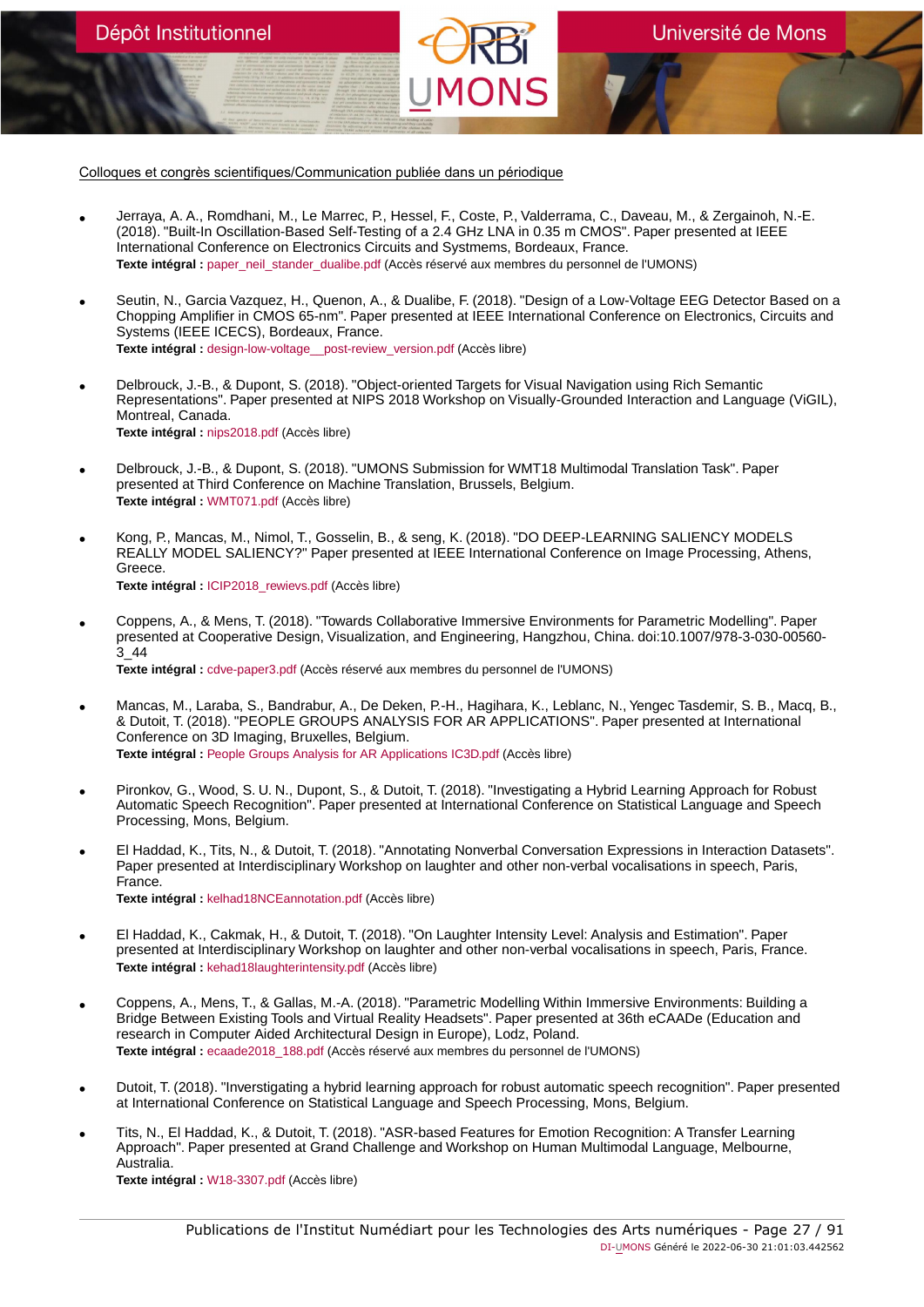- Aileni, R. M., Pasca, S., Strungaru, R., & Valderrama, C. (2018). "Biomedical Signal Acquisition for Respiration Monitoring by Flexible Analog Wearable Sensors". Paper presented at IEEE EHB E-Health and Bioengineering, Sinaia, Romania.
- Simoens, P. (2018). "Décodage au travers de la littérature des auteurs Bachelard, Calvino et Perec, des images rêvées d'un subconscient fabriqué par les habitants et topo analyse de la ville de La Louvière à travers le temps du projet. : l'histoire imaginée d'une ville : La Louvière". Paper presented at saisir le rapport affectif aux lieux, Cérisy, France.

Texte intégral : 180514 CERISY saisir le rapport affectif Pascal-simoens UMONS.pdf (Accès libre)

- Debauche, O., Mahmoudi, S., Belarbi, M. A., El Adoui, M., & Mahmoudi, S. (2018). "Internet of Things: learning and practices: Application to Smart Home". Paper presented at International Conference on Advanced Communication Technologies and Networking (CommNet'18), Marrakech, Morocco. doi:10.1109/COMMNET.2018.8360247 **Texte intégral :** [1570414767.pdf](https://orbi.umons.ac.be/bitstream/20.500.12907/42026/1/1570414767.pdf) (Accès libre)
- Devillers, L., Rosset, S., Dubuisson Duplessis, G., Bechade, L., Yemez, Y., Turker, B. B., Sezgin, M., El Haddad, K., Dupont, S., Deléglise, P., Estève, Y., Lailler, C., Gilmartin, E., & Campbell, N. (2018). "Multifaceted Engagement in Social Interaction with a Machine: the JOKER Project". Paper presented at Workshop on Large-scale Emotion Recognition and Analysis, Xi'an, China. **Texte intégral :** [Joker\\_LERA2018.pdf](https://orbi.umons.ac.be/bitstream/20.500.12907/42126/1/Joker_LERA2018.pdf) (Accès libre)
- El Haddad, K., Heron, L., Kim, J., Lee, M., Dupont, S., Dutoit, T., & Truong, K. (2018). "A Dyadic Conversation Dataset On Moral Emotions". Paper presented at Workshop on Large-scale Emotion Recognition and Analysis, Xi'an, China.
- Debauche, O., El Moulat, M., Mahmoudi, S., Manneback, P., & Lebeau, F. (2018). "Irrigation pivot-center connected at low cost for the reduction of crop water requirements". Paper presented at International Conference on Advanced Communication Technologies and Networking (CommNet'18), Marrakech, Morocco. doi:10.1109/COMMNET.2018.8360259 **Texte intégral :** [1570420952\(1\).pdf](https://orbi.umons.ac.be/bitstream/20.500.12907/42064/1/1570420952(1).pdf) (Accès libre)
- Petrashin, P., Toledo, L., Vázquez, C., Stander, T., & Dualibe, F. (2018). "Influence of Passive Oscillator Component Variation on OBT Sensitivity in OTAs". Paper presented at 19th IEEE Latin American Test Symposium 2018, Sao Paulo, Brazil. **Texte intégral :** [lats\\_2018.pdf](https://orbi.umons.ac.be/bitstream/20.500.12907/42174/1/lats_2018.pdf) (Accès réservé aux membres du personnel de l'UMONS)
- Lancioni, W., Dualibe, F., Petrashin, P., Toledo, L., & Vazquez, C. (2018). "Continuous Time Full-Feedforward MASH 2- 2 Architecture for Sigma-Delta Modulators". Paper presented at IEEE Latin Americn Syposium on Circuits and Systems, Puerto Vallarta, Mexico. **Texte intégral :** [LAscas\\_walter.pdf](https://orbi.umons.ac.be/bitstream/20.500.12907/42129/1/LAscas_walter.pdf) (Accès réservé aux membres du personnel de l'UMONS)
- Castagnola, J. L., Garcia Vazquez, H., & Dualibe, F. (2018). "Design and optimisation of a cascode low noise amplifier (LNA) using MOST scattering parameters and gm/ID ratio". Paper presented at IEEE Latin American Symposium on Circuits and Systems, Puerto Vallarta, Mexico. **Texte intégral :** [95\[1\].pdf](https://orbi.umons.ac.be/bitstream/20.500.12907/42042/1/95[1].pdf) (Accès réservé aux membres du personnel de l'UMONS)
- Milisavljevic, A., Hammard, A., Petermann, C., Gosselin, B., Doré-Mazars, K., & Mancas, M. (2018). "Eye and Mouse coordination during task: from behaviour to prediction". Paper presented at Conference on Human Computer Interaction Theory and Application, Madeira, Portugal. **Texte intégral :** [hucapp2018-eye-mouse.pdf](https://orbi.umons.ac.be/bitstream/20.500.12907/42099/1/hucapp2018-eye-mouse.pdf) (Accès libre)
- Kong, P., Mancas, M., Gosselin, B., & seng, K. (2018). "Generic and Effective Visual Attention". Paper presented at International Conference on Pattern Recognition and Artificial Intelligence, Montreal, Canada. **Texte intégral :** [saliency\\_detection.pdf](https://orbi.umons.ac.be/bitstream/20.500.12907/42100/1/saliency_detection.pdf) (Accès libre)
- Cakmak, H., El Haddad, K., Riche, N., Leroy, J., Marighetto, P., Turker, B. B., Khaki, H., Pulisci, R., Gilmartin, E., Haider, F., Cengiz, K., Sulir, M., Torre, I., Marzban, S., Yazici, R., Bagci, F. B., Gazi Kili, V., Sezer, H., & Yenge, S. B. (2018). "EASA : Environment Aware Social Agent". Paper presented at Proceedings of the 10th International Summer Workshop on Multimodal Interfaces - eNTERFACE'15, Mons, Belgium. **Texte intégral :** [ent15\\_proceedings.pdf](https://orbi.umons.ac.be/bitstream/20.500.12907/42107/1/ent15_proceedings.pdf) (Accès libre)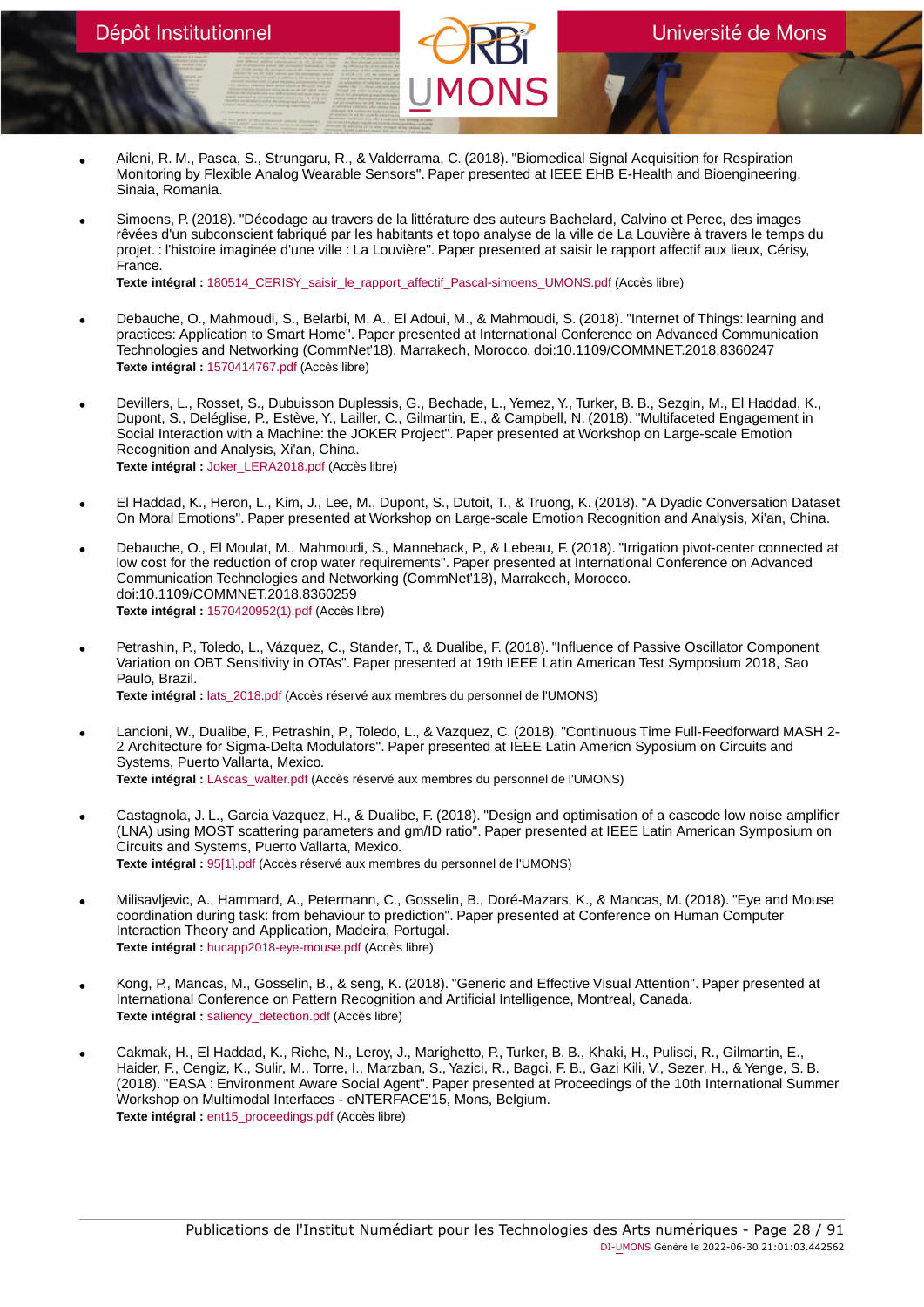Rocca, F., De Deken, P.-H., Bandrabur, A., & Mancas, M. (2018). "Enter the ROBiGAME: Serious game for stroke<br>patients with upper limbs rehabilitation". Paper presented at Proceedings of the 10th International Summer Worksh on Multimodal Interfaces - eNTERFACE'15, Mons, Belgium. **Texte intégral :** [6\\_ROBiGAME.pdf](https://orbi.umons.ac.be/bitstream/20.500.12907/42116/1/6_ROBiGAME.pdf) (Accès libre)

### Colloques et congrès scientifiques/Communication poster

- Nedjar, I., Mahmoudi, S., & Chikh, M. A. (08 December 2018). "Topological methods for mammographic images classification: The Digital Mammography DREAM Challenge 2017". Poster session presented at RSGDREAM 2018 conference, NYU Langone Health, in New York City, New York, United States - New York. doi:10.1007/JHEP02(2010)041 **Texte intégral :** [Nedjar-imane-Dream-Poster.pdf](https://orbi.umons.ac.be/bitstream/20.500.12907/42195/1/Nedjar-imane-Dream-Poster.pdf) (Accès réservé aux membres du personnel de l'UMONS)
- Bellahdid, N., Siebert, X., & Abbas, M. (21 May 2018). "Active learning classification strategies". Poster session presented at 4th Algerian Congress of Mathematicians, Bourmedes, Algeria.

### Mémoires et thèses/Thèse de doctorat

• Seddati, O. (2018). "Reconnaissance et Recherche de Données Multimédia par les Réseaux de Neurones Profonds". Unpublished doctoral thesis, Université de Mons. Jury: Dupont, S. (Promotor), Mahmoudi, S. (Promotor), Manneback, P., Siebert, X., Schuldt, H., Gosselin, B., & Marc, V. D. **Texte intégral :** [Thèse\\_OS.pdf](https://orbi.umons.ac.be/bitstream/20.500.12907/42315/1/Th�se_OS.pdf) (Accès réservé aux membres du personnel de l'UMONS)

### Documents pédagogiques/Notes de cours et syllabus

• Ranieri, M. (2018). "Intervention ' La participation selon JR: approche critique du dispositif ' Inside Out' ' dans le cadre cours 'Internet et sciences humaines: théories, usages, créations' à l'ULiège".

### Allocutions et communications diverses/Article grand public

• Dupont, S., Dutoit, T., & Curcio, G. (2018). Intelligence Artificielle (IA) et Apprentissage Profond (Deep Learning). "LUMONS élément - Magazine de l'Université de Mons".

### Allocutions et communications diverses/Autre

- Ranieri, M. (2018). "Participation à l'Ecole d'été ' Politiques des ambiances urbaines ' du 3 au 7 septembre 2018 à Lyon".
- Ranieri, M. (2018). "Organisation de la journée d'étude ' Quand l'oeuvre d'art public se transforme. Restauration Réactivation - (Ré)Appropriation' : Groupe FNRS ' Musées et art contemporain'".

### 2017

### Périodiques scientifiques/Compte rendu et recension critique d'ouvrage

- Aileni, R. M., Pasca, S., Strungaru, R., & Valderrama, C. (2017). Biomedical signal acquisition for respiration monitoring by flexible analog wearable sensors. "E-Health and Bioengineering". doi:10.1109/EHB.2017.7995366
- Delbrouck, J.-B., & Dupont, S. (2017). Multimodal Compact Bilinear Pooling for Multimodal Neural Machine Translation. "ArXiv e-prints". **Texte intégral :** [1703.08084.pdf](https://orbi.umons.ac.be/bitstream/20.500.12907/42003/1/1703.08084.pdf) (Accès libre)
- Gillis, N. (01 March 2017). Introduction to Nonnegative Matrix Factorization. "SIAG/OPT Views and News, 25" (1), 7- 16. **Texte intégral :** [SIAG-OPT - Introduction to NMF.7-16.pdf](https://orbi.umons.ac.be/bitstream/20.500.12907/41996/1/SIAG-OPT - Introduction to NMF.7-16.pdf) (Accès libre)

Publications de l'Institut Numédiart pour les Technologies des Arts numériques - Page 29 / 91 DI-UMONS Généré le 2022-06-30 21:01:03.442562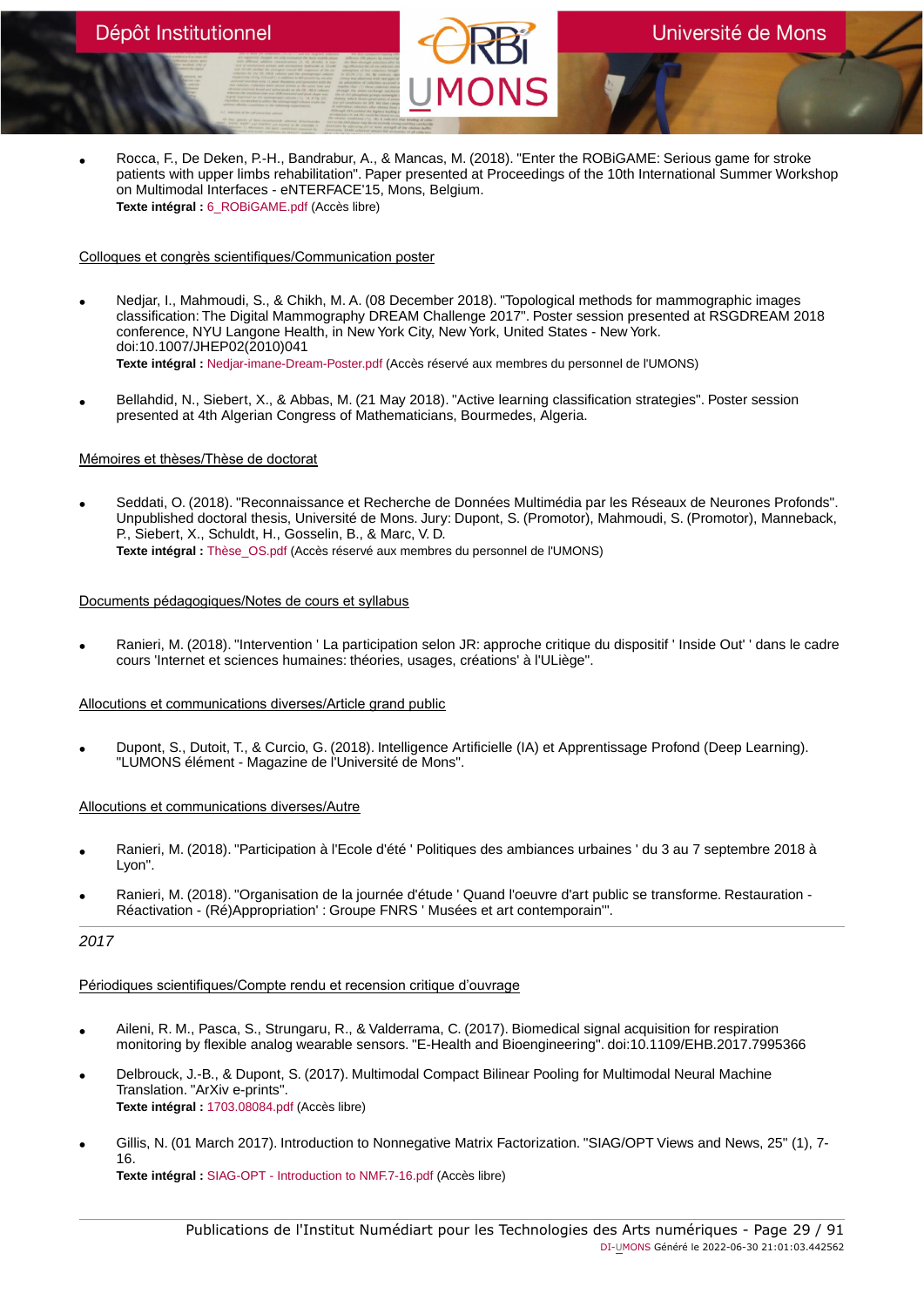Parties d'ouvrages/Contribution à des ouvrages collectifs

Dépôt Institutionnel

- Aileni, R. M., Suciu, G., Valderrama, C., Pasca, S., Strungaru, R., & Martian, A. (2017). IoT Perspective by Data Anonymization for Wearable Medical Devices. In O. Fratu, N. Militaru, & S. Halunga (Eds.), "Future Access Enablers for Ubiquitous and Intelligent Infrastructures" (pp. 5). Springer LNICST.
- Geurts, H., Haelewyck, M.-C., & Valderrama, C. (2017). Chapter 4: Ethics in information and communication technologies: training the elderly in making gerontechnology accessible. In "IET HEALTHCARE TECHNOLOGIES SERIES 10" (pp. 81-99). IET The Institution of Engineering and Technology.
- Aileni, R. M., Pasca, S., Valderrama, C., & Strungaru, R. (2017). Chapter 13 Wearable health care: technology evolution, algorithms and needs. In "IET HEALTHCARE TECHNOLOGIES SERIES 10" (pp. 315-342). IET The Institution of Engineering and Technology.
- Alivizatou, M., Kitsikidis, A., Tsalakanidou, F., Dimitropoulos, K., Chantas, G., Nikolopoulos, S., Al Kork, S., Denby, B., Buchman, L., Adda-Decker, M., Pillot-Loiseau, C., Tilmanne, J., Dupont, S., Picart, B., Pozzi, F., Ott, M., Yilmaz, E., Charisis, V., Hadjidimitriou, S., & Grammalidis, N. (2017). Intangible Cultural Heritage and New Technologies: Challenges and Opportunities for Cultural Preservation and Development. In "Mixed Reality and Gamification for Cultural Heritage". Springer International Publishing. **Texte intégral :** [10.1007-978-3-319-49607-8-itreasures.pdf](https://orbi.umons.ac.be/bitstream/20.500.12907/42008/1/10.1007-978-3-319-49607-8-itreasures.pdf) (Accès libre)

#### Périodiques scientifiques/Article

- Ranieri, M. (29 December 2017). Inside Out Project. Une arme numérique citoyenne ? "Art&Fact, 36". **Texte intégral :** [RANIERI PDF .pdf](https://orbi.umons.ac.be/bitstream/20.500.12907/42050/1/RANIERI PDF .pdf) (Accès libre)
- Gillis, N., & Sharma, P. (01 November 2017). On computing the distance to stability for matrices using linear dissipative Hamiltonian systems. "Automatica, 85", 113-121. **Texte intégral :** [26 On computing the distance to stability for matrices using linear dissipative Hamiltonian systems.pdf](https://orbi.umons.ac.be/bitstream/20.500.12907/42022/1/26 On computing the distance to stability for matrices using linear dissipative Hamiltonian systems.pdf) (Accès libre)
- Mahmoudi, S., Meziane, A., & Chikh, M. A. (2017). Brain Structures Segmentation by using Statistical Models. "Medical Technologies Journal".
- Garcia Vazquez, H., Dualibe, F., & Popov, G. (2017). A 0.5V Fully Differential Transimpedance Amplifier in 65-nm CMOS Technology. "IEEE International Midwest Symposium on Circuits and Systems". **Texte intégral :** [191\\_1199.pdf](https://orbi.umons.ac.be/bitstream/20.500.12907/42020/1/191_1199.pdf) (Accès réservé aux membres du personnel de l'UMONS)
- El Haddad, K., Cakmak, H., Dupont, S., & Dutoit, T. (2017). Amused speech components analysis and classification: Towards an amusement arousal level assessment system. "Computers and Electrical Engineering". **Texte intégral :** [ASC\\_elsevier17.pdf](https://orbi.umons.ac.be/bitstream/20.500.12907/42030/1/ASC_elsevier17.pdf) (Accès libre)
- Bandrabur, A., Florea, L., Florea, C., & Mancas, M. (30 July 2017). Late fusion of facial dynamics for automatic expression recognition. "Turkish Journal of Electrical Engineering and Computer Sciences, 25" (4), 2696-2707. **Texte intégral :** [facial\\_dynamics.pdf](https://orbi.umons.ac.be/bitstream/20.500.12907/42096/1/facial_dynamics.pdf) (Accès libre)
- Seddati, O., Dupont, S., & Mahmoudi, S. (2017). Triplet Networks Feature Masking for Sketch-Based Image Retrieval. "Lecture Notes in Computer Science". **Texte intégral :** [paper310.pdf](https://orbi.umons.ac.be/bitstream/20.500.12907/42011/1/paper310.pdf) (Accès réservé aux membres du personnel de l'UMONS)
- Debauche, O., Mahmoudi, S., Andriamandroso, A. L. H., Manneback, P., Bindelle, J., & Lebeau, F. (27 June 2017). Web-based cattle behavior service for researchers based on the smartphone inertial central. "Procedia Computer Science, 110", 110-116. doi:10.1016/j.procs.2017.06.127 **Texte intégral :** [1-s2.0-S1877050917313066-main.pdf](https://orbi.umons.ac.be/bitstream/20.500.12907/42017/1/1-s2.0-S1877050917313066-main.pdf) (Accès libre)
- Mahmoudi, S., Lecron, F., Wilmet, V., & Mahmoudi, S. (2017). Fusion based computer-aided biopsy for early diagnosis of liver cancer. "International Journal of Computer Assisted Radiology and Surgery".
- Seddati, O., Dupont, S., & Mahmoudi, S. (2017). Quadruplet Networks for Sketch-Based Image Retrieval. "ACM on International Conference on Multimedia Retrieval". **Texte intégral :** [quadruplet-networks-sketch %281%29 \(1\).pdf](https://orbi.umons.ac.be/bitstream/20.500.12907/42007/1/quadruplet-networks-sketch %281%29 (1).pdf) (Accès réservé aux membres du personnel de l'UMONS)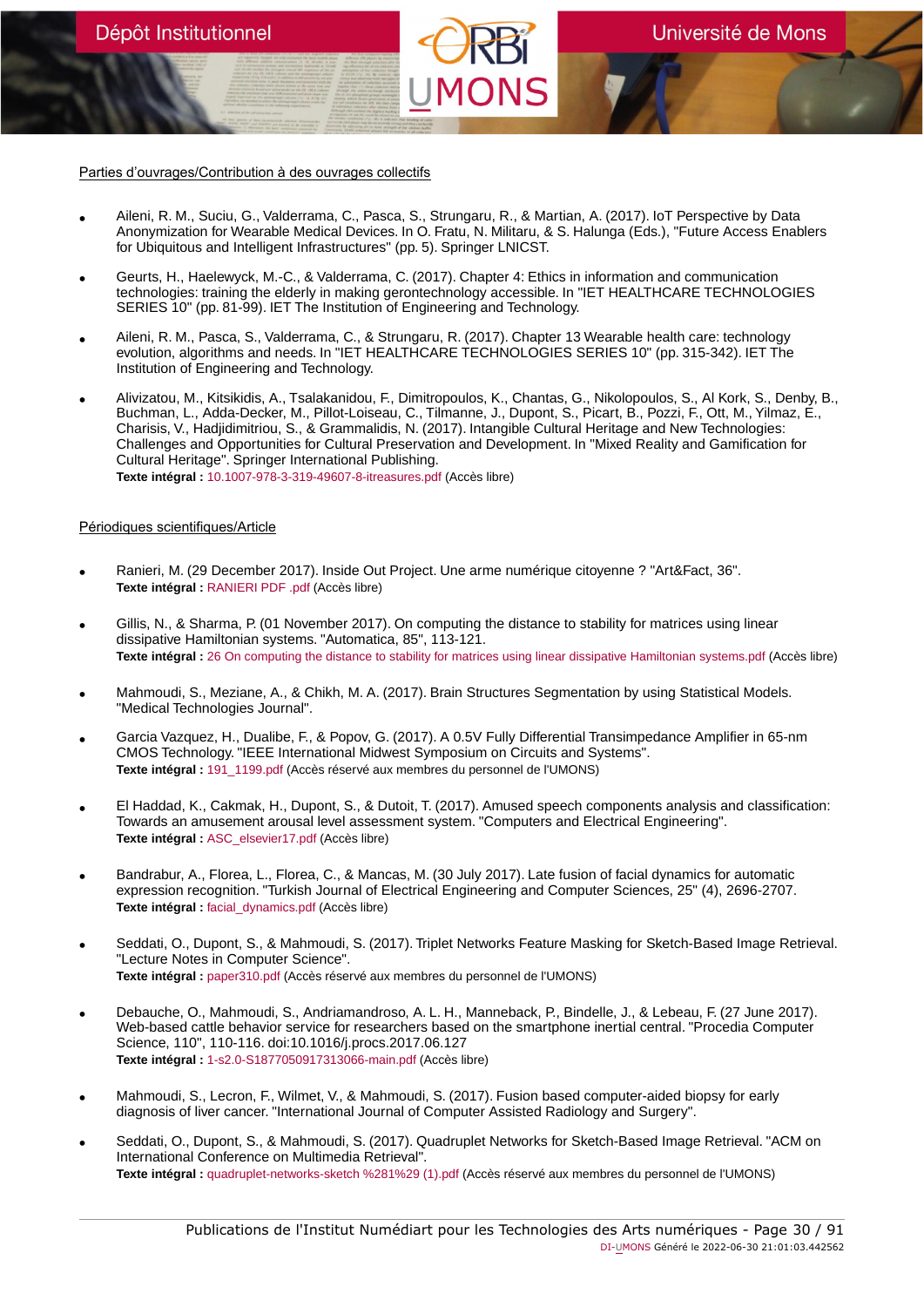• Seddati, O., Dupont, S., & Mahmoudi, S. (2017). DeepSketch 3: Analyzing deep neural networks features for better sketch recognition and sketch-based image retrieval. "Multimedia Tools and Applications", 1-27. doi:10.1007/s11042- 017-4799-2, 2017

**Texte intégral :** [deepsketch-3-grants.pdf](https://orbi.umons.ac.be/bitstream/20.500.12907/42012/1/deepsketch-3-grants.pdf) (Accès réservé aux membres du personnel de l'UMONS)

- Laraba, S., Tilmanne, J., Brahimi, M., & Dutoit, T. (21 May 2017). 3D Skeleton-Based Action Recognition by Representing Motion Capture Sequences as 2D-RGB. "Computer Animation and Virtual Worlds, 28" (3-4). doi:10.1002/cav.1782 **Texte intégral :** [Laraba\\_et\\_al-2017-Computer\\_Animation\\_and\\_Virtual\\_Worlds.pdf](https://orbi.umons.ac.be/bitstream/20.500.12907/42006/1/Laraba_et_al-2017-Computer_Animation_and_Virtual_Worlds.pdf) (Accès libre)
- Vandaele, A., Gillis, N., & Glineur, F. (15 May 2017). On the Linear Extension Complexity of Regular n-gons. "Linear Algebra and its Applications, 521", 217-239. **Texte intégral :** [24 On the Linear Extension Complexity of Regular n-gons.pdf](https://orbi.umons.ac.be/bitstream/20.500.12907/41936/1/24 On the Linear Extension Complexity of Regular n-gons.pdf) (Accès libre)
- Carvalho, N. B., Georgiadis, A., Costanzo, A., Stevens, N., Kracek, J., Pessoa, L., Roselli, L., Dualibe, F., Schreurs, D., Mutlu, S., Rogier, H., Visser, H., Takacs, A., Rocca, P., Dimitriou, A., Michalski, J., Raida, Z., Tedjini, S., Joseph, W., & Russer, J. (05 May 2017). Europe and the Future for WPT: European Contributions to Wireless Power Transfer Technology. "IEEE Microwave Magazine, 18" (4), 56-87. doi:10.1109/MMM.2017.2680078 **Texte intégral :** [07920430.pdf](https://orbi.umons.ac.be/bitstream/20.500.12907/41897/1/07920430.pdf) (Accès réservé aux membres du personnel de l'UMONS)
- Escobar, F. A., Kolar, A., Harb, N., Vinci dos Santos, F., & Valderrama, C. (14 April 2017). Scalable shared-memory architecture to solve the Knapsack 0/1 problem. "Microprocessors and Microsystems, 50" (2017), 189-201. doi:10.1016/j.micpro.2017.04.001 **Texte intégral :** [2017-MICPRO-Elsevier-Escobar-SEMI.pdf](https://orbi.umons.ac.be/bitstream/20.500.12907/42005/1/2017-MICPRO-Elsevier-Escobar-SEMI.pdf) (Accès libre)
- Belachew, M. T., & Gillis, N. (01 April 2017). Solving the Maximum Clique Problem with Symmetric Rank-One Nonnegative Matrix Approximation. "Journal of Optimization Theory and Applications, 173" (1), 279-296. **Texte intégral :** [23 Solving the Maximum Clique Problem with Symmetric Rank-One Non-negative Matrix Approximation.pdf](https://orbi.umons.ac.be/bitstream/20.500.12907/41911/1/23 Solving the Maximum Clique Problem with Symmetric Rank-One Non-negative Matrix Approximation.pdf) (Accès libre)
- Wood, S. U. N., Rouat, J., Dupont, S., & Pironkov, G. (2017). Blind Speech Separation and Enhancement With GCC-NMF. "IEEE/ACM Transactions on Audio, Speech and Language Processing". **Texte intégral :** [wood2017.pdf](https://orbi.umons.ac.be/bitstream/20.500.12907/42001/1/wood2017.pdf) (Accès réservé aux membres du personnel de l'UMONS)
- Luong, P., Christoffersen, C., Rossi, C., & Dualibe, F. (01 April 2017). Nanopower, Sub-1 V, CMOS Voltage References With Digitally-Trimmable Temperature Coefficients. "IEEE Transactions on Circuits and Systems I: Regular Papers, Volume: 64" (Issue: 4 (April)), 787 - 798. doi:10.1109/TCSI.2016.2632072
- Casalino, G., & Gillis, N. (04 March 2017). Sequential Dimensionality Reduction for Extracting Localized Features. "Pattern Recognition, 63", 15-29. **Texte intégral :** [22 Sequential Dimensionality Reduction for Extracting Localized Features.pdf](https://orbi.umons.ac.be/bitstream/20.500.12907/41892/1/22 Sequential Dimensionality Reduction for Extracting Localized Features.pdf) (Accès libre)
- M. Avelino, Á., O. Roda, V., Valderrama, C., Alves De Albuquerque, G. L., & DA CUNHA POSSA, P. (02 January 2017). Partial Reconfiguration Exploration Over P2IP Architecture. "Przeglad Elektrotechniczny, 2017" (1), 258-262. doi:10.15199/48.2017.01.63

### Ouvrages/Ouvrage publié en tant qu'auteur, traducteur, etc.

• Goleva, R. I., Ganchev, I., Dobre, C., Garcia, N., & Valderrama, C. (2017). "IET HEALTHCARE TECHNOLOGIES SERIES 10, Enhanced Living Environments: From models to technologies". IET The Institution of Engineering and Technology.

Colloques et congrès scientifiques/Communication orale non publiée/Abstract

- Ranieri, M. (21 December 2017). "Chroniques de Clichy-Montfermeil. Processus et Processions". Paper presented at Agir dans la ville. Art et politique dans l'espace urbain 3. Du quotidien, Mons, Unknown/unspecified.
- Darcis, D. (18 December 2017). "La fabrique du quotidien : pouvoir et résistance". Paper presented at Agir dans la ville. Art et politique dans l'espace urbain 3. Du quotidien, Université de Mons , Belgium.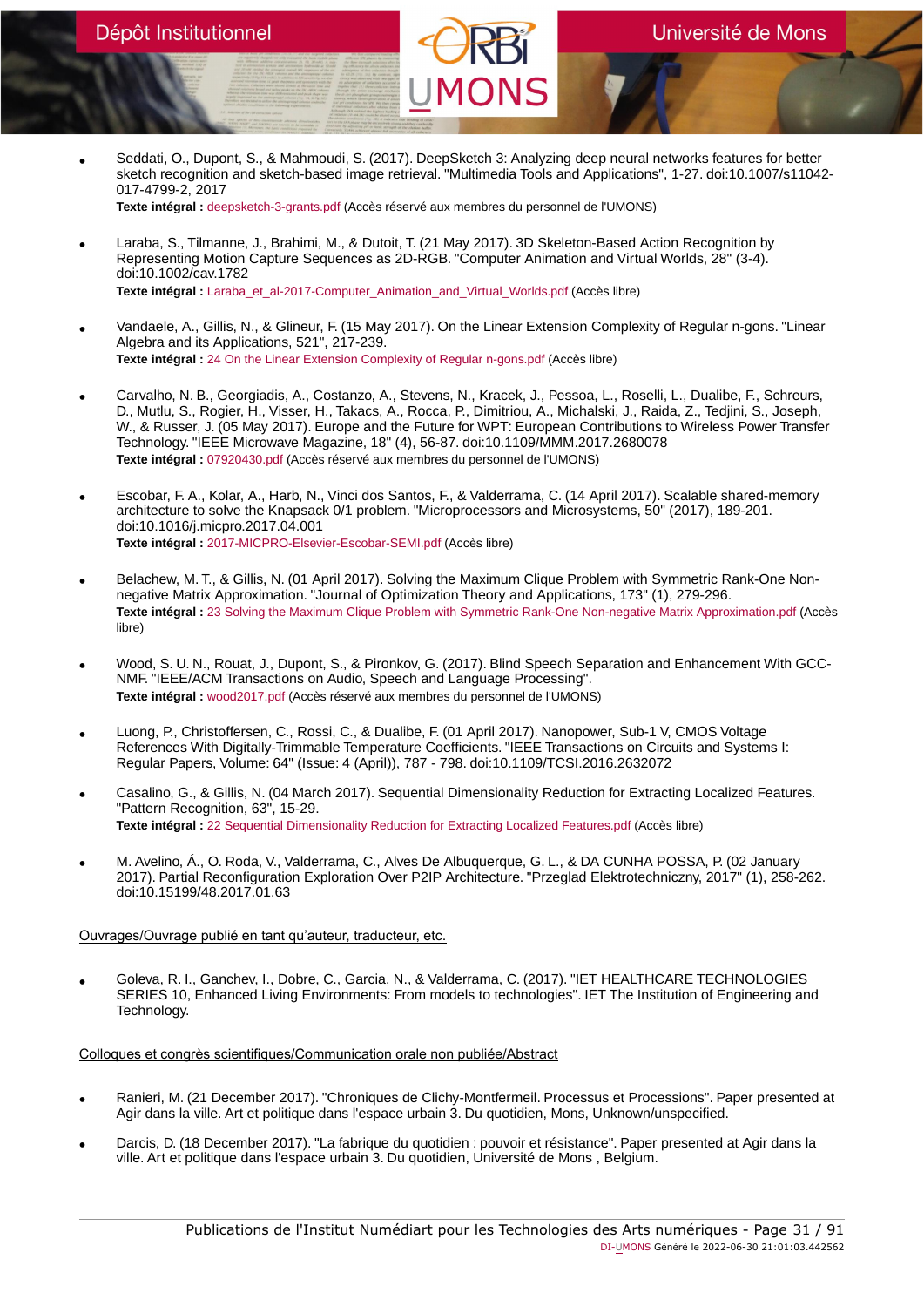# Dépôt Institutionnel

• Vankerkem, M. (13 December 2017). "A la recherche de mon opposé". Paper presented at APM ANNONAY, Annonay, France.

Université de Mons

- Simoens, P. (17 November 2017). "Comprendre des données numériques et leurs enjeux entre l'espace urbain et l'espace social". Paper presented at semaine belge architecture et urbanisme, casablanca, Morocco. Texte intégral : 171118 CASA\_WBI\_smartcities.pdf (Accès réservé aux membres du personnel de l'UMONS)
- Vankerkem, M. (15 November 2017). "A la recherche de mon opposé". Paper presented at APM ANGERS4, Angers, France.
- Pirlot, M. (10 November 2017). "The simplest decision model with criteria interactions". Paper presented at Ordered Structures in Games and Decision (OSGAD), Université Paris I, Maison des Science Economiques, France.
- Dupont, S. (26 October 2017). "L'IA pour le multimedia et au-delà: Recherches de pointe et perspectives de collaborations". Paper presented at Business & Technology Club - IA/IoT - (Infopôle & Cluster TWIST), Mons, Belgium. **Texte intégral :** [20171026\\_MIR-DNNKeyPartner1.2.pdf](https://orbi.umons.ac.be/bitstream/20.500.12907/42074/1/20171026_MIR-DNNKeyPartner1.2.pdf) (Accès libre)
- Verspeelt, F., & Petit, P. (20 October 2017). "Regards sur les projets de reconversion de la Tour St-Albert : Présentation des travaux d'étudiants". Paper presented at Tour Saint-Albert : Patrimoine Industriel ?, Bois du Cazier, Charleroi, Belgium.
- Vankerkem, M. (17 October 2017). "A la recherche de mon opposé". Paper presented at APM REGIO-RHIN, Mulhouse, France.
- Dualibe, F. (28 July 2017). "Wireless power transmission for sustainable electronics (WIPE): main contributions from the European Coperation in Sciences and Technologies (COST) action IC1301". Paper presented at Escuela Argentina de microelectronica, tecnologia y aplicaciones, EAMTA/CAMTA, Buenos Aires, Argentina.
- Ranieri, M. (08 June 2017). "Approche critique du dispositif participatif dans l'oeuvre de JR. : Le cas Inside Out Project". Paper presented at Framing Street Art, Nice, France.
- Valderrama, C. (31 May 2017). "4th Reconfigurable Market Seminar". Paper presented at MUSICS-FNRS Reconfigurable Market Seminar, Mons, Unknown/unspecified.
- Vankerkem, M. (28 April 2017). "A la recherche de mon opposé". Paper presented at APM MARSEILLE EUROMEDITERRANEE, Marseille, France.
- Vankerkem, M. (08 March 2017). "A la recherche de mon opposé". Paper presented at APM CHAMPAGNE, Rilly-la-Montagne, France.
- Vankerkem, M. (01 March 2017). "A la recherche de mon opposé". Paper presented at APM PARIS-HAPPY-M92, Rueil-Malmaison, France.
- Vankerkem, M. (21 February 2017). "A la recherche de mon opposé". Paper presented at APM PARIS-CHEVREUSE, Janvry, France.
- Vankerkem, M. (07 February 2017). "A la recherche de mon opposé". Paper presented at APM LILLE EN NORD, Lille, France.
- Belarbi, M. A., Mahmoudi, S., Mahmoudi, S., & Belalem, G. (01 February 2017). "Dimensionality Reduction in Large Scale Image". Paper presented at Second NESUS Winter School & PhD Symposium 2017, .
- Bellahdid, N., Siebert, X., & Abbas, M. (21 January 2017). "Active learning classification strategies". Paper presented at Journées Doctorales de Recherche Opérationnelle et Management, USTBH, Algeria.

# Colloques et congrès scientifiques/Communication publiée dans un ouvrage

• Salvi, G., & Dupont, S. (2017). "Proceedings of the GLU 2017 International Workshop on Grounding Language Understanding". Paper presented at GLU 2017 International Workshop on Grounding Language Understanding, Stockholm, Sweden.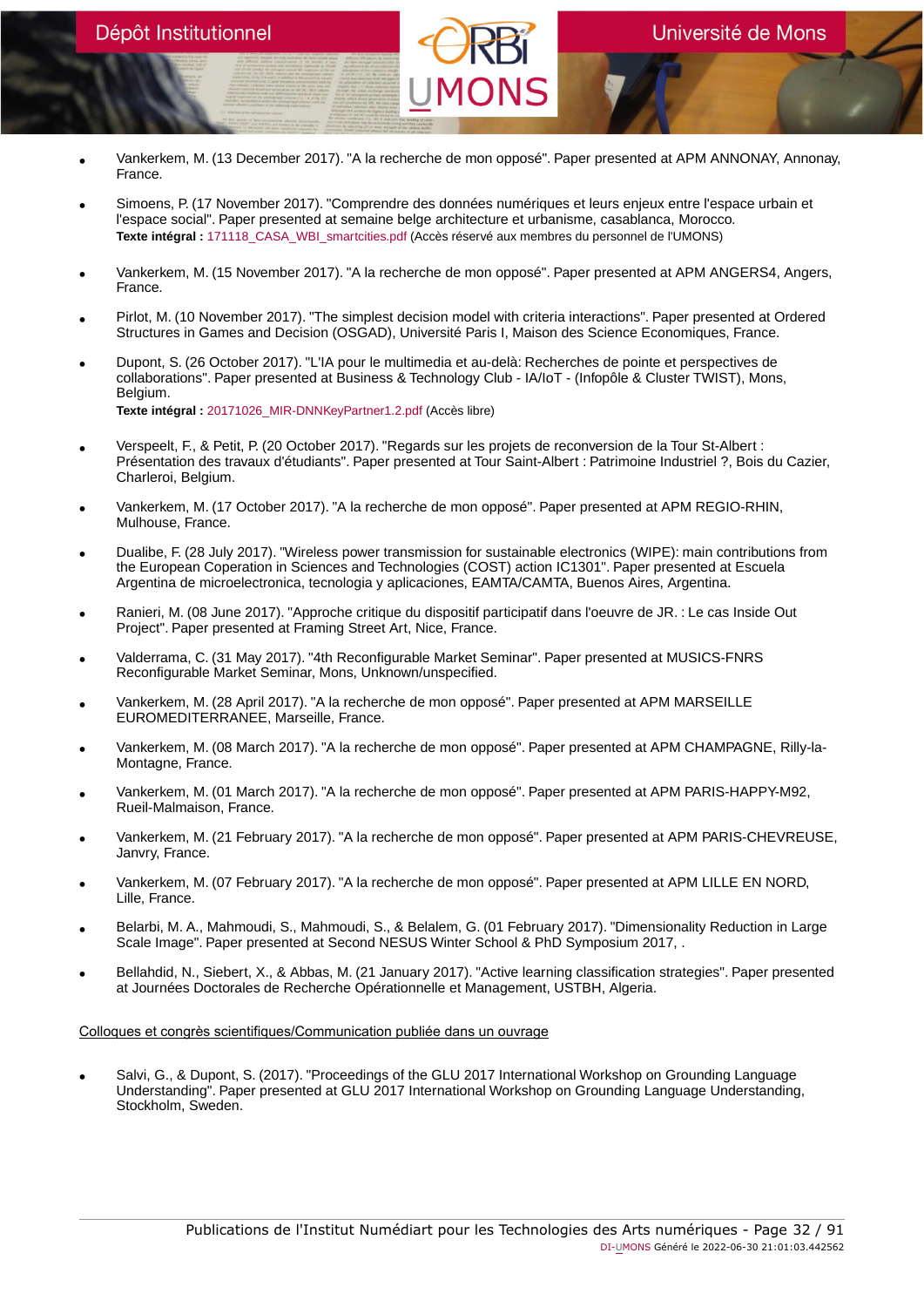Colloques et congrès scientifiques/Communication publiée dans un périodique

Dépôt Institutionnel

- Pironkov, G., Dupont, S., & Dutoit, T. (2017). "Investigating the Impact of the Training Data Volume for Robust Speech Recognition Using Multi-Task Learning". Paper presented at IEEE International Symposium on Signal Processing and Information Technology, Bilbao, Spain. **Texte intégral :** [pironkov2017dataVolume\\_final.pdf](https://orbi.umons.ac.be/bitstream/20.500.12907/42058/1/pironkov2017dataVolume_final.pdf) (Accès libre)
- Aileni, R. M., Suciu, G., Valderrama, C., Pasca, S., Strungaru, R., & Martian, A. (2017). "IoT Perspective by Data Anonymization for Wearable Medical Devices". Paper presented at Future Access Enablers for Ubiquitous and Intelligent Infrastructures, Bucharest, Romania.
- Delbrouck, J.-B., & Dupont, S. (2017). "Modulating and attending the source image during encoding improves Multimodal Translation". Paper presented at NIPS 2017 Workshop on Visually-Grounded Interaction and Language (ViGIL), Long Beach, United States - California. **Texte intégral :** [1712.03449.pdf](https://orbi.umons.ac.be/bitstream/20.500.12907/42056/1/1712.03449.pdf) (Accès libre)
- Bechade, L., El Haddad, K., Bourquin, J., Dupont, S., & Devillers, L. (2017). "A Corpus for Experimental Study of Affect Bursts in Human-robot Interaction". Paper presented at 1st ACM SIGCHI International Workshop on Investigating Social Interactions with Artificial Agents, Glasgow, United Kingdom.
- Oertel, C., Jonell, P., El Haddad, K., Szekely, E., & Gustafson, J. (2017). "Using crowd-sourcing for the design of<br>listening agents: challenges and opportunities". Paper presented at 1st ACM SIGCHI International Worksh Investigating Social Interactions with Artificial Agents, Glasgow, United Kingdom.
- Debauche, O., Mahmoudi, S., Manneback, P., Tadrist, N., Bindelle, J., & Lebeau, F. (2017). "Improvement of battery life of iPhones Inertial Measurement Unit by using edge computing: Application to cattle behavior". Paper presented at International Symposium on Computer Sciences and Applications, Errachidia, Morocco.
- Belarbi, M. A., Mahmoudi, S., Belalem, G., & Mahmoudi, S. (2017). "Web-based Multimedia Research and Indexation for Big Data Databases". Paper presented at CloudTech 2017 : The 3rd International Conference on Cloud Computing Technologies and Applications, Rabat, Morocco.
- Debauche, O., Mahmoudi, S., Manneback, P., Massinon, M., Tadrist, N., Lebeau, F., & Mahmoudi, S. (2017). "Cloud architecture for digital phenotyping and automation". Paper presented at CloudTech 2017 : The 3rd International Conference on Cloud Computing Technologies and Applications, Rabat, Morocco. doi:10.1109/CloudTech.2017.8284718 **Texte intégral :** [CloudTech17-Paper\\_34\\_Camera-02.pdf](https://orbi.umons.ac.be/bitstream/20.500.12907/42024/1/CloudTech17-Paper_34_Camera-02.pdf) (Accès libre)
- El Haddad, K. (2017). "Nonverbal conversation expressions processing for human-agent interactions". Paper presented at Affective Computing and Intelligent Interaction, San Antonio, United States - Texas.
- Pironkov, G., Dupont, S., Wood, S. U. N., & Dutoit, T. (2017). "Noise and Speech Estimation As Auxiliary Tasks for Robust Speech Recognition". Paper presented at International Conference on Statistical Language and Speech Processing, Le Mans, France. **Texte intégral :** [Pironkov2017noiseEstimation.pdf](https://orbi.umons.ac.be/bitstream/20.500.12907/42029/1/Pironkov2017noiseEstimation.pdf) (Accès réservé aux membres du personnel de l'UMONS)
- El Haddad, K., Torre, I., Gilmartin, E., Cakmak, H., Dupont, S., Dutoit, T., & Campbell, N. (2017). "Introducing AmuS: The Amused Speech Database". Paper presented at International Conference on Statistical Language and Speech Processing, Le Mans, France.
- Seddati, O., Dupont, S., Mahmoudi, S., & Amiri Parian, M. (2017). "Towards Good Practices for Image Retrieval Based on CNN Features". Paper presented at IEEE International Conference on Computer Vision, Venice, Italy. **Texte intégral :** [Seddati\\_Towards\\_Good\\_Practices\\_ICCV\\_2017\\_paper.pdf](https://orbi.umons.ac.be/bitstream/20.500.12907/42060/1/Seddati_Towards_Good_Practices_ICCV_2017_paper.pdf) (Accès libre)
- Ammar, M., Baiche, K., Mahmoudi, S., & Benazzouz, M. (2017). "Shape irregularity based area measurement: Application on cell nucleus recognition". Paper presented at 5th International Conference on Electrical Engineering - Boumerdes (ICEE-B), Boumerdes, Algeria.
- Marighetto, P., Coutrot, A., Riche, N., Guyader, N., Mancas, M., Gosselin, B., & Laganière, R. (2017). "Audio-Visual Attention: Eye-Tracking Dataset and Analysis Toolbox". Paper presented at IEEE International Conference on Image Processing, Beijing, China. **Texte intégral :** [2017-audio-visual-attention.pdf](https://orbi.umons.ac.be/bitstream/20.500.12907/42076/1/2017-audio-visual-attention.pdf) (Accès libre)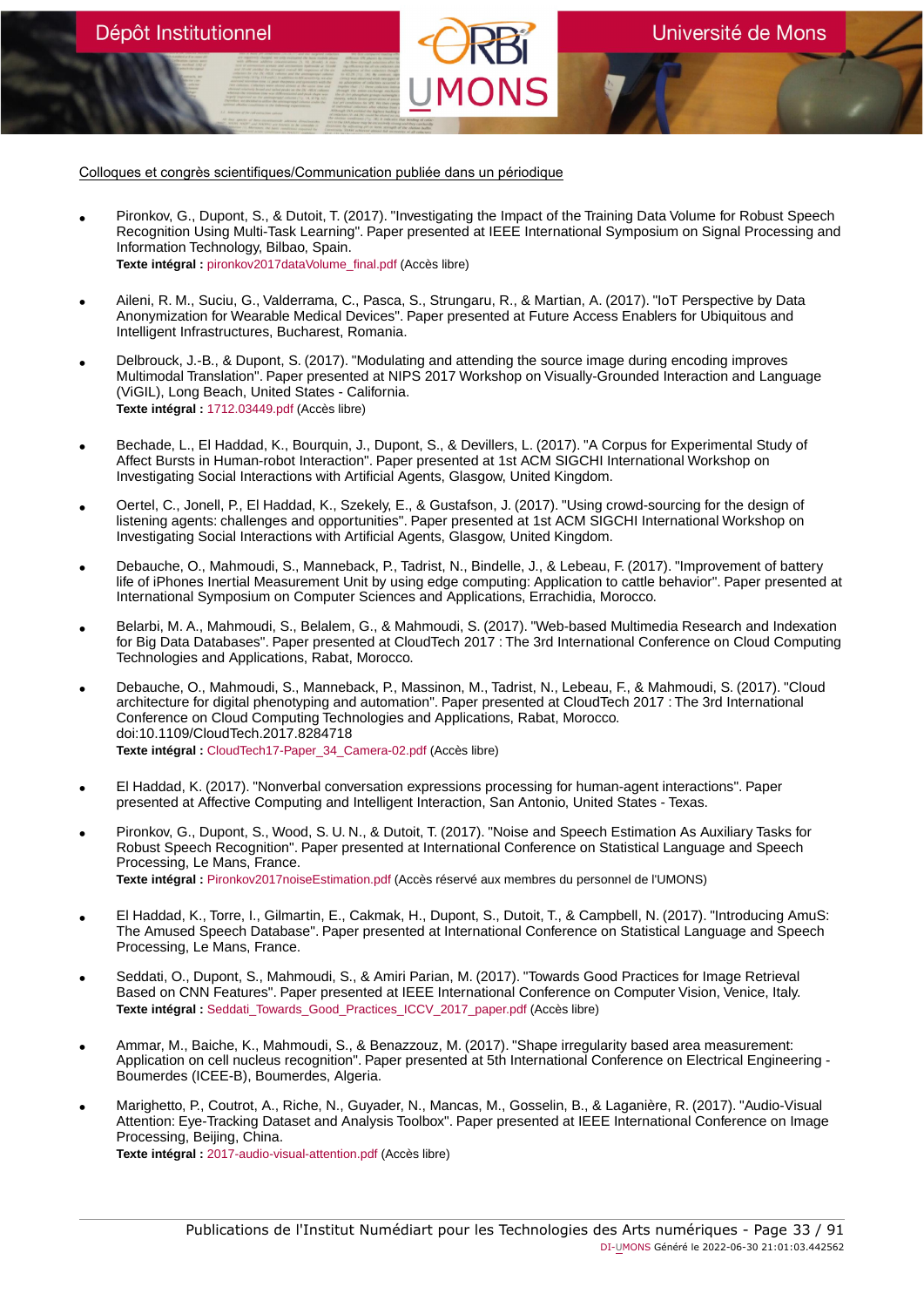- Seddati, O., Ben-Lhachemi, N., Dupont, S., & Mahmoudi, S. (2017). "UMONS @ MediaEval 2017: Diverse Social Images Retrieval". Paper presented at MediaEval Benchmarking Initiative for Multimedia Evaluation, Dublin, Ireland. **Texte intégral :** [Mediaeval\\_2017\\_paper\\_10.pdf](https://orbi.umons.ac.be/bitstream/20.500.12907/42059/1/Mediaeval_2017_paper_10.pdf) (Accès libre)
- Delbrouck, J.-B., & Dupont, S. (2017). "An empirical study on the effectiveness of images in Multimodal Neural Machine Translation". Paper presented at Conference on Empirical Methods in Natural Language Processing, Copenhagen, Denmark. **Texte intégral :** [D17-1095.pdf](https://orbi.umons.ac.be/bitstream/20.500.12907/42032/1/D17-1095.pdf) (Accès libre)
- Grammatikopoulou, A., Laraba, S., Sahbenderoglu, O., Dimitropoulos, K., & Grammalidis, N. (2017). "An Adaptive Framework for the Creation of Body-Motion-Based Games". Paper presented at International Conference on Games and Virtual Worlds for Serious Applications, Athens, Greece. **Texte intégral :** [VSGAMES\\_2017\\_paper\\_47.pdf](https://orbi.umons.ac.be/bitstream/20.500.12907/42027/1/VSGAMES_2017_paper_47.pdf) (Accès libre)
- Moreau, A., Mancas, M., & Dutoit, T. (2017). "A Robust Quality Measure for Quality-Guided 2D Phase Unwrapping Algorithms Based on Histogram Processing". Paper presented at Irish Machine Vision and Image Processing Conference, Maynooth, Ireland. **Texte intégral :** [robust-quality-measurev2.pdf](https://orbi.umons.ac.be/bitstream/20.500.12907/42023/1/robust-quality-measurev2.pdf) (Accès libre)
- Cohen, J., & Gillis, N. (2017). A New Approach to Dictionary-Based Nonnegative Matrix Factorization. "tation European Signal Processing Conference". **Texte intégral :** [A New Approach to Dictionary-Based NMF.pdf](https://orbi.umons.ac.be/bitstream/20.500.12907/42039/1/A New Approach to Dictionary-Based NMF.pdf) (Accès réservé aux membres du personnel de l'UMONS)
- Milisavljevic, A., Doré-Mazars, K., Gosselin, B., Mancas, M., & Petermann, C. (2017). "What scroll can teach us about web users?" Paper presented at European Conference on Visual Perception, Berlin, Germany.
- Delbrouck, J.-B., Dupont, S., & Seddati, O. (2017). "Visually Grounded Word Embeddings and Richer Visual Features for Improving Multimodal Neural Machine Translation". Paper presented at GLU 2017 International Workshop on Grounding Language Understanding, Stockholm, Sweden. **Texte intégral :** [GLU2017\\_paper\\_15.pdf](https://orbi.umons.ac.be/bitstream/20.500.12907/42031/1/GLU2017_paper_15.pdf) (Accès libre)
- Patel, M., Parmar, Y., & Valderrama, C. (2017). "Evaluating synthesis tools for hardware implementation on ZYBO Board". Paper presented at International Conference on Computing Methodologies and Communication ICCMC, Erode, India.
- El Haddad, K., Cakmak, H., Doumit, M., Pironkov, G., & Ayvaz, U. (2017). "Social Communicative Events in Human Computer Interactions". Paper presented at Proceedings of the 11th International Summer Workshop on Multimodal Interfaces - eNTERFACE'16, Twente, Netherlands. **Texte intégral :** 2016 truong proceedings enterface16.pdf (Accès libre)
- Tits, M., Tilmanne, J., & Dutoit, T. (2017). "Morphology Independent Feature Engineering in Motion Capture Database for Gesture Evaluation". Paper presented at 4th International Conference on Movement Computing, London, United Kingdom.
	- **Texte intégral :** [10.11453077981.3078037.pdf](https://orbi.umons.ac.be/bitstream/20.500.12907/42019/1/10.11453077981.3078037.pdf) (Accès libre)
- Nedjar, I., Mahmoudi, S., & Chikh, M. A. (2017). "Content-based medical image retrieval for Liver CT Annotation". Paper presented at INTERNATIONAL CONFERENCE ON AFFECTIVE COMPUTING, MACHINE LEARNING AND INTELLIGENT SYSTEMS, Tetuan, Morocco.
- Benjelloun, M., Dadi, E. W., & Daoudi, E. M. (2017). "3D shape retrieval basing on representatives of classes". Paper presented at 6th. International Symposium ISKO-Maghreb on 'Knowledge Organization in the perspective of Digital Humanities, Al hociema, Morocco.
- Avelino, A., Obac, V., Harb, N., Valderrama, C., Alves De Albuquerque, G. L., & Possa, P. (2017). "LP-P2IP: a lowpower version of P2IP architecture using Partail Reconfiguration". Paper presented at International Workshop on Applied Reconfigurable Computing, Delft, Netherlands.
- Cohen, J., Comon, P., & Gillis, N. (2017). Some theory on Non-negative Tucker Decomposition. "LVA/ICA: Latent Variable Analysis and Signal Separation". **Texte intégral :** [LVAICACohen.pdf](https://orbi.umons.ac.be/bitstream/20.500.12907/41919/1/LVAICACohen.pdf) (Accès réservé aux membres du personnel de l'UMONS)
- Aileni, R. M., Strungaru, R., Pasca, S., & Valderrama, C. (2017). "Big data analytics for sensors signal processing in healthcare". Paper presented at Second NESUS Winter School & PhD Symposium, Vibo Valentia, Italy.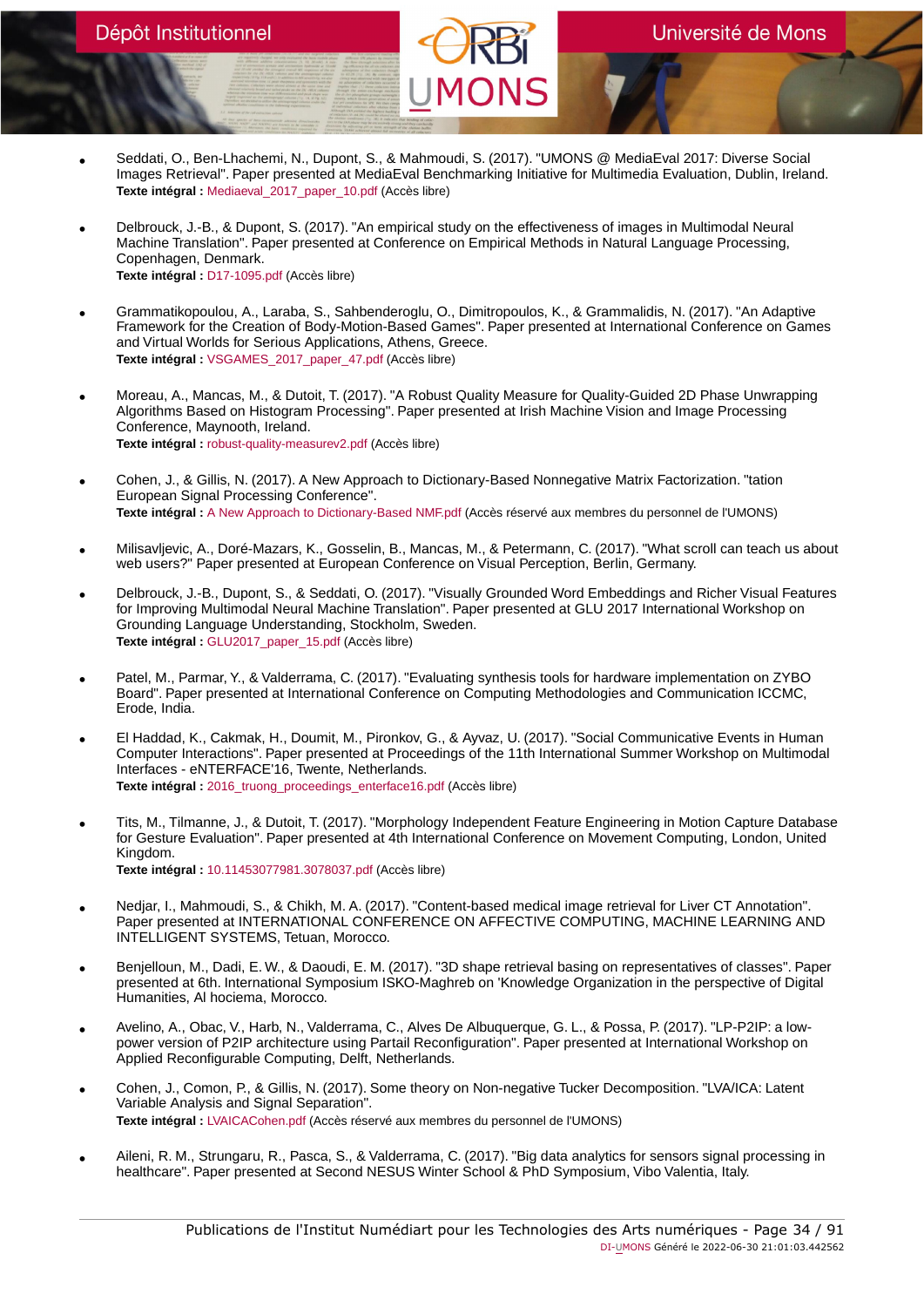- Heins, S., Dehem, S., Montedoro, V., Rocca, F., De Deken, P.-H., Edwards, M., Dehez, B., Mancas, M., Stoquart, G., & Lejeune, T. (2017). "Robotic-assisted serious game for motor and cognitive post-stroke rehabilitation". Paper presented at International Conference on Serious Games and Applications for Health, Perth, Australia. **Texte intégral :** [Robotic-assisted serious game for motor and cognitive post-stroke rehabilitation.pdf](https://orbi.umons.ac.be/bitstream/20.500.12907/42097/1/Robotic-assisted serious game for motor and cognitive post-stroke rehabilitation.pdf) (Accès libre)
- Rossetto, L., Giangreco, I., Tanase, C., Schuldt, H., Dupont, S., & Seddati, O. (2017). "Enhanced Retrieval and Browsing in the IMOTION System". Paper presented at Conference on Multimedia Modeling, Reykjavik, Iceland.

### Colloques et congrès scientifiques/Communication poster

- Rouat, J., Brousmiche, M., Brodeur, S., & Dupont, S. (21 June 2017). "Scene Interpretation for Objects Recognition and Manipulation and Partnerships". Poster session presented at CHIST-ERA Conference 2017, Krakow, Poland. **Texte intégral :** [CHISTERA\\_Conf2017\\_ORMR\\_poster\\_Rouat.jpg](https://orbi.umons.ac.be/bitstream/20.500.12907/42033/1/CHISTERA_Conf2017_ORMR_poster_Rouat.jpg) (Accès libre)
- Seddati, O., Delbrouck, J.-B., Dupont, S., & Mahmoudi, S. (25 April 2017). "Deep Features for Big Data". Poster session presented at Journée scientifique du Pôle hainuyer 'Les données au coeur de notre devenir: les enjeux des big data, Tournai, e-campus, Belgium.
- Debauche, O., Mahmoudi, S., Manneback, P., & Lebeau, F. (07 March 2017). "Web-based animal behavior study service for researchers based on the smartphone inertial central". Poster session presented at Huitième édition montoise du MdC : le Mardi des Chercheurs 2017, UMons, Belgium. **Texte intégral :** [Poster MdC2017-SM.pdf](https://orbi.umons.ac.be/bitstream/20.500.12907/41997/1/Poster MdC2017-SM.pdf) (Accès libre)
- El Adoui, M., & Benjelloun, M. (07 March 2017). "The prediction of breast tumor response to chemotherapy by 3D-MRI images analysis and interpretation". Poster session presented at Huitième édition montoise du MdC : le Mardi des Chercheurs 2017, UMons, Belgium. **Texte intégral :** [Poster MDC 2017 EL ADOUI Mohammed.pdf](https://orbi.umons.ac.be/bitstream/20.500.12907/41998/1/Poster MDC 2017 EL ADOUI Mohammed.pdf) (Accès libre)
- Florentin, J., Kouroussis, G., Dutoit, T., Rasmont, P., & Verlinden, O. (07 March 2017). "Listening to the wild to detect the drumming of a rare woodpecker". Poster session presented at Huitième édition montoise du MdC : le Mardi des Chercheurs 2017, UMons, Belgium.

### Rapports/Rapport de recherche interne

• Garcia Vazquez, H., & Dualibe, F. (2017). "Garcia Vazquez Hugo, Dualibe Fortunato, 'Ultra-low power RF front-end powered by energy harvesting (POHAR projet, Final report, Numéro de convention : 1410164)', 2017-12-30 (2017)'.

### Mémoires et thèses/Mémoire de licence/master

• Coppens, A. (2017). "Merging real and virtual worlds: An analysis of the state of the art and practical evaluation of Microsoft Hololens". Unpublished master thesis, Université de Mons. Jury: Mens, T. (Promotor), Dutoit, T., & Devillez, G. **Texte intégral :** [1706.08096.pdf](https://orbi.umons.ac.be/bitstream/20.500.12907/42016/1/1706.08096.pdf) (Accès libre)

### Documents pédagogiques/Notes de cours et syllabus

- Mahmoudi, S., & Manneback, P. (2017). "Chapitre de cours d'Informatique Parallèle et Distribuée (I-INFO-009) : Introduction au Cloud Computing: Chapitre 7: Introduction au Cloud Computing". **Texte intégral :** [Cours Sidi Ahmed Mahmoudi\\_ UMons\\_Cloud\\_Partie 1 New.pdf](https://orbi.umons.ac.be/bitstream/20.500.12907/42048/1/Cours Sidi Ahmed Mahmoudi_ UMons_Cloud_Partie 1 New.pdf) (Accès libre)
- Mahmoudi, S., & Benjelloun, M. (2017). "Chapitre de cours de bases de données (I-INFO-024) : Technologies du Big Data". **Texte intégral :** [Cours Sidi Ahmed Mahmoudi\\_ UMons\\_BigData\\_New.pdf](https://orbi.umons.ac.be/bitstream/20.500.12907/42049/1/Cours Sidi Ahmed Mahmoudi_ UMons_BigData_New.pdf) (Accès libre)
- Mahmoudi, S., Manneback, P., Bagein, M., & Roland, F. (2017). "Notes de laboratoire. Informatique Parallèle et Distribuée". **Texte intégral :** [IPD Complement New.pdf](https://orbi.umons.ac.be/bitstream/20.500.12907/42045/1/IPD Complement New.pdf) (Accès libre)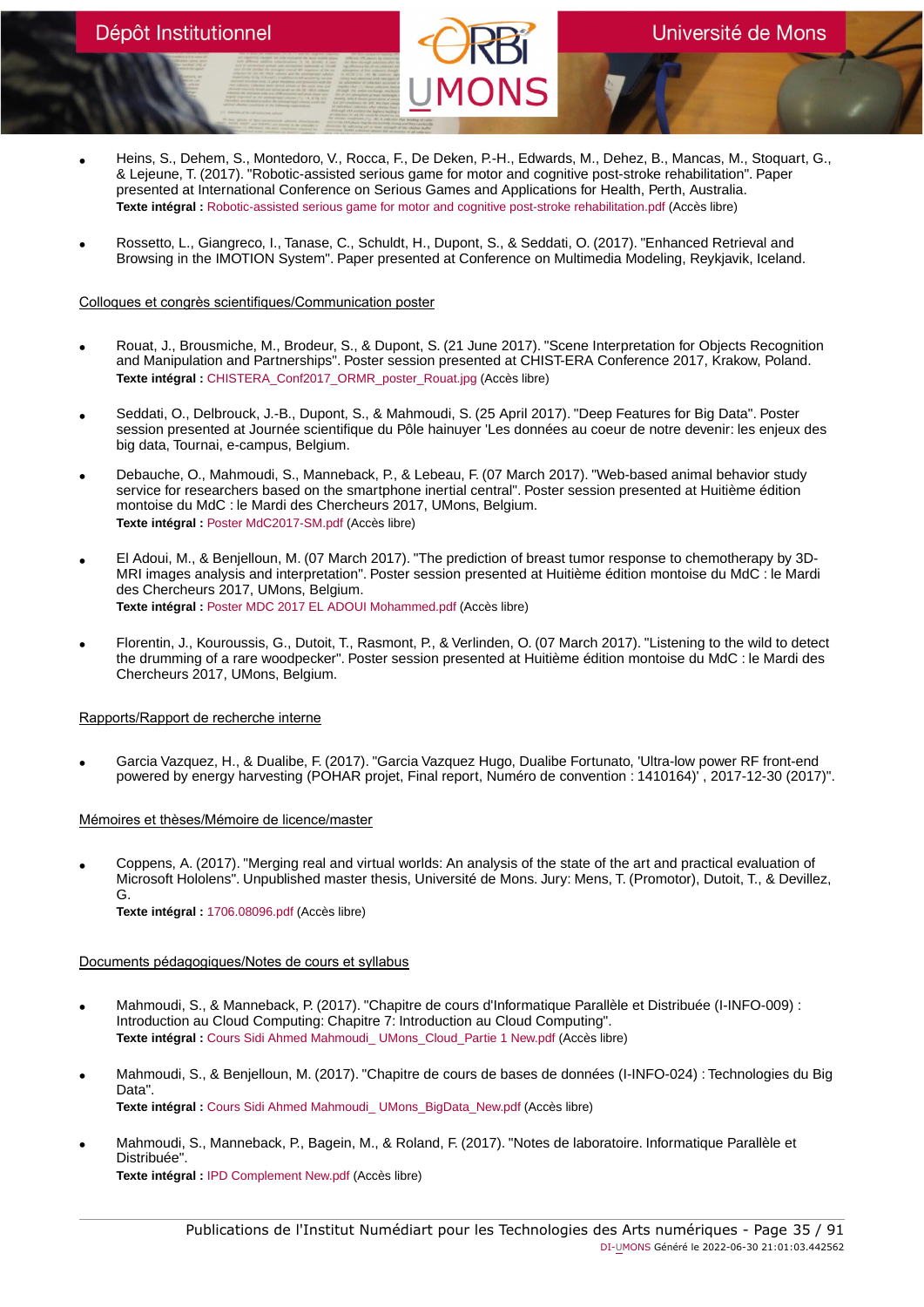- Mahmoudi, S., & Manneback, P. (2017). "Chapitre de cours d'Informatique Parallèle et Distribuée (I-INFO-009) : Programmation des processeurs graphiques: Chapitre 6 : Programmation des processeurs graphiques". **Texte intégral :** [Cours Sidi Ahmed Mahmoudi\\_ UMons\\_New.pdf](https://orbi.umons.ac.be/bitstream/20.500.12907/42046/1/Cours Sidi Ahmed Mahmoudi_ UMons_New.pdf) (Accès libre)
- Mahmoudi, S., & Mahmoudi, S. (2017). "Chapitre de cours de Multimedia Rertrieval and Indexation (I-INFO-014) : Cloud and GPU for Multimedia Retrieval: Chapitre 7 : Cloud & GPU for Multimedia Retrieval". **Texte intégral :** [Cours Sidi Ahmed Mahmoudi\\_ UMons\\_Cloud\\_MIR.pdf](https://orbi.umons.ac.be/bitstream/20.500.12907/42047/1/Cours Sidi Ahmed Mahmoudi_ UMons_Cloud_MIR.pdf) (Accès libre)

### Allocutions et communications diverses/Article grand public

- Mahmoudi, S. (2017). Real Time Web-based Toolbox for High Performance Computer Vision. "Polytech News".
- Debauche, O., & Bouazzati, I. (2017). L'unité de croissance végétale automatisée. "Polytech News". **Texte intégral :** olivier debauche ref8(2).pdf (Accès libre)
- Mancas, M., & Souris, S. (2017). Ces 10 machines vont changer votre vie. "L'Echo".
- Mancas, M., & GAUDEFROY, A. G. (2017). BigBooster : 20 start-up s'envolent cette semaine pour Boston. "Les Echos Entrepreneurs".
- Leblud, H., & Mancas, M. (2017). Les Montois d'Itteniton lisent dans vos yeaux. "L'Echo".

### Allocutions et communications diverses/Autre

- Ranieri, M. (2017). "Organisation du colloque ' Agir dans la ville. Art et politique dans l'espace urbain 3. Du quotidien'".
- Mahmoudi, S. (2017). "Parallel and Distributed solutions using GPU and Cloud platforms (PDGC)".
- Rollus, O., & Mancas, M. (2017). "On est pas couchés".
- Ranieri, M. (2017). "Secrétaire du groupe de contact FNRS ' Musées et Art contemporain'".
- Mahmoudi, S. (2017). "Cloud-based Toolbox for Medical Imaging & Computer Vision Applications".

# 2016

Périodiques scientifiques/Compte rendu et recension critique d'ouvrage

• Aileni, R. M., Valderrama, C., Pasca, S., & Strungaru, R. (2016). Skin conductance analyzing in function of the biosignals monitored by biomedical sensors. "Revue Roumaine de Sciences Techniques. Série Électrotechnique et Énergétique".

# Parties d'ouvrages/Contribution à des ouvrages collectifs

- Aileni, R. M., Valderrama, C., & Strungaru, R. (2016). Chapter 10: Wearable Electronics for Elderly Health Monitoring and Active Living. In "Ambient Assisted Living and Enhanced Living Environments 1st Edition: Principles, Technologies and Control". Elsevier.
- Mancas, M. (2016). Modeling Attention in Engineering. In M. Mancas, V. Ferrera, N. Riche, J. G. Taylor, M. Mancas (Ed.), V. Ferrera (Ed.), N. Riche (Ed.), & J. Taylor (Ed.), "From Human Attention to Computational Attention - A Multidisciplinary Approach" (pp. 105-121). Springer Series in Cognitive and Neural Systems. **Texte intégral :** [attention and engineering.pdf](https://orbi.umons.ac.be/bitstream/20.500.12907/41967/1/attention and engineering.pdf) (Accès libre)
- Riche, N., & Mancas, M. (2016). Bottom-Up Saliency Models for Still Images: A Practical Review. In M. Mancas, V. Ferrera, N. Riche, J. G. Taylor, M. Mancas (Ed.), V. Ferrera (Ed.), N. Riche (Ed.), & J. Taylor (Ed.), "From Human Attention to Computational Attention - A Multidisciplinary Approach". Springer Series in Cognitive and Neural Systems.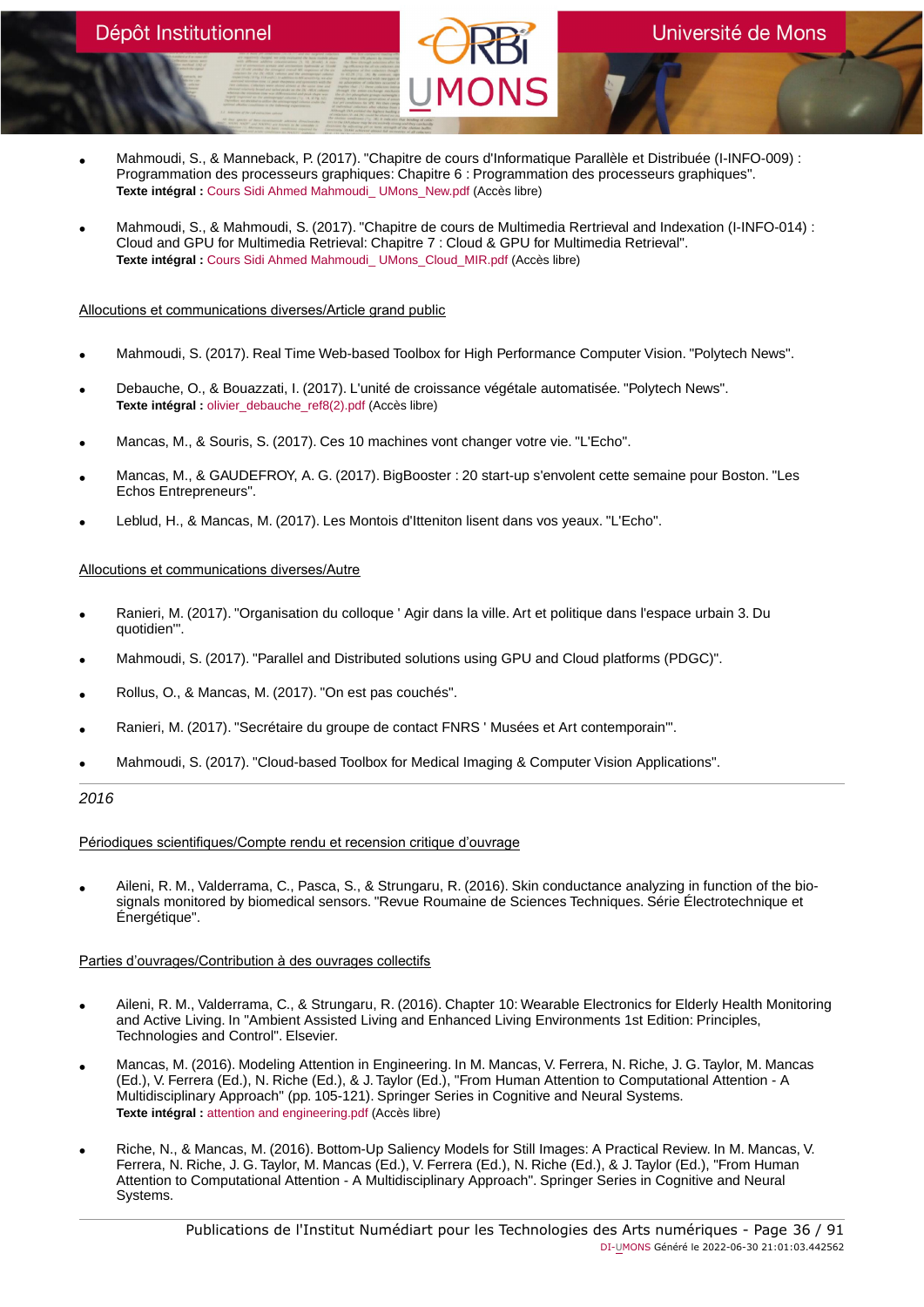**Texte intégral :** [Still images practical review.pdf](https://orbi.umons.ac.be/bitstream/20.500.12907/41970/1/Still images practical review.pdf) (Accès libre)

- Riche, N., & Mancas, M. (2016). Bottom-Up Saliency Models for Videos: A Practical Review. In M. Mancas, V. Ferrera, N. Riche, J. G. Taylor, M. Mancas (Ed.), V. Ferrera (Ed.), N. Riche (Ed.), & J. Taylor (Ed.), "From Human Attention to Computational Attention - A Multidisciplinary Approach". Springer Series in Cognitive and Neural Systems. **Texte intégral :** [video models practical review.pdf](https://orbi.umons.ac.be/bitstream/20.500.12907/41971/1/video models practical review.pdf) (Accès libre)
- Leroy, J., Riche, N., & Mancas, M. (2016). Toward 3D Visual Saliency Modeling. In M. Mancas, V. Ferrera, N. Riche, J. G. Taylor, M. Mancas (Ed.), V. Ferrera (Ed.), N. Riche (Ed.), & J. Taylor (Ed.), "From Human Attention to Computational Attention - A Multidisciplinary Approach" (pp. 305-330). Springer Series in Cognitive and Neural Systems. **Texte intégral :** [3D\\_Saliency.pdf](https://orbi.umons.ac.be/bitstream/20.500.12907/41972/1/3D_Saliency.pdf) (Accès libre)
- Mancas, M., & Le Meur, O. (2016). Applications of Saliency Models. In M. Mancas, V. Ferrera, N. Riche, J. G. Taylor, M. Mancas (Ed.), V. Ferrera (Ed.), N. Riche (Ed.), & J. Taylor (Ed.), "From Human Attention to Computational Attention - A Multidisciplinary Approach" (pp. 331-377). Springer Series in Cognitive and Neural Systems. **Texte intégral :** [applications of saliency.pdf](https://orbi.umons.ac.be/bitstream/20.500.12907/41973/1/applications of saliency.pdf) (Accès libre)
- Mancas, M., Riche, N., & Ferrera, V. (2016). The Future of Attention Models: Information Seeking and Selfawareness. In M. Mancas, V. Ferrera, N. Riche, J. G. Taylor, M. Mancas (Ed.), V. Ferrera (Ed.), N. Riche (Ed.), & J. Taylor (Ed.), "From Human Attention to Computational Attention - A Multidisciplinary Approach". Springer Series in Cognitive and Neural Systems. **Texte intégral :** [attention\\_models\\_next.pdf](https://orbi.umons.ac.be/bitstream/20.500.12907/41974/1/attention_models_next.pdf) (Accès libre)
- Mancas, M. (2016). What Is Attention? In M. Mancas, V. Ferrera, N. Riche, J. G. Taylor, M. Mancas (Ed.), V. Ferrera (Ed.), N. Riche (Ed.), & J. Taylor (Ed.), "From Human Attention to Computational Attention - A Multidisciplinary Approach" (pp. 9-20). Springer Series in Cognitive and Neural Systems. **Texte intégral :** [What\\_is\\_attention.pdf](https://orbi.umons.ac.be/bitstream/20.500.12907/41966/1/What_is_attention.pdf) (Accès libre)
- Mancas, M., & Ferrera, V. (2016). How to Measure Attention? In M. Mancas, V. Ferrera, N. Riche, J. G. Taylor, M. Mancas (Ed.), V. Ferrera (Ed.), N. Riche (Ed.), & J. Taylor (Ed.), "From Human Attention to Computational Attention -A Multidisciplinary Approach" (pp. 21-38). Springer Series in Cognitive and Neural Systems. **Texte intégral :** [how\\_measure\\_attention.pdf](https://orbi.umons.ac.be/bitstream/20.500.12907/41968/1/how_measure_attention.pdf) (Accès libre)
- Mancas, M., Ferrera, V., & Riche, N. (2016). Why Do Computers Need Attention? In M. Mancas, V. Ferrera, N. Riche, J. G. Taylor, M. Mancas (Ed.), V. Ferrera (Ed.), N. Riche (Ed.), & J. Taylor (Ed.), "From Human Attention to Computational Attention - A Multidisciplinary Approach" (pp. 1-6). Springer Series in Cognitive and Neural Systems. **Texte intégral :** [Intro\\_final.pdf](https://orbi.umons.ac.be/bitstream/20.500.12907/41969/1/Intro_final.pdf) (Accès libre)
- Dupont, S., Cakmak, H., Curran, W., Dutoit, T., Hofmann, J., McKeown, G., Pietquin, O., Platt, T., Ruch, W., & Urbain, J. (2016). Laughter Research: A Review of the ILHAIRE Project. In "Toward Robotic Socially Believable Behaving Systems". Springer International Publishing. **Texte intégral :** [AS4575905440481281486109495245\\_content\\_1.pdf](https://orbi.umons.ac.be/bitstream/20.500.12907/41849/1/AS4575905440481281486109495245_content_1.pdf) (Accès réservé aux membres du personnel de l'UMONS)
- Mahmoudi, S., Ammar, M., Luque Joris, G., & Abbou, A. (2016). Real Time GPU-Based Segmentation and Tracking of the Left Ventricle on 2D Echocardiography. In "International work-conference on bioinformatics and bimedical engineering". Springer. **Texte intégral :** [IWBBIO.pdf](https://orbi.umons.ac.be/bitstream/20.500.12907/41888/1/IWBBIO.pdf) (Accès réservé aux membres du personnel de l'UMONS)
- Mahmoudi, S., & Manneback, P. (2016). Towards a Smart Selection of Hybrid Platforms for Multimedia Processing. In "Proceedings of the First PhD Symposium on Sustainable Ultrascale Computing Systems". **Texte intégral :** [towards\\_nesus\\_2016.pdf](https://orbi.umons.ac.be/bitstream/20.500.12907/41890/1/towards_nesus_2016.pdf) (Accès libre)

# Périodiques scientifiques/Article

- Pop, F., Ganchev, I., Valderrama, C., Below, K., & Di Martino, B. (10 December 2016). Cloud Computing for Enhanced Living Environments. "IEEE Cloud Computing, 3" (6), 94.
- Ammar, M., & Mahmoudi, S. (08 December 2016). New Circularity Index Using Radon Transform. "International Journal of Applied Pattern Recognition, 03" (04), 368-380.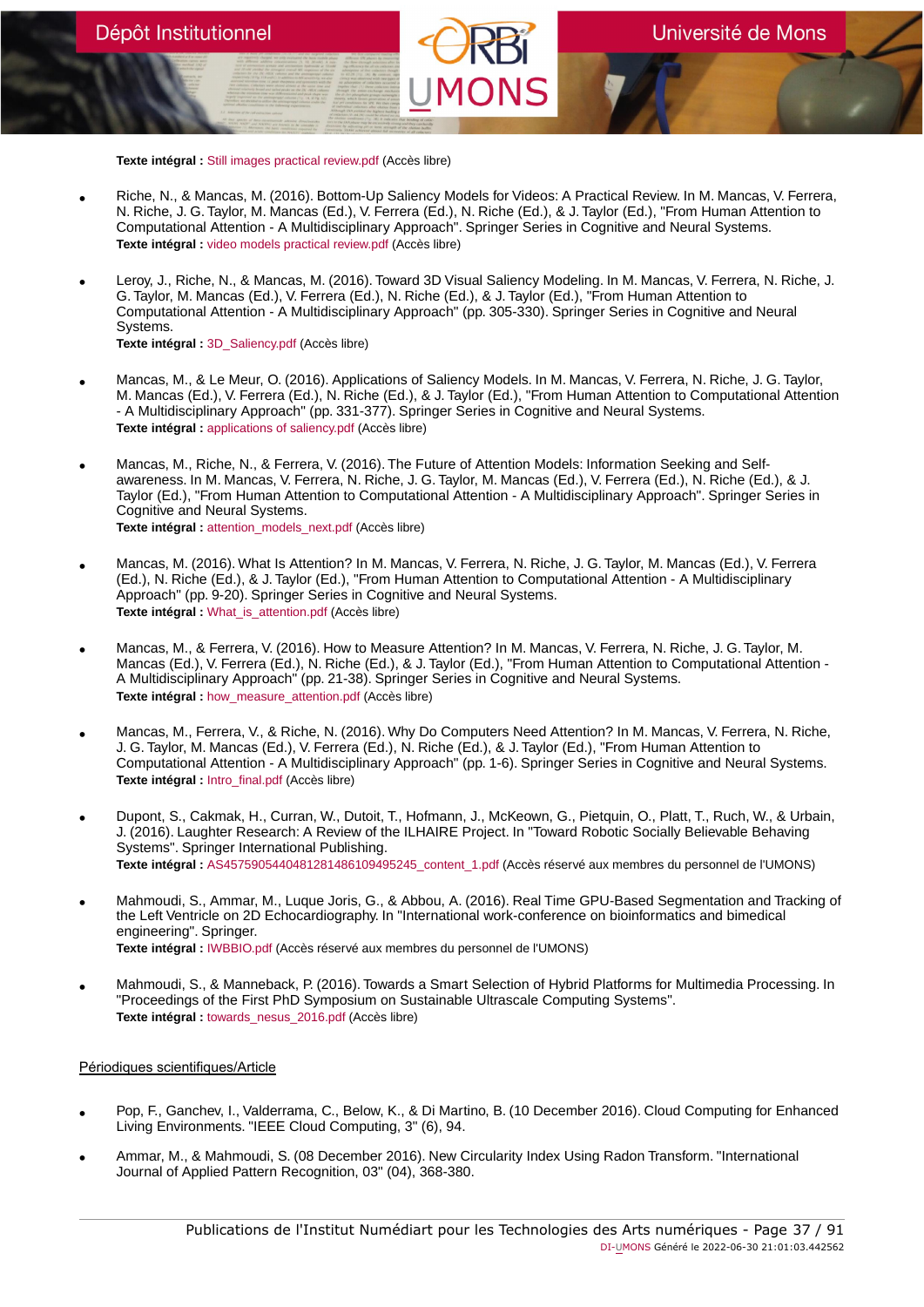- Daoudi, A., & Mahmoudi, S. (2016). A fully automatic cardiac segmentation method using region growing technique. "MedPRAI-2016 Proceedings of the Mediterranean Conference on Pattern Recognition and Artificial Intelligence, ACM New York, NY, USA - 2016".
- Ranieri, M. (2016). La menace comme source d'inspiration. Le cas de JR. "Revue Proteus". **Texte intégral :** [Proteus11-5.pdf](https://orbi.umons.ac.be/bitstream/20.500.12907/41975/1/Proteus11-5.pdf) (Accès libre)
- Vandaele, A., Gillis, N., Lei, Q., Zhong, K., & Dhillon, I. (01 November 2016). Efficient and Non-Convex Coordinate Descent for Symmetric Nonnegative Matrix Factorization. "IEEE Transactions on Signal Processing, 64" (21), 5571- 5584. **Texte intégral :** [21 Efficient and Non-Convex Coordinate Descent for Symmetric Nonnegative Matrix Factorization.pdf](https://orbi.umons.ac.be/bitstream/20.500.12907/41891/1/21 Efficient and Non-Convex Coordinate Descent for Symmetric Nonnegative Matrix Factorization.pdf) (Accès libre)
- Castagnola, J. L., Dualibe, F., & Garcia Vazquez, H. (2016). Using Scattering Parameters and the gm/ID MOST Ratio for Characterisation and Design of RF Circuits. "IEEE International Midwest Symposium on Circuits and Systems". **Texte intégral :** [PID4383969.pdf](https://orbi.umons.ac.be/bitstream/20.500.12907/41896/1/PID4383969.pdf) (Accès réservé aux membres du personnel de l'UMONS)
- Seddati, O., Dupont, S., & Mahmoudi, S. (2016). DeepSketch2Image: Deep Convolutional Neural Networks for Partial Sketch Recognition and Image Retrieval. "ACM on Multimedia Conference, Amsterdam, The Netherlands, 2016", 739- 741. **Texte intégral :** [deepsketch2image.pdf](https://orbi.umons.ac.be/bitstream/20.500.12907/41895/1/deepsketch2image.pdf) (Accès réservé aux membres du personnel de l'UMONS)
- Tadrist, N., Debauche, O., Boualem, R., & Degré, A. (2016). Impact de l'érosion sur l'envasement des barrages, la recharge des nappes phréatiques côtières et les intrusions marines dans la zone semi-aride méditerranéenne : Cas du barrage de Boukurdane (Algérie). "Biotechnologie, Agronomie, Société et Environnement". **Texte intégral :** [sans-titre.pdf](https://orbi.umons.ac.be/bitstream/20.500.12907/41893/1/sans-titre.pdf) (Accès libre)
- Ammar, M., Mahmoudi, S., & Stylianos, D. (16 September 2016). Breast Cancer Response Prediction in Neoadjuvant Chemotherapy Treatment Based on Texture Analysis. "Procedia Computer Science, 100", 812-817. doi:10.1016/j.procs.2016.09.229 **Texte intégral :** [Mahmoudi-Procedia-2016.pdf](https://orbi.umons.ac.be/bitstream/20.500.12907/41907/1/Mahmoudi-Procedia-2016.pdf) (Accès libre)
- Florentin, J., Dutoit, T., & Verlinden, O. (28 August 2016). Identification of European woodpecker species in audio recordings from their drumming rolls. "Ecological Informatics, 35", 61-70. doi:10.1016/j.ecoinf.2016.08.006 **Texte intégral :** [2016\\_FLORENTIN\\_EcologicalInformatics\\_2016\\_35.pdf](https://orbi.umons.ac.be/bitstream/20.500.12907/41944/1/2016_FLORENTIN_EcologicalInformatics_2016_35.pdf) (Accès libre)
- Slabchenko, O., Sydorenko, V., & Siebert, X. (15 August 2016). Development of models for imputation of data from social networks on the basis of an extended matrix of attributes. "EasternEuropean Journal of Enterprise Technologies, 4" (2), 82. **Texte intégral :** [74871-160904-1-PB.pdf](https://orbi.umons.ac.be/bitstream/20.500.12907/41934/1/74871-160904-1-PB.pdf) (Accès libre)
- Oulad Ben Taib, N., & Manto, M. (08 August 2016). The in vivo reduction of afferent facilitation induced by low frequency electrical stimulation of the motor cortex is antagonized by cathodal direct current stimulation of the cerebellum. "Cerebellum and Ataxias, 3" (1), 15-19. doi:10.1186/s40673-016-0053-3
- Benjelloun, M., Dadi, E. W., & Daoudi, E. M. (01 July 2016). 3D shape retrieval in distributed databases. "International Journal of Imaging and Robotics, 16" (3), 114-123. **Texte intégral :** [Benjelloun\\_IJIR2016\\_Preprint\\_.pdf](https://orbi.umons.ac.be/bitstream/20.500.12907/41940/1/Benjelloun_IJIR2016_Preprint_.pdf) (Accès réservé aux membres du personnel de l'UMONS)
- Seddati, O., Dupont, S., & Mahmoudi, S. (2016). DeepSketch 2: Deep Convolutional Neural Networks for Partial Sketch Recognition. "International Workshop on Content-based Multimedia Indexing, CBMI 2016, Bucharest, Romania, June 15-17, 2016". **Texte intégral :** [deepsketch22016.pdf](https://orbi.umons.ac.be/bitstream/20.500.12907/41875/1/deepsketch22016.pdf) (Accès réservé aux membres du personnel de l'UMONS)
- Sobrie, O., Lazouni, M. A., Mahmoudi, S., Mousseau, V., & Pirlot, M. (2016). A new decision support model for preanesthetic evaluation. "Computer Methods and Programs in Biomedicine", (133), 183-193. doi:10.1016/j.cmpb.2016.05.021 **Texte intégral :** [A new decision support model for preanesthetic evaluation - CMPB.pdf](https://orbi.umons.ac.be/bitstream/20.500.12907/41937/1/A new decision support model for preanesthetic evaluation - CMPB.pdf) (Accès réservé aux membres du personnel de l'UMONS)
- Laraba, S., & Tilmanne, J. (2016). Dance performance evaluation using hidden Markov models. "Computer Animation and Virtual Worlds". **Texte intégral :** [Dance performance evaluation using hidden Markov models - SL.pdf](https://orbi.umons.ac.be/bitstream/20.500.12907/41927/1/Dance performance evaluation using hidden Markov models - SL.pdf) (Accès libre)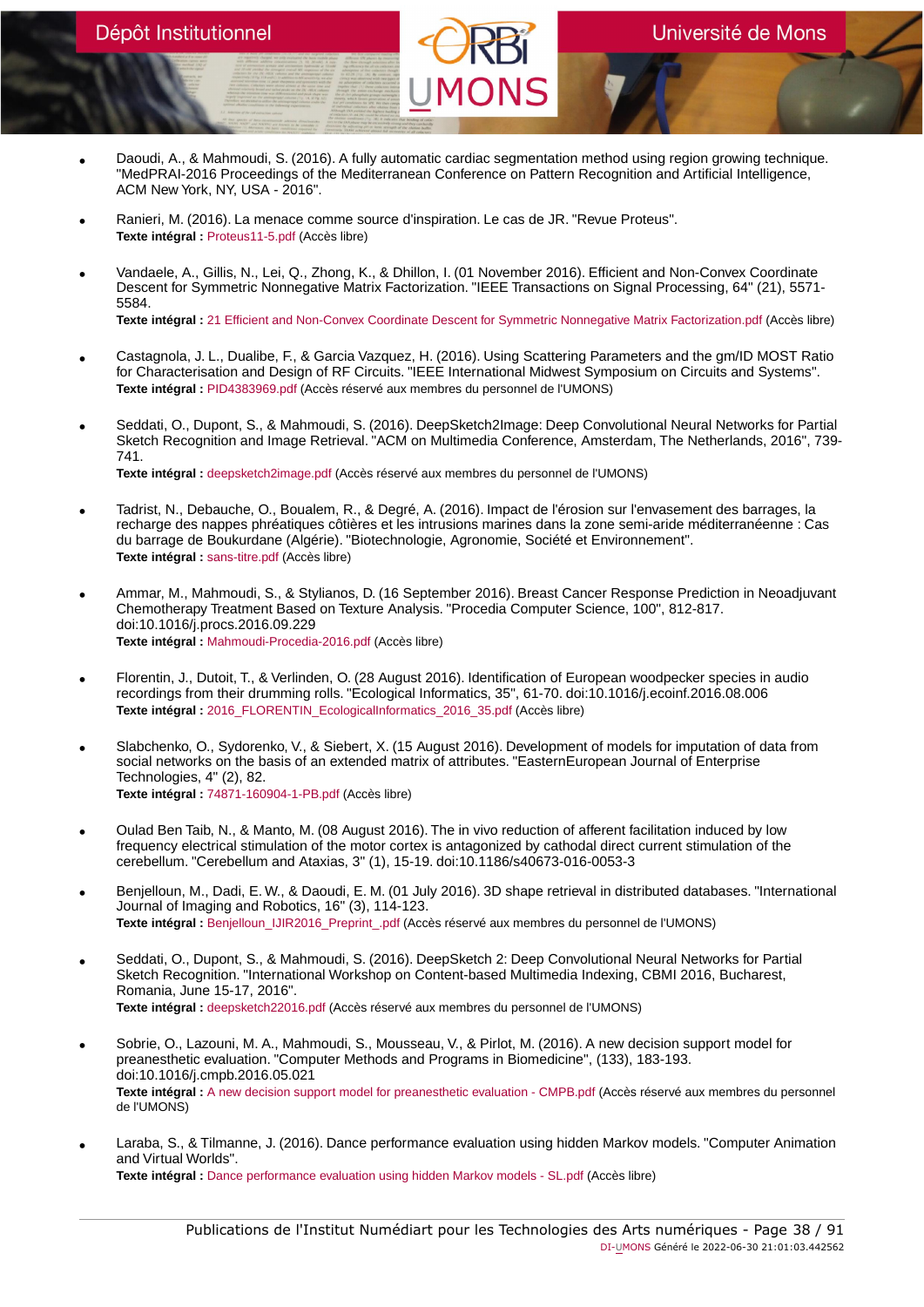- Naoui, M., Mahmoudi, S., & Belalem, G. (2016). Feasibility Study of a Distributed and Parallel Environment for Implementing the Standard Version of AAM Model. "Journal of Information Processing Systems".
- Dall, R., Brognaux, S., Richmond, K., Valentini-Botinhao, C., Eje Henter, G., Hischberg, J., Junichi, Y., & King, S. (2016). Testing the consistency assumption: Pronunciation variant forced alignment in read and spontaneous speech synthesis. "IEEE International Conference on Acoustics, Speech and Signal Processing. Proceedings". **Texte intégral :** [dall2016testing.pdf](https://orbi.umons.ac.be/bitstream/20.500.12907/41910/1/dall2016testing.pdf) (Accès libre)
- Mahmoudi, S., Ammar, M., Luque Joris, G., & Abbou, A. (2016). Real Time GPU-Based Segmentation and Tracking of the Left Ventricle on 2D Echocardiography. "Bioinformatics and Biomedical Engineering". **Texte intégral :** [IWBBIO.pdf](https://orbi.umons.ac.be/bitstream/20.500.12907/41887/1/IWBBIO.pdf) (Accès réservé aux membres du personnel de l'UMONS)
- Naoui, M., Mahmoudi, S., & Belalem, G. (15 January 2016). Towards a Distributed and Parallel Schema for Active Appearance Model Implementation. "International Journal of Computational Vision and Robotics, Vol.6" (1/2), 19 - 40. doi:10.1504/IJCVR.2016.073756
- Rossetto, L., Giangreco, I., Heller, S., Tanase, C., Schuldt, H., Dupont, S., Seddati, O., Sezgin, M., Altiok, O. C., & Sahillioglu, Y. (2016). IMOTION - Searching for Video Sequences Using Multi-Shot Sketch Queries. "Lecture Notes in Computer Science".
- Rossetto, L., Giangreco, I., Tanase, C., Schuldt, H., Dupont, S., Seddati, O., Sezgin, M., & Sahillioglu, Y. (2016). iAutoMotion - an Autonomous Content-Based Video Retrieval Engine. "Lecture Notes in Computer Science".
- Brognaux, S., & Drugman, T. (01 January 2016). HMM-based Speech Segmentation: Improvements of Fully Automatic Approaches. "IEEE Transactions on Audio, Speech and Language Processing, 24" (1), 5-15. **Texte intégral :** [BrognauxDrugman\\_TASLP15.pdf](https://orbi.umons.ac.be/bitstream/20.500.12907/41909/1/BrognauxDrugman_TASLP15.pdf) (Accès réservé aux membres du personnel de l'UMONS)

# Ouvrages/Ouvrage collectif publié en tant qu'éditeur ou directeur

- Pop, F., Ganchev, I., Valderrama, C., Belov, K., Di Martino, B., Pop, F. (Ed.), Ganchev, I. (Ed.), Valderrama, C. (Ed.), Belov, K. (Ed.), & Di Martino, B. (Ed.). (2016). "IEEE Cloud Computing 3(6) Special Issue: Cloud Computing for Enhanced Living Environments (Guest Editors)". IEEE Computer Society Washington, DC, USA.
- Mancas, M., Ferrera, V., Riche, N., Taylor, J. G., Mancas, M. (Ed.), Ferrera, V. (Ed.), Riche, N. (Ed.), & Taylor, J. (Ed.). (2016). "From Human Attention to Computational Attention: A Multidisciplinary Approach". Springer Series in Cognitive and Neural Systems.

Colloques et congrès scientifiques/Communication orale non publiée/Abstract

- Ranieri, M. (09 December 2016). "La Labilité du street art comme forme d'obsolescence programmée". Paper presented at Planned Obsolescence : Text, Theory, Technology, ULg (Université de Liège), Unknown/unspecified.
- Gallas, M.-A., & Hochscheid, E. (19 November 2016). "VR-3D printing". Paper presented at VR Hackathon, Mons, Belgium.
- Vankerkem, M. (17 October 2016). "Introduction au Management de l'Innovation". Paper presented at WALLONIE DESIGN, Liège, Belgium.
- Alves De Albuquerque, G. L. (14 October 2016). "Nanosatellites sensors in a reconfigurable low cost architecture: A GPS receiver". Paper presented at Rencontres Skywin - UMONS, Mons, Belgium.
- Belarbi, M. A., Mahmoudi, S., & Belalem, G. (07 October 2016). "Indexing videos by key frames". Paper presented at Dutch-Belgian DataBase Day, Mons, Belgium.
- Gallas, M.-A. (06 October 2016). "Architecture et Cultures Numériques". Paper presented at Séminaire InforTech Numediart, Mons, Belgium. **Texte intégral :** [Presentation Numediart\\_Dépôt.pdf](https://orbi.umons.ac.be/bitstream/20.500.12907/41924/1/Presentation Numediart_D�p�t.pdf) (Accès libre)
- Ranieri, M. (23 September 2016). "JR au Louvre. Effacer la pyramide pour une (dé)historicisation de l'architecture". Paper presented at Agir dans la ville. Art et politique dans l'espace urbain 2 Des Représentations, UMONS, Belgium.
- Darcis, D., & Hagelstein, M. (21 September 2016). "Les représentations sociales en question. La critique ranciérienne des identités". Paper presented at Agir dans la ville. Art et politique dans l'espace urbain 2 Des Représentations, UMONS, Belgium.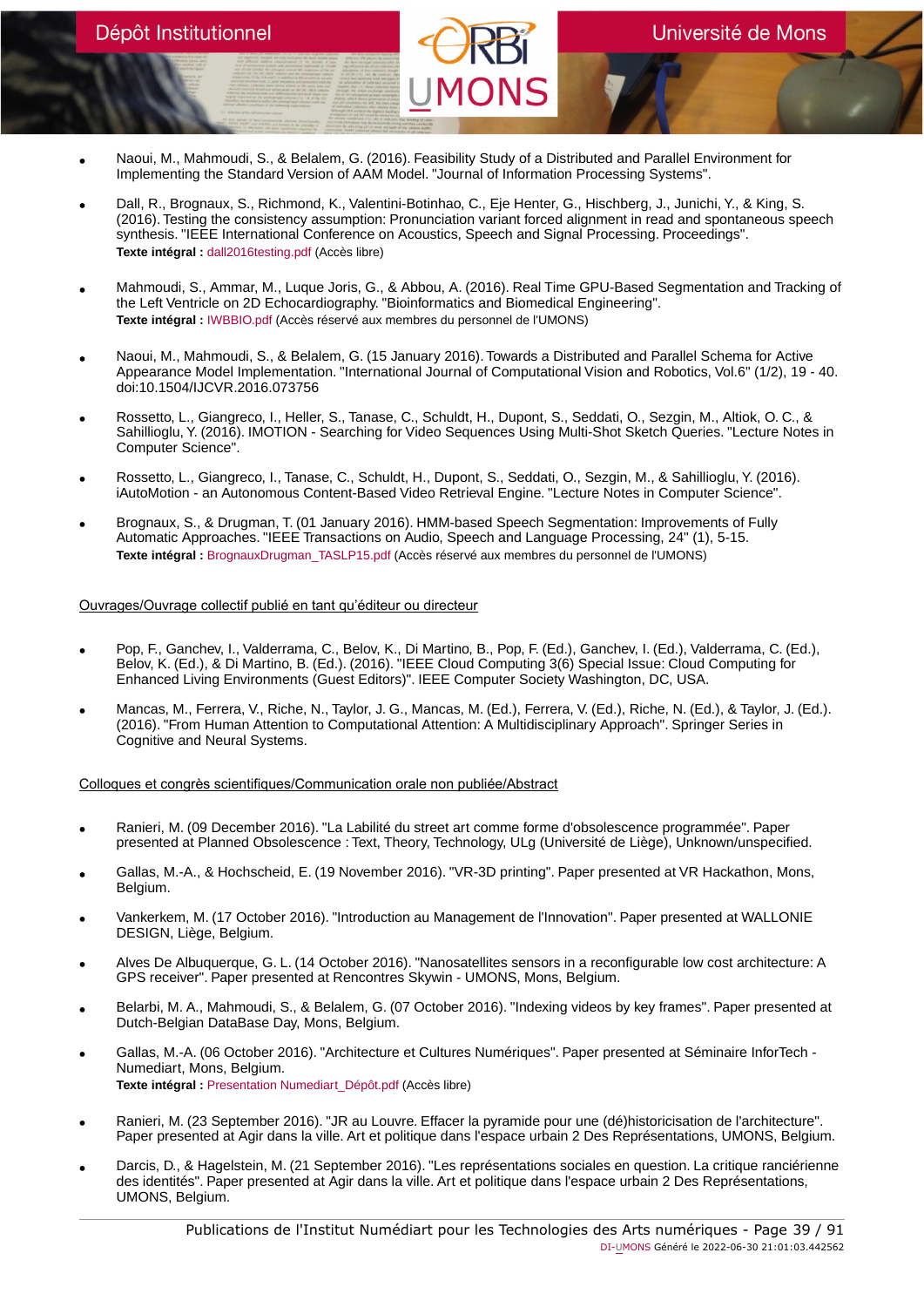• El Adoui, M., Stylianos, D., & Benjelloun, M. (09 September 2016). "Intra tumor heterogeneity as biomarker of response to treatment : prospective evaluation of parametric response mapping applied in MRI volumetric images of breast cancer". Paper presented at EDT-Cancérologie Expérimentale: Annual Mini symposium 'Why and how to integrate the tumor microenvironment and the immune system in therapeutic strategies targeting cancer cells', Bruxelles, Belgium.

**Texte intégral :** [PRM\\_ABSTRACT\\_EL\\_ADOUI.pdf](https://orbi.umons.ac.be/bitstream/20.500.12907/41917/1/PRM_ABSTRACT_EL_ADOUI.pdf) (Accès libre)

- Reboursière, L., Bricout, R., & Tiffon, V. (23 June 2016). "La guitare hexaphonique : retours sur une première utilisation pratique". Paper presented at Quand la guitare [s']électrise !, Paris, France.
- Vankerkem, M. (08 June 2016). "Introduction au Management de l'Innovation". Paper presented at IDCAMPUS, Liège, Belgium.
- Florentin, J., Kouroussis, G., & Verlinden, O. (06 June 2016). "An autonomous recording station that searches for woodpecker drums". Paper presented at Ecoacoustics Congress 2016, Michigan, United States - Michigan. **Texte intégral :** [Abstract\\_Ecoacoustics\\_20160318a.pdf](https://orbi.umons.ac.be/bitstream/20.500.12907/41872/1/Abstract_Ecoacoustics_20160318a.pdf) (Accès réservé aux membres du personnel de l'UMONS)
- Vankerkem, M. (30 May 2016). "Introduction au Management de l'Innovation". Paper presented at ACSYSTEME, Rennes, France.
- Vankerkem, M. (28 April 2016). "Introduction au Management de l'Innovation". Paper presented at LME, Mons, Belgium.
- Vankerkem, M. (27 April 2016). "Introduction au Management de l'Innovation". Paper presented at AIMs, Wavre, Belgium.
- Alves De Albuquerque, G. L. (21 April 2016). "Space applications and sensors for nanosatellites: GNSS/GPS in space". Paper presented at Journée INFORTECH, Mons, Belgium.
- Vankerkem, M. (24 March 2016). "Introduction au Management de l'Innovation". Paper presented at ESA, Sainte Beuve, France.
- Vankerkem, M. (16 March 2016). "Introduction au Management de l'Innovation". Paper presented at MAP Marketing Alternative Produits, Rennes, France.
- Vankerkem, M. (11 March 2016). "Introduction au Management de l'Innovation". Paper presented at DEVILLE, Charleville-Mézières, France.
- Vankerkem, M. (04 March 2016). "Introduction au Management de l'Innovation". Paper presented at EXQUANDO, Wavre, Belgium.
- Vankerkem, M. (02 March 2016). "Introduction au Management de l'Innovation". Paper presented at BERNICIA, Canejan, France.
- Vankerkem, M. (17 February 2016). "Introduction au Management de l'Innovation". Paper presented at BROCHARD, Bourges, France.
- Gallas, M.-A., & Becue, V. (28 January 2016). "Architecture & Urbanisme / Energie : Complexité morphologique". Paper presented at Sixième journée d'études thématiques de l'Institut de Recherche en Energie, Mons, Belgium.
- Vankerkem, M. (27 January 2016). "Introduction au Management de l'Innovation". Paper presented at FORMYFIT, Mons, Belgium.
- Vankerkem, M. (25 January 2016). "Introduction au Management de l'Innovation". Paper presented at EXQUANDO, Wavre, Belgium.
- Florentin, J., & Verlinden, O. (25 January 2016). "Wildlife Monitoring through Acoustics: the Case of Woodpeckers". Paper presented at 3rd ABAV PhD and young acousticians day, Gent, Belgium.
- Florentin, J., & Verlinden, O. (25 January 2016). "Wildlife Monitoring through Acoustics: the Case of Woodpeckers". Paper presented at 3rd ABAV PhD and young acousticians day, Ghent, Belgium. **Texte intégral :** [FLORENTIN\\_3rd PhD and young acousticians day - 25.01.2016.pdf](https://orbi.umons.ac.be/bitstream/20.500.12907/41943/1/FLORENTIN_3rd PhD and young acousticians day - 25.01.2016.pdf) (Accès libre)
- Vankerkem, M. (18 January 2016). "Introduction au Management de l'Innovation". Paper presented at GEOCONSULTING, Mons, Belgium.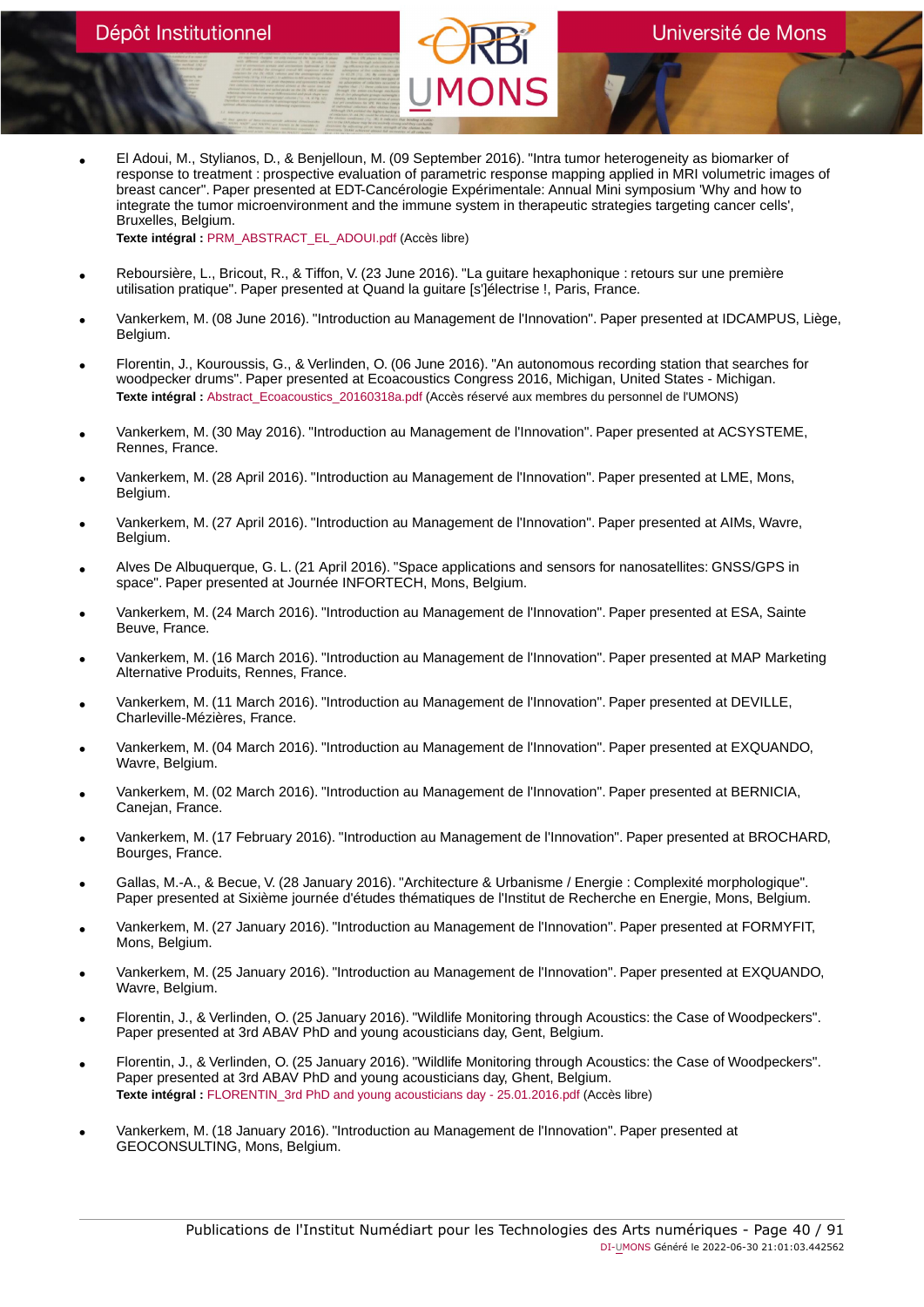Colloques et congrès scientifiques/Communication publiée dans un périodique

Dépôt Institutionnel

- Pironkov, G., Dupont, S., & Dutoit, T. (2016). "I-Vector Estimation as Auxiliary Task for Multi-Task Learning based Acoustic Modeling for Automatic Speech Recognition". Paper presented at Spoken Language Technology Workshop, San Diego, United States. **Texte intégral :** [pironkov2016ivectorMTL.pdf](https://orbi.umons.ac.be/bitstream/20.500.12907/41935/1/pironkov2016ivectorMTL.pdf) (Accès libre)
- Pironkov, G., Dupont, S., & Dutoit, T. (2016). "Speaker-Aware Multi-Task Learning for Automatic Speech Recognition". Paper presented at International Conference on Pattern Recognition, Cancun, Mexico. **Texte intégral :** [pironkov2016spk\\_ivecMTL.pdf](https://orbi.umons.ac.be/bitstream/20.500.12907/41933/1/pironkov2016spk_ivecMTL.pdf) (Accès libre)
- Viseur, R. (2016). "Vers une approche de la propriété intellectuelle adaptée aux activités co-créatives". Paper presented at 2ème Séminaire de l'Observatoire des communautés de connaissance, Strasbourg, France.
- El Haddad, K., Cakmak, H., Gilmartin, E., Dupont, S., & Dutoit, T. (2016). "Towards a Listening Agent: A System Generating Audiovisual Laughs and Smiles to Show Interest". Paper presented at International Conference on Multimodal Interfaces, Tokyo, Japan. **Texte intégral :** [listeningagent\\_ICMI16.pdf](https://orbi.umons.ac.be/bitstream/20.500.12907/41946/1/listeningagent_ICMI16.pdf) (Accès libre)
- Aileni, R. M., Valderrama, C., Pasca, S., & Strungaru, R. (2016). "Sympathetic skin response analysis using exosomatic method, biomedical sensors and clustering technique". Paper presented at RO-LCG Grid, Cloud, and High-Performance Computing in Science, Bucharest-Magurele, Romania. **Texte intégral :** [BoA RO-LCG2016.pdf](https://orbi.umons.ac.be/bitstream/20.500.12907/41906/1/BoA RO-LCG2016.pdf) (Accès libre)
- Tanase, C., Rossetto, L., Giangreco, I., Schuldt, H., Dupont, S., & Seddati, O. (2016). "The IMOTION System at TRECVID 2016: The Ad-Hoc Video Search Task". Paper presented at TREC Video Retrieval Evaluation, .
- Marighetto, P., Hadj Abdelkader, I., Duzelier, S., Decombas, M., Riche, N., Jakubowicz, J., Mancas, M., Gosselin, B., & Laganière, R. (2016). "FuNNRar: Hybrid Rarity/Learning Visual Saliency". Paper presented at IEEE International Conference on Image Processing, Phoenix, United States - Arizona. **Texte intégral :** [icip-2016-deep.pdf](https://orbi.umons.ac.be/bitstream/20.500.12907/42075/1/icip-2016-deep.pdf) (Accès libre)
- Halin, G., & Gallas, M.-A. (2016). "Une approche pédagogique par les modèles pour la sensibilisation au concept de BIM (Maquette Numérique)". Paper presented at Séminaire de Conception Architecturale Numérique (SCAN'16), Toulouse, Unknown/unspecified. **Texte intégral :** [SCAN16-43.pdf](https://orbi.umons.ac.be/bitstream/20.500.12907/41922/1/SCAN16-43.pdf) (Accès libre)
- Jancart, S., Stals, A., & Gallas, M.-A. (2016). "Mathématique et culture numérique: supports aux nouvelles formes d'expression architecturale". Paper presented at Séminaire de Conception Architecturale Numérique (SCAN'16), Toulouse, Unknown/unspecified. **Texte intégral :** [Scan\\_25.pdf](https://orbi.umons.ac.be/bitstream/20.500.12907/41923/1/Scan_25.pdf) (Accès libre)
- Pironkov, G., Dupont, S., & Dutoit, T. (2016). "Speaker-Aware Long Short-Term Memory Multi-Task Learning for Speech Recognition". Paper presented at European Signal Processing Conference, Budapest, Hungary. **Texte intégral :** [pironkov2016speakerMTL.pdf](https://orbi.umons.ac.be/bitstream/20.500.12907/41885/1/pironkov2016speakerMTL.pdf) (Accès réservé aux membres du personnel de l'UMONS)
- El Haddad, K., Cakmak, H., Sulir, M., Dupont, S., & Dutoit, T. (2016). "Audio Affect Burst Synthesis: A Multilevel Synthesis System for Emotional Expressions". Paper presented at European Signal Processing Conference, Budapest, Hungary.
- Viseur, R. (2016). "A Sector-Selection Methodology for Living Labs Implementation". Paper presented at OpenLivingLab Days, Montréal, Canada.
- Viseur, R. (2016). "A Sector-Selection Methodology for Living Labs Implementation". Paper presented at International Symposium on Open Collaboration, Berlin, Germany.
- Simoens, P. (2016). "Heritage buildings and digital storage". Paper presented at 11th CTV Back to the sens of the City, Carcovie, Poland. **Texte intégral :** [11\\_CTV\\_pascal\\_simoens\\_heritage\\_buildings\\_and\\_digital\\_storage.pdf](https://orbi.umons.ac.be/bitstream/20.500.12907/41871/1/11_CTV_pascal_simoens_heritage_buildings_and_digital_storage.pdf) (Accès réservé aux membres du personnel de l'UMONS)
- Tits, M., Tilmanne, J., & D'alessandro, N. (2016). "A Novel Tool for Motion Capture Database Factor Statistical Exploration". Paper presented at IEEE Workshop on Movement and Computing, Thessaloniki, Greece.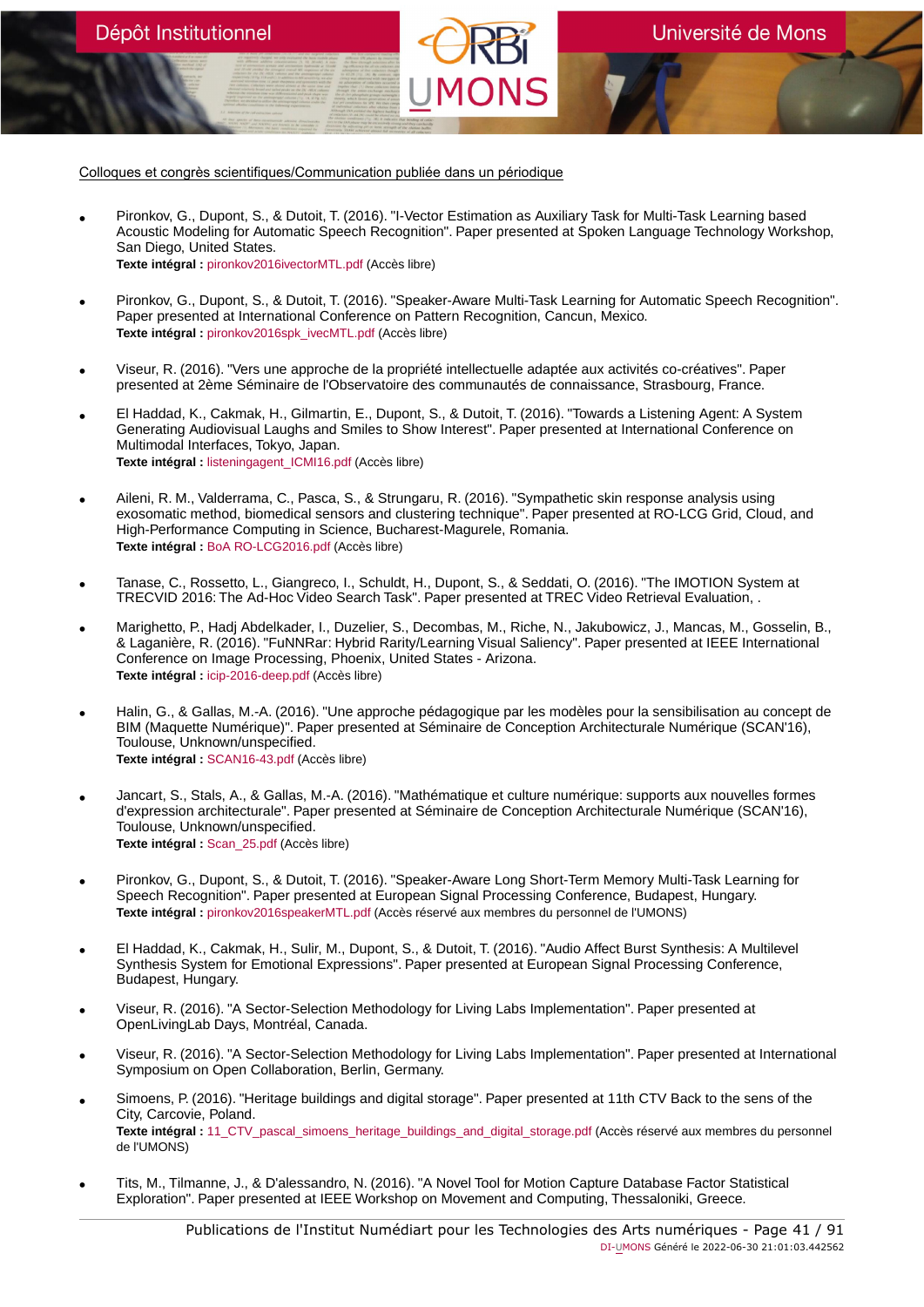**Texte intégral :** [MOCO16\\_Mickael\\_Tits.pdf](https://orbi.umons.ac.be/bitstream/20.500.12907/41877/1/MOCO16_Mickael_Tits.pdf) (Accès réservé aux membres du personnel de l'UMONS)

- Grammalidis, N., Dimitropoulos, K., Tsalakanidou, F., Kitsikidis, A., Roussel, P., Denby, B., Chawah, P., Buchman, L., Dupont, S., Laraba, S., Picart, B., Tits, M., Tilmanne, J., Hadjidimitriou, S., Hadjileontiadis, L., Charisis, V., Volioti, C., Stergiaki, A., Manitsaris, A., & Manitsaris, S. (2016). "The i-Treasures Intangible Cultural Heritage dataset". Paper presented at IEEE Workshop on Movement and Computing, Thessaloniki, Greece. **Texte intégral :** [The\\_i-Treasures\\_Intangible\\_Cultural\\_Heritage\\_datas.pdf](https://orbi.umons.ac.be/bitstream/20.500.12907/41878/1/The_i-Treasures_Intangible_Cultural_Heritage_datas.pdf) (Accès libre)
- Cremer, S., Bagein, M., Mahmoudi, S., & Manneback, P. (2016). "Amélioration des performances d'un moteur de base de données relationnelle embarqué par l'utilisation de GPU". Paper presented at Conférence COMPAS 2016, Université de Bretagne Sud, Lorient, France.
- Aileni, R. M., Valderrama, C., Pasca, S., & Strungaru, R. (2016). "Skin conductance analyzing in function of the biosignals monitored by biomedical sensors". Paper presented at ISFEE Fundamentals of Electrical Engineering, International Symposium on, Bucharest, Romania. doi:10.1109/ISFEE.2016.7803243
- Viseur, R. (2016). "Propriété intellectuelle : bases d'un cadre légal adapté aux activités co-créatives". Paper presented at Colloque International GeCSO (Gestion des Connaissances dans la Société et les Organisations), Paris, France.
- Viseur, R. (2016). "Communs informationnels et photographie : le cas de Wikimedia Commons et des concours 'Wiki Loves<sup>'"</sup>. Paper presented at Colloque International GeCSO (Gestion des Connaissances dans la Société et les Organisations), Paris, France.
- Alves De Albuquerque, G. L., Valderrama, C., Costa Silva, F., & Xavier De Souza, S. (2016). "Time-effective GPS Time Domain Signal Acquisition Algorithm". Paper presented at ICL-GNSS International Conference on Localization and GNSS, Barcelona, Spain. doi:10.1109/ICL-GNSS.2016.7533687
- Hulshof, C., Siebert, X., & Mélot, H. (2016). "NeoMI: a New Environment for the Organization of Musical Instruments". Paper presented at International Workshop on Folk Music Analysis, Dublin, Ireland. **Texte intégral :** [NeoMI\\_ a New Environment for the Organization of Musical Instrume.pdf](https://orbi.umons.ac.be/bitstream/20.500.12907/41931/1/NeoMI_ a New Environment for the Organization of Musical Instrume.pdf) (Accès libre)
- Cakmak, H., El Haddad, K., & Pulisci, R. (2016). "A real time OSC controlled agent for human machine interactions". Paper presented at Workshop on Artificial Companion WACAI, Brest, France.
- Mahmoudi, S. (2016). "Towards a Smart Selection of Resources for Low-energy Multimedia Processing". Paper presented at The 2nd International Conference on Cloud Computing Technologies and Applications - CloudTech'16, Marrakech, Morocco. **Texte intégral :** [Final\\_Version\\_Paper\\_SidiAhmedMahmoudi.pdf](https://orbi.umons.ac.be/bitstream/20.500.12907/41889/1/Final_Version_Paper_SidiAhmedMahmoudi.pdf) (Accès réservé aux membres du personnel de l'UMONS)
- El Haddad, K., Cakmak, H., Dupont, S., & Dutoit, T. (2016). "Laughter and Smile Processing for Human-Computer Interactions". Paper presented at Workshop 'Just talking - casual talk among humans and machines' of LREC 2016, Portorož, Slovenia.
- El Haddad, K., Cakmak, H., Dupont, S., & Dutoit, T. (2016). "AVAB-DBS: an Audio-Visual Affect Bursts Database for Synthesis". Paper presented at Tenth International Conference on Language Resources and Evaluation (LREC 2016), Portorož, Slovenia.
- Viseur, R. (2016). "Problèmes pratiques de propriété intellectuelle dans les hotspots créatifs wallons : bases d'un cadre légal adapté aux activités co-créatives". Paper presented at Colloque de l'AIM, Lille, France.
- Seddati, O., Dupont, S., & Mahmoudi, S. (2016). "Réseaux de Neurones Convolutionnels Profonds pour la Reconnaissance d'Action dans les Vidéos". Paper presented at CORESA 2016 - COmpression et REprésentation des Signaux Audiovisuels, Nancy, France. **Texte intégral :** [articlesite.pdf](https://orbi.umons.ac.be/bitstream/20.500.12907/41852/1/articlesite.pdf) (Accès réservé aux membres du personnel de l'UMONS)
- Ravet, T., Tilmanne, J., D'alessandro, N., & Laraba, S. (2016). "Motion Data and Machine Learning: Prototyping and Evaluation". Paper presented at CHI'16 Workshop on Human-Centred Machine Learning, San Jose, United States. **Texte intégral :** [Motion Data and Machine Learning Prototyping and Evaluation.pdf](https://orbi.umons.ac.be/bitstream/20.500.12907/41929/1/Motion Data and Machine Learning Prototyping and Evaluation.pdf) (Accès libre)
- Frisson, C., Malacria, S., Bailly, G., & Dutoit, T. (2016). "InspectorWidget: a System to Analyze Users Behaviors in Their Applications". Paper presented at Proceedings of the 2016 CHI Conference Extended Abstracts on Human Factors in Computing Systems, San Jose, United States - California. doi:10.1145/2851581.2892388 **Texte intégral :** [InspectorWidgetCHI2016LBW.pdf](https://orbi.umons.ac.be/bitstream/20.500.12907/41870/1/InspectorWidgetCHI2016LBW.pdf) (Accès réservé aux membres du personnel de l'UMONS)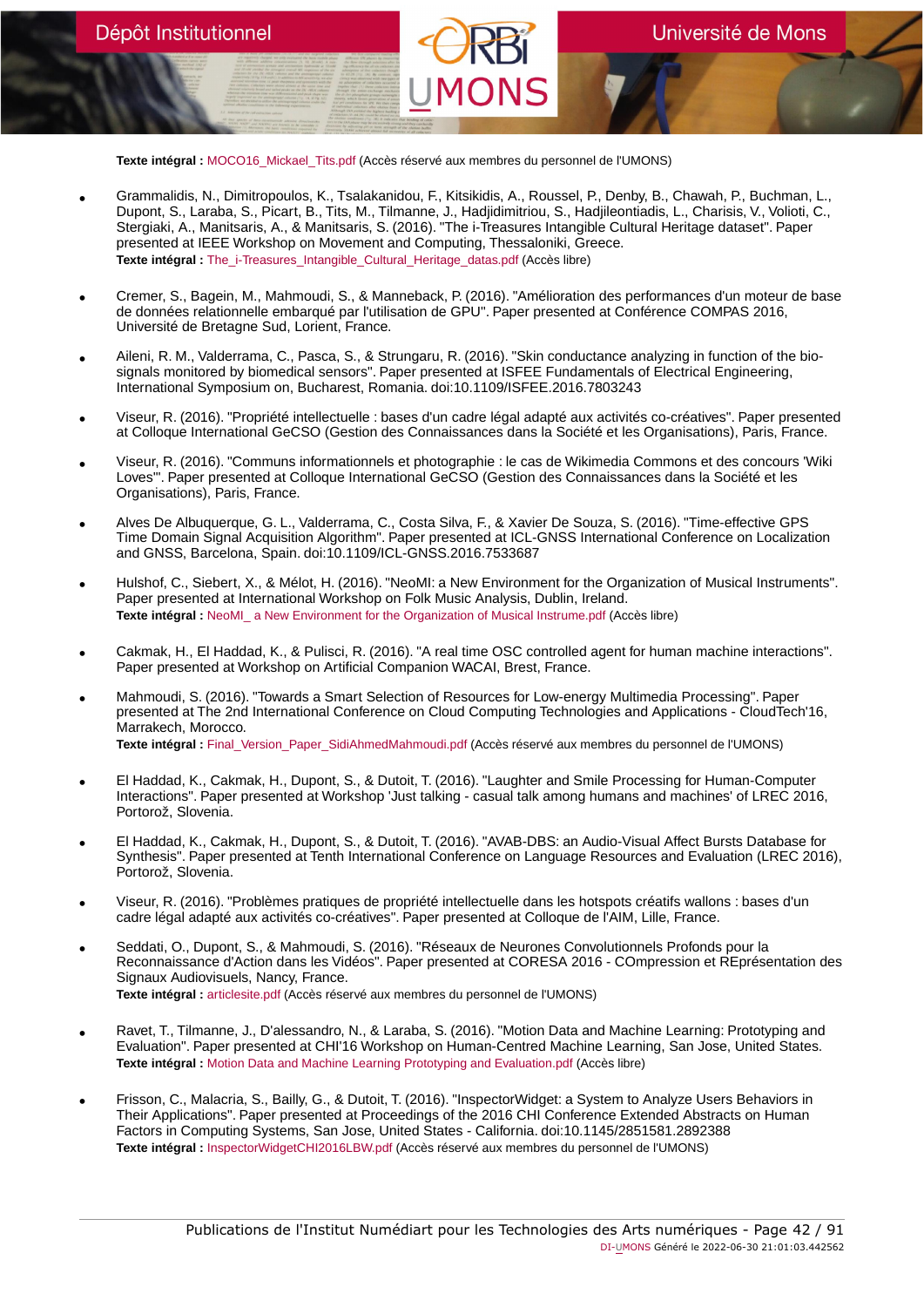- Popov, G., Dualibe, F., Moeyaert, V., Ndungidi, P., Garcia Vazquez, H., & Valderrama, C. (2016). "A 65-nm CMOS battery-less temperature sensor node for RF-powered Wireless Sensor Networks". Paper presented at IEEE MTT-S Wireless Power Transfer Conference (WPTC-2016), Aveiro, Portugal. **Texte intégral :** [CWPTC2016.pdf](https://orbi.umons.ac.be/bitstream/20.500.12907/41863/1/CWPTC2016.pdf) (Accès réservé aux membres du personnel de l'UMONS)
- Pironkov, G., Dupont, S., & Dutoit, T. (2016). "Multi-Task Learning for Speech Recognition: An Overview". Paper presented at The European Symposium on Artificial Neural Networks, Bruges, Belgium. **Texte intégral :** [pironkov2016mtl.pdf](https://orbi.umons.ac.be/bitstream/20.500.12907/41862/1/pironkov2016mtl.pdf) (Accès réservé aux membres du personnel de l'UMONS)
- Tanase, C., Giangreco, I., Rossetto, L., Schuldt, H., Seddati, O., Dupont, S., Altiok, O. C., & Sezgin, M. (2016). "Semantic Sketch-Based Video Retrieval with Autocompletion". Paper presented at International Conference on Intelligent User Interfaces, Sonoma, United States - California.
- Cremer, S., Bagein, M., Mahmoudi, S., & Manneback, P. (2016). "CuDB: a Relational Database Engine Boosted by Graphics Processing Units". Paper presented at Proceedings of the First PhD Symposium on Sustainable Ultrascale Computing Systems, Timisoara, Romania.
- Aileni, R. M., Strungaru, R., & Valderrama, C. (2016). "Data mining for autonomous wearable sensors used for elderly healthcare monitoring". Paper presented at NESUS Symposium on Sustainable Ultrascale Computing Systems, Timisoara, Romania.
- Frisson, C., & Dumas, B. (2016). "InfoPhys: Direct Manipulation of Information Visualisation through a Force-Feedback Pointing Device". Paper presented at Proceedings of the 10th ACM International Conference on Tangible, Embedded and Embodied Interaction (TEI'16), Eindhoven, Netherlands. doi:10.1145/2839462.2856545 **Texte intégral :** [InfoPhysTEI2016-CameraReady.pdf](https://orbi.umons.ac.be/bitstream/20.500.12907/41802/1/InfoPhysTEI2016-CameraReady.pdf) (Accès réservé aux membres du personnel de l'UMONS)

#### Colloques et congrès scientifiques/Communication poster

- Ranieri, M. (12 December 2016). "Agir dans l'espace public urbain et numérique : entre engagement et effacement. : Approche critique du dispositif participatif des projets artistiques de JR". Poster session presented at Séminaire doctoral David Mangin, Faculté d'Architecture La Cambre Horta, Unknown/unspecified.
- Siebert, X., Mélot, H., & Hulshof, C. (12 September 2016). "Study of the robustness of descriptors for musical instruments classification". Poster session presented at Belgian-Dutch Conference on Machine Learning, BeneLearn, Courtrai, Belgium.

**Texte intégral :** [Benelearn\\_2016\\_paper\\_40.pdf](https://orbi.umons.ac.be/bitstream/20.500.12907/41932/1/Benelearn_2016_paper_40.pdf) (Accès libre)

- El Adoui, M., Drisis, S., & Benjelloun, M. (09 September 2016). "Prospective evaluation by Parametric Response Mapping (PRM) applied in MRI volumetric images of breast cancer". Poster session presented at EDT-Cancérologie Expérimentale: Annual Mini symposium 'Why and how to integrate the tumor microenvironment and the immune system in therapeutic strategies targeting cancer cells', Bruxelles, Belgium. **Texte intégral :** [Poster EL ADOUI.pdf](https://orbi.umons.ac.be/bitstream/20.500.12907/41918/1/Poster EL ADOUI.pdf) (Accès libre)
- Garcia Vazquez, H., Dualibe, F., Ndungidi, P., Popov, G., & Ymeraj, A. (18 May 2016). "Low-power RF front-end powered by energy harvesting". Poster session presented at 9ème édition de la Matinée des Chercheurs 2016 (MdC2016), Valenciennes, France. **Texte intégral :** [Poster\\_MdC2016\\_hfpga.pdf](https://orbi.umons.ac.be/bitstream/20.500.12907/41867/1/Poster_MdC2016_hfpga.pdf) (Accès réservé aux membres du personnel de l'UMONS)
- Ndungidi, P., Garcia Vazquez, H., Popov, G., Dualibe, F., & Valderrama, C. (18 May 2016). "Multi-abstraction models for accelerating the design of RF systems". Poster session presented at 9ème édition de la Matinée des Chercheurs 2016 (MdC2016), Valenciennes, France. Texte intégral : [PosterPapy\\_MdC\\_05\\_2016\\_Fr.pdf](https://orbi.umons.ac.be/bitstream/20.500.12907/41868/1/PosterPapy_MdC_05_2016_Fr.pdf) (Accès réservé aux membres du personnel de l'UMONS)
- Ymeraj, A., Dualibe, F., Garcia Vazquez, H., & Sampietro, M. (18 May 2016). "Design and simulation of an ultra lowvoltage low-power step-down DC/DC converter in CMOS-65nm". Poster session presented at 9ème édition de la Matinée des Chercheurs 2016 (MdC2016), Valenciennes, France. **Texte intégral :** [PosterfinalV2.pdf](https://orbi.umons.ac.be/bitstream/20.500.12907/41869/1/PosterfinalV2.pdf) (Accès réservé aux membres du personnel de l'UMONS)
- Alves De Albuquerque, G. L., Costa Silva, F., De Souza, S. X., & Valderrama, C. (18 May 2016). "Space applications and sensors for nanosatellites: GNSS/GPS in space". Poster session presented at 9ème édition de la Matinée des Chercheurs 2016 (MdC2016), Valenciennes, France.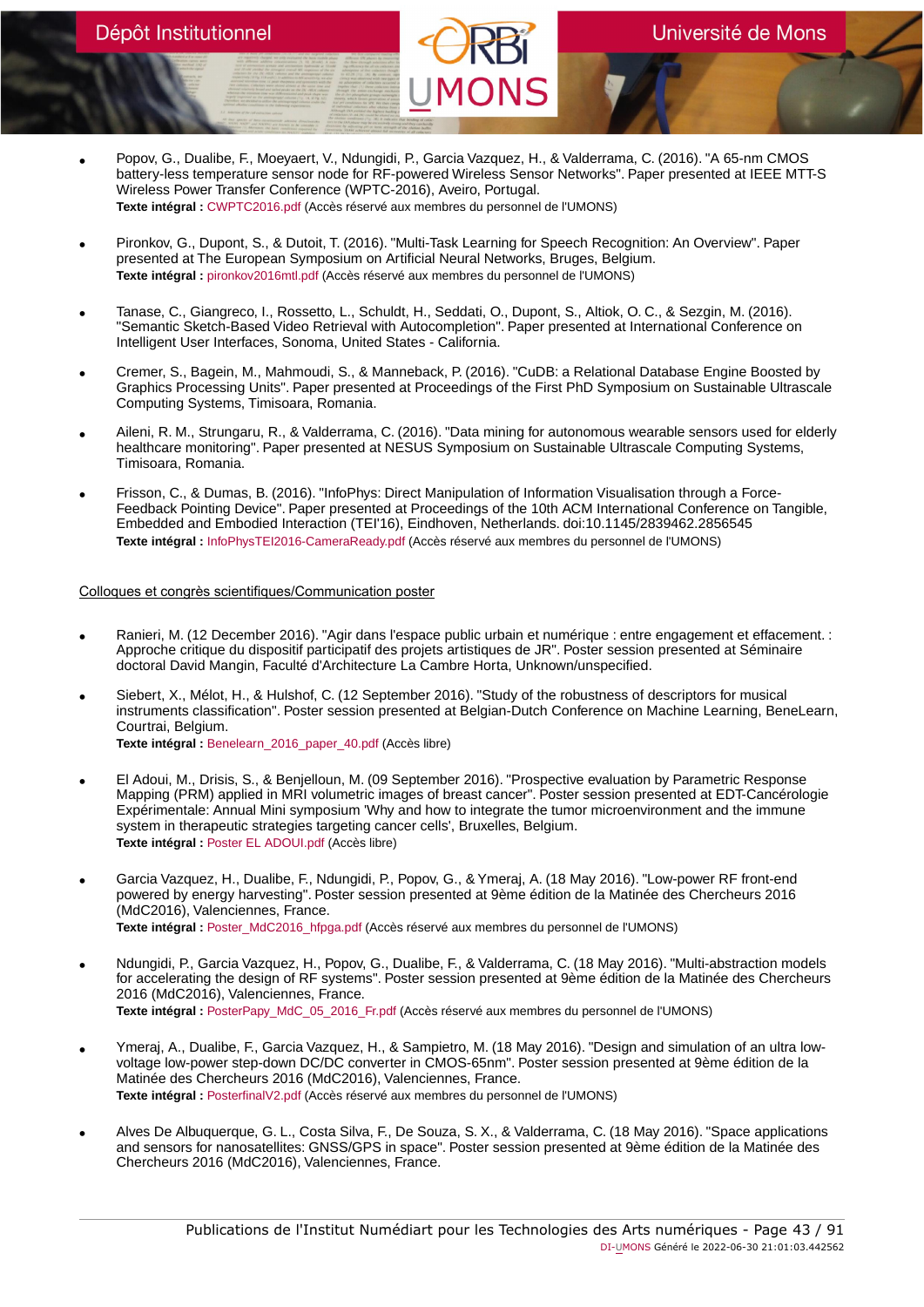- Ranieri, M. (25 April 2016). "Agir dans/sur la ville: entre engagement et effacement. Approchaine critique de l'installation urbaine de JR". Poster session presented at 9ème édition de la Matinée des Chercheurs 2016 (MdC2016), Valenciennes, France.
- Garcia Vazquez, H., & Dualibe, F. (19 April 2016). "WSN node powered by energy harvesting". Poster session presented at Deuxième Journée scientifique du Pôle hainuyer, Université du Travail, Charleroi, Belgium.

# Rapports/Rapport de recherche interne

- Garcia Vazquez, H., & Dualibe, F. (2016). "Ultra-low power RF front-end powered by energy harvesting (POHAR projet, 2nd Anual report, Numéro de convention : 1410164)".
- Çiftçi, S., Grammalidis, N., Dimitropoulos, K., Kitsikidis, A., Tsalakanidou, F., Dagnino, F., Pozzi, F., Leboullenger, C., Chawah, P., Laraba, S., Dupont, S., Manitsaris, S., Volioti, C., Charisis, V., & Hadjileontiadis, L. (2016). "Final Version of 3D Visualization for Sensorimotor Learning - FP7 i-Treasures Deliverable 5.5".
- Laraba, S., Tilmanne, J., Tits, M., Ververidis, D., Nikolopoulos, S., Nikolaidis, S., & Chalikias, A.-P. (2016). "Intangible Cultural Heritage Indexing by Stylistic Factors and Locality Variations - FP7 i-Treasures Deliverable 4.5". **Texte intégral :** [d4.5\\_report\\_on\\_ich\\_indexing\\_by\\_stylistic\\_factors\\_and\\_locality\\_variations\\_final.pdf](https://orbi.umons.ac.be/bitstream/20.500.12907/41928/1/d4.5_report_on_ich_indexing_by_stylistic_factors_and_locality_variations_final.pdf) (Accès libre)
- Schuldt, H., Dupont, S., Giangreco, I., Rossetto, L., Sahillioglu, Y., Seddati, O., Sen, C., Sezgin, M., Tanase, C., & Yildirim, D. (2016). "IMOTION - Intelligent MultiModal Augmented Video Motion Retrieval System - Periodic Report 2".
- Denby, B., Leboullenger, C., Hakoun, A., Roussel, P., Hadjidimitriou, S., Hadjileontiadis, L., Charisis, V., Grammalidis,<br>N., Tsalakanidou, F., Dimitropoulos, K., Kitsikidis, A., Laraba, S., Tilmanne, J., Dupont, S., Ma F., bouzos, O., Chawah, P., Crevier-Buchman, L., & Manitsaris, A. (2016). "Final Version of ICH Capture and Analysis Modules - FP7 i-Treasures Deliverable 3.4".
- Seddati, O., Dupont, S., & Mahmoudi, S. (2016). "Video Motion Feature Extractors, 1st Prototype IMOTION Deliverable 2.2".
- El Haddad, K., Dupont, S., & Dutoit, T. (2016). "Speech Synthesis v1 JOKER Deliverable 5.2".
- El Haddad, K., Dupont, S., & Dutoit, T. (2016). "Affect bursts generation v1 JOKER Deliverable 5.3".
- Chantas, G., Nikolopoulos, S., Kompatsiaris, I., Karavarsamis, S., Ververidis, D., Chatzilari, E., Liaros, G., Chalikias, A.-P., Nikolaidis, S., & Dupont, S. (2016). "Final Version of Multimodal Analysis, Fusion and Semantic Media Interpretation - FP7 i-Treasures Deliverable 4.3".
- Denby, B., Leboullenger, C., Roussel, P., Hadjidimitriou, S., Hadjileontiadis, L., Charisis, V., Grammalidis, N., Tsalakanidou, F., Dimitropoulos, K., Kitsikidis, A., Laraba, S., Tilmanne, J., Dupont, S., Manitsaris, S., Moutarde, F., bouzos, O., Chawah, P., Crevier-Buchman, L., Volioti, C., & Manitsaris, A. (2016). "Final Report on ICH Capture and Analysis - FP7 i-Treasures Deliverable 3.3".

# Mémoires et thèses/Thèse de doctorat

• Cakmak, H. (2016). "Audiovisual Laughter Synthesis - A Statistical Parametric Approach". Unpublished doctoral thesis, Université de Mons. Jury: . **Texte intégral :** [phd.pdf](https://orbi.umons.ac.be/bitstream/20.500.12907/41831/1/phd.pdf) (Accès réservé aux membres du personnel de l'UMONS)

# Allocutions et communications diverses/Article grand public

- Roy, F., & Mancas, M. (2016). Adrexo se lance dans l'oculométrie prédictive. "CBNews".
- Mancas, M. (2016). Adrexo propose d'améliorer (en amont) l'impact des imprimés publicitaires grâce à l'eye-tracking. "OffreMedia".
- Gavard, E., & Mancas, M. (2016). «IL RESTE TOUT À FAIRE SUR LE PROSPECTUS». "Strategies.fr".
- Leroy, C. (2016). À L'AUBE DU SIXIÈME SENS. "Le Vif".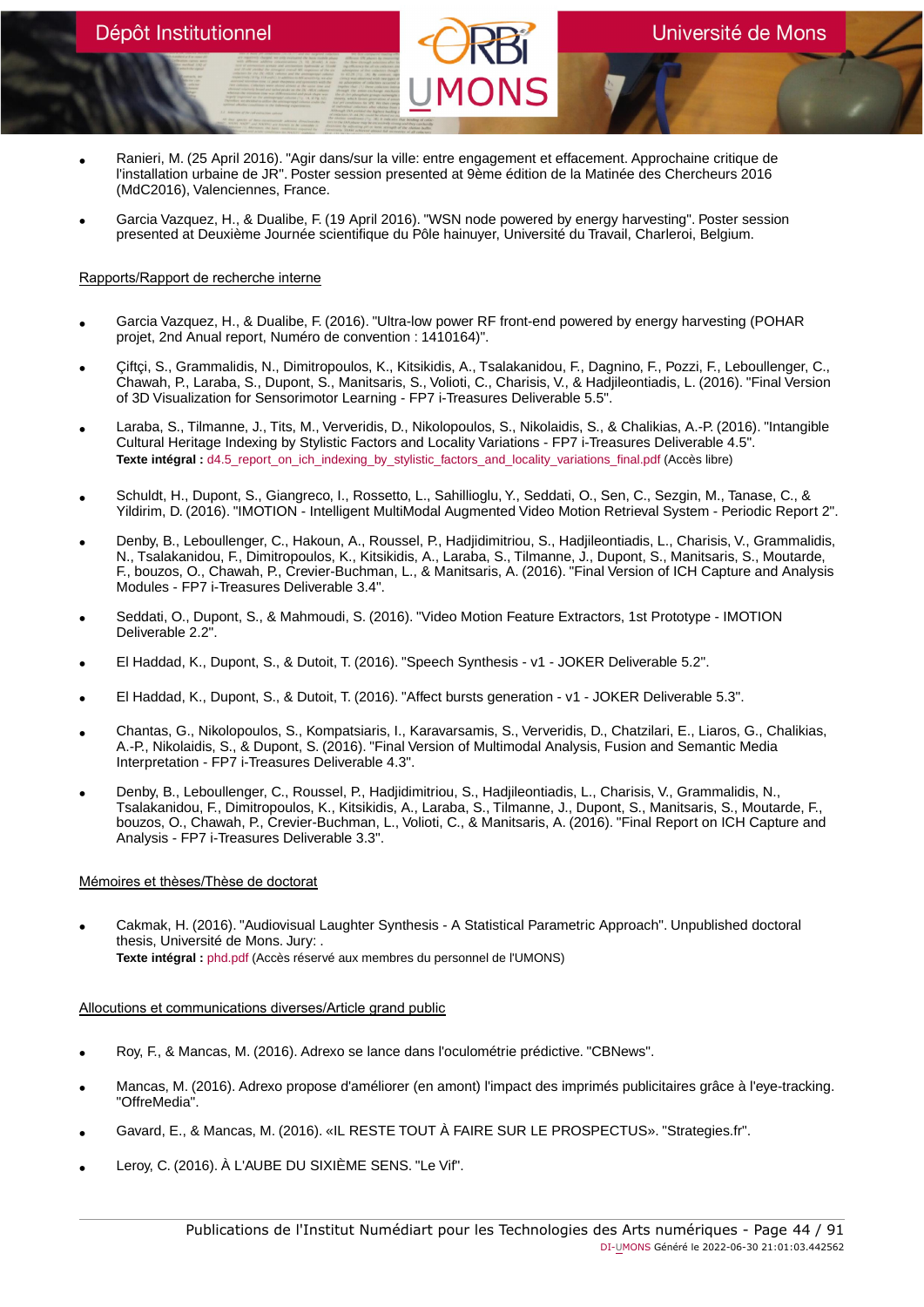- Leroy, C., & Mancas, M. (2016). À L'AUBE DU SIXIÈME SENS. "Le Vif".
- Achour, A., Agha, Y., Auberger, N., Babu-Bobbilo, K., Barakat, T., Bianco, J., Bondar, L., Bruneel, D., Combe, E., Deleplanque, S., Derue, L., El-Baroudi, M., Fernandez Rodriguez, J. D., Garcia Vazquez, H., Fall, P. A., Grodski, M., Hamzaoui, M., Harb, N., Huang, J. P., & Zhao, Z. (2016). Portraits de Chercheurs (BEWARE) Vol.1. "Servicie public de Wallonie".

**Texte intégral :** [beware\\_portraits-de-40-chercheurs\\_vol-1.pdf](https://orbi.umons.ac.be/bitstream/20.500.12907/41864/1/beware_portraits-de-40-chercheurs_vol-1.pdf) (Accès libre)

• Viseur, R. (2016). 'L'auteur d'une photo n'est pas forcément celui qui a appuyé sur le bouton' (interview) : Dossier : images automatisées, la disparition des auteurs. "Fisheye".

#### Allocutions et communications diverses/Autre

Dépôt Institutionnel

• Ranieri, M. (2016). "Organisation du Colloque ' Agir dans la ville. Art et politique dans l'espace urbain 2 : des représentations' : du 21 au 23 septembre".

# 2015

#### Périodiques scientifiques/Compte rendu et recension critique d'ouvrage

- Mahmoudi, S., Da Cunha Possa, P., Ravet, T., Drugman, T., Chessini Bose, R., Dutoit, T., & Valderrama, C. (01 October 2015). Sensor-based Framework for Automatic Cough Detection and Classification. "Advances in Intelligent Systems and Computing, 7" (2015). **Texte intégral :** [ICT\\_Innovations\\_2015\\_submission\\_90.pdf](https://orbi.umons.ac.be/bitstream/20.500.12907/41749/1/ICT_Innovations_2015_submission_90.pdf) (Accès libre)
- Costa Silva, F., Xavier-de-Souza, S., das Chagas Mota, F., Alves De Albuquerque, G. L., & Valderrama, C. (2015). Two-step Low Complexity GPS Signal Acquisition. "Navigation, Journal of the Institute of Navigation".
- Larhmam, M., Mahmoudi, S., Benjelloun, M., & Gillis, N. (2015). La vision par ordinateur au service de l'oncologie. "Polytech News", (51), 13.
- Pirlot, M., Lazouni, M. A., Mahmoudi, S., & Sobrie, O. (2015). Gestion hospitalière et aide à la décision. "Polytech News", (51), 16.

#### Parties d'ouvrages/Contribution à des ouvrages collectifs

- Le Meur, O., & Mancas, M. (2015). Computational Models of Visual Attention and Applications. In "Biologically Inspired Computer Vision: Fundamentals and Applications" (pp. 21). WileyVCH Verlag GmbH & Co. KGaA.
- Bisdorff, R., Dias, L. C., Meyer, P., Mousseau, V., & Pirlot, M. (2015). Introduction. In R. Bisdorff, L. C. Dias, P. Meyer, V. Mousseau, M. Pirlot, L. C. Dias (Ed.), R. Bisdorff (Ed.), P. Meyer (Ed.), V. Mousseau (Ed.), & M. Pirlot (Ed.), "Evaluation and decision models with multiple criteria. Case studies". Springer.
- Pirlot, M., Teghem, J., Ulungu, B., Duvivier, L., Bulens, P., & Goffin, C. (2015). Choosing a cooling system for a power plant in Belgium. In R. Bisdorff, L. C. Dias, P. Meyer, V. Mousseau, M. Pirlot, L. C. Dias (Ed.), R. Bisdorff (Ed.), P. Meyer (Ed.), V. Mousseau (Ed.), & M. Pirlot (Ed.), "Evaluation and decision models with multiple criteria. Case studies<sup>"</sup>. Springer.
- Mahmoudi, S. (2015). Multi-CPU/Multi-GPU Based Framework for Multimedia Processing. In "Computer Science and Its Applications". Springer.
- Alves De Albuquerque, G. L., Carvalho, M. J. M., & Valderrama, C. (2015). Brazilian Nano-satellite with Reconfigurable SOC GNSS Receiver Tracking capability. In "FPGAs and Parallel Architectures for Aerospace Applications" (pp. 13). Springer International Publishing. doi:10.1007/978-3-319-14352-1 **Texte intégral :** [Albuquerque02.pdf](https://orbi.umons.ac.be/bitstream/20.500.12907/41735/1/Albuquerque02.pdf) (Accès réservé aux membres du personnel de l'UMONS)
- Darcis, D. (2015). Penser la contemporanéité de la gravure. In "Biennale internationale de gravure contemporaine 2015 (Catalogue)". Musée des Beaux-Arts de Liège.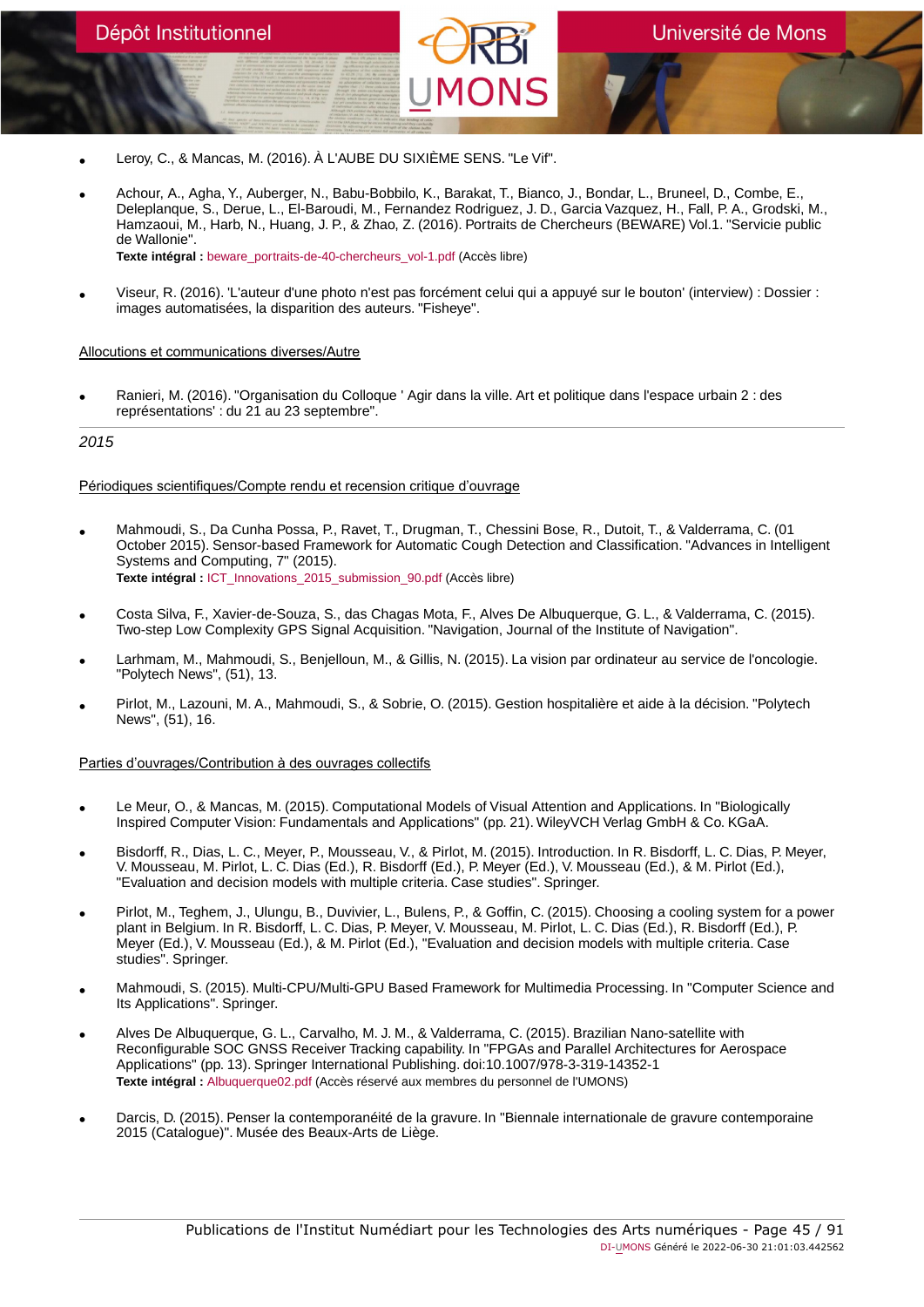#### Périodiques scientifiques/Article

- El Haddad, K., Dupont, S., Cakmak, H., & Dutoit, T. (2015). Shaking and Speech-Smile Vowels Classification: An Attempt at Amusement Arousal Estimation from Speech Signals. "IEEE Global Conference on Signal and Information Processing".
- Gillis, N., & Kumar, A. (15 October 2015). Exact and Heuristic Algorithms for Semi-Nonnegative Matrix Factorization. "SIAM Journal on Matrix Analysis and Applications, 36" (4), 1404-1424. **Texte intégral :** [20 Exact and Heuristic Algorithms for Semi-Nonnegative Matrix Factorization.pdf](https://orbi.umons.ac.be/bitstream/20.500.12907/41754/1/20 Exact and Heuristic Algorithms for Semi-Nonnegative Matrix Factorization.pdf) (Accès libre)
- Courboulay, V., & Mancas, M. (2015). CuriousMind photographer: distract the robot from its initial task. "EAI Endorsed Transactions on Creative Technologies". **Texte intégral :** [eai2015\\_curiousmind\\_mm.pdf](https://orbi.umons.ac.be/bitstream/20.500.12907/41818/1/eai2015_curiousmind_mm.pdf) (Accès libre)
- Seddati, O., Emre, K., Pironkov, G., Dupont, S., Mahmoudi, S., & Dutoit, T. (2015). UMons at MediaEval 2015 Affective Impact of Movies Task including Violent Scenes Detection. "IEEE Multimedia". **Texte intégral :** [Paper31.pdf](https://orbi.umons.ac.be/bitstream/20.500.12907/41769/1/Paper31.pdf) (Accès réservé aux membres du personnel de l'UMONS)
- Vatavu, R.-D., & Mancas, M. (25 August 2015). Evaluating visual attention for multi-screen television: measures, toolkit, and experimental findings. "Personal and Ubiquitous Computing, 19", 781-801. **Texte intégral :** [evaluating\\_visual\\_attention\\_multi-screen\\_ubiquitous.pdf](https://orbi.umons.ac.be/bitstream/20.500.12907/41814/1/evaluating_visual_attention_multi-screen_ubiquitous.pdf) (Accès libre)
- Garcia Vazquez, H., Khemchandani, S., & Pino, J. (16 August 2015). A RF front-end for DVB-SH based on current conveyors. "Microelectronics Journal, 46" (7), 581-587. doi:10.1016/j.mejo.2015.04.003
- Ndungidi, P., Garcia Vazquez, H., Dualibe, F., Pino, J., & Valderrama, C. (29 July 2015). Optimal distribution of RF receiver multistandard specification based on multiobjective optimization. "Microwave and Optical Technology Letters, 57" (10), 2262-2269. doi:10.1002/mop.29307 **Texte intégral :** [Optimal distribution of RF receiver multistandard specification based on multiobjective optimization-2015-](https://orbi.umons.ac.be/bitstream/20.500.12907/41755/1/Optimal distribution of RF receiver multistandard specification based on multiobjective optimization-2015-Microwave_and_Optical_Technology_Letters.pdf) [Microwave\\_and\\_Optical\\_Technology\\_Letters.pdf](https://orbi.umons.ac.be/bitstream/20.500.12907/41755/1/Optimal distribution of RF receiver multistandard specification based on multiobjective optimization-2015-Microwave_and_Optical_Technology_Letters.pdf) (Accès réservé aux membres du personnel de l'UMONS)
- Ben Madhkour, R., Mancas, M., & Dutoit, T. (2015). A taxonomy of camera calibration and video projection correction methods. "EAI Endorsed Transactions on Creative Technologies". **Texte intégral :** [eai2015\\_calibration.pdf](https://orbi.umons.ac.be/bitstream/20.500.12907/41817/1/eai2015_calibration.pdf) (Accès libre)
- Brognaux, S., & Drugman, T. (14 July 2015). HMM-based Speech Segmentation: Improvements of Fully Automatic Approaches. "IEEE Transactions on Audio, Speech and Language Processing, 24" (1), 5-15. **Texte intégral :** [BrognauxDrugman\\_TASLP15.pdf](https://orbi.umons.ac.be/bitstream/20.500.12907/42151/1/BrognauxDrugman_TASLP15.pdf) (Accès libre)
- Garcia Vazquez, H., L. Khemchandani, S., & del Pino, J. (2015). A RF front-end for DVB-SH based on current conveyors. "Microelectronics Journal".
- Mahmoudi, S., Lecron, F., & Benjelloun, M. (24 June 2015). Digital mammograms classification for breast cancer detection. "International Journal of Computer Assisted Radiology and Surgery, S (2015) 10" (Suppl 1), 125-S126. doi:10.1007/s11548-015-1213-2
- Da Cunha Possa, P., Harb, N., & Valderrama, C. (22 June 2015). P²IP: A novel low-latency Programmable Pipeline Image Processor. "Microprocessors and Microsystems, 39" (2015), 529-540. doi:10.1016/j.micpro.2015.06.010 **Texte intégral :** [1-s2 0-S0141933115000897-main.pdf](https://orbi.umons.ac.be/bitstream/20.500.12907/41741/1/1-s2 0-S0141933115000897-main.pdf) (Accès réservé aux membres du personnel de l'UMONS)
- Seddati, O., Dupont, S., & Mahmoudi, S. (2015). DeepSketch: Deep convolutional neural networks for sketch recognition and similarity search. "International Workshop on Content-Based Multimedia Indexing, CBMI 2015, Prague, Czech Republic, June 10-12, 2015". **Texte intégral :** [CBMI\\_2015\\_submission\\_30 \(2\).pdf](https://orbi.umons.ac.be/bitstream/20.500.12907/41752/1/CBMI_2015_submission_30 (2).pdf) (Accès libre)
- Barros, C.-A., SILVEIRA, L. F. Q., Valderrama, C., & Xavier-de-Souza, S. (22 May 2015). Optimal Processor Dynamic-Energy Reduction for Parallel Workloads on Heterogeneous Multi-core Architectures. "Microprocessors and Microsystems, Volume 39" (Issue 6, August 2015), 418-425. doi:10.1016/j.micpro.2015.05.009 **Texte intégral :** [1-s2.0-S0141933115000617-main.pdf](https://orbi.umons.ac.be/bitstream/20.500.12907/41748/1/1-s2.0-S0141933115000617-main.pdf) (Accès réservé aux membres du personnel de l'UMONS)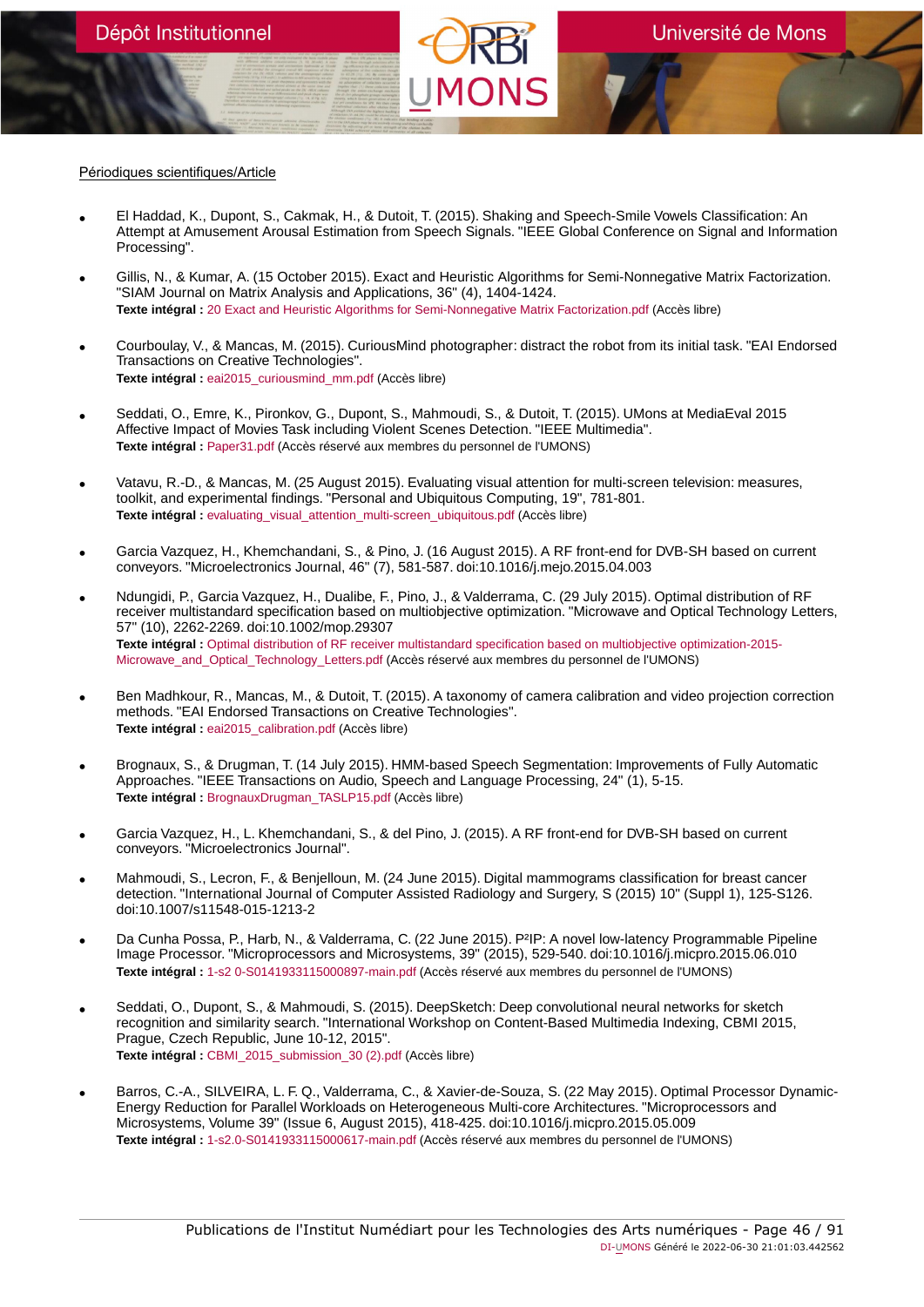Université de Mons

• Gillis, N., & Ma, W.-K. (21 May 2015). Enhancing Pure-Pixel Identification Performance via Preconditioning. "SIAM Journal on Imaging Sciences, 8" (2), 1161-1186. **Texte intégral :** [18 Enhancing Pure-Pixel Identification Performance via Preconditioning.pdf](https://orbi.umons.ac.be/bitstream/20.500.12907/41738/1/18 Enhancing Pure-Pixel Identification Performance via Preconditioning.pdf) (Accès libre)

Dépôt Institutionnel

- Mahmoudi, S., & Manneback, P. (15 May 2015). Multi-CPU/Multi-GPU Based Framework for Multimedia Processing. "IFIP Advances in Information and Communication Technology, 456" (2015), 54-65.
- El Haddad, K., Dupont, S., Urbain, J., & Dutoit, T. (2015). Speech-Laughs: an HMM-based Approach for Amused Speech Synthesis. "IEEE International Conference on Acoustics, Speech and Signal Processing. Proceedings". **Texte intégral :** [speechlaugh\\_icassp15.pdf](https://orbi.umons.ac.be/bitstream/20.500.12907/41723/1/speechlaugh_icassp15.pdf) (Accès libre)
- Picart, B., Brognaux, S., & Dupont, S. (2015). Analysis and Automatic Recognition of Human Beatbox Sounds: a Comparative Study. "IEEE International Conference on Acoustics, Speech and Signal Processing. Proceedings". **Texte intégral :** [icassp2015\\_beatbox\\_bpsbsd.pdf](https://orbi.umons.ac.be/bitstream/20.500.12907/41724/1/icassp2015_beatbox_bpsbsd.pdf) (Accès libre)
- Cakmak, H., Urbain, J., & Dutoit, T. (2015). Synchronization rules for HMM-based Audio-Visual laughter synthesis. "IEEE International Conference on Acoustics, Speech and Signal Processing. Proceedings".
- Gillis, N., Kuang, D., & Park, H. (01 April 2015). Hierarchical Clustering of Hyperspectral Images using Rank-Two Nonnegative Matrix Factorization. "IEEE Transactions on Geoscience and Remote Sensing, 53" (4), 2066-2078. **Texte intégral :** [16 Hierarchical Clustering of Hyperspectral Imagesusing Rank-Two NMF.pdf](https://orbi.umons.ac.be/bitstream/20.500.12907/41639/1/16 Hierarchical Clustering of Hyperspectral Imagesusing Rank-Two NMF.pdf) (Accès libre)
- Nedjar, I., Daho, M. E. H., Settouti, N., Mahmoudi, S., & Chikh, M. A. (30 March 2015). Random forest based classification of medical x-ray images using a genetic algorithm for feature selection. "Journal of Mechanics in Medicine and Biology, Vol. 15" (2), 8. doi:10.1142/S0219519415400254
- Gillis, N., & Vavasis, S. A. (26 March 2015). Semidefinite Programming Based Preconditioning for More Robust Near-Separable Nonnegative Matrix Factorization. "SIAM Journal on Optimization, 25" (1), 677-698. **Texte intégral :** [17 Semidefinite Programming Based Preconditioning for More Robust Near-Separable Nonnegative Matrix](https://orbi.umons.ac.be/bitstream/20.500.12907/41721/1/17 Semidefinite Programming Based Preconditioning for More Robust Near-Separable Nonnegative Matrix Factorization.pdf) [Factorization.pdf](https://orbi.umons.ac.be/bitstream/20.500.12907/41721/1/17 Semidefinite Programming Based Preconditioning for More Robust Near-Separable Nonnegative Matrix Factorization.pdf) (Accès libre)
- Mahmoudi, S. (27 February 2015). Multi-GPU based framework for real-time motion analysis and tracking in multiuser scenarios. "EAI Endorsed Transactions. Creative Technologies, 2" (2), 1-10. **Texte intégral :** [ct.2.2.e5.pdf](https://orbi.umons.ac.be/bitstream/20.500.12907/41637/1/ct.2.2.e5.pdf) (Accès réservé aux membres du personnel de l'UMONS)
- Tobon-Gomez, C., Geers, A., Peters, J., Weese, J., Pinto, K., Rashed, K., Ammar, M., Daoudi, A., Margeta, J., Sandoval, Z., Stender, B., Zheng, Y., A. Zuluaga, M., Betancur, J., Ayache, N., Chikh, M. A., Dillenseger, J.-L., Kelm, B. M., Mahmoudi, S., & S. Rhode, K. (2015). Benchmark for algorithms segmenting the left atrium from 3D CT and MRI datasets. "IEEE Transactions on Medical Imaging". doi:10.1109/TMI.2015.2398818
- Rocca, F., Mancas, M., Grisard, F., Leroy, J., Ravet, T., & Gosselin, B. (2015). Head pose estimation & TV Context: current technology. "EAI Endorsed Transactions on Creative Technologies". **Texte intégral :** [eai2015\\_head\\_pose.pdf](https://orbi.umons.ac.be/bitstream/20.500.12907/41819/1/eai2015_head_pose.pdf) (Accès libre)
- Daoudi, A., Mahmoudi, S., & Chikh, M. A. (2015). Automatic Segmentation of the Right Ventricle by Active Shape Model and a Distance Transform. "Journal of Medical Imaging and Health Informatics".
- Rossetto, L., Giangreco, I., Schuldt, H., Dupont, S., Seddati, O., Sezgin, M., & Sahillioglu, Y. (01 January 2015). IMOTION - A Content-Based Video Retrieval Engine. "Lecture Notes in Computer Science, 8936", 255-260. **Texte intégral :** [imotion cb.pdf](https://orbi.umons.ac.be/bitstream/20.500.12907/41657/1/imotion cb.pdf) (Accès réservé aux membres du personnel de l'UMONS)

Colloques et congrès scientifiques/Communication orale non publiée/Abstract

- Alves De Albuquerque, G. L., & Valderrama, C. (18 December 2015). "FPGAs in space, satellite FPGA aided systems". Paper presented at Reconfigurable Market, Mons, Belgium.
- Vankerkem, M. (27 November 2015). "Introduction au Management de l'Innovation". Paper presented at GEOCONSULTING, Mons, Belgium.
- Vankerkem, M. (13 November 2015). "Introduction au Management de l'Innovation". Paper presented at FORMYFIT, Enghien, Belgium.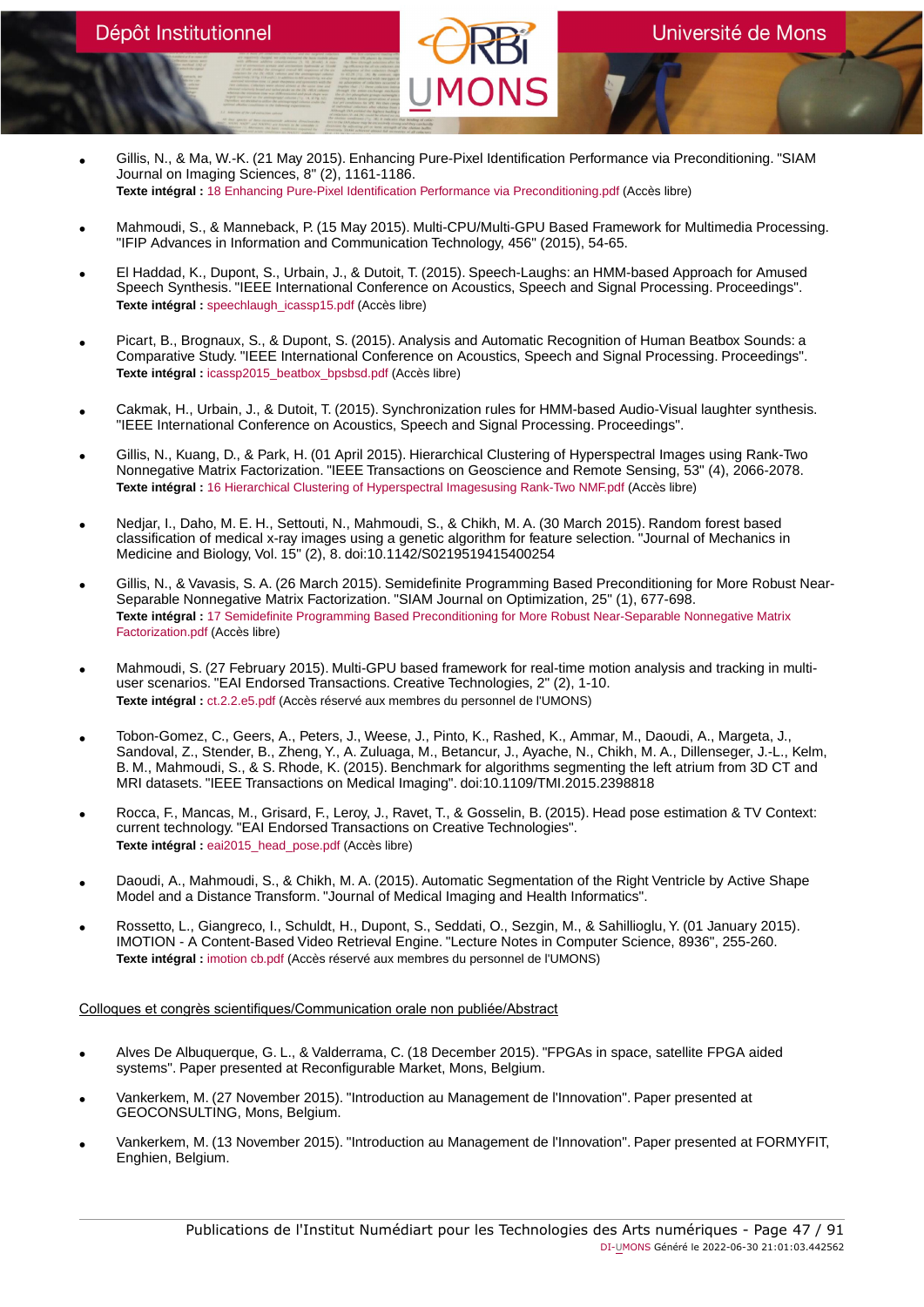- Mahmoudi, S. (11 October 2015). "Images analysis and annotation for computer aided diagnosis and multimedia management: Invited talk". Paper presented at Journées Doctorales Apprentissage Automatique & Web Intelligence (JDIM 2015), Mostaganem, Algeria.
- Vankerkem, M. (10 September 2015). "Introduction au Management de l'Innovation". Paper presented at MARTIN SELLIER, Valenciennes, France.
- Vankerkem, M. (08 July 2015). "Introduction au Management de l'Innovation". Paper presented at ALLIAGE CARE, Bordeaux, France.
- Vankerkem, M. (27 June 2015). "Introduction au Management de l'Innovation". Paper presented at TOUT TECHNIQUE, La Seyne sur Mer, France.
- Mahmoudi, S., & Manneback, P. (31 May 2015). "Traitement Temps Réel d'Images et de Vidéos de Haute Définition sur GPU Multiples". Paper presented at Journée Calcul Intensif. Colloque sur l'Optimisation et les Systèmes d'Information COSI'2015, Oran, Algeria.
- Vankerkem, M. (29 May 2015). "Introduction au Management de l'Innovation". Paper presented at SYSTEME J, Delémont, Switzerland.
- Vankerkem, M. (12 May 2015). "Introduction au Management de l'Innovation". Paper presented at ARCAD, Luxembourg, Luxembourg.
- Darcis, D. (02 February 2015). "Bernard Stiegler, une trajectoire philosophique". Paper presented at Workshop Ville HighTech Agriculture Lowtech/Ville Lowtech Agriculture HighTech, Mons, Belgium.
- Vankerkem, M. (28 January 2015). "Introduction au Management de l'Innovation". Paper presented at SYNODIANCE, Nantes, France.
- Vankerkem, M. (26 January 2015). "Introduction au Management de l'Innovation". Paper presented at ONEY Banque ACCORD, Lille, France.

# Colloques et congrès scientifiques/Communication publiée dans un périodique

- Pironkov, G., Dupont, S., & Dutoit, T. (2015). "INVESTIGATING SPARSE DEEP NEURAL NETWORKS FOR SPEECH RECOGNITION". Paper presented at Automatic Speech Recognition & Understanding, . **Texte intégral :** [pironkov.pdf](https://orbi.umons.ac.be/bitstream/20.500.12907/41765/1/pironkov.pdf) (Accès réservé aux membres du personnel de l'UMONS)
- El Haddad, K., Cakmak, H., Dupont, S., & Dutoit, T. (2015). "Towards a Level Assessment System of Amusement in Speech Signals: Amused Speech Components Classification". Paper presented at IEEE International Symposium on Signal Processing and Information Technology, .
- El Haddad, K., Cakmak, H., Moinet, A., Dupont, S., & Dutoit, T. (2015). "An HMM Approach for Synthesizing Amused Speech with a Controllable Intensity of Smile". Paper presented at IEEE International Symposium on Signal Processing and Information Technology, .
- Diaz, D., Garcia Vazquez, H., Montesdeoca, M., Khemchandani, S., & Pino, J. (2015). "A Wide-band noise-cancelling CMOS LNA based on Current Conveyors". Paper presented at XXX Design of Circuits and Integrated Systems Conference (DCIS), Estoril, Portugal.
- Daoudi, A., Mahmoudi, S., & Chikh, M. A. (2015). "Endocardial Ultrasound Segmentation using Level Set method". Paper presented at 3rd International Conference on Signal, Image, Vision and their Applications, Guelma, Algeria.
- Kasmi, N., Mostapha, Z., Mahmoudi, S., & Manneback, P. (2015). "Taking Advantage of GPU/CPU Architectures for Sparse Conjugate Gradient Solver Computation". Paper presented at Third World Conference on Complex Systems, Marrakech, Morocco. **Texte intégral :** [WCCS15.pdf](https://orbi.umons.ac.be/bitstream/20.500.12907/41778/1/WCCS15.pdf) (Accès réservé aux membres du personnel de l'UMONS)
- Laraba, S., Tilmanne, J., & Dutoit, T. (2015). "Adaptation procedure for HMM-based sensor-dependent gesture recognition". Paper presented at Motion in Games, Paris, France. **Texte intégral :** [laraba2015.pdf](https://orbi.umons.ac.be/bitstream/20.500.12907/42009/1/laraba2015.pdf) (Accès libre)
- Aileni, R. M., Sever, P., & Valderrama, C. (2015). "Biomedical sensors data fusion algorithm for enhancing the efficiency of fault-tolerant systems in case of wearable electronics device". Paper presented at RO-LCG Conference Grid, Cloud and High Performance Computing in Science, Cluj-Napoca, Romania.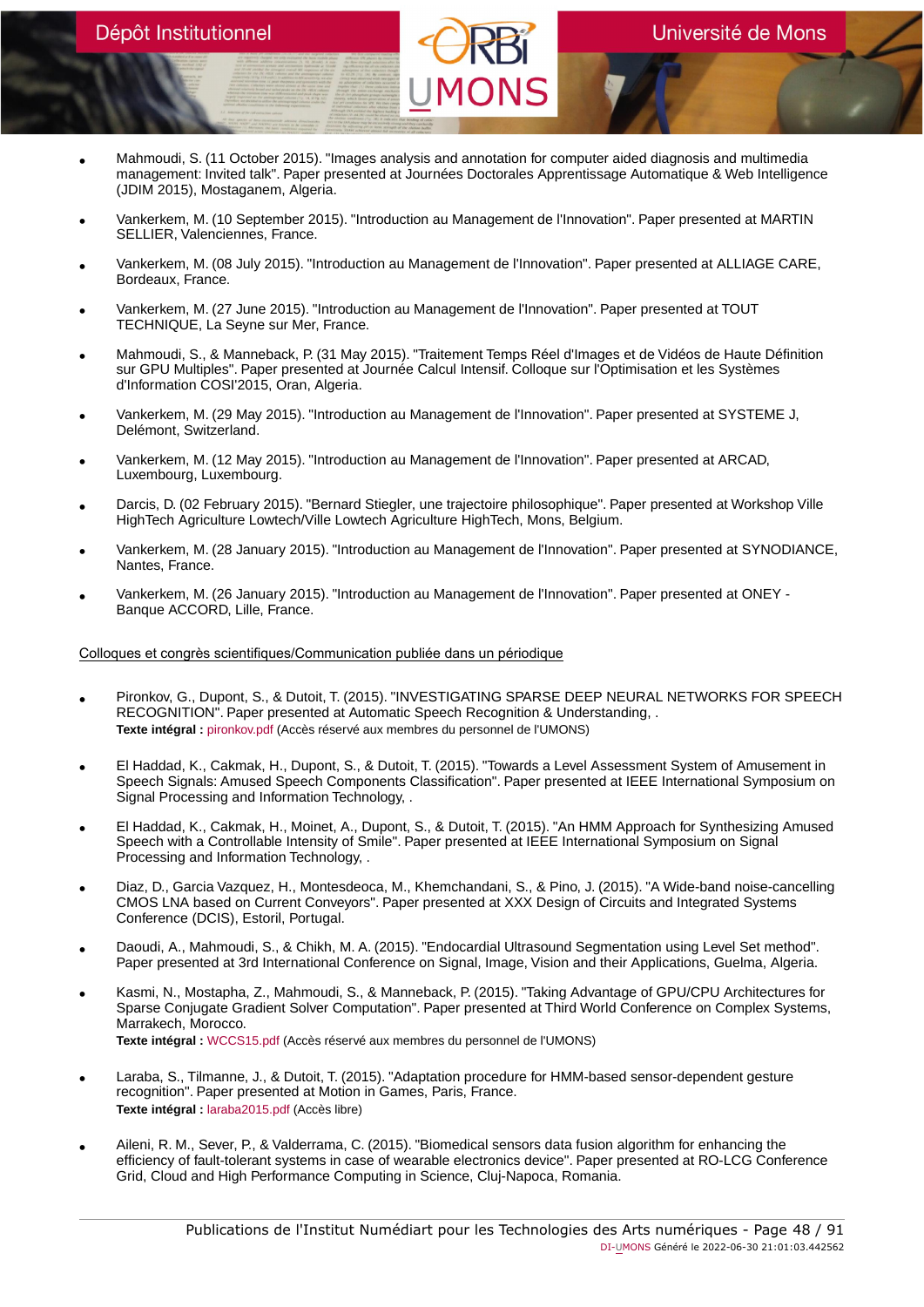- Aileni, R. M., Pasca, S., & Valderrama, C. (2015). "Cloud computing for big data from biomedical sensors monitoring, storage and analyze". Paper presented at CFP15ROL-CDR 2015 RO-LCG Conference 8th Grid, Cloud and High Performance Computing in Science, Cluj-Napoca , Romania.
- R. F. Silva, B., B. Nogueira, M., S. Santiago, G., D. Dantas, J. B., Alves De Albuquerque, G. L., J. Alsina, P., & Dantas de Medeiros, A. A. (2015). "SISTEMA DE VISÃO COMPUTACIONAL PARA DETECÇÃO DE EMBARCAÇÕES POR VEÍCULO AÉREO NÃO TRIPULADO". Paper presented at SBAI 2015 - Simpósio Brasileiro de Automação Inteligente, Natal, Brazil.
- Decombas, M., Marighetto, P., Mancas, M., Cassagne, I., Riche, N., Gosselin, B., Dutoit, T., & Laganière, R. (2015). "An Evaluation Criterion of Saliency Models for Video Seam Carving". Paper presented at 7th IEEE International Workshop on Multimedia Signal Processing (MMSP2015), Xiamen, China. Texte intégral : mmsp2015 pmmmnrbgtd.pdf (Accès réservé aux membres du personnel de l'UMONS)
- Leroy, J., Riche, N., Mancas, M., & Gosselin, B. (2015). "3D Saliency Based on Supervoxels Rarity in Point Clouds". Paper presented at Symposium on Attention in Cognitive Systems, Hamburg, Germany. **Texte intégral :** [isacs2015\\_jlnrmmbg.pdf](https://orbi.umons.ac.be/bitstream/20.500.12907/41781/1/isacs2015_jlnrmmbg.pdf) (Accès réservé aux membres du personnel de l'UMONS)
- Tits, M., Tilmanne, J., D'alessandro, N., & Wanderley, M. (2015). "Feature Extraction and Expertise Analysis of Pianists' Motion-Captured Finger Gestures". Paper presented at International Computer Music Conference (ICMC 2015), Denton, United States - Texas. **Texte intégral :** [bbp2372.2015.019.pdf](https://orbi.umons.ac.be/bitstream/20.500.12907/41775/1/bbp2372.2015.019.pdf) (Accès réservé aux membres du personnel de l'UMONS)
- Bandrabur, A., Florea, L., Florea, C., & Mancas, M. (2015). "Emotion identification by facial landmarks dynamics analysis". Paper presented at IEEE Intelligent Computer Communication and Processing (ICCP), Cluj-Napoca, Romania. **Texte intégral :** [ICCP\\_2015.pdf](https://orbi.umons.ac.be/bitstream/20.500.12907/41811/1/ICCP_2015.pdf) (Accès libre)
- Awad, D., Mancas, M., Riche, N., Courboulay, V., & Revel, A. (2015). "A CBIR-based evaluation framework for visual attention models". Paper presented at 23rd European Signal Processing Conference (EUSIPCO 2015), Nice, France. **Texte intégral :** [eusipco2015\\_cbir.pdf](https://orbi.umons.ac.be/bitstream/20.500.12907/41812/1/eusipco2015_cbir.pdf) (Accès libre)
- Devillers, L., Rossetto, S., Dubuisson Duplessis, G., Sehili, M. A., Béchade, L., Delaborde, A., Gossart, C., Letard, V., Yang, F., Yemez, Y., T¨urker, B. B., Sezgin, M., El Haddad, K., Dupont, S., Luzzati, D., Estève, Y., Gilmartin, E., & Campbell, N. (2015). "Multimodal Data Collection of Human-Robot Humorous Interactions in the JOKER Project". Paper presented at Affective Computing and Intelligent Interaction, .
- Cakmak, H., El Haddad, K., & Dutoit, T. (2015). "GMM-based Synchronization rules for HMM-based Audio-Visual laughter synthesis". Paper presented at 6th International Conference on Affective Computing and Intelligent Interaction (ACII 2015), Xi'an, China.
- Nedjar, I., Mahmoudi, S., Chikh, M. A., Abi-Yad, K., & Bouafia, Z. (2015). "Automatic Annotation of Liver CT Image: ImageCLEFmed 2015". Paper presented at Working Notes of CLEF 2015 - Conference and Labs of the Evaluation forum, 2015. CEUR Workshop Proceedings 1391, CEUR-WS.org 2015, Toulouse, France. **Texte intégral :** [Nedjar-Mahmoudi-Clef-2015-CR.pdf](https://orbi.umons.ac.be/bitstream/20.500.12907/41808/1/Nedjar-Mahmoudi-Clef-2015-CR.pdf) (Accès réservé aux membres du personnel de l'UMONS)
- Tilmanne, J., & D'alessandro, N. (2015). "MotionMachine: A New Framework For Motion Capture Signal Feature Prototyping". Paper presented at 23rd European Signal Processing Conference (EUSIPCO 2015), Nice, France. Texte intégral : [eusipco2015\\_moma\\_jtnda.pdf](https://orbi.umons.ac.be/bitstream/20.500.12907/41825/1/eusipco2015_moma_jtnda.pdf) (Accès réservé aux membres du personnel de l'UMONS)
- El Haddad, K., Cakmak, H., Dupont, S., & Dutoit, T. (2015). "Breath and Repeat: An Attempt at Enhancing Speech-Laugh Synthesis Quality". Paper presented at European Signal Processing Conference, .
- Cassagne, I., Riche, N., Decombas, M., Mancas, M., Gosselin, B., Dutoit, T., & Laganière, R. (2015). "Video saliency based on rarity prediction: HYPERAPTOR". Paper presented at 23rd European Signal Processing Conference (EUSIPCO 2015), Nice, France. **Texte intégral :** [eusipco2015\\_icnrmdmmbgtdrl.pdf](https://orbi.umons.ac.be/bitstream/20.500.12907/41784/1/eusipco2015_icnrmdmmbgtdrl.pdf) (Accès réservé aux membres du personnel de l'UMONS)
- Tilmanne, J., D'alessandro, N., Barborka, P., Bayansar, F., Bernardo, F., Fiebrink, R., Héloir, A., Hemery, E., Laraba, S., Moinet, A., Nunnar, F., Ravet, T., Reboursière, L., Sarasúa, A., Tits, M., Tits, N., & Zajega, F. (2015). "Prototyping a New Audio-Visual Instrument Based on Extraction of High-Level Features on Full-Body Motion". Paper presented at Proceedings of the 10th International Summer Workshop on Multimodal Interfaces - eNTERFACE'15, Mons, Belgium. **Texte intégral :** [prototyping-audio-visual.pdf](https://orbi.umons.ac.be/bitstream/20.500.12907/41827/1/prototyping-audio-visual.pdf) (Accès réservé aux membres du personnel de l'UMONS)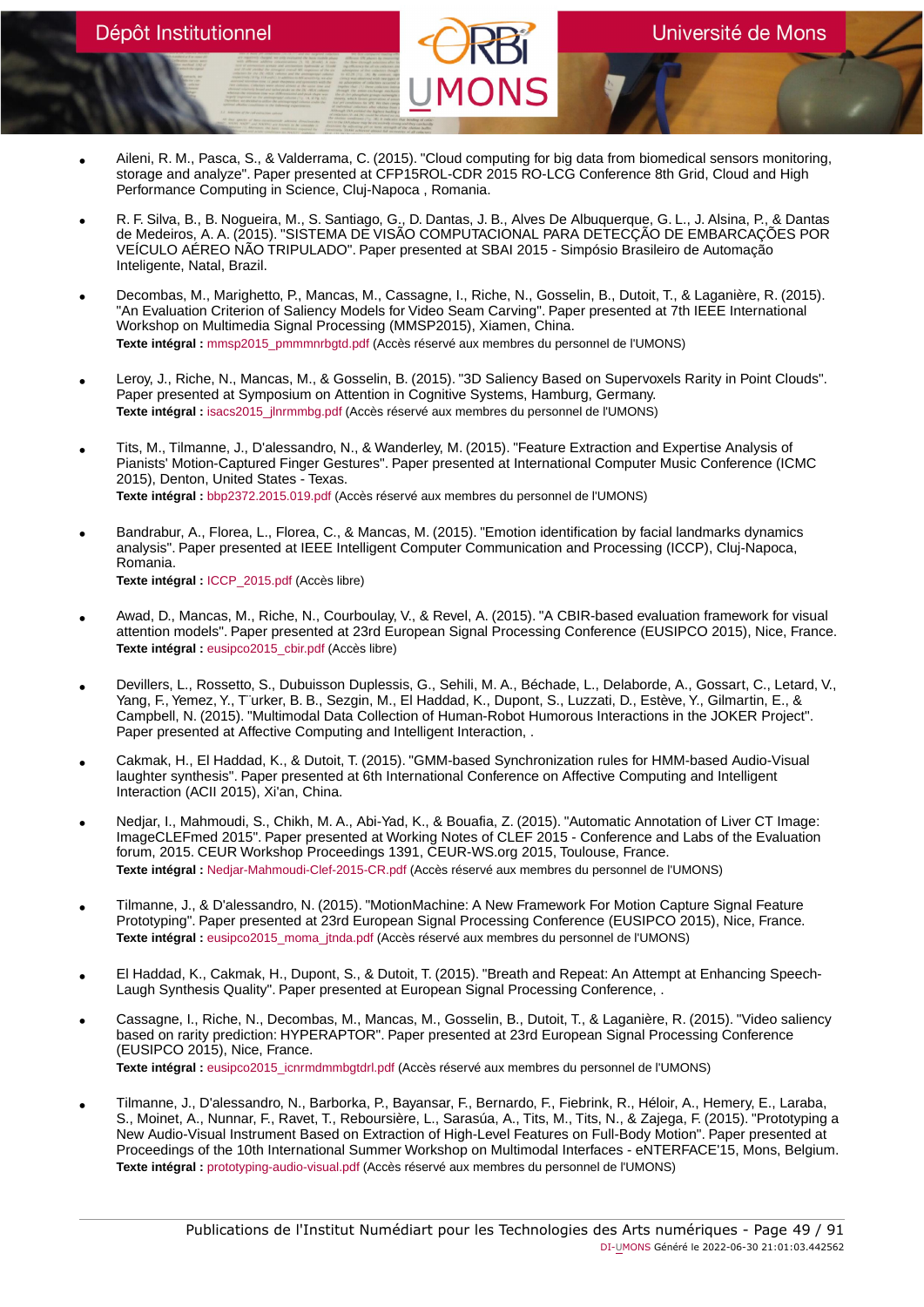- C. C. Santos, C., A. L. M. Costa, D., L. S. Júnior, V., R. F. Silva, B., L. Leite, D., E. B. S. Júnior, C., A. Liberato, B., B.<br>Nogueira, M., D. Senna, M., S. Santiago, G., D. Dantas, J. B., J. Alsina, P., & Alves De Al "SCANNING ROCKET IMPACT AREA WITH AN UAV: FIRST RESULTS". Paper presented at 22nd ESA Symposium on European Rocket and BalloonProgrammes and Related Research, Tromso, Norway.
- Garcia Vazquez, H., Khemchandani, S., Dualibe, F., & Pino, J. (2015). "A selectable bandwidth LNA based on current conveyors". Paper presented at 9th Argentine Conference on Micro-Nanoelectronics Technology and Applications (CAMTA 2015), Villa María, Argentina.
- Deshayes, R., & Mens, T. (2015). "GISMO: A Domain-Specific Modelling Language for Executable Prototyping of Gestural Interaction". Paper presented at ACM SIGCHI Symposium on Engineering Interactive Computing System, Duisburg, Germany. **Texte intégral :** [EICS2015-CR-DeshayesMens-Gismo.pdf](https://orbi.umons.ac.be/bitstream/20.500.12907/41701/1/EICS2015-CR-DeshayesMens-Gismo.pdf) (Accès réservé aux membres du personnel de l'UMONS)
- Florentin, J., Fauville, B., Gérard, M., Moiny, F., Rasmont, P., Kouroussis, G., & Verlinden, O. (2015). "Soundscape analysis and wildlife presence in the vicinity of a wind turbine". Paper presented at Euronoise 2015 - the 10th European Congress and Exposition on Noise Control Engineering, Maastricht, Netherlands. **Texte intégral :** [FLO2015 - EuroNoise2015.pdf](https://orbi.umons.ac.be/bitstream/20.500.12907/41740/1/FLO2015 - EuroNoise2015.pdf) (Accès libre)
- D'alessandro, N., Tilmanne, J., Moreau, A., & Puleo, A. (2015). "AirPiano: A Multi-Touch Keyboard with Hovering Control". Paper presented at Proceedings of the 15th Conference on New Interfaces for Musical Expression (NIME'15), Baton Rouge, United States - Louisiana. **Texte intégral :** [nime2015\\_261.pdf](https://orbi.umons.ac.be/bitstream/20.500.12907/41826/1/nime2015_261.pdf) (Accès réservé aux membres du personnel de l'UMONS)
- Ramos, D., Khemchandani, S., Garcia Vazquez, H., & Pino, J. (2015). "Different strategies to improve sensitivity and power of the wake-up receivers". Paper presented at 1st URSI Atlantic Radio Science Conference (URSI AT-RASC), Gran Canaria, Spain.
- Belarbi, M. A., Mahmoudi, S., & Belalem, G. (2015). "Research and automatic video indexing by content". Paper presented at Conférence Internationale sur le Traitement de l'Information Multimédia (CITIM'2015), Mascara, Algeria.
- Rocca, F., De Deken, P.-H., Grisard, F., Mancas, M., & Gosselin, B. (2015). "Real-Time Marker-Less Implicit Behavior Tracking for User Profiling in a TV Context". Paper presented at 28th International Conference on Computer Animation and Social Agents (CASA 2015), Singapour, Singapore. **Texte intégral :** [casa2015\\_tracking\\_frphdfgmmbg.pdf](https://orbi.umons.ac.be/bitstream/20.500.12907/41783/1/casa2015_tracking_frphdfgmmbg.pdf) (Accès réservé aux membres du personnel de l'UMONS)
- El Haddad, K., Dupont, S., D'alessandro, N., & Dutoit, T. (2015). "An HMM-based Speech-smile Synthesis System: An Approach for Amusement Synthesis". Paper presented at 3rd Intl Workshop on Emotion Representation, Analysis and Synthesis in Continuous Time and Space (EmoSPACE'15), Ljubljana, Slovenia.
- Cakmak, H., El Haddad, K., & Dutoit, T. (2015). "Audio-visual laughter synthesis system". Paper presented at 4th Interdisciplinary Workshop on Laughter and Other Non-Verbal Vocalisations in Speech, Enschede, Netherlands.
- El Haddad, K., Cakmak, H., Dupont, S., & Dutoit, T. (2015). "Towards a Speech Synthesis System with Controllable Amusement Levels". Paper presented at 4th Interdisciplinary Workshop on Laughter and Other Non-Verbal Vocalisations in Speech, Enschede, Netherlands.
- El Haddad, K., Moinet, A., Cakmak, H., Dupont, S., & Dutoit, T. (2015). "Using MAGE for Real Time Speech-Laugh Synthesis". Paper presented at 4th Interdisciplinary Workshop on Laughter and Other Non-Verbal Vocalisations in Speech, Enschede, Netherlands.
- Al Kork, S., Ugurca, D., Sahin, C., Chawah, P., Buchman, L., Adda-Decker, M., Xu, K., Denby, B., Roussel, P., Picart, B., Dupont, S., Tsalakanidou, F., Kitsikidis, A., Dagnino, F., Ott, M., Pozzi, F., Stone, M., & Yilmaz, E. (2015). "A Novel Human Interaction Game-Like application to Learn, Perform and Evaluate Modern Contemporary Singing: Human Beat Box". Paper presented at International Conference on Computer Vision Theory and Applications, . **Texte intégral :** [Visapp2015\\_SpecialSession\\_MMS-ER3Dv4.pdf](https://orbi.umons.ac.be/bitstream/20.500.12907/41725/1/Visapp2015_SpecialSession_MMS-ER3Dv4.pdf) (Accès libre)
- Yilmaz, E., Ugurca, D., Sahin, C., Dagnino, F., Ott, M., Pozzi, F., Dimitropoulos, K., Tsalakanidou, F., Kitsikidis, A., Al Kork, S., Xu, K., Denby, B., Roussel, P., Chawah, P., Buchman, L., Adda-Decker, M., Dupont, S., Picart, B., Tilmanne, J., & Grammalidis, N. (2015). "Novel 3D Game-like Applications Driven by Body Interactions for Learning Specific Forms of Intangible Cultural Heritage". Paper presented at International Conference on Computer Vision Theory and Applications, .

**Texte intégral :** [Visapp2015\\_Games\\_final\\_after reviews\\_oa.pdf](https://orbi.umons.ac.be/bitstream/20.500.12907/41726/1/Visapp2015_Games_final_after reviews_oa.pdf) (Accès libre)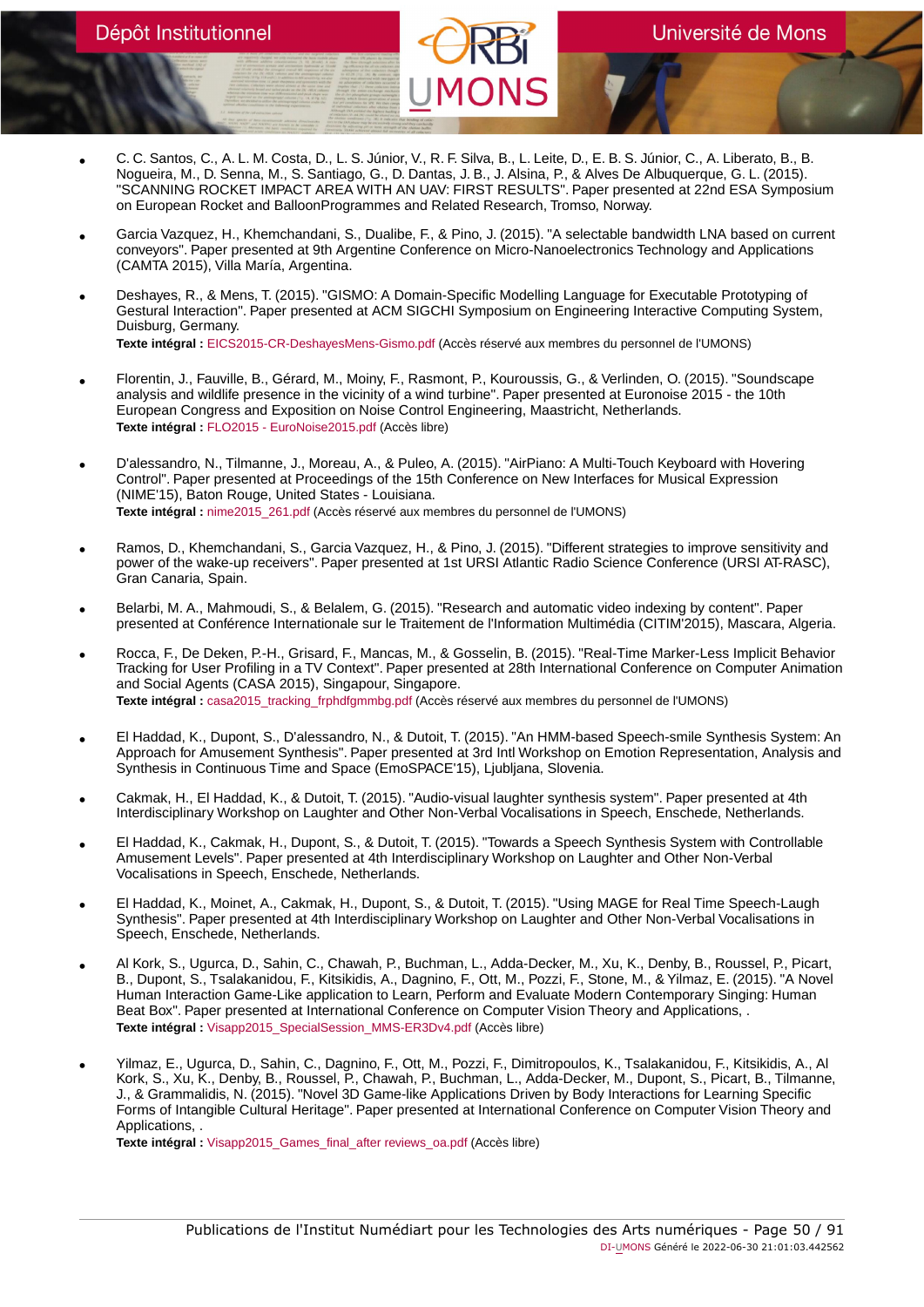• Lourenço, S., Tits, M., Wanderley, M., & Castro, S. (2015). "European Piano Schools of Music Performance: Analysis towards a multimodal approach". Paper presented at International Conference on New Music Concepts (ICNMC 2015), Treviso, Italy.

#### Colloques et congrès scientifiques/Communication poster

- Cakmak, H. (28 July 2015). "Audiovisual Laughter synthesis". Poster session presented at 2016 Speech Processing Courses in Crete - Speech Synthesis: Advancements in Modern Speech Synthesis Engines, Crete, Greece.
- Kasmi, N., & Mahmoudi, S. (10 March 2015). "Taking Advantage of Heterogeneous Architectures for Conjugate Gradient Solver Computation". Poster session presented at 8ème édition de la Matinée des Chercheurs 2015 (MdC2015), Mons, Belgium.
- QUENON, A., Dualibe, F., & Ndungidi, P. (10 March 2015). "A method for designing high-frequency operational amplifiers using the gm/Id methodology". Poster session presented at 8ème édition de la Matinée de Chercheurs, Mons, Belgium.
- Daouri, S., Dualibe, F., & Ndungidi, P. (10 March 2015). "Design of a voltage controlled oscillator in a CMOS 150nm technology". Poster session presented at 8ème édition de la Matinée de Chercheurs, Mons, Belgium.
- Dedeycker, L., Popov, G., & Dualibe, F. (10 March 2015). "Design investigation of ultra low voltage energy harvesting circuit based on an inductive oscillator". Poster session presented at 8ème édition de la Matinée des Chercheurs 2015 (MdC2015), Mons, Belgium.
- Pierquin, E., & Becue, V. (10 March 2015). "Ville Numérique et mobilités créatives". Poster session presented at 8ème édition de la Matinée des Chercheurs 2015 (MdC2015), Mons, Belgium.
- Menassel, M., & Becue, V. (10 March 2015). "Les dispositifs numériques créatifs comme outil de médiation dans l'espace urbain". Poster session presented at 8ème édition de la Matinée des Chercheurs 2015 (MdC2015), Mons, Belgium.
- Ndungidi, P., Popov, G., Dualibe, F., & Valderrama, C. (10 March 2015). "Design of RF systems based on multiabstraction models and multi-objective optimization". Poster session presented at 8ème édition de la Matinée de Chercheurs, Mons, Belgium.
- Tits, M. (10 March 2015). "Analyse de l'Expertise Gestuelle". Poster session presented at 8ème édition de la Matinée des Chercheurs 2015 (MdC2015), Mons, Belgium. **Texte intégral :** [Poster MdC2015 Mickael Tits FNRS logo.pdf](https://orbi.umons.ac.be/bitstream/20.500.12907/41776/1/Poster MdC2015 Mickael Tits FNRS logo.pdf) (Accès libre)
- Popov, G., Dualibe, F., Ndungidi, P., Moeyaert, V., & Valderrama, C. (10 March 2015). "Design and simulation of a wireless and battery-less temperature sensor in a CMOS 65nm technology". Poster session presented at 8ème édition de la Matinée des Chercheurs 2015 (MdC2015), Mons, Belgium.
- Seddati, O., Dupont, S., & Mahmoudi, S. (10 March 2015). "DNN for action recognition in videos". Poster session presented at 8ème édition de la Matinée de Chercheurs, Mons, Belgium.
- Florentin, J., Fauville, B., Moiny, F., Dutoit, T., Gérard, M., Kouroussis, G., & Verlinden, O. (10 March 2015). "Detection of wildlife in a soundscape". Poster session presented at 8ème édition de la Matinée des Chercheurs 2015 (MdC2015), Mons, Belgium.

# Rapports/Rapport de recherche interne

- Garcia Vazquez, H., & Dualibe, F. (2015). "Ultra-low power RF front-end powered by energy harvesting (POHAR projet, Anual report, Numéro de convention : 1410164)".
- Manitsaris, A., Tsagkaris, A., Marchavilas, G., Veranis, G., Chawah, P., Crevier-Buchman, L., Dupont, S., Tilmanne, J., Tsalakanidou, F., Kitsikidis, A., Dimitropoulos, K., Grammalidis, N., Chantas, G., Karavarsamis, S., Denby, B., Leboullenger, C., Ceregini, A., Dagnino, F., Pozzi, F., & Yilmaz, E. (2015). "Final Report on System Specification - FP7 i-Treasures Deliverable 2.4".
- Seddati, O., Dupont, S., & Mahmoudi, S. (2015). "Report on Video Motion Feature Extraction IMOTION Deliverable 2.1".
- Schuldt, H., Dupont, S., Giangreco, G., Rossetto, L., Sahillioglu, Y., Seddati, O., Sen, C., Sezgin, M., Tanase, C., & Yildirim, D. (2015). "IMOTION - Intelligent MultiModal Augmented Video Motion Retrieval System - Periodic Report 1".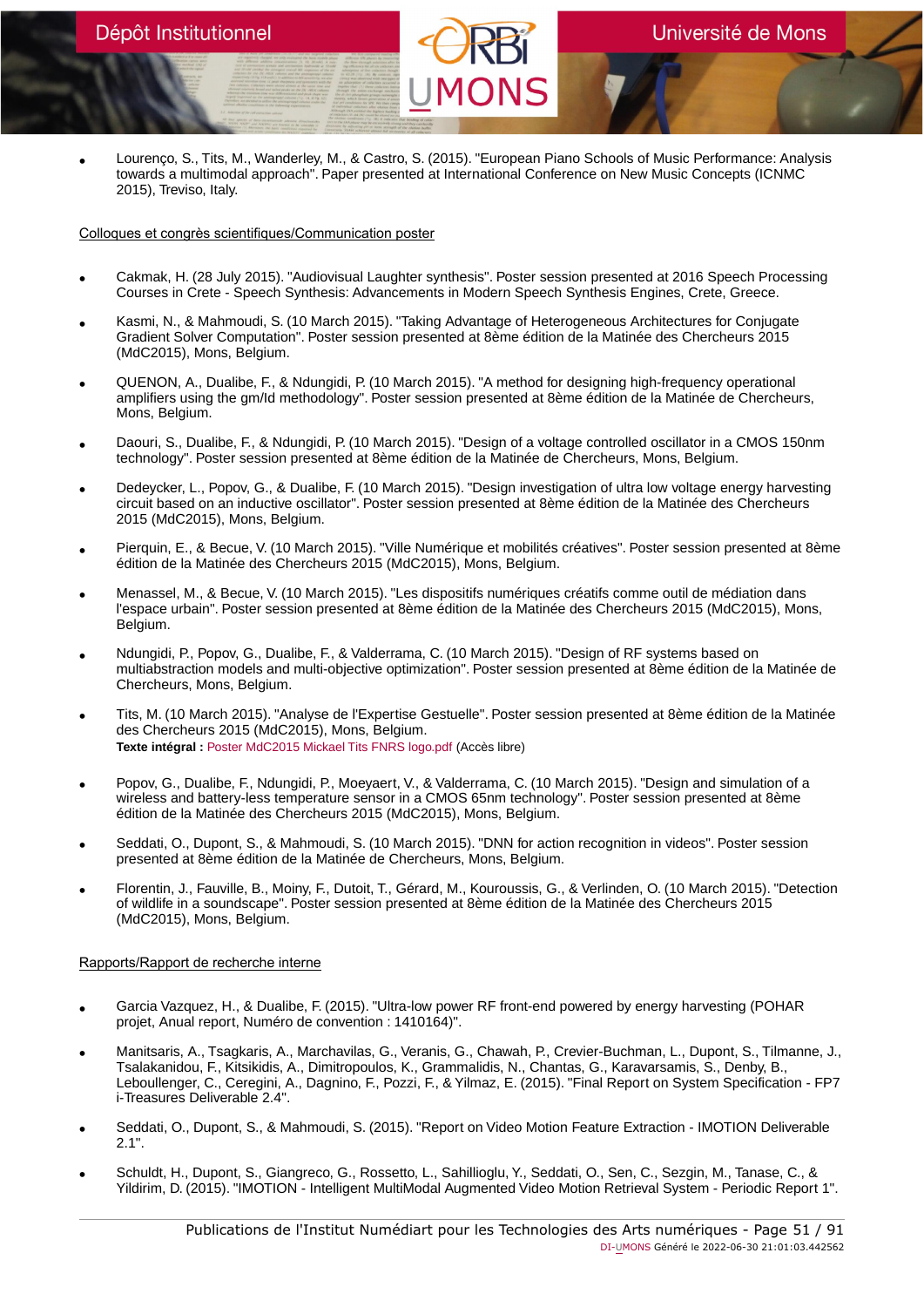# Mémoires et thèses/Thèse de doctorat

- Brognaux, S. (2015). "Expressive speech synthesis: Research and system design with hidden Markov Model". Unpublished doctoral thesis, Université de Mons. Jury: Dutoit, T. (Promotor), Beaufort, R. (Promotor), Saerens, M. (Promotor), Siebert, X., Hirschberg, J., Mertens, P., Pagel, V., Drugman, T., & Simon, A. C. **Texte intégral :** [TheseVF.pdf](https://orbi.umons.ac.be/bitstream/20.500.12907/42152/1/TheseVF.pdf) (Accès réservé aux membres du personnel de l'UMONS)
- Frisson, C. (2015). "Designing interaction for browsing media collections (by similarity)". Unpublished doctoral thesis, Université de Mons. Jury: Dutoit, T. (Promotor), Siebert, X., Dupont, S., Wanderley, M., Vanderdonckt, J., & Wijsen, J. **Texte intégral :** [PhD-CF-online.pdf](https://orbi.umons.ac.be/bitstream/20.500.12907/41801/1/PhD-CF-online.pdf) (Accès libre)

#### Allocutions et communications diverses/Article grand public

- Ndungidi, P., Dualibe, F., & Valderrama, C. (2015). Conception des systèmes radiofréquences (RF) de courte portée à base des modèles multiabstractions et de l'optimisation multiobjectif. "POLYTECH.NEWS , N°51".
- Dutoit, T., Valderrama, C., Drugman, T., & Mahmoudi, S. (2015). Vers une estimation qualitative et quantitative automatisée de la toux. "Polytech News N° 51".

#### Allocutions et communications diverses/Autre

• Dupont, S. (2015). "VideoSketcher - Innovative Query Modes for Manipulating and Searching Video through Motion and Sound - Final Demo".

# 2014

# Périodiques scientifiques/Compte rendu et recension critique d'ouvrage

- Frisson, C., Riche, N., Coutrot, A., Delestage, C.-A., Dupont, S., Ferhat, O., Guyade, N., Mahmoudi, S., Mancas, M., Mital, P. K., Ech aniz, A. P., Rocca, F., Rochette, A., & Yvart, W. (2014). Auracle: how are salient cues situated in audiovisual content? "The 10th International Summer Workshop on Multimedia Interfaces". **Texte intégral :** [enterface14\\_report\\_auracle.pdf](https://orbi.umons.ac.be/bitstream/20.500.12907/41730/1/enterface14_report_auracle.pdf) (Accès réservé aux membres du personnel de l'UMONS)
- Moinet, A. (01 June 2014). Ralenti audio pour vidéos de sport en slow motion. "Polytech.News, 50".

#### Parties d'ouvrages/Contribution à des ouvrages collectifs

- Gillis, N. (2014). The Why and How of Nonnegative Matrix Factorization. In "Regularization, Optimization, Kernels, and Support Vector Machines". Chapman Hall / CRC Press.
- Rocca, F. (2014). When TV meets the Web: towards personalised digital media. In "Semantic Multimedia Analysis and Processing". CRC Press.
- Tsatsou, D., Mancas, M., Kuchar, J., Nixon, L., Vacura, M., Leroy, J., Rocca, F., & Mezaris, V. (2014). When TV meets the Web: towards personalised digital media. In "Semantic Multimedia Analysis and Processing". CRC Press.
- Rocca, F., Mancas, M., & Gosselin, B. (2014). Head Pose Estimation by Perspective-n-Point Solution Based on 2D Markerless Face Tracking. In "Intelligent Technologies for Interactive Entertainment". Reidsma, Dennis. **Texte intégral :** [head\\_pose\\_estimation.pdf](https://orbi.umons.ac.be/bitstream/20.500.12907/41669/1/head_pose_estimation.pdf) (Accès libre)
- Mahmoudi, S., Ozkan, E., Manneback, P., & Tosun, S. (2014). Taking Advantage of Heterogeneous Platforms in Image and Video Processing. In "Complex HPC book" (pp. 429-450). Wiley.
- Mahmoudi, S., Kierzynka, M., & Manneback, P. (2014). Real-Time GPU-Based Motion Detection and Tracking Using Full HD Videos. In "Intelligent Technologies for Interactive Entertainment" (pp. 12-21). Springer.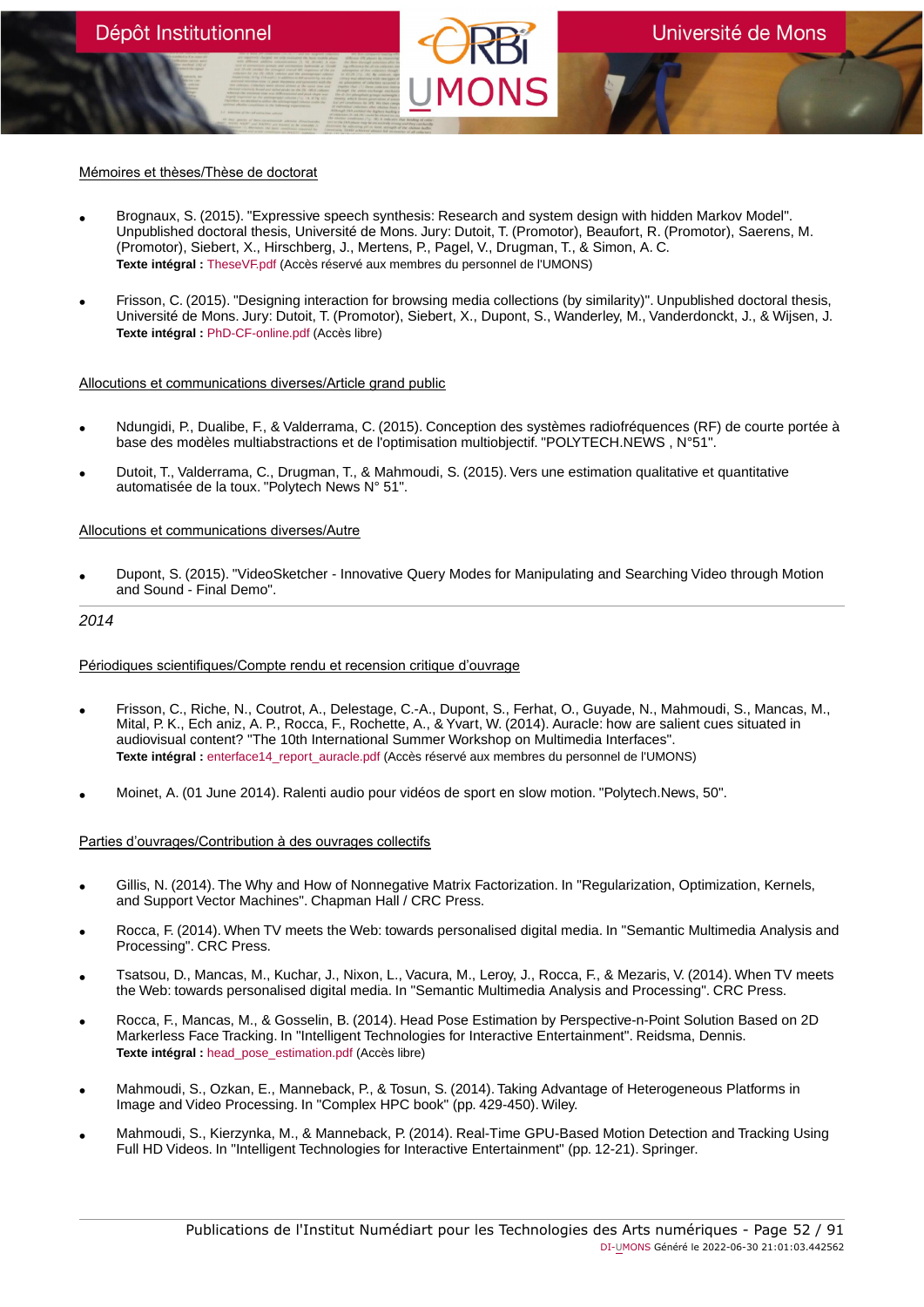#### Périodiques scientifiques/Article

- Ruch, W., Platt, T., Hofmann, J., Niewiadomski, R., Urbain, J., Mancini, M., & Dupont, S. (18 November 2014). Gelotophobia and the Challenges of Implementing Laughter into Virtual Agents Interactions. "Frontiers in Human Neuroscience, 8" (928). doi:10.3389/fnhum.2014.00928 **Texte intégral :** [fnhum-08-00928.pdf](https://orbi.umons.ac.be/bitstream/20.500.12907/41646/1/fnhum-08-00928.pdf) (Accès libre)
- Larhmam, M., Mahmoudi, S., Benjelloun, M., Mahmoudi, S., & Manneback, P. (2014). A Portable Multi-CPU/Multi-GPU based Vertebra Localization in Sagittal MR Images. "Lecture Notes in Computer Science", (2014), 209-218. **Texte intégral :** [ICIAR2014\\_Spine\\_Localization.pdf](https://orbi.umons.ac.be/bitstream/20.500.12907/41627/1/ICIAR2014_Spine_Localization.pdf) (Accès libre)
- Possa, P., Mahmoudi, S., Harb, N., Valderrama, C., & Manneback, P. (10 October 2014). A Multi-Resolution FPGA-Based Architecture for Real-Time Edge and Corner Detection. "IEEE Transactions on Computers, 63" (10, Oct 2014), 2376-2388. doi:10.1109/TC.2013.130 **Texte intégral :** [IEEE\\_Trans.pdf](https://orbi.umons.ac.be/bitstream/20.500.12907/41608/1/IEEE_Trans.pdf) (Accès réservé aux membres du personnel de l'UMONS)
- Pompili, F., Gillis, N., Absil, P.-A., & Glineur, F. (02 October 2014). Two Algorithms for Orthogonal Nonnegative Matrix Factorization with Application to Clustering. "Neurocomputing, 141", 15-25. **Texte intégral :** [13 Two Algorithms for Orthogonal Nonnegative Matrix Factorization with Application to Clustering.pdf](https://orbi.umons.ac.be/bitstream/20.500.12907/41614/1/13 Two Algorithms for Orthogonal Nonnegative Matrix Factorization with Application to Clustering.pdf) (Accès libre)
- Deshayes, R., Meyers, B., Mens, T., & Vangheluwe, H. (30 September 2014). ProMoBox in Practice : A Case Study on the GISMO Domain-Specific Modelling Language. "CEUR Workshop Proceedings, 1237", 21-30. **Texte intégral :** [paper3.pdf](https://orbi.umons.ac.be/bitstream/20.500.12907/41628/1/paper3.pdf) (Accès réservé aux membres du personnel de l'UMONS)
- Deshayes, R., Meyers, B., Lucio, L., Syriani, E., Wimmer, M., & Vangheluwe, H. (15 September 2014). ProMoBox: A Framework for Generating Domain-Specific Property Languages. "Lecture Notes in Computer Science, 8706", 1-20. doi:10.1007/978-3-319-11245-9\_1
- Laffineur, L., Degeest, A., Frisson, C., & Giot, R. (11 July 2014). Interactive Network Installation. "Lecture Notes in Computer Science, 136", 140-143. doi:10.1007/978-3-319-08189-2\_20
- Mancini, M., Ach, L., Bantegnie, E., Baur, T., Berthouze, N., Datta, D., Ding, Y., Dupont, S., Griffin, H., Lingenfelser, F., Niewiadomski, R., Pelachaud, C., Pietquin, O., Piot, B., Urbain, J., Volpe, G., & Wagner, J. (2014). Laugh When You're Winning. "IFIP Advances in Information and Communication Technology". **Texte intégral :** [10.1007-978-3-642-55143-7-Laugh.pdf](https://orbi.umons.ac.be/bitstream/20.500.12907/41620/1/10.1007-978-3-642-55143-7-Laugh.pdf) (Accès réservé aux membres du personnel de l'UMONS)
- Mahmoudi, S., & Benjelloun, M. (01 July 2014). A classification based medical images retrieval system. "International Journal of Computer Assisted Radiology and Surgery, S (2014) 9" (Suppl 1), 77-S80. doi:10.1007/s11548-014-1023-y
- Gillis, N. (24 June 2014). Successive Nonnegative Projection Algorithm for Robust Nonnegative Blind Source Separation. "SIAM Journal on Imaging Sciences, 7" (2), 1420-1450. **Texte intégral :** [15 Successive Nonnegative Projection Algorithm for Robust Nonnegative Blind Source Separation.pdf](https://orbi.umons.ac.be/bitstream/20.500.12907/41616/1/15 Successive Nonnegative Projection Algorithm for Robust Nonnegative Blind Source Separation.pdf) (Accès libre)
- Garcia Vazquez, H., Khemchandani, S., Ramos, D., & Pino, J. (24 June 2014). A fully integrated dual-band LNA with switched loads. "Microwave and Optical Technology Letters, 56" (9), 2107-2110. doi:10.1002/mop.28524
- Schoeffmann, K., Ahlström, D., Bailer, W., Cobârzan, C., Hopfgartner, F., McGuinness, K., Gurrin, C., Frisson, C., Le, D.-D., Del Fabro, M., Bai, H., & Weiss, W. (01 June 2014). The Video Browser Showdown: a live evaluation of interactive video search tools. "International Journal of Multimedia Information Retrieval, 3" (2), 113-127. doi:10.1007/s13735-013-0050-8 **Texte intégral :** [VBSIJMIR2013.pdf](https://orbi.umons.ac.be/bitstream/20.500.12907/41569/1/VBSIJMIR2013.pdf) (Accès réservé aux membres du personnel de l'UMONS)
- Bollepalli, B., Urbain, J., Raitio, T., Gustafson, J., & Cakmak, H. (2014). A Comparative Evaluation of Vocoding Techniques for HMM-based Laughter Synthesis. "IEEE International Conference on Acoustics, Speech and Signal Processing. Proceedings". Texte intégral : [ICASSP2014\\_LaughSynthesis\\_vocoders.pdf](https://orbi.umons.ac.be/bitstream/20.500.12907/41611/1/ICASSP2014_LaughSynthesis_vocoders.pdf) (Accès réservé aux membres du personnel de l'UMONS)
- Cakmak, H., Urbain, J., Tilmanne, J., & Dutoit, T. (2014). Evaluation of HMM-based visual laughter synthesis. "IEEE International Conference on Acoustics, Speech and Signal Processing. Proceedings", 4578 - 4582. doi:10.1109/ICASSP.2014.6854469
- Gillis, N., & Luce, R. (01 April 2014). Robust Near-Separable Nonnegative Matrix Factorization Using Linear Optimization. "Journal of Machine Learning Research, 15" (Apr), 1249-1280.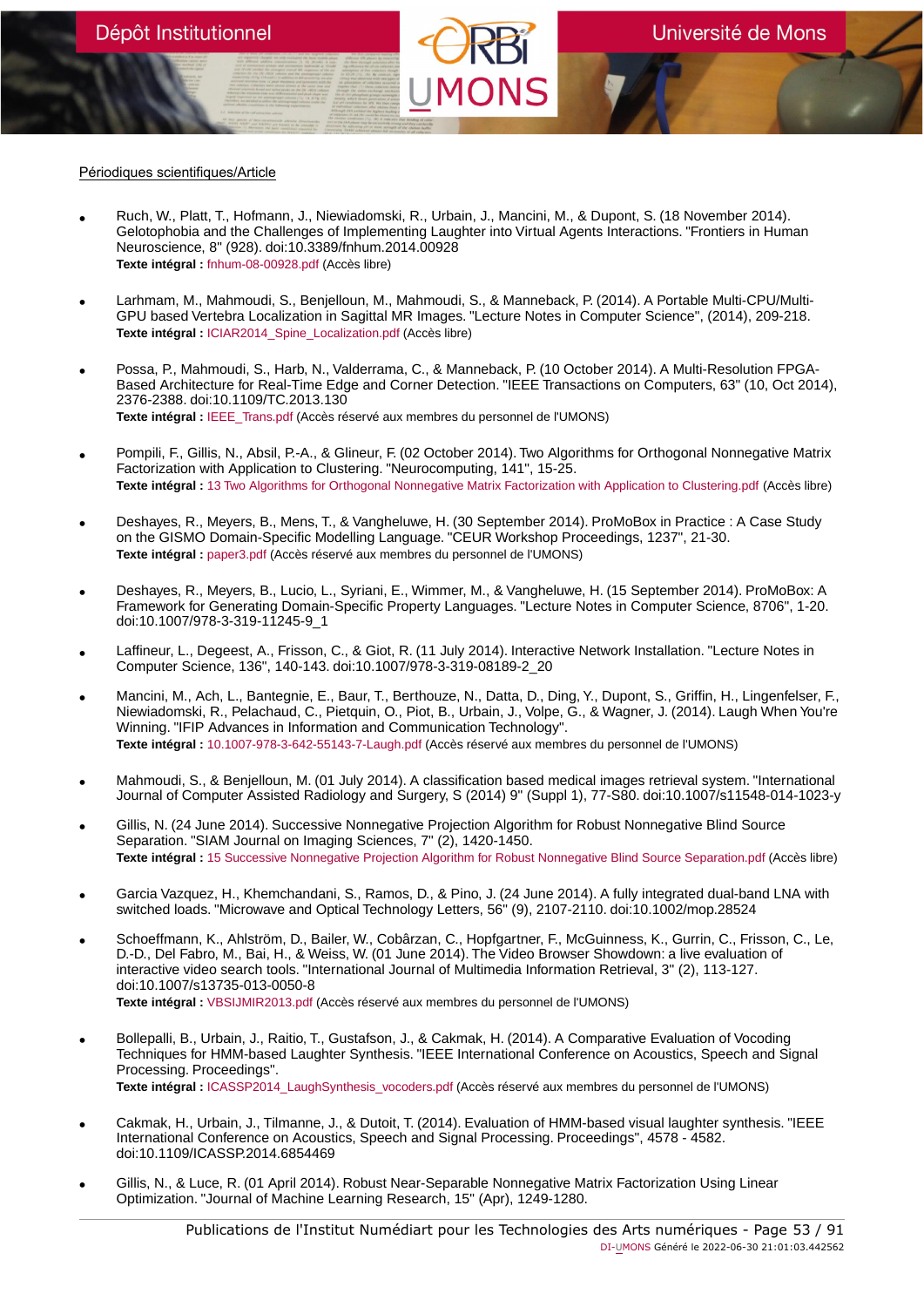**Texte intégral :** [14 Robust Near-Separable Nonnegative Matrix Factorization Using Linear Optimization.pdf](https://orbi.umons.ac.be/bitstream/20.500.12907/41613/1/14 Robust Near-Separable Nonnegative Matrix Factorization Using Linear Optimization.pdf) (Accès libre)

- Urbain, J., Cakmak, H., Charlier, A., Denti, M., Dutoit, T., & Dupont, S. (2014). Arousal-Driven Synthesis of Laughter. "IEEE Journal of Selected Topics in Signal Processing". **Texte intégral :** [06754150.pdf](https://orbi.umons.ac.be/bitstream/20.500.12907/41622/1/06754150.pdf) (Accès réservé aux membres du personnel de l'UMONS)
- Mahmoudi, S., Kierzynka, M., Manneback, P., & Kurowski, K. (25 March 2014). Real-time motion tracking using optical flow on multiple GPUs. "Bulletin of the Polish Academy of Sciences. Technical Sciences, 62" (1), 139-150. doi:10.2478/bpasts-2014-0016
- Gillis, N., & Vavasis, S. A. (24 March 2014). Fast and Robust Recursive Algorithms for Separable Nonnegative Matrix Factorization. "IEEE Transactions on Pattern Analysis and Machine Intelligence, 36" (4), 698-714. **Texte intégral :** [12 Fast and Robust Recursive Algorithms for Separable NMF.pdf](https://orbi.umons.ac.be/bitstream/20.500.12907/41574/1/12 Fast and Robust Recursive Algorithms for Separable NMF.pdf) (Accès libre)
- MERATI, M., Mahmoudi, S., & Chikh, M. A. (14 March 2014). Texture and Classifier Based Medical Images Retrieval. "Journal of Medical Imaging and Health Informatics, Volume 4" (Number 1), 43-48.
- LIMA, A. D. D., BARROS, C. A., SILVEIRA, L. F. Q., XAVIER DE SOUZA, S., & Valderrama, C. (12 March 2014). Parallel cyclostationarity-exploiting algorithm for energy-efficient spectrum sensing. "IEICE Transactions on Communications, Volume E97-B" (Issue 2, 2014), 326-333. doi:10.1587/transcom.E97.B.326
- Picart, B., Drugman, T., & Dutoit, T. (2014). Automatic Variation of the Degree of Articulation in New HMM-based Voices. "IEEE Journal of Selected Topics in Signal Processing", 307 - 322. doi:10.1109/JSTSP.2014.2302742 Texte intégral : [jstsp\\_articulation\\_bptdtd.pdf](https://orbi.umons.ac.be/bitstream/20.500.12907/41582/1/jstsp_articulation_bptdtd.pdf) (Accès réservé aux membres du personnel de l'UMONS)
- Daoudi, A., & Mahmoudi, S. (31 January 2014). Automatic Segmentation of the Left Atrium on CT Images. "Lecture Notes in Computer Science, LNCS 8330", 14-23.
- Ammar, M., Mahmoudi, S., Chikh, M. A., & Abbou, A. (31 January 2014). Toward an Automatic Left Atrium Localization Based on Shape Descriptors and Prior Knowledge. "Lecture Notes in Computer Science, LNCS 8330", 42-48.
- Garcia Vazquez, H., Khemchandani, S., & Pino, J. (28 January 2014). A low power RF receiver for digital TV DVB-SH. "Microwave and Optical Technology Letters, 56" (3), 528-531. doi:10.1002/mop.28154
- Sabato, C., Giraudet, A., Delattre, V., Desnos, Y., Frisson, C., Giot, R., Yvart, W., Rocca, F., Dupont, S., Vandem Bemden, G., Leleu-Merviel, S., & Dutoit, T. (10 January 2014). Scenarizing CADastre Exquisse: A Crossover between Snoezeling in Hospitals/Domes, and Authoring/Experiencing Soundful Comic Strips. "Lecture Notes in Computer Science, 8326", 22-33. doi:10.1007/978-3-319-04117-9\_3 **Texte intégral :** [83260022.pdf](https://orbi.umons.ac.be/bitstream/20.500.12907/41621/1/83260022.pdf) (Accès réservé aux membres du personnel de l'UMONS)
- Jacobs, B., Jacobs, L.-A., Frisson, C., Yvart, W., Dutoit, T., & Leleu-Merviel, S. (10 January 2014). Scenarizing Metropolitan Views: FlanoGraphing the Urban Spaces. "Lecture Notes in Computer Science, 8326", 11-21. doi:10.1007/978-3-319-04117-9\_2 **Texte intégral :** [83260011.pdf](https://orbi.umons.ac.be/bitstream/20.500.12907/41668/1/83260011.pdf) (Accès réservé aux membres du personnel de l'UMONS)
- Baltazar, A., Baltazar, P., & Frisson, C. (10 January 2014). An Interactive Device for Exploring Thematically Sorted Artworks. "Lecture Notes in Computer Science, 8326", 34-43. doi:10.1007/978-3-319-04117-9\_4 **Texte intégral :** [83260034.pdf](https://orbi.umons.ac.be/bitstream/20.500.12907/41667/1/83260034.pdf) (Accès réservé aux membres du personnel de l'UMONS)
- Benjelloun, M., Dadi, E. W., & Daoudi, E. M. (06 January 2014). New approach for efficiently retrieving similar 3D models based on reducing the research space. "International Journal of Imaging and Robotics, 13" (2), 104-111.
- Ma, W.-K., Bioucas-Dias, J. M., Chan, T.-H., Gillis, N., Gader, P., & Plaza, A. (01 January 2014). A Signal Processing Perspective on Hyperspectral Unmixing: Insights from Remote Sensing. "IEEE Signal Processing Magazine, 31" (1), 67-81. **Texte intégral :** [11 Signal processing perspective on hyperspectral unmixing.pdf](https://orbi.umons.ac.be/bitstream/20.500.12907/41560/1/11 Signal processing perspective on hyperspectral unmixing.pdf) (Accès libre)
- Gurrieri, M., Fortemps, P., & Siebert, X. (01 January 2014). Alternative Decomposition Techniques for Label Ranking. "Communications in Computer and Information Science, 443" (2), 464-474.
- Gillis, N., & Glineur, F. (01 January 2014). A continuous characterization of the maximum-edge biclique problem. "Journal of Global Optimization, 58" (3), 439-464. **Texte intégral :** [09 A continuous characterization of the maximum-edge biclique problem.pdf](https://orbi.umons.ac.be/bitstream/20.500.12907/41841/1/09 A continuous characterization of the maximum-edge biclique problem.pdf) (Accès libre)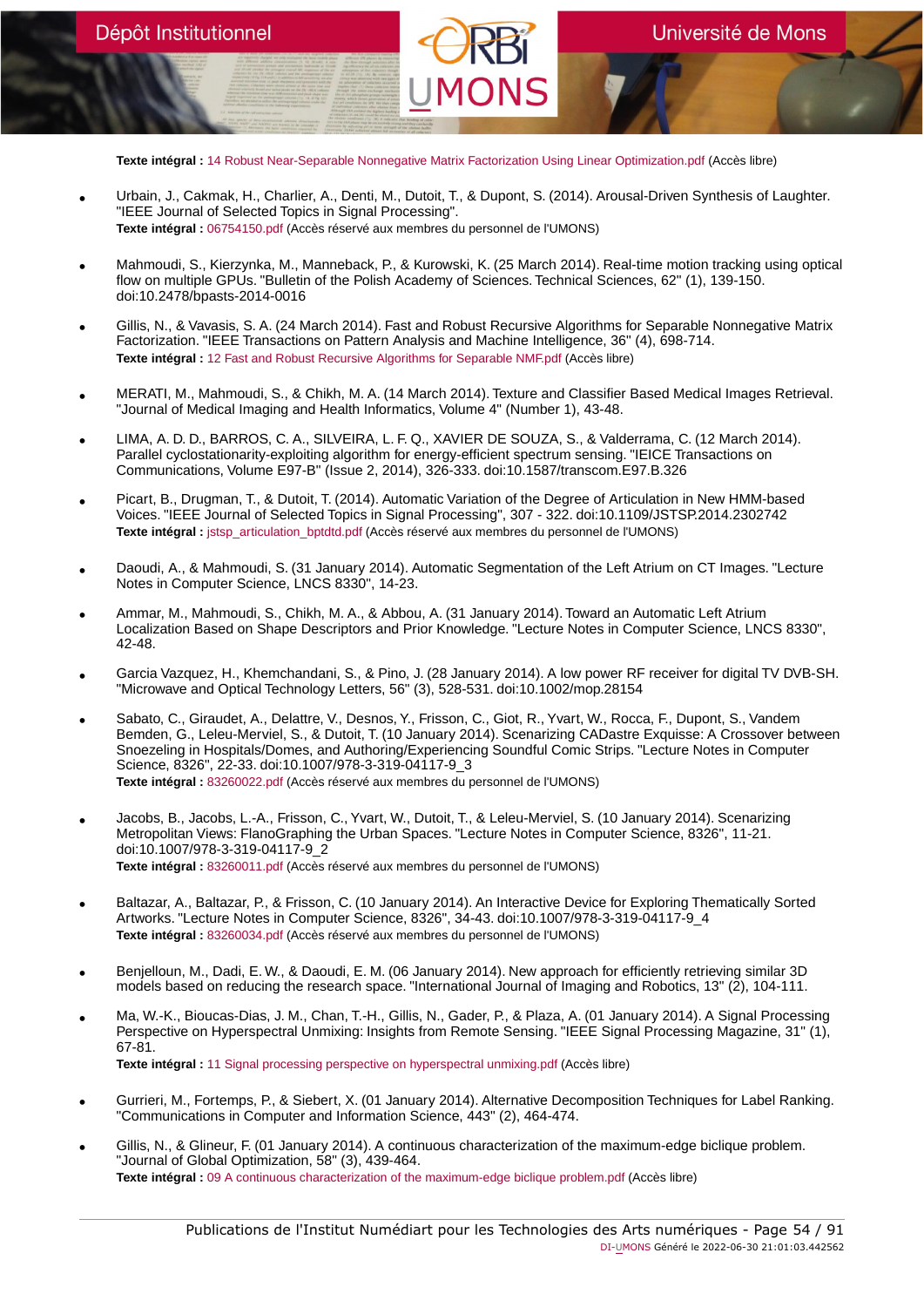Ouvrages/Ouvrage publié en tant qu'auteur, traducteur, etc.

• Diaz, R., Khemchandani, S., Garcia Vazquez, H., & Pino, J. (2014). "Design of Low-Noise Amplifiers for Ultra-Wideband Communications". McGraw Hill Education.

Colloques et congrès scientifiques/Communication orale non publiée/Abstract

- Mahmoudi, S. (01 December 2014). "Medical images analysis and annotation for computer aided diagnosis: Invited talk". Paper presented at IWMCS'2014 Second International Workshop on Mathematics and Computer Science, Tiratet, Algeria.
- Pirlot, M. (24 November 2014). "Apprentissage des paramètres d'un modèle de tri ordonné de type Electre". Paper presented at Journées doctorales JGO 2014, Université d'Alger USTHB , Algeria.
- Vankerkem, M. (13 November 2014). "A la recherche de mon opposé". Paper presented at APM NANCY MAJORELLE, Art-sur-Meurthe, France.
- Mahmoudi, S., & Manneback, P. (13 November 2014). "Multi-CPU-GPU based Image and Video processing". Paper presented at Séminaire, Master 2 calcul scientifique, Lille, France.
- Vankerkem, M. (10 October 2014). "A la recherche de mon opposé". Paper presented at APM NANTES A VENIR, Saint Herblain, France.
- Castagnola, J., & Dualibe, F. (20 August 2014). "Diseño de transistores MOS para alta frecuencia utilizando el método Gm/Id". Paper presented at 10° seminario de Comunicaciones , SECOM 2014, Cordoba, Argentina.
- Florentin, J., Verlinden, O., Dutoit, T., Moiny, F., Kouroussis, G., & Rasmont, P. (16 June 2014). "Identification of woodpecker species through their drumming". Paper presented at Ecology and acoustics: emergent properties from community to landscape, Paris, France. **Texte intégral :** [FLO2014\\_AE.pdf](https://orbi.umons.ac.be/bitstream/20.500.12907/41615/1/FLO2014_AE.pdf) (Accès réservé aux membres du personnel de l'UMONS)
- Vankerkem, M. (23 April 2014). "A la recherche de mon opposé". Paper presented at APM NAMUR, Namur, Belgium.
- Vankerkem, M. (08 April 2014). "A la recherche de mon opposé". Paper presented at APM VAR, La Motte en Provence, France.
- Vankerkem, M. (26 February 2014). "A la recherche de mon opposé". Paper presented at APM GRENOBLE, Eybens, France.
- Florentin, J. (21 February 2014). "Acoustic Monitoring in Environmental Studies Using Automated Bird Song Recognition". Paper presented at 2nd ABAV PhD and Young Acousticians Day, Liège, Belgium. **Texte intégral :** [Abstract\\_FLORENTIN\\_20140107a.pdf](https://orbi.umons.ac.be/bitstream/20.500.12907/41688/1/Abstract_FLORENTIN_20140107a.pdf) (Accès libre)
- Vankerkem, M. (14 February 2014). "A la recherche de mon opposé". Paper presented at APM LES PAYS SAVOYARDS, Aix-les-Bains, France.
- Dupont, S. (22 January 2014). "FP7 FET ILHAIRE Project Testimony of Belgian participation to the FET Programme". Paper presented at H2020 FET Infomation Day Organized by FNRS/FWO, Brussels, Belgium. **Texte intégral :** [ILHAIRE-Presentation-4-post.pdf](https://orbi.umons.ac.be/bitstream/20.500.12907/42073/1/ILHAIRE-Presentation-4-post.pdf) (Accès libre)
- Vankerkem, M. (20 January 2014). "A la recherche de mon opposé". Paper presented at APM CORREZE, Brive la Gaillarde, France.
- Vankerkem, M. (14 January 2014). "A la recherche de mon opposé". Paper presented at APM ORLEANS, Saint Jean de Braye, France.

#### Colloques et congrès scientifiques/Communication publiée dans un ouvrage

• Mousseau, V., & Pirlot, M. (2014). "From Multiple Criteria Decision Analysis to Preference Learning DA2PL 2014". Paper presented at From Multiple Criteria Decision Analysis to Preference Learning DA2PL 2014, Ecole Centrale Paris , France.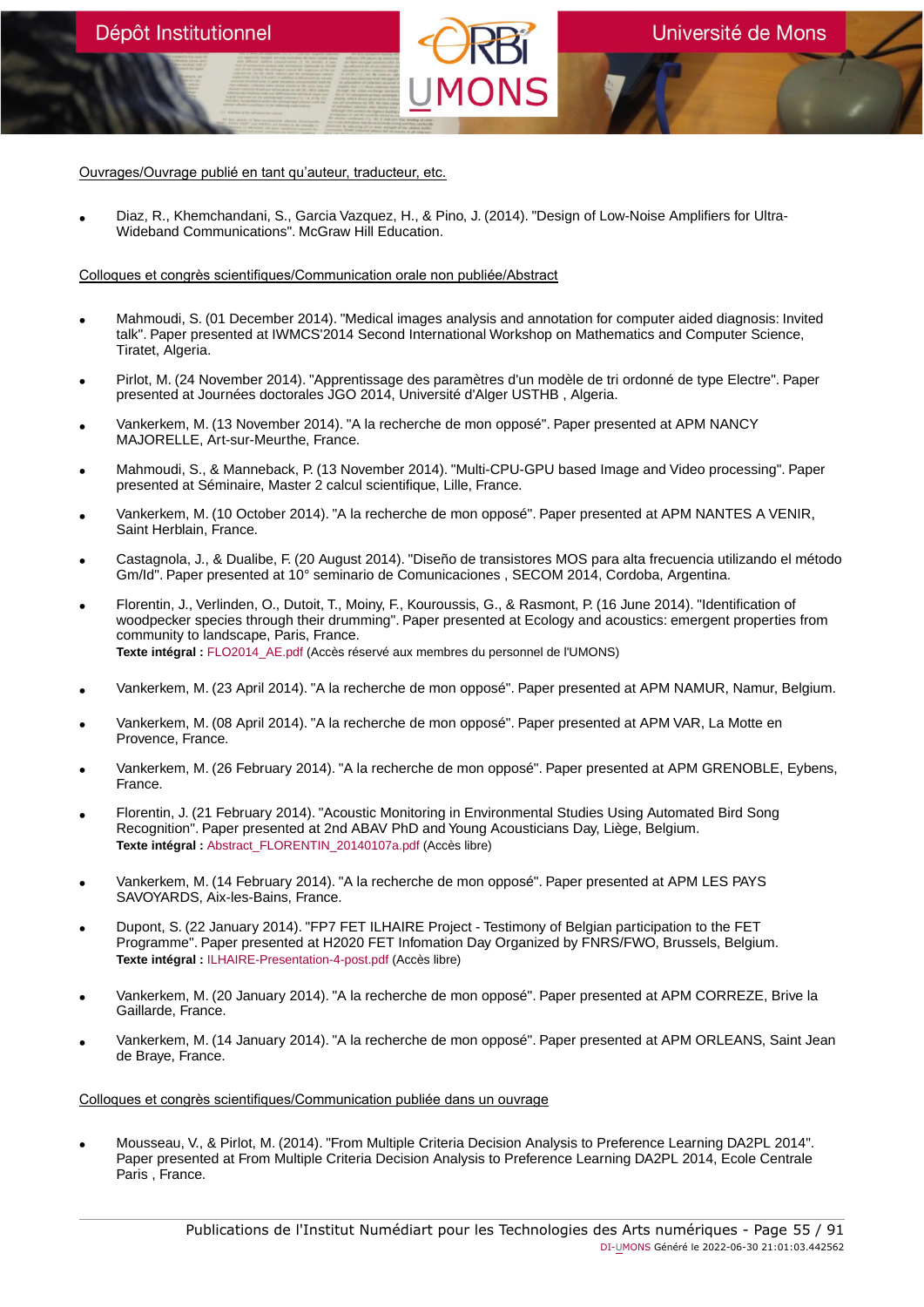Colloques et congrès scientifiques/Communication publiée dans un périodique

Dépôt Institutionnel

- Lourenço, S., Martins, L. G., Wanderley, M., Tits, M., & Megre, R. (2014). "Towards a Multimodal Analysis of European Piano Schools of Music Performance". Paper presented at Conference on Interdisciplinary Musicology, Berlin, Germany.
- Ramos, D., Garcia Vazquez, H., Khemchandani, S., Pino, J., Lujan, C., & Bistue, G. (2014). "A high sensitivity and low power envelope detector for wireless sensor nodes". Paper presented at XXIX Design of Circuits and Integrated Circuits Conference (DCIS), Madrid, Spain.
- Gurrieri, M., Fortemps, P., & Siebert, X. (2014). "Data Generation Techniques for Label Ranking". Paper presented at From Decision Aid to Preference Learning, Paris, France.
- Barbulescu, A., Ronfard, R., Bailly, G., Gagneré, G., & Cakmak, H. (2014). "Beyond Basic Emotions: Expressive Virtual Actors with Social Attitudes". Paper presented at 7th International ACM SIGGRAPH Conference on Motion in Games 2014 (MIG 2014), Los Angeles, United States.
- Gurrieri, M., Siebert, X., Ait Taleb, N., Pirlot, M., & Fortemps, P. (2014). "Data Generation Techniques for Label Ranking". Paper presented at From Multiple Criteria Decision Analysis to Preference Learning DA2PL 2014, Ecole Centrale Paris , France.
- Frisson, C., Dupont, S., Yvart, W., Riche, N., Siebert, X., & Dutoit, T. (2014). "A Proximity Grid Optimization Method to Improve Audio Search for Sound Design". Paper presented at International Symposium/Conference on Music Information Retrieval, . **Texte intégral :** [AudioMetroISMIR14.pdf](https://orbi.umons.ac.be/bitstream/20.500.12907/41649/1/AudioMetroISMIR14.pdf) (Accès réservé aux membres du personnel de l'UMONS)
- Benmouna, Y., Chikh, M. A., & Mahmoudi, S. (2014). "String Resource Integration in Gene Selection of microarray data". Paper presented at The Biomedical Engineering International Conference BIOMEIC'14, Tlemcen, Algeria. **Texte intégral :** [SRIGSconf\\_Biomeic14.pdf](https://orbi.umons.ac.be/bitstream/20.500.12907/41636/1/SRIGSconf_Biomeic14.pdf) (Accès réservé aux membres du personnel de l'UMONS)
- Ammar, M., Mahmoudi, S., Chikh, M. A., & Abbou, A. (2014). "Interpretable segmentation process applied to cardiac short axis MRI images". Paper presented at The Biomedical Engineering International Conference BIOMEIC'14, Tlemcen, Algérie, 2014, Tlemcen, Algeria.
- Kasmi, N., Mahmoudi, S., Zback, M., & Manneback, P. (2014). "Performance evaluation of sparse matrix-vector product (SpMV) computation on GPU architecture". Paper presented at WCCS14, Agadir, Morocco. **Texte intégral :** [WCCS14.pdf](https://orbi.umons.ac.be/bitstream/20.500.12907/41638/1/WCCS14.pdf) (Accès réservé aux membres du personnel de l'UMONS)
- Frisson, C., Dupont, S., Yvart, W., Riche, N., Siebert, X., & Dutoit, T. (2014). "AudioMetro: Directing Search for Sound Designers Through Content-based Cues". Paper presented at Audio Mostly Conference, . doi:10.1145/2636879.2636880 **Texte intégral :** [AudioMetroAudioMostly14.pdf](https://orbi.umons.ac.be/bitstream/20.500.12907/41648/1/AudioMetroAudioMostly14.pdf) (Accès réservé aux membres du personnel de l'UMONS)
- Chang, X., Escobar Juzga, F., & Valderrama, C. (2014). "FPGA-based Heterogeneous Architecture for Sequence Alignment". Paper presented at SBCCI 2014 27 Simposium on Integrated Circuits and Systems Design - SForum, Aracaju, SE, Brazil.
- Chang, X., Escobar Juzga, F., & Valderrama, C. (2014). "FPGA-based Heterogeneous Architecture for Sequence Alignment". Paper presented at SBCCI 2014 27 Simposium on Integrated Circuits and Systems Design - SForum, Aracaju, SE, Brazil.
- Alves De Albuquerque, G. L., Carvalho, M. J. M., & Valderrama, C. (2014). "Brazilian Nano-satellite with Reconfigurable SOC GNSS Receiver Tracking capability". Paper presented at International Conference on Field-Programmable Logic and Applications, Munich, Germany.
- Nedjar, I., Mahmoudi, S., & Chikh, M. A. (2014). "Content-based Medical Images Retrieval". Paper presented at 19th INTERNATIONAL CONFERENCE ON MECHANICS IN MEDICINE AND BIOLOGY (ICMMB- 19), Bologna, Italy.
- Gillis, N. (2014). "Semidefinite Programming Based Preconditioning for More Robust Near-Separable Nonnegative Matrix Factorization". Paper presented at international Traveling Workshop on Interactions between Sparse models and Technology (iTWIST), Namur, Belgium.
- Vatavu, R.-D., & Mancas, M. (2014). "Visual Attention Measures for Multi-screen TV". Paper presented at acm international conference on interactive experiences for tv and online video, Newcastle, United Kingdom. **Texte intégral :** [tvx2014\\_mm.pdf](https://orbi.umons.ac.be/bitstream/20.500.12907/41695/1/tvx2014_mm.pdf) (Accès libre)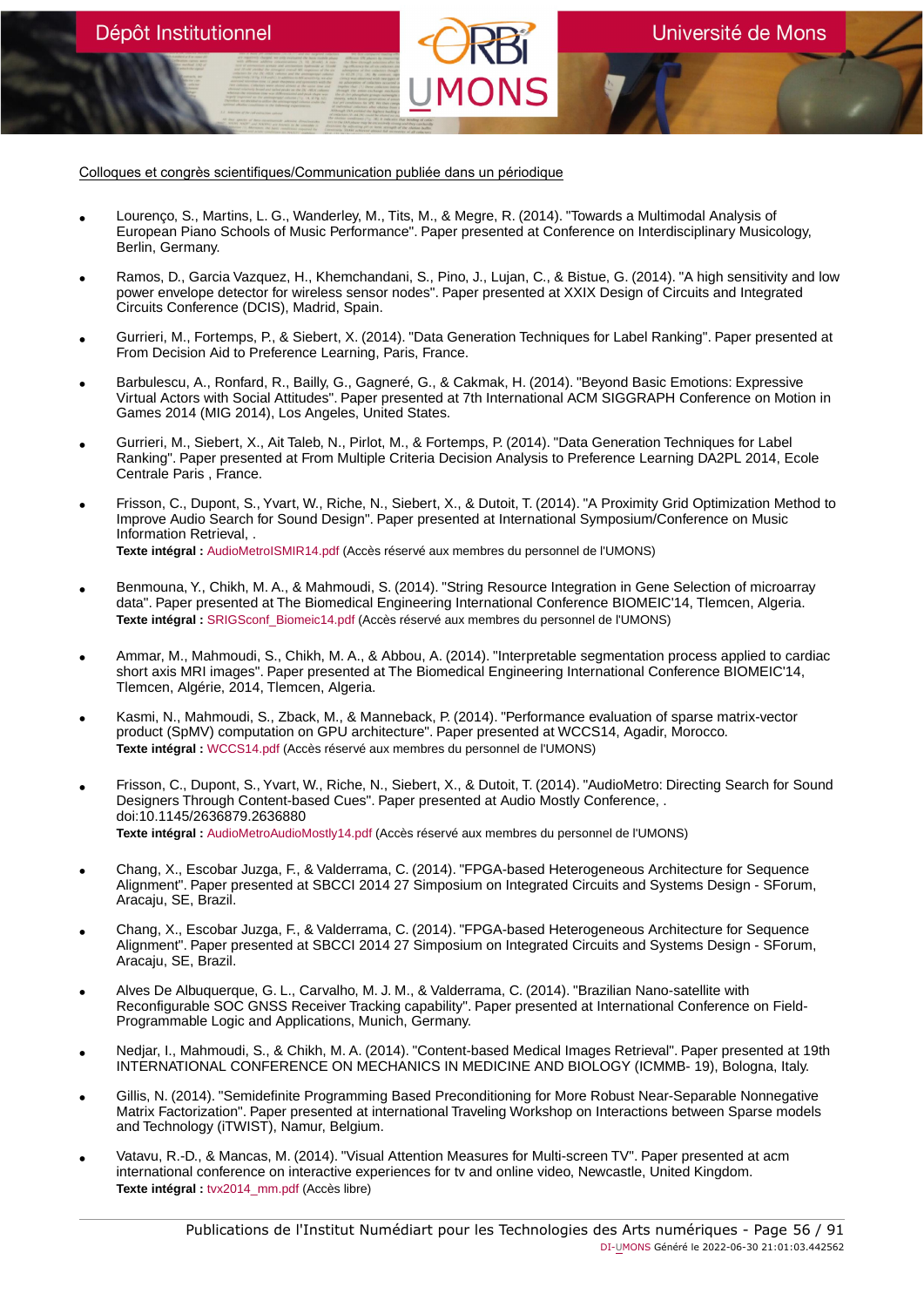- Soto, A., Lindstrom, E., Dualibe, F., Oliva, A., & Mandolesi, P. (2014). "Design and Simulation of the Control Architecture of a Fully Integrated Single Inductor Multiple Output (SIMO) DC-DC Converter". Paper presented at Escuela Argentina de microelectronica, tecnologia y aplicaciones, EAMTA/CAMTA, Mendoza, Argentina.
- Ramos, D., Garcia Vazquez, H., Dualibe, F., Khemchandani, S., & Pino, J. (2014). "Low power Wake-up Receivers for WSN at 868 MHz". Paper presented at 8th Argentine Conference on Micro-Nanoelectronics Technology and Applications (CAMTA 2014), Villa María, Argentina.
- Gurrieri, M., Fortemps, P., & Siebert, X. (2014). "Reduction learning techniques for Label Ranking". Paper presented at 0th Conference of the International Federation of Operational Research Societies, Barcelona, Spain.
- Gillis, N. (2014). "Semidefinite Programming Based Preconditioning for More Robust Near-Separable Nonnegative Matrix Factorization". Paper presented at Semidefinite Programming Based Preconditioning for More Robust Near-Separable Nonnegative Matrix Factorization, International Symposium on Mathematical Theory of Networks and Systems (MTNS), Netherlands.
- Grisard, F., Kayalar, C., Alacam, S., Özgün, A., Ipek, Y., & Dupont, S. (2014). "Social Documentary: An interactive and evolutive installation to explore crowd-source media content". Paper presented at 2nd International Workshop on Interactive Content Consumption at TVX 2014 (WSICC2014), Newcastle upon Tyne, United Kingdom. **Texte intégral :** [wsicc2014\\_submission\\_12.pdf](https://orbi.umons.ac.be/bitstream/20.500.12907/41647/1/wsicc2014_submission_12.pdf) (Accès libre)
- Luong, P., Christoffersen, C., Rossi, C., & Dualibe, F. (2014). "Sub-1 V, 4 nA CMOS Voltage References with Digitally-Trimmable Temperature Coefficient". Paper presented at IEEE NEW Circuit and Systems Conference, Trois-Rivières, Canada.
- Ravet, T., Tilmanne, J., & D'alessandro, N. (2014). "Hidden Markov Model Based Real-Time Motion Recognition and Following". Paper presented at Proceedings of the 2014 International Workshop on Movement and Computing (MOCO'14), Paris, France.
- Brognaux, S., Picart, B., & Drugman, T. (2014). "Speech synthesis in various communicative situations: Impact of pronunciation variations". Paper presented at Interspeech 2014, Singapore, Singapore. **Texte intégral :** [interspeech2014\\_sbbptd.pdf](https://orbi.umons.ac.be/bitstream/20.500.12907/41656/1/interspeech2014_sbbptd.pdf) (Accès réservé aux membres du personnel de l'UMONS)
- Gillis, N. (2014). "The Why and How of Nonnegative Matrix Factorization". Paper presented at Belgian-Dutch Conference on Machine Learning (BENELEARN), Bruxelles, Belgium. **Texte intégral :** [benelearn2014\\_submission\\_1b.pdf](https://orbi.umons.ac.be/bitstream/20.500.12907/41640/1/benelearn2014_submission_1b.pdf) (Accès réservé aux membres du personnel de l'UMONS)
- Yvart, W., Dutoit, T., & Dupont, S. (2014). "Une approche info-communicationnelle des librairies musicales en ligne". Paper presented at Proc. SFSIC'14. XIXe congrès SFSIC, Toulon, France.
- Leroy, J., Riche, N., Mancas, M., Gosselin, B., & Dutoit, T. (2014). "SuperRare: an Object-oriented Saliency Algorithm Based on Superpixels Rarity". Paper presented at IEEE International Conference on Robotics and Automation (ICRA 2014), Hong Kong, China. **Texte intégral :** [paper.pdf](https://orbi.umons.ac.be/bitstream/20.500.12907/41626/1/paper.pdf) (Accès réservé aux membres du personnel de l'UMONS)
- Cakmak, H., Urbain, J., Tilmanne, J., & Dutoit, T. (2014). "The AV-LASYN Database : A synchronous corpus of audio and 3D facial marker data for audio-visual laughter synthesis". Paper presented at LREC 2014, Reykjavik, Iceland.
- Nedjar, I., Mahmoudi, S., & Chikh, M. A. (2014). "Annotation and retrieval approaches for medical images". Paper presented at 4th Doctoral day JD-GBM'2014, Tlemcen , Algeria.
- Mahmoudi, S., & Manneback, P. (2014). "Tutoriel : Traitement Temps Réel d'Images et de Vidéos de Haute Définition sur GPU Multiples". Paper presented at ComPas'2014. Conférence en Parallélisme, Architecture et Système, Neuchâtel, Switzerland. **Texte intégral :** [Tutoriel Sidi Ahmed Mahmoudi ComPAS2014.pdf](https://orbi.umons.ac.be/bitstream/20.500.12907/41609/1/Tutoriel Sidi Ahmed Mahmoudi ComPAS2014.pdf) (Accès libre)
- Lazouni, M. A., Settouti, N., Daho, M. E. H., Mahmoudi, S., & Chikh, M. A. (2014). "Automatic Detection Of Difficult Tracheal Intubation". Paper presented at The 4th International Conference on Multimedia Computing and Systems (ICMCS'14), Marrakech, Morocco.
- Mahmoudi, S., & Manneback, P. (2014). "MultiGPU based Event Detection and Localization using High Definition Videos". Paper presented at The 4th International Conference on Multimedia Computing and Systems (ICMCS'14), Marrakech, Morocco.
- Tilmanne, J., D'alessandro, N., Ravet, T., Astrinaki, M., & Moinet, A. (2014). "Full-Body Gait Reconstruction Using Covariance-Based Mapping Within a Realtime HMM-based Framework". Paper presented at The 50th annual convention of the AISB, Goldsmiths, University of London, London, United Kingdom.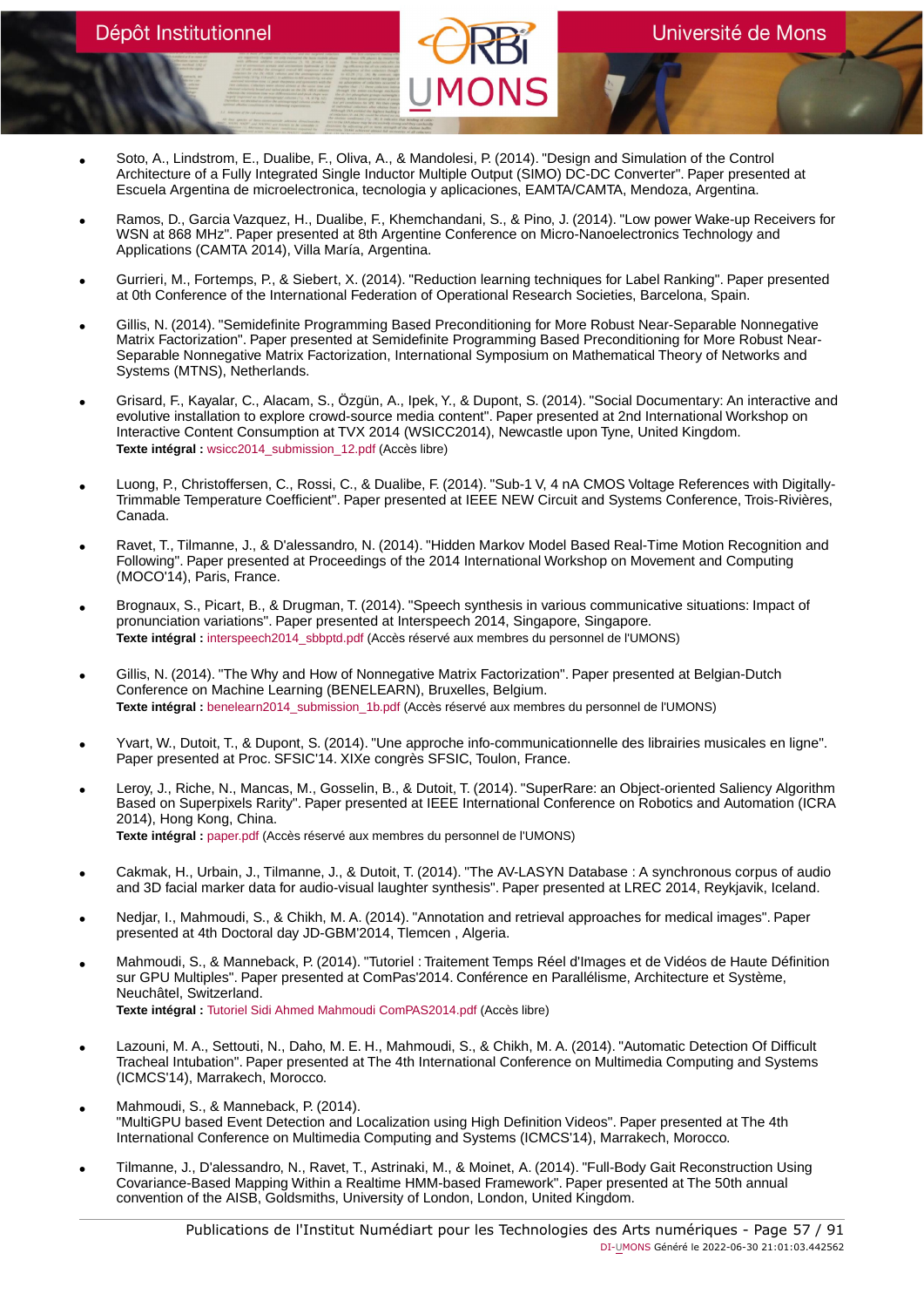**Texte intégral :** [aisb50\\_gait\\_jtndatrmaam.pdf](https://orbi.umons.ac.be/bitstream/20.500.12907/41645/1/aisb50_gait_jtndatrmaam.pdf) (Accès réservé aux membres du personnel de l'UMONS)

- Mousseau, V., Sobrie, O., & Pirlot, M. (2014). "Learning Ordinal Sorting Models from Large Learning Sets: A Multicriteria Decision Aid Perspective". Paper presented at Dagstuhl Seminar 14101 on Preference Learning, Schloss Dagstuhl, Germany.
- Frisson, C., Rocca, F., Dupont, S., Dutoit, T., Grobet, D., Giot, R., El Brouzi, M., Bouaziz, S., Yvart, W., & Leleu-Merviel, S. (2014). "Tangible Needle, Digital Haystack: Tangible Interfaces for Reusing Media Content Organized by Similarity". Paper presented at Tangible and Embedded Interaction, . doi:10.1145/2540930.2540983 **Texte intégral :** [TangibleHaystackSubmissionACM-TEI-2014.pdf](https://orbi.umons.ac.be/bitstream/20.500.12907/41623/1/TangibleHaystackSubmissionACM-TEI-2014.pdf) (Accès réservé aux membres du personnel de l'UMONS)
- Gurrieri, M., Fortemps, P., & Siebert, X. (2014). "Alternative Decomposition Techniques for Label Ranking". Paper presented at 28th Conference on Quantitative Methods for Decision Making-ORBEL 2014, Mons , Belgium.
- Siebert, X. (2014). "MediaCycle : A tool for interactive browsing of multimedia libraries". Paper presented at 28th Conference on Quantitative Methods for Decision Making-ORBEL 2014, Mons , Belgium.
- Tilmanne, J., D'alessandro, N., Astrinaki, M., & Ravet, T. (2014). "Exploration of a Stylistic Motion Space Through Realtime Synthesis". Paper presented at 9th International Conference on Computer Vision Theory and Applications (VISAPP2014), Lisbon, Unknown/unspecified.
- Dimitropoulos, K., Manitsaris, S., Tsalakanidou, F., Nikolopoulos, S., Denby, B., Al Kork, S., Crevier-Buchman, L., Pillot-Loiseau, C., Adda-Decker, M., Dupont, S., Tilmanne, J., Ott, M., Alivizatou, M., Yilmaz, E., Hadjileontiadis, L., Charisis, V., Deroo, O., Manitsaris, A., Kompatsiaris, I., & Grammalidis, N. (2014). "Capturing the Intangible: An Introduction to the i-Treasures Project". Paper presented at International Conference on Computer Vision Theory and Applications, .

**Texte intégral :** [i-treasures\\_paper\\_camera\\_ready\\_oa.pdf](https://orbi.umons.ac.be/bitstream/20.500.12907/41619/1/i-treasures_paper_camera_ready_oa.pdf) (Accès libre)

• Tadrist, N., & Debauche, O. (2014). "La modélisation à l'aide du modèle SWAT des flux hydriques et du transport en suspension sur le bassin versant de la vallée de l'oued EL-Hachem". Paper presented at Meeting international «Gestion des Ressources et Application Biotechnologiques en Aridoculture et cultures Oasiennes : Perspectives pour un Développement Durable des Zones Arides », Djerba, Tunisia. **Texte intégral :** [Présentation de communication\\_nassima\\_djerba-02.pdf](https://orbi.umons.ac.be/bitstream/20.500.12907/41902/2/Pr�sentation de communication_nassima_djerba-02.pdf) (Accès réservé aux membres du personnel de l'UMONS)[Nassima\\_article\\_Djerba.pdf](https://orbi.umons.ac.be/bitstream/20.500.12907/41902/3/Nassima_article_Djerba.pdf) (Accès réservé aux membres du personnel de l'UMONS)

#### Colloques et congrès scientifiques/Communication poster

- Florentin, J., Fauville, B., Moiny, F., Dutoit, T., Rasmont, P., Gerard, M., Kouroussis, G., & Verlinden, O. (12 December 2014). "Wildlife acoustic indicators and a soundscape study in Chevetogne, Belgium". Poster session presented at Zoology 2014, the 21st Benelux Congress of Zoology, Liège, Belgium. **Texte intégral :** [abstract.pdf](https://orbi.umons.ac.be/bitstream/20.500.12907/41679/1/abstract.pdf) (Accès réservé aux membres du personnel de l'UMONS)
- Grisard, F., Kayalar, C., Alaçam, S., Balaban, O., Ipek, Y., & Dupont, S. (24 June 2014). "Social Documentary: An interactive and evolutive installation to explore crowd-sourced media content". Poster session presented at 2nd International Workshop on Interactive Content Consumption at TVX 2014 (WSICC2014), Brussels, Belgium.
- Tadrist, N., Debauche, O., Degré, A., & Xanthoulis, D. (12 May 2014). "Modeling using the SWAT model of water flow and transport in suspension in the watershed of the valley of Wadi El-Hachem". Poster session presented at The Third International Conference on Water Resources and Environmental Management (ICWRE-2014), Antalya, Turkey. **Texte intégral :** [Tadrist\\_Abstract2.pdf](https://orbi.umons.ac.be/bitstream/20.500.12907/41903/1/Tadrist_Abstract2.pdf) (Accès libre)

# Rapports/Rapport de recherche interne

- Dupont, S., Urbain, J., Pelachaud, C., André, E., Wagner, J., Volpe, G., Mancini, M., Berthouze, N., Griffin, H., Curran, W., McKeown, G., Ruch, W., Hofmann, J., Platt, T., Pietquin, O., Piot, B., & Bantegnie, E. (2014). "FP7 ILHAIRE Periodic Report Year 3 - Project Objectives, Work Progress and Achievements".
- Dupont, S. (2014). "FP7 ILHAIRE Periodic Report Year 3 Publishable Summary (Project Nbr. 270780)".
- Lefebvre, D., Thunissen, M., Vandem Bemden, G., Dontaine, E., Rochette, A., Rodriguez, S., Giot, R., Frisson, C., Dupont, S., & Dutoit, T. (2014). "Rapport Technique et Scientifique Année Projet RW GREENTIC SonixTrip (1317970)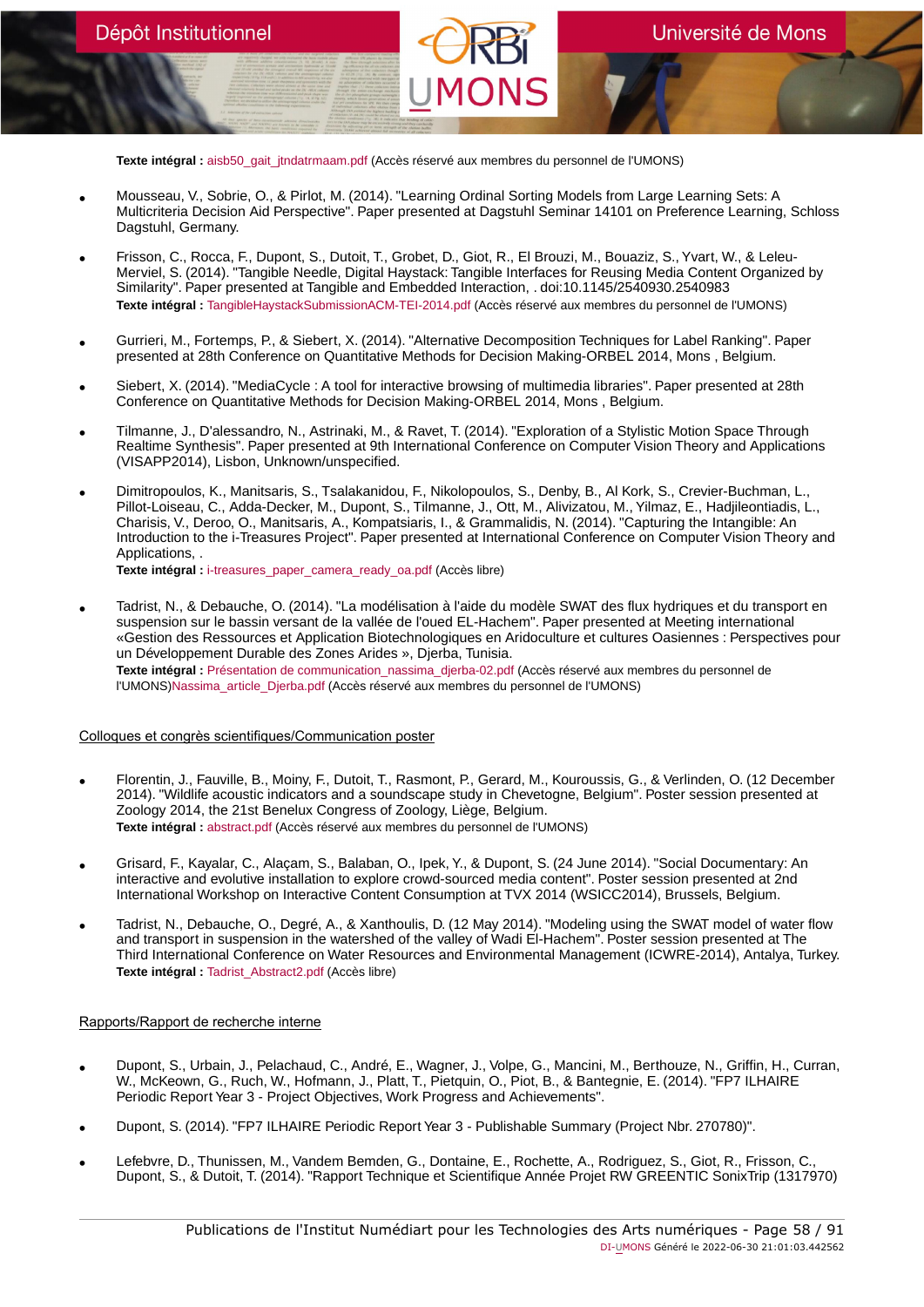: Solution End-to-End intégrée (de l'authoring a la liseuse) de création de versions numériques interactives et sonorisées de bandes dessinées".

**Texte intégral :** [SonixTrip - Rapport technique et scientifique - 1317970 - Greentic - Ann?e '1 - All.pdf](https://orbi.umons.ac.be/bitstream/20.500.12907/41671/1/SonixTrip - Rapport technique et scientifique - 1317970 - Greentic - Ann?e ) (Accès réservé aux membres du personnel de l'UMONS)

- Chantas, G., Nikolopoulos, S., Kompatsiaris, I., Karavarsamis, S., Adda-Decker, M., Yilmaz, E., Manitsaris, A., Kourvoulis, G., Glushkova, A., Grammalidis, N., Volioti, C., Dimitropoulos, K., Tilmanne, J., Dagnino, F., Pozzi, F., Crevier Buchman, L., Manitsaris, S., & Khodor al Kork, S. (2014). "First Version of Multimodal Analysis, Fusion and Semantic Media Interpretation".
- Dupont, S., Urbain, J., Pelachaud, C., André, E., Wagner, J., Volpe, G., Mancini, M., Berthouze, N., Griffin, H., Curran, W., McKeown, G., Ruch, W., Hofmann, J., Platt, T., Pietquin, O., Piot, B., & Bantegnie, E. (2014). "FP7 ILHAIRE Periodic Report Year 3 - Project Management and Use of Resources".
- Urbain, J., Dupont, S., Pelachaud, C., & McKeown, G. (2014). "Laughter Similarity Browsing FP7 ILHAIRE Deliverable 1.5".
- Nixon, L., Baltussen, L. B., Grisard, F., Dupont, S., & Patz, N. (2014). "Scenario Demonstrators FP7 LinkedTV Deliverable 6.2".
- Giangreco, G., Rossetto, L., Schuldt, H., Sezgin, M., Sahillioglu, Y., Dupont, S., & Seddati, O. (2014). "Initial Requirements and System Specification - IMOTION Deliverable 1.1".
- Denby, B., Al Kork, S., Hakoun, A., Xu, K., Roussel, P., Stone, M., Manitsaris, A., Kourvoulis, G., Katos, A., Glushkova,<br>A., Gatziaki, V., Volioti, C., Grammalidis, N., Dimitropoulos, K., Tsalakanidou, F., Kitsikidis, Crevier-Buchman, L., Pillot-Loiseau, C., & Manitsaris, S. (2014). "First Report on ICH Capture and Analysis - FP7 i-Treasures Deliverable 3.1".
- Denby, B., Al Kork, S., Hakoun, A., Xu, K., Roussel, P., Stone, M., Manitsaris, A., Kourvoulis, G., Katos, A., Glushkova, A., Gatziaki, V., Volioti, C., Grammalidis, N., Dimitropoulos, K., Tsalakanidou, F., Kitsikidis, A., Adda-Decker, M., Crevier-Buchman, L., Pillot-Loiseau, C., & Manitsaris, S. (2014). "First Version of ICH Capture and Analysis Modules - FP7 i-Treasures Deliverable 3.2".
- Charisis, V., Hadjidimitriou, S., Hadjileontiadis, L., Grammalidis, N., Dimitropoulos, K., Tsalakanidou, F., Kitsikidis, A., Chantas, G., Nikolopoulos, S., Kompatsiaris, I., Cotescu, M., Manitsaris, A., Kourvoulis, G., Katos, A., Katsouli, E., Glushkova, A., Volioti, C., Pozzi, F., Crevier-Buchman, L., & Picart, B. (2014). "Assessment Plan - FP7 i-Treasures Deliverable 7.1".
- Pozzi, F., Ceregni, A., Dagnino, F., Ott, M., Tavella, M., Adda-Decker, M., Crevier-Buchman, L., Dias, M., Dimitropoulos, K., Glushkova, A., Grammalidis, N., Hadjileontiadis, L., Kourvoulis, G., Manitsaris, A., Pillot-Loiseau, C., Tilmanne, J., & Tsekouropoulou, V. (2014). "Report on analysis of educational scenarios".
- Mancas, M., Rocca, F., Grisard, F., Tsatsou, D., Kliegr, T., Kuchar, J., & Stein, D. (2014). "Contextualisation solution and implementation: Deliverable D4.6 FP7 project LinkedTV".
- Mancas, M. (2014). "Rapport semestre 3 Projet Predattor".
- Mancas, M. (2014). "Rapport année 2 Projet Predattor".

# Mémoires et thèses/Thèse de doctorat

• Urbain, J. (2014). "Acoustic Laughter Processing". Unpublished doctoral thesis, Université de Mons. Jury: Dutoit, T. (Promotor), Pirlot, M., Dupont, S., Dutoit, T., Hancq, J., Trouvain, J., & Van hamme, H. **Texte intégral :** [Phd\\_JeromeUrbain\\_printed.pdf](https://orbi.umons.ac.be/bitstream/20.500.12907/41612/1/Phd_JeromeUrbain_printed.pdf) (Accès libre)

# Documents pédagogiques/Notes de cours et syllabus

• Dualibe, F., & Oliva, A. (2014). "Power Management Integrated Circuit Desing".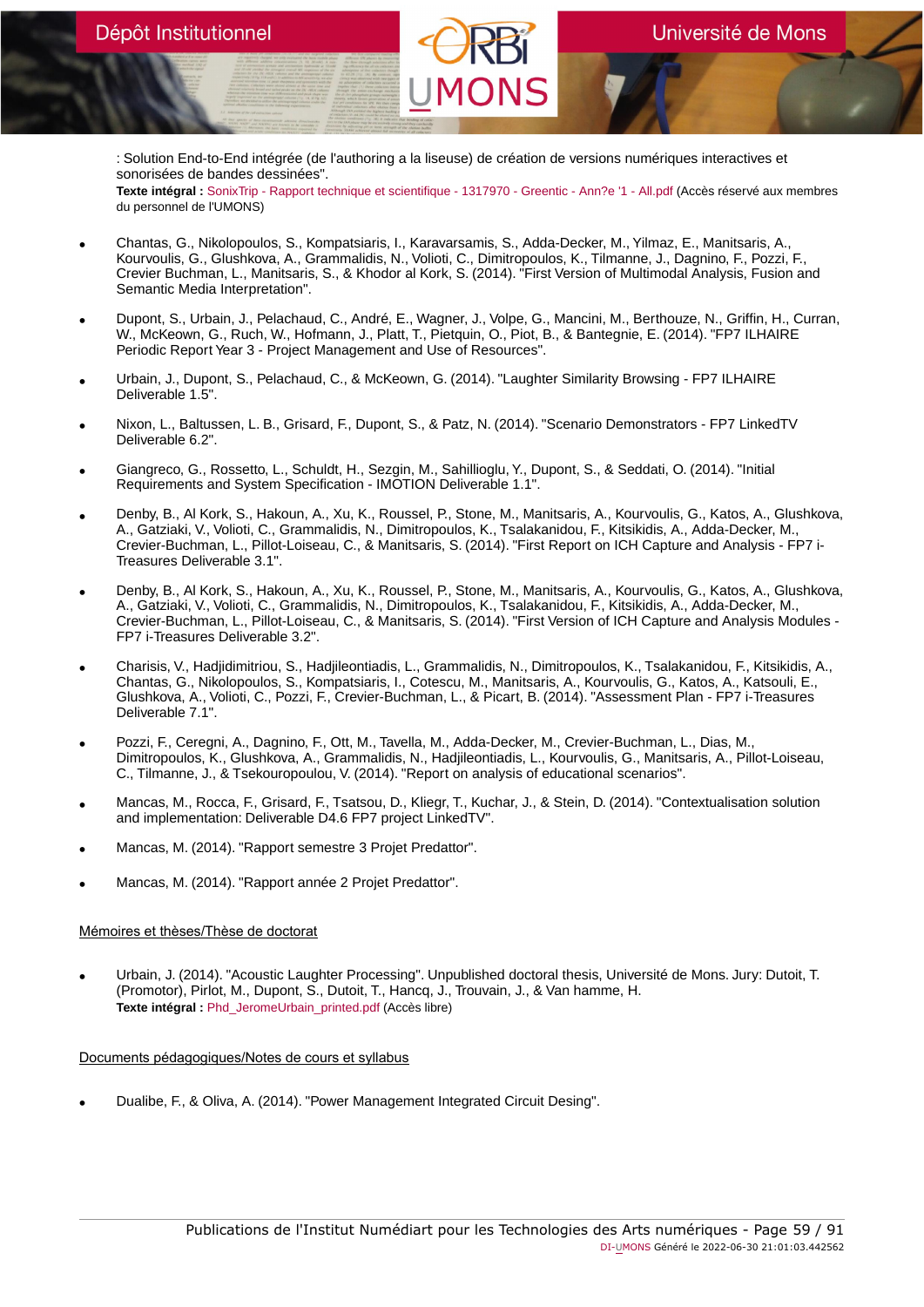Allocutions et communications diverses/Article grand public

• Widart, C., & Moinet, A. (2014). Enfin du son sur des images de foot au ralenti : L'UMons travaille sur un système inédit. "La Province".

# Allocutions et communications diverses/Autre

- Paquet, C., & Moinet, A. (2014). "UMons: les images sportives bientôt agrémentées de ralentis sonores".
- Paquet, C., & Moinet, A. (2014). "UMons: les images sportives bientôt agrémentées de ralentis sonores".

#### 2013

#### Parties d'ouvrages/Contribution à des ouvrages collectifs

- Urbain, J., Niewiadomski, R., Mancini, M., Griffin, H., Cakmak, H., Ach, L., & Volpe, G. (2013). Multimodal Analysis of Laughter for an Interactive System. In "Intelligent Technologies for Interactive Entertainment" (pp. 183-192). Springer.
- Leroy, J., Rocca, F., Mancas, M., & Gosselin, B. (2013). 3D Head Pose Estimation for TV Setups. In "Intelligent Technologies for Interactive Entertainment". Springer. **Texte intégral :** [3D Head Pose Estimation for TV setups.pdf](https://orbi.umons.ac.be/bitstream/20.500.12907/41535/1/3D Head Pose Estimation for TV setups.pdf) (Accès libre)
- D'alessandro, N., Astrinaki, M., & Dutoit, T. (2013). MAGEFACE : Performative Convension of Facial Characteristics into Speech Synthesis Parameters. In M. Mancas, T. Dutoit, N. D'alessandro, X. Siebert, B. Gosselin, C. Valderrama, M. Mancas (Ed.), T. Dutoit (Ed.), N. D'alessandro (Ed.), X. Siebert (Ed.), B. Gosselin (Ed.), & C. Valderrama (Ed.), "Intelligent Technologies for Interactive Entertainment" (pp. 179-182). **Texte intégral :** [chp%3A10.1007%2F978-3-319-03892-6\\_21.pdf](https://orbi.umons.ac.be/bitstream/20.500.12907/41577/1/chp%3A10.1007%2F978-3-319-03892-6_21.pdf) (Accès réservé aux membres du personnel de l'UMONS)
- Tilmanne, J., & Dutoit, T. (2013). Styl is tic walk syn the sis based on Fourier decom po si tion. In "Intelligent Technologies for Interactive Entertainment" (pp. 71-79). Springer.
- Leroy, J., Rocca, F., Mancas, M., Ben Madhkour, R., Grisard, F., Kliegr, T., Kuchar, J., Vit, J., Pirner, I., & Zimmermann, P. (2013). KINterestTV-Towards Non-invasive Measure of User Interest While Watching TV. In "Innovative and Creative Developments in Multimodal Interaction Systems". Springer. **Texte intégral :** [kinteresttv.pdf](https://orbi.umons.ac.be/bitstream/20.500.12907/41694/1/kinteresttv.pdf) (Accès libre)
- Fortounis, G., Chessini Bose, R., Harb, N., Jojczyk, L., Da Cunha Possa, P., & Valderrama, C. (2013). Multi-Core Embedded Systems. In "Encyclopedia of Embedded Computing Systems" (pp. 350). IGI Global. doi:10.4018/978-1- 4666-3922-5
- Mahmoudi, S., & Benjelloun, M. (2013). Using Global Shape Descriptors for Content Medical Based Image Retrieval. In "Handbook of Research on ICTs and Management Systems for Improving Efficiency in Healthcare and Social Care". IGI Global.
- CULIBRK, D., Mancas, M., & CRNOJEVIC, V. (2013). Dynamic Texture Recognition Based on Compression Artifacts. In "Towards Advanced Data Analysis by Combining Soft Computing and Statistics Studies in Fuzziness and Soft Computing". Editions Springer. **Texte intégral :** [cost\\_book\\_texture\\_dcmmvc.pdf](https://orbi.umons.ac.be/bitstream/20.500.12907/41482/1/cost_book_texture_dcmmvc.pdf) (Accès libre)
- Vatavu, R.-D., & Mancas, M. (2013). Interactive TV Potpourris: An Overview of Designing Multi-screen TV Installations for Home Entertainment. In "Intelligent Technologies for Interactive Entertainment". Springer.
- Ben Madhkour, R., Burczykowski, L., Mancas, M., & Gosselin, B. (2013). Image Surround: Automatic Projector Calibration for Indoor Adaptive Projection. In "Intelligent Technologies for Interactive Entertainment" (pp. 156-162). Springer.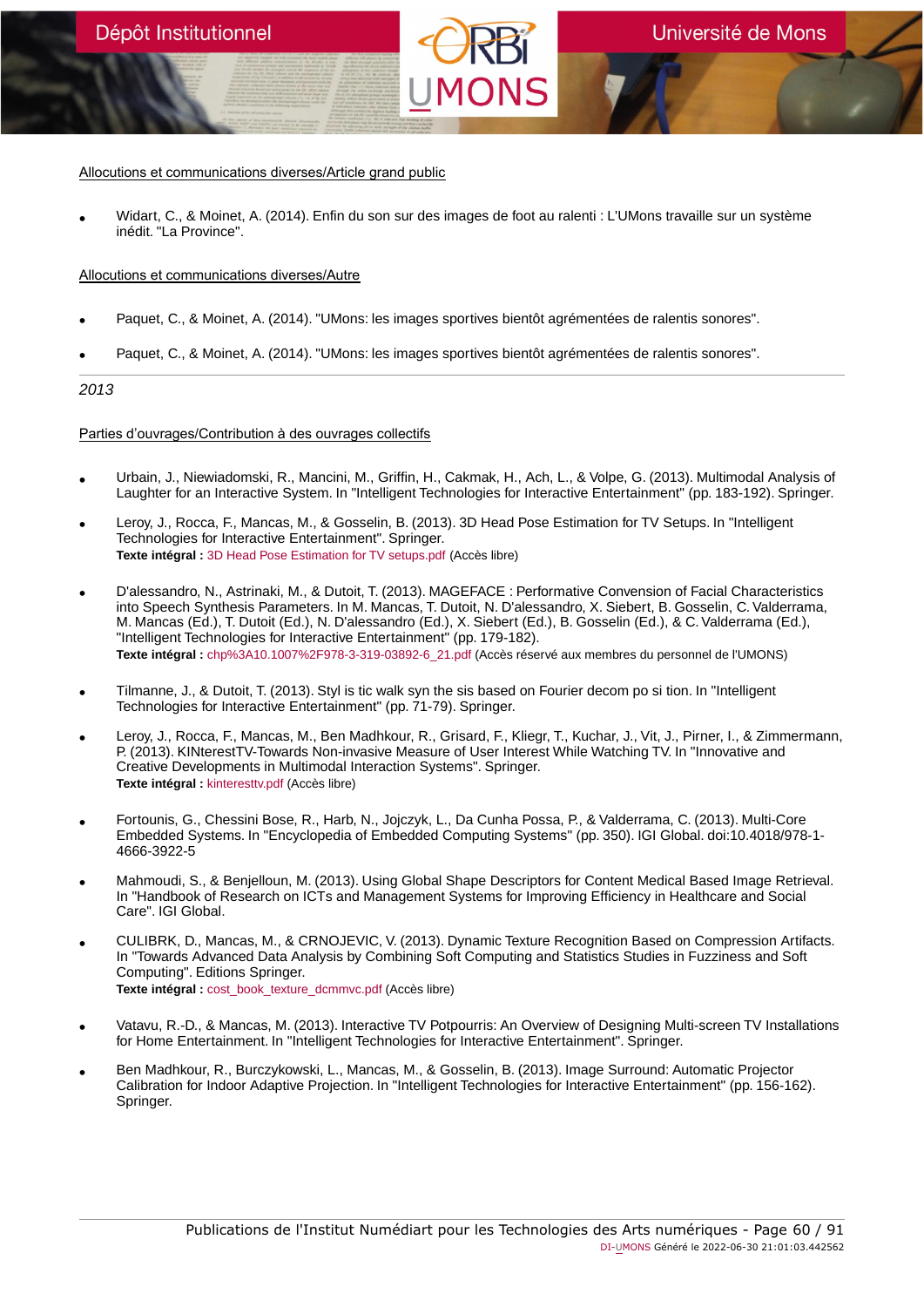#### Périodiques scientifiques/Article

- Sabbe, A., Wilquin, H., & Debailleux, L. (2013). 3DMONS-Parametric 3D modeling of the city of Mons. "Quarterly Progress Scientific Report of the Numediart Research Program".
- Lazouni, M. A., Chikh, M. A., & Mahmoudi, S. (02 December 2013). A New Computer Aided Diagnosis System for Pre-Anesthesia Consultation. "Journal of Medical Imaging and Health Informatics, 3" (4), 471-479.
- Lazouni, M. A., Daho, M. E. H., Settouti, N., Chikh, M. A., & Mahmoudi, S. (01 December 2013). Machine Learning Tool for Automatic ASA Detection. "Studies in Computational Intelligence, SCI 488", 9-16.
- Reboursière, L., & Dupont, S. (30 November 2013). EGT: Enriched Guitar Transcription. "Lecture Notes in Computer Science, 124", 163-168. **Texte intégral :** [10.1007-978-3-319-03892-6-EGT.pdf](https://orbi.umons.ac.be/bitstream/20.500.12907/41558/1/10.1007-978-3-319-03892-6-EGT.pdf) (Accès réservé aux membres du personnel de l'UMONS)
- Frisson, C., Keyaerts, G., Grisard, F., Dupont, S., Ravet, T., Zajega, F., Colmenares Guerra, L., Todoroff, T., & Dutoit, T. (30 November 2013). MashtaCycle: On-Stage Improvised Audio Collage by Content-Based Similarity and Gesture Recognition. "Lecture Notes in Computer Science, 124", 114-123. **Texte intégral :** [10.1007-978-3-319-03892-6-Mashta.pdf](https://orbi.umons.ac.be/bitstream/20.500.12907/41559/1/10.1007-978-3-319-03892-6-Mashta.pdf) (Accès réservé aux membres du personnel de l'UMONS)
- Picart, B., Drugman, T., & Dutoit, T. (17 October 2013). HMM-based speech synthesis with various degrees of articulation: A perceptual study. "Neurocomputing, Volume 132", 142 - 147. doi:10.1016/j.neucom.2012.10.040 **Texte intégral :** [neurocomputing\\_nolisp11\\_bptdtd.pdf](https://orbi.umons.ac.be/bitstream/20.500.12907/41578/1/neurocomputing_nolisp11_bptdtd.pdf) (Accès réservé aux membres du personnel de l'UMONS)
- Drugman, T., Urbain, J., Bauwens, N., Chessini Bose, R., Valderrama, C., Lebecque, P., & Dutoit, T. (09 September 2013). Objective Study of Sensor Relevance for Automatic Cough Detection. "IEEE Transactions on Information Technology in Biomedicine, 17" (3), 699-707.
- Riche, N., Mancas, M., Duvinage, M., Mibulumukini, M., Gosselin, B., & Dutoit, T. (2013). RARE2012: A multi-scale rarity-based saliency detection with its comparative statistical analysis. "Signal Processing: Image Communication". **Texte intégral :** [rare2012.pdf](https://orbi.umons.ac.be/bitstream/20.500.12907/41518/1/rare2012.pdf) (Accès libre)
- Naoui, M., Belalem, G., & Mahmoudi, S. (01 September 2013). A Reflexion on Implementation Version for Active Appearance Model. "International Journal of Computer Vision and Image Processing, 3" (Issue 3), 16-30. doi:10.4018/ijcvip.2013070102
- Gillis, N. (06 August 2013). Robustness Analysis of Hottopixx, a Linear Programming Model for Factoring Nonnegative Matrices. "SIAM Journal on Matrix Analysis and Applications, 34" (3), 1189-1212. **Texte intégral :** [10 Robustness Analysis of Hottopixx - a linear programming model for factoring nonnegative matrices.pdf](https://orbi.umons.ac.be/bitstream/20.500.12907/41842/1/10 Robustness Analysis of Hottopixx - a linear programming model for factoring nonnegative matrices.pdf) (Accès libre)
- D'alessandro, N., Tilmanne, J., Astrinaki, M., Hueber, T., Dall, R., Ravet, T., Moinet, A., Cakmak, H., Babacan, O., Barbulescu, A., Parfait, V., Huguenin, V., Kalayci, E., & Hu, Q. (2013). Reactive Statistical Mapping: Towards the Sketching of Performative Control with Data. "IFIP Advances in Information and Communication Technology". **Texte intégral :** [enterface13.pdf](https://orbi.umons.ac.be/bitstream/20.500.12907/41575/1/enterface13.pdf) (Accès réservé aux membres du personnel de l'UMONS)
- Escobar Juzga, F., Chang, X., Ibala, C., & Valderrama, C. (04 July 2013). Accuracy Study of a Real-Time Hybrid<br>Sound Source Localization Algorithm. "Lecture Notes of the Institute for Computer Sciences, Social-Informati Telecommunications Engineering, 124", 146-155.
- Escobar Juzga, F., Chang, X., IBALA, C., & Valderrama, C. (03 July 2013). Accuracy study of a real-time hybrid sound source localization algorithm. "Lecture Notes in Computer Science, 124" (2013), 146-155. doi:10.1007/978-3-319- 03892-6\_17
- Mahmoudi, S., Kierzynka, M., & Manneback, P. (02 July 2013). Real-Time GPU-Based Motion Detection and Tracking Using Full HD Videos. "Lecture Notes of the Institute for Computer Sciences, Social-Informatics and Telecommunications Engineering, 124", 12-21. **Texte intégral :** [Intetain2013.pdf](https://orbi.umons.ac.be/bitstream/20.500.12907/41498/1/Intetain2013.pdf) (Accès réservé aux membres du personnel de l'UMONS)
- Mahmoudi, S., & Benjelloun, M. (27 June 2013). Medical images annotation and retrieval. "International Journal of Computer Assisted Radiology and Surgery, 8", 75-S78.
- Urbain, J., Cakmak, H., & Dutoit, T. (2013). Evaluation of HMM-Based laughter synthesis. "IEEE International Conference on Acoustics, Speech and Signal Processing. Proceedings".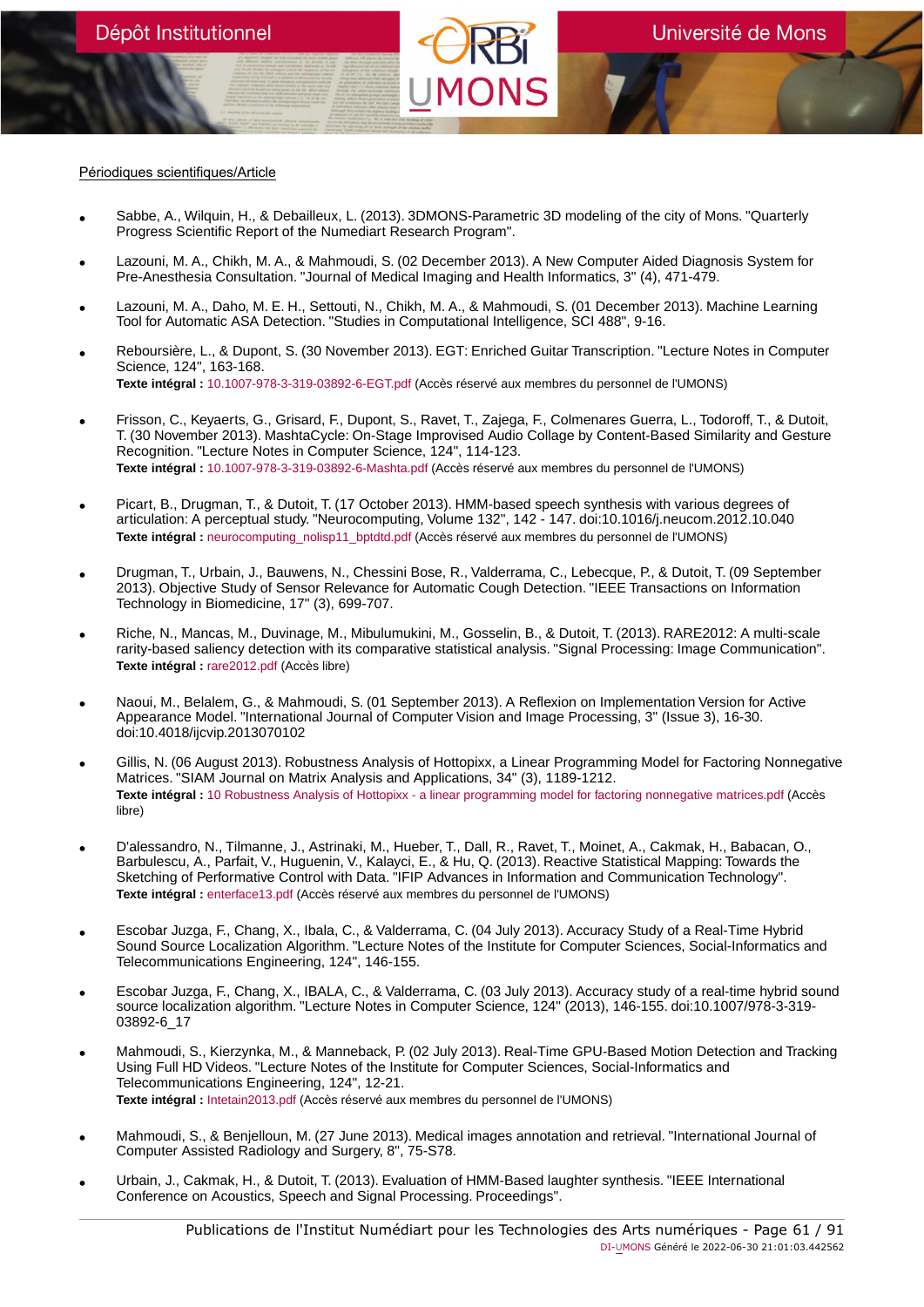**Texte intégral :** [ICASSP2013\\_0007835.pdf](https://orbi.umons.ac.be/bitstream/20.500.12907/41505/1/ICASSP2013_0007835.pdf) (Accès réservé aux membres du personnel de l'UMONS)

- Picart, B., Drugman, T., & Dutoit, T. (29 April 2013). Analysis and HMM-based synthesis of hypo and hyperarticulated speech. "Computer Speech and Language, Volume 28" (Issue 2), 687 - 707. doi:10.1016/j.csl.2013.04.008 **Texte intégral :** [csl\\_hypohyper\\_bptdtd.pdf](https://orbi.umons.ac.be/bitstream/20.500.12907/41579/1/csl_hypohyper_bptdtd.pdf) (Accès réservé aux membres du personnel de l'UMONS)
- Zajega, F., picard-limpens, C., René, J., Puleo, A., Decuypere, J., Frisson, C., Ravet, T., & Mancas, M. (02 February 2013). Medianeum: Gesture-Based Ergonomic Interaction. "Lecture Notes in Computer Science, 124", 96-103. **Texte intégral :** [medianeum.pdf](https://orbi.umons.ac.be/bitstream/20.500.12907/41601/1/medianeum.pdf) (Accès libre)
- Frisson, C., Dupont, S., Moinet, A., Picard, C., Ravet, T., Dutoit, T., & Siebert, X. (07 January 2013). VideoCycle: User-Friendly Navigation by Similarity in Video Databases. "Lecture Notes in Computer Science, 7733", 550-553. **Texte intégral :** [mmmvbs2013\\_cfsdamcpltrxstd\\_videocycle.pdf](https://orbi.umons.ac.be/bitstream/20.500.12907/41499/1/mmmvbs2013_cfsdamcpltrxstd_videocycle.pdf) (Accès réservé aux membres du personnel de l'UMONS)

Colloques et congrès scientifiques/Communication orale non publiée/Abstract

Dépôt Institutionnel

- Valderrama, C. (15 November 2013). "Evolution of Multicore Architectures: design strategies, languages and tools". Paper presented at ICTP (International Center of Theoretical Physics) - IAEA (International Atomic Energy Agency) International Training Workshop on FPGA Design for Scientific Instrumentation and Computing, Trieste, Italy.
- Valderrama, C. (14 October 2013). "Design Requirements for Multicore Reconfigurable Platforms". Paper presented at PSP-FPGA Symposium, The future of architectural design for embedded platforms, Congrescentrum Het Pand, Onderbergen 1, 9000 Gent, Belgium. **Texte intégral :** [2013.10.14 PSP FPGA Symposium Gent 0.1.pdf](https://orbi.umons.ac.be/bitstream/20.500.12907/41534/1/2013.10.14 PSP FPGA Symposium Gent 0.1.pdf) (Accès libre)
- Frisson, C., & Schayes, E. (10 October 2013). "LavaAMP". Paper presented at ACM Symposium on User Interface Software and Technology (UIST), Student Innovation Contest (SIC), St Andrews, United Kingdom. **Texte intégral :** [LavaAMP.mov](https://orbi.umons.ac.be/bitstream/20.500.12907/41587/1/LavaAMP.mov) (Accès réservé aux membres du personnel de l'UMONS)
- Urbain, J. (04 September 2013). "Automatic Phonetic Transcription of Laughter and its Application to Laughter Synthesis". Paper presented at Fifth biannual Humaine Association Conference on Affective Computing and Intelligent Interaction, Genève, Switzerland.
- Dualibe, F. (15 August 2013). "An introduction to CMOS Data converters: The 2014 Argentinean School of Microelectronics, Technologies and Applications". Paper presented at The 8th Argentinean School of Microelectronics, Technologies and Applications, Universidad Tecnologica Nacional, Buenos Aires, Argentina.
- Urbain, J. (23 July 2013). "An overview of automatic acoustic laughter processing". Paper presented at 13th International Summer School and Symposium on Humour and Laughter: Theory, Research and Applications, Magdeburg, Germany.
- Mahmoudi, S., & Manneback, P. (15 April 2013). "Optical flow based motion tracking on multiple GPUs". Paper presented at 4th st Workshop of COST 0805 action. Open Network for High-Performance Computing on Complex Environments, Madrid, Spain.
- Mahmoudi, S. (14 March 2013). "Pour une meilleure exploitation des architectures Multi-CPU/Multi-GPU Application au traitement d'objets multimédias". Paper presented at Formations CISM/CÉCI, Université de Louvain La Neuve, UCL, Belgium.

**Texte intégral :** [Pour une meilleure exploitation des architectures parallèles et hétérogènes ' Application au traitement d'objets](https://orbi.umons.ac.be/bitstream/20.500.12907/41494/1/Pour une meilleure exploitation des architectures parall�les et h�t�rog�nes ) [multimédias'.pdf](https://orbi.umons.ac.be/bitstream/20.500.12907/41494/1/Pour une meilleure exploitation des architectures parall�les et h�t�rog�nes ) (Accès libre)

Colloques et congrès scientifiques/Communication publiée dans un ouvrage

• Mancas, M., Dutoit, T., D'alessandro, N., Siebert, X., Gosselin, B., & Valderrama, C. (2013). "Intelligent Technologies for Interactive Entertainment: 5th International ICST Conference, INTETAIN 2013". Paper presented at 5th International ICST Conference, INTETAIN 2013, Mons, Belgium. **Texte intégral :** [intetain\\_2103.pdf](https://orbi.umons.ac.be/bitstream/20.500.12907/41588/1/intetain_2103.pdf) (Accès libre)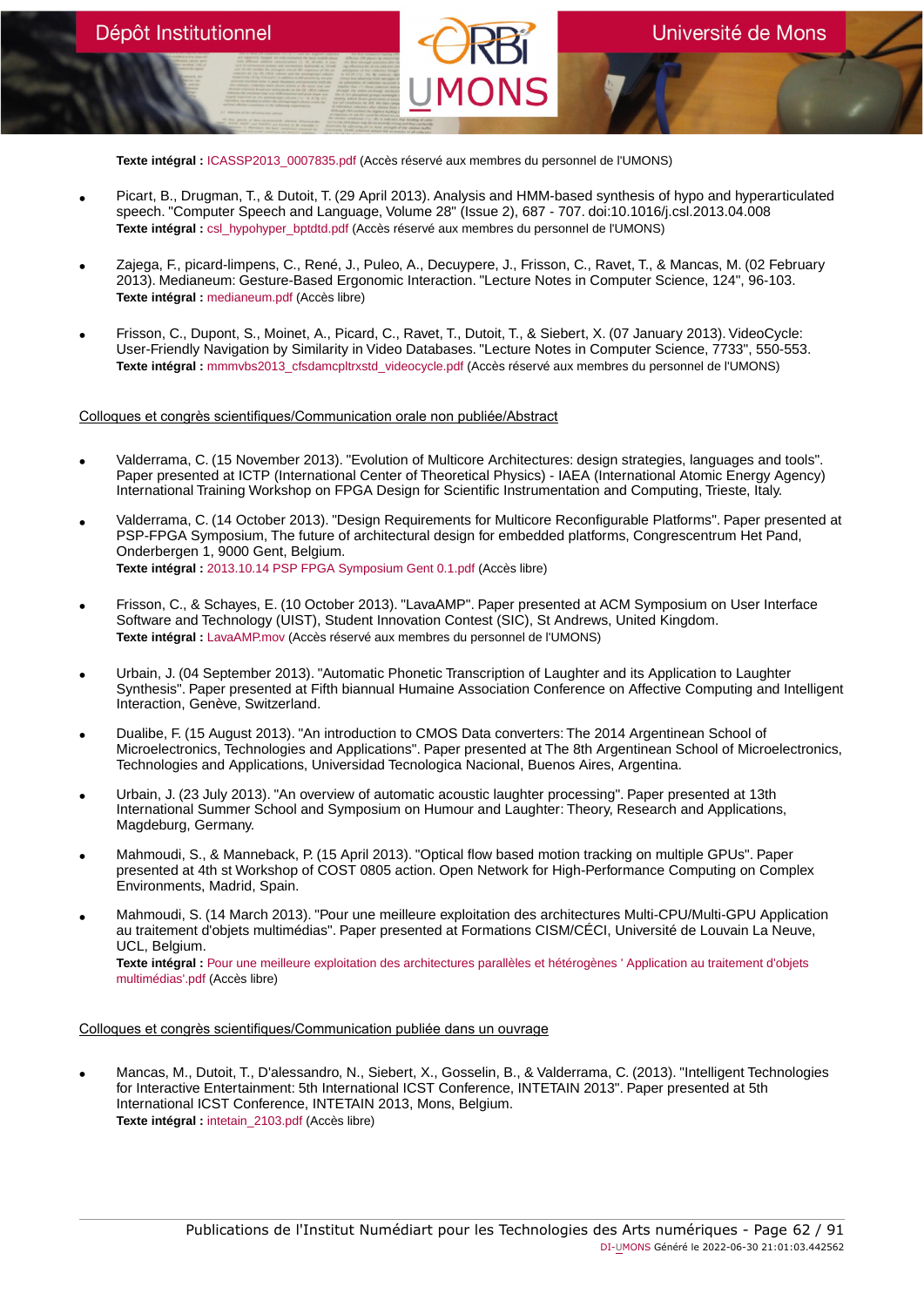Colloques et congrès scientifiques/Communication publiée dans un périodique

Dépôt Institutionnel

- Daoudi, A., Mahmoudi, S., & Chikh, M. A. (2013). "Active shape model for the semi-automatic segmentation of the right ventricle". Paper presented at INTERNATIONAL CONFERENCE ON SIGNAL, IMAGE, VISION AND THEIR APPLICATIONS (SIVA'13), Guelma , Algeria.
- Nedjar, I., Mahmoudi, S., & Chikh, M. A. (2013). "Content-based medical images classification". Paper presented at INTERNATIONAL CONFERENCE ON SIGNAL, IMAGE, VISION AND THEIR APPLICATIONS (SIVA'13), Guelma , Algeria.
- Seriari, M., Chikh, M. A., & Mahmoudi, S. (2013). "Breast cancer diagnosis in digital mammogram using curvelet transform and GLCM features". Paper presented at INTERNATIONAL CONFERENCE ON SIGNAL, IMAGE, VISION AND THEIR APPLICATIONS (SIVA'13), Guelma , Algeria.
- Dupont, S., & Ravet, T. (2013). "Improved Audio Classification using a Novel Non-Linear Dimensionality Reduction Ensemble Approach". Paper presented at 14th International Society for Music Information Retrieval Conference, ISMIR, Curitiba, Brazil. **Texte intégral :** [10.1.1.458.6852.pdf](https://orbi.umons.ac.be/bitstream/20.500.12907/41522/1/10.1.1.458.6852.pdf) (Accès libre)
- Mahmoudi, S., & Manneback, P. (2013). "Real time Multi-GPU-based Event Detection in High Definition Videos". Paper presented at The 5th International Conference on Electronics Engineering, Oran, Algeria.
- Frisson, C., Schayes, E., Uyttenhove, S., Dupont, S., Giot, R., & Dutoit, T. (2013). "Designing artfully-mediated interactive surfaces organizing media collections". Paper presented at ACM Interactive Tabletops and Surfaces (ITS), Workshop: Collaboration meets Interactive Surfaces: Walls, Tables, Tablets and Phones, St Andrews, United Kingdom.

**Texte intégral :** [CmIS\\_paper28.pdf](https://orbi.umons.ac.be/bitstream/20.500.12907/41586/1/CmIS_paper28.pdf) (Accès réservé aux membres du personnel de l'UMONS)

- Amaral, V., Cicchetti, A., & Deshayes, R. (2013). "A Multiparadigm Approach to Integrate Gestures and Sound in the Modeling Framework". Paper presented at 7th International Workshop on Multi-Paradigm Modeling (MPM'13), Miami, United States - Florida.
- Leroy, J., Rocca, F., & Gosselin, B. (2013). "Proxemics Measurement During Social Anxiety Disorder Therapy Using a RGBD Sensors Network". Paper presented at MICCAI 2013 workshop on Bio-Imaging and Visualization for Patient-Customized Simulations, Nagoya, Japan. **Texte intégral :** [Proxemics Measurement During Social Anxiety Disorder Therapy Using a RGBD Sensors Network.pdf](https://orbi.umons.ac.be/bitstream/20.500.12907/41536/1/Proxemics Measurement During Social Anxiety Disorder Therapy Using a RGBD Sensors Network.pdf) (Accès libre)
- Deshayes, R., Mens, T., & Palanque, P. (2013). "A Generic Framework for Executable Gestural Interaction Models". Paper presented at IEEE Symposium on Visual Languages and Human-Centric Computing, San Jose, United States - California. **Texte intégral :** [vlhcc2013-shortpaper.pdf](https://orbi.umons.ac.be/bitstream/20.500.12907/41502/1/vlhcc2013-shortpaper.pdf) (Accès réservé aux membres du personnel de l'UMONS)
- Deshayes, R. (2013). "A Domain-Specific Modeling Approach for Gestural Interaction". Paper presented at IEEE Symposium on Visual Languages and Human-Centric Computing, San Jose, United States - California.
- Mibulumukini, M., Riche, N., Mancas, M., Gosselin, B., & Dutoit, T. (2013). "BIOLOGICALLY PLAUSIBLE CONTEXT RECOGNITION ALGORITHMS". Paper presented at ICIP 2013, Melbourne, Australia. **Texte intégral :** [ICIP13\\_CONTEXT\\_CMM2.pdf](https://orbi.umons.ac.be/bitstream/20.500.12907/41591/1/ICIP13_CONTEXT_CMM2.pdf) (Accès réservé aux membres du personnel de l'UMONS)
- Decombas, M., Riche, N., Dufaux, F., Pesquet-Popescu, B., Mancas, M., Gosselin, B., & Dutoit, T. (2013). "Spatio-Temporal Saliency Based on Rare Model". Paper presented at ICIP 2013, Melbourne, Australia. **Texte intégral :** [icip2013\\_saliency\\_nrmmbgtd.pdf](https://orbi.umons.ac.be/bitstream/20.500.12907/41595/1/icip2013_saliency_nrmmbgtd.pdf) (Accès libre)
- Babacan, O., Drugman, T., D'alessandro, N., Henrich, N., & Dutoit, T. (2013). "A Quantitative Comparison of Glottal<br>Closure Instant Estimation Algorithms on a Large Variety of Singing Sounds". Paper presented at Intersp France.
- Riche, N., Duvinage, M., Mancas, M., Gosselin, B., & Dutoit, T. (2013). "Saliency and Human Fixations: State-of-the-<br>art and Study of Comparison Metrics". Paper presented at international Computer Vision, Sydney, Austra **Texte intégral :** [iccv2013\\_nrmdmmbgtd.pdf](https://orbi.umons.ac.be/bitstream/20.500.12907/41517/1/iccv2013_nrmdmmbgtd.pdf) (Accès libre)
- Urbain, J., Cakmak, H., & Dutoit, T. (2013). "Automatic Phonetic Transcription of Laughter and its Application to Laughter Synthesis". Paper presented at Fifth biannual Humaine Association Conference on Affective Computing and Intelligent Interaction, Genève, Switzerland.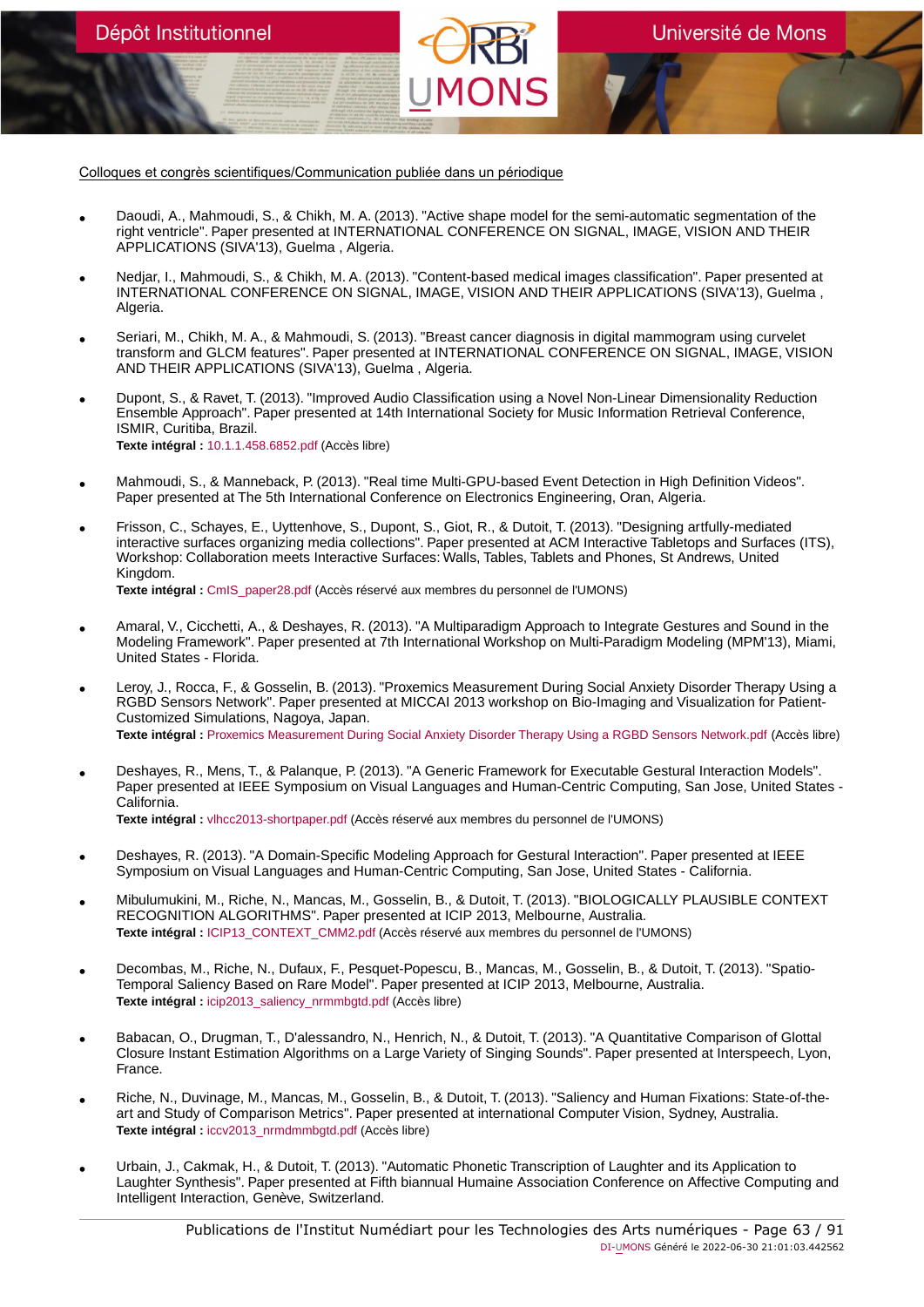**Texte intégral :** [ACII2013\\_Urbain.pdf](https://orbi.umons.ac.be/bitstream/20.500.12907/41519/1/ACII2013_Urbain.pdf) (Accès réservé aux membres du personnel de l'UMONS)

Dépôt Institutionnel

- Moinet, A., Dutoit, T., & Latour, P. (2013). "Audio Time-Scaling for Slow Motion Sports Videos". Paper presented at 16th International Conference on Digital Audio Effects (DAFx-13), Maynooth, Ireland. **Texte intégral :** [dafx2013\\_slowdio.pdf](https://orbi.umons.ac.be/bitstream/20.500.12907/41527/1/dafx2013_slowdio.pdf) (Accès réservé aux membres du personnel de l'UMONS)
- Astrinaki, M., Moinet, A., D'alessandro, N., & Dutoit, T. (2013). "Pure Data External for Reactive HMM-based Speech and Singing Synthesis". Paper presented at 16th International Conference on Digital Audio Effects (DAFx-13), Maynooth, Ireland. **Texte intégral :** [dafx2013\\_mage.pdf](https://orbi.umons.ac.be/bitstream/20.500.12907/41528/1/dafx2013_mage.pdf) (Accès réservé aux membres du personnel de l'UMONS)
- Astrinaki, M., Moinet, A., Junichi, Y., Richmond, K., Ling, Z.-H., King, S., & Dutoit, T. (2013). "MAGE Reactive articulatory feature control of HMM-based parametric speech synthesis". Paper presented at 8th Speech Synthesis Workshop (SSW8), Barcelona, Spain. **Texte intégral :** [ssw8\\_mage\\_maamtd.pdf](https://orbi.umons.ac.be/bitstream/20.500.12907/41570/1/ssw8_mage_maamtd.pdf) (Accès réservé aux membres du personnel de l'UMONS)
- Riche, N., Duvinage, M., Mancas, M., Gosselin, B., & Dutoit, T. (2013). "A study of parameters affecting visual saliency assessment". Paper presented at 6th International Symposium on Attention in Cognitive Systems, Beijing, China. **Texte intégral :** [isacs2013\\_nrmdmmbgtd.pdf](https://orbi.umons.ac.be/bitstream/20.500.12907/41594/1/isacs2013_nrmdmmbgtd.pdf) (Accès libre)
- Benjelloun, M., Dadi, E. W., & Daoudi, E. M. (2013). "Large Scale 3D Shape Retrieval by exploiting mutli-core and GPU". Paper presented at International Conference on Parallel and Distributed Processing Techniques and Applications, Las Vegas, United States - Nevada.
- Dupont, S., Ravet, T., picard-limpens, C., & Frisson, C. (2013). "Nonlinear Dimensionality Reduction Approaches applied to Music and Textural Sounds". Paper presented at IEEE International Conference on Multimedia and Expo (ICME 2013), San Jose, United States - California. **Texte intégral :** [10.1.1.648.3044.pdf](https://orbi.umons.ac.be/bitstream/20.500.12907/41501/1/10.1.1.648.3044.pdf) (Accès réservé aux membres du personnel de l'UMONS)
- Frisson, C., Keyaerts, G., Grisard, F., Dupont, S., Ravet, T., Zajega, F., Colmenares Guerra, L., Todoroff, T., & Dutoit, T. (2013). "MashtaCycle: On-Stage Improvised Audio Collage by Content-Based Similarity and Gesture Recognition". Paper presented at INTETAIN 2013, Mons, Belgium. **Texte intégral :** [10.1007-978-3-319-03892-6-Mashta.pdf](https://orbi.umons.ac.be/bitstream/20.500.12907/41546/1/10.1007-978-3-319-03892-6-Mashta.pdf) (Accès réservé aux membres du personnel de l'UMONS)
- Gurrieri, M., Siebert, X., & Fortemps, P. (2013). "Label Ranking with Preference Intensity". Paper presented at 26th European Conference on Operational Research , EURO/INFORMS MMXIII, Rome, Italy.
- Schoreels, J., Deshayes, R., & Mens, T. (2013). "KinectBalls: An Interactive Tool for Ball Throwing Games". Paper presented at INTETAIN 2013, Mons, Belgium. doi:10.1007/978-3-319-03892-6\_11 **Texte intégral :** [intetain2013-VRBall.pdf](https://orbi.umons.ac.be/bitstream/20.500.12907/41503/1/intetain2013-VRBall.pdf) (Accès réservé aux membres du personnel de l'UMONS)
- Urbain, J., Niewiadomski, R., Mancini, M., Griffin, H., Cakmak, H., Ach, L., & Volpe, G. (2013). "Multimodal Analysis of laughter for an Interactive System". Paper presented at INTETAIN 2013, Mons, Belgium. **Texte intégral :** [MultimodalLaughterAnalysis\\_Intetain2013.pdf](https://orbi.umons.ac.be/bitstream/20.500.12907/41514/1/MultimodalLaughterAnalysis_Intetain2013.pdf) (Accès réservé aux membres du personnel de l'UMONS)
- Gurrieri, M., Fortemps, P., & Siebert, X. (2013). "Label Ranking with Intensity of Preference". Paper presented at 26th European Conference on Operational Research , EURO/INFORMS MMXIII, Rome, Italy.
- Picart, B., Brognaux, S., & Drugman, T. (2013). "HMM-based Speech Synthesis of Live Sports Commentaries: Integration of a Two-Layer Prosody Annotation". Paper presented at 8th Speech Synthesis Workshop (SSW8), Barcelona, Spain. **Texte intégral :** [ssw8\\_bpsbtd.pdf](https://orbi.umons.ac.be/bitstream/20.500.12907/41580/1/ssw8_bpsbtd.pdf) (Accès réservé aux membres du personnel de l'UMONS)
- Borzee, F., Mousseau, V., Pirlot, M., Siebert, X., & Viappiani, P. (2013). "Bayesian Recommendations and Utility Elicitation with Intensity of Preference Statements". Paper presented at 26th European Conference on Operational Research , EURO/INFORMS MMXIII, Rome, Italy.
- Castermans, T., Duvinage, M., & Riche, N. (2013). "Online emotion classification from electroencephalographic signals : a first study conducted in a realistic movie theater". Paper presented at 12th International Conference on Artificial Intelligence and Soft Computing ICAISC 2013, Zakopane, Poland.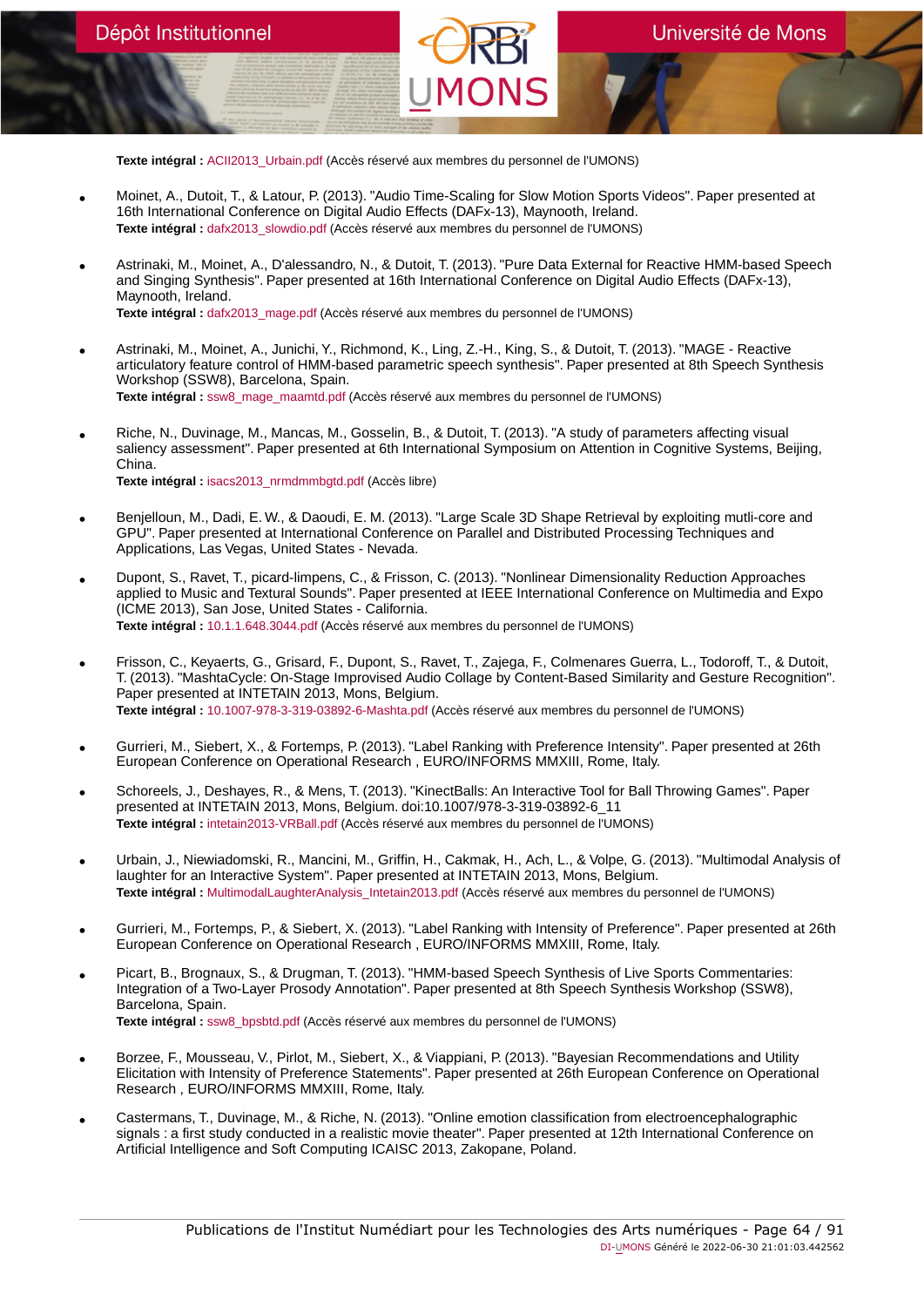- Mens, T., Deshayes, R., & Palanque, P. (2013). "PetriNect: A Tool for Executable Modeling of Gestural Interaction". Paper presented at IEEE Symposium on Visual Languages and Human-Centric Computing, San Jose, United States - California.
- Wang, J., D'alessandro, N., Pon, A., & Fels, S. (2013). "PENny : An Extremely Low-Cost Pressure-Sensitive Stylus for Existing Capacitive Touchscreens". Paper presented at 13th Conference on New Interfaces for Musical Expression (NIME'13), Daejeon + Seoul, South Korea. **Texte intégral :** [150\\_Paper.pdf](https://orbi.umons.ac.be/bitstream/20.500.12907/41604/1/150_Paper.pdf) (Accès réservé aux membres du personnel de l'UMONS)
- Astrinaki, M., D'alessandro, N., Reboursière, L., Moinet, A., & Dutoit, T. (2013). "Mage 2.0: New features and its application in the development of a talking guitar". Paper presented at 13th Conference on New Interfaces for Musical Expression (NIME'13), Daejeon + Seoul, South Korea. **Texte intégral :** [MAGENIME13.pdf](https://orbi.umons.ac.be/bitstream/20.500.12907/41504/1/MAGENIME13.pdf) (Accès réservé aux membres du personnel de l'UMONS)
- Brognaux, S., Picart, B., & Drugman, T. (2013). "A New Prosody Annotation Protocol for Live Sports Commentaries". Paper presented at Interspeech 2013, Lyon, France. **Texte intégral :** [interspeech2013\\_proso\\_sbbptd.pdf](https://orbi.umons.ac.be/bitstream/20.500.12907/41581/1/interspeech2013_proso_sbbptd.pdf) (Accès réservé aux membres du personnel de l'UMONS)
- Belaidi, S., Mahmoudi, S., & Chikh, M. A. (2013). "Automatic regions detection in X- rays images using SVM method". Paper presented at Troisième Journée Doctorale en génie biologique et médical, Tlemcen, Algeria.
- Babacan, O., Drugman, T., D'alessandro, N., Henrich, N., & Dutoit, T. (2013). "A comparative study of pitch extraction algorithms on a large variety of singing sounds". Paper presented at International Conference on Acoustics, Speech, and Signal Processing (ICASSP), Vancouver, Canada.
- Leroy, J., Rocca, F., Mancas, M., & Gosselin, B. (2013). "Second screen interaction: an approach to infer TV watcher's interest using 3D head pose estimation". Paper presented at LiME, Rio de Janeiro, Brazil. **Texte intégral :** [Second screen interaction an approach to infer tv watcher's interest using 3d head pose estimation.pdf](https://orbi.umons.ac.be/bitstream/20.500.12907/41533/1/Second screen interaction an approach to infer tv watcher) (Accès libre)
- Niewiadomski, R., Hofmann, J., Urbain, J., Platt, T., Wagner, J., Piot, B., Cakmak, H., Pammi, S., Baur, T., Dupont, S., Geist, M., Lingenfelser, F., McKeown, G., Pietquin, O., & Ruch, W. (2013). "Laugh-aware virtual agent and its impact on user amusement". Paper presented at Twelfth International Conference on Autonomous Agents and Multiagent Systems (AAMAS2013), Saint Paul, United States - Minnesota. **Texte intégral :** [p619.pdf](https://orbi.umons.ac.be/bitstream/20.500.12907/41500/1/p619.pdf) (Accès libre)
- Toledo, L., Dualibe, F., Petrashin, P., & Lancioni, W. (2013). "A low voltage CMOS voltage reference based on partial compensation of MOSFET threshold voltage and mobility using current subtraction". Paper presented at IEEE Latin-America Symposium on Circuit and Systems, LASCAS, Cuzco, Peru.
- Soto, A., Dualibe, F., Lindstrom, E., Oliva, A., & Mandolesi, P. (2013). "Fully Integrated Single-Inductor Multiple-Output (SIMO) DC-DC Converter in CMOS 65 nm Technology". Paper presented at IEEE Latin-America Symposium on Circuit and Systems, LASCAS, Cuzco, Peru.
- Ben Madhkour, R., Mancas, M., & Gosselin, B. (2013). "Automatic Geometric projector calibration: Application to a 3D real-time visual feedback". Paper presented at International conference on Computer Vision Theory and Apllications, Barcelona, Spain.
- Frisson, C. (2013). "Design ing tangible/free-form appli ca tions for nav i ga tion in audio/visual col lec tions (by content-based sim i lar ity)". Paper presented at Proceedings of the 7th International ACM Conference on Tangible, Embedded and Embodied Interaction (TEI '13), Barcelona, Spain. **Texte intégral :** [Frisson-PhDTEI2013-CameraReady.pdf](https://orbi.umons.ac.be/bitstream/20.500.12907/41541/1/Frisson-PhDTEI2013-CameraReady.pdf) (Accès réservé aux membres du personnel de l'UMONS)
- Petrashin, P., Dualibe, F., Toledo, L., & Lancioni, W. (2013). "Low-Cost DC BIST for Analog Circuits: A Case Study". Paper presented at IEEE Latin America Test Workshop LATW 2013, Cordoba, Argentina.
- Mancas, M., & Le Meur, O. (2013). "MEMORABILITY OF NATURAL SCENES: THE ROLE OF ATTENTION". Paper presented at ICIP 2013, Melbourne, Australia. **Texte intégral :** [icip2013\\_memorability\\_mm.pdf](https://orbi.umons.ac.be/bitstream/20.500.12907/41603/1/icip2013_memorability_mm.pdf) (Accès libre)
- Frisson, C., Dupont, S., Moinet, A., Picard, C., Ravet, T., Siebert, X., & Dutoit, T. (2013). "Video Cy cle: user-friendly nav i ga tion by sim i lar ity in video data bases". Paper presented at Pro ceed ings of the Mul ti me dia Mod el ing Con fer ence (MMM), Video Browser Show down ses sion, Huangshan, China. **Texte intégral :** [VideoCycleMMMVBS2013.pdf](https://orbi.umons.ac.be/bitstream/20.500.12907/41542/1/VideoCycleMMMVBS2013.pdf) (Accès réservé aux membres du personnel de l'UMONS)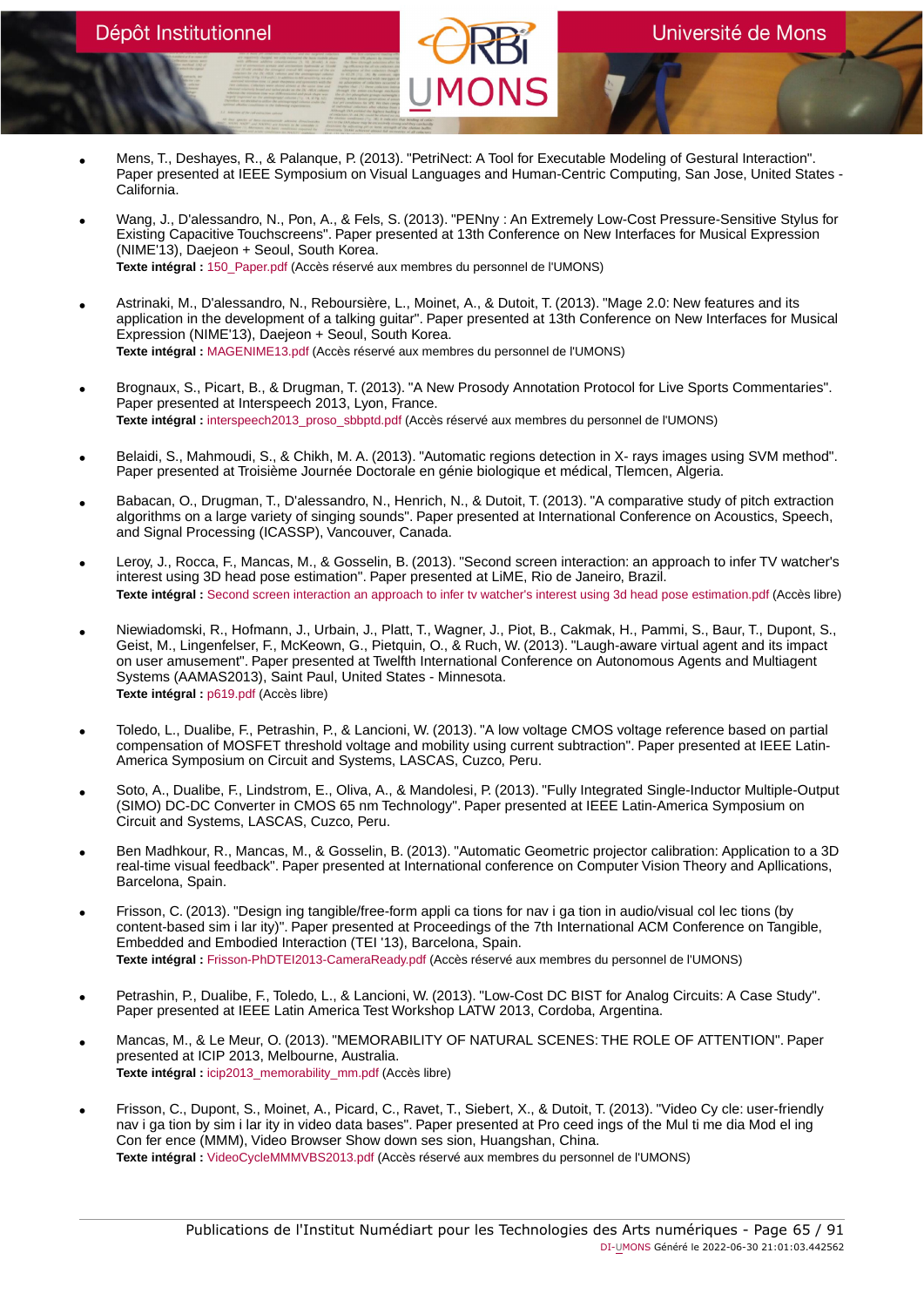• Pompili, F., Gillis, N., Absil, P.-A., & Glineur, F. (2013). ONP-MF: An Orthogonal Nonnegative Matrix Factorization Algorithm with Application to Clustering. "European Symposium on Artificial Neural Networks". **Texte intégral :** [05 ONP-MF An Orthogonal Nonnegative Matrix Factorization Algorithm with Application to Clustering.pdf](https://orbi.umons.ac.be/bitstream/20.500.12907/41847/1/05 ONP-MF An Orthogonal Nonnegative Matrix Factorization Algorithm with Application to Clustering.pdf) (Accès réservé aux membres du personnel de l'UMONS)

# Colloques et congrès scientifiques/Communication poster

- Tadrist, N., & Debauche, O. (18 December 2013). "LE TRANSPORT SOLIDE DANS L'OUED EL-HACHEM ET SES EFFETS SUR LA RECHARGE DE LA NAPPE À PARTIR DES LACHERS DU BARRAGE DE BOUKOURDANE (Nord de l'Algérie)". Poster session presented at Meeting international «Gestion des Ressources et Application Biotechnologiques en Aridoculture et cultures Oasiennes : Perspectives pour un Développement Durable des Zones Arides », Djerba, Tunisia. **Texte intégral :** [Présentation\\_poster\\_djerba\\_1.pdf](https://orbi.umons.ac.be/bitstream/20.500.12907/41901/1/Pr�sentation_poster_djerba_1.pdf) (Accès libre)
- Astrinaki, M., Moinet, A., D'alessandro, N., & Dutoit, T. (02 September 2013). "Pure Data External for Reactive HMMbased Speech and Singing Synthesis". Poster session presented at 16th International Conference on Digital Audio Effects (DAFx-13), Maynooth, Ireland.
- Astrinaki, M., D'alessandro, N., Junichi, Y., Simon, K., & Dutoit, T. (12 June 2013). "MAGE :: A Platform For Reactive HMM-based Speech & Singing Synthesis". Poster session presented at SICSA DEMOfest, Edinburgh , United Kingdom.
- Ndungidi, P., & Dualibe, F. (12 March 2013). "Rapid Top-Down Specification of an RF Receiver using Genetic Multi-Objective Optimization Method". Poster session presented at La matinée des chercheurs 2013, Mons, Belgium.
- Mahmoudi, S. (10 March 2013). "For a smart processing of Full HD images and videos on Parallel and Heterogeneous Platforms". Poster session presented at La matinée des chercheurs 2013, Mons, Belgium. **Texte intégral :** [Poster MDC 2013 For a Smart Processing.pdf](https://orbi.umons.ac.be/bitstream/20.500.12907/41914/1/Poster MDC 2013 For a Smart Processing.pdf) (Accès libre)

# Rapports/Rapport de recherche interne

- Dupont, S., Urbain, J., Pelachaud, C., André, E., Wagner, J., Volpe, G., Mancini, M., Berthouze, N., Griffin, H., Curran, W., McKeown, G., Ruch, W., Hofmann, J., Platt, T., Pietquin, O., Piot, B., & Ach, L. (2013). "FP7 ILHAIRE Periodic Report Year 2 - Project Objectives, Work Progress and Achievements".
- Dupont, S. (2013). "FP7 ILHAIRE Periodic Report Year 2 Publishable Summary (Project Nbr. 270780)".
- Nixon, L., Patz, N., Baltussen, L. B., Verbruggen, E., Blom, J., Dupont, S., Hildebrand, M., Ebermann, J., & Milanova, V. (2013). "FP7 LinkedTV Deliverable 6.2 - Scenario Demonstrators".
- Mancini, M., Niewiadomski, R., Volpe, G., Aung, H., Berthouze, N., Griffin, H., Dupont, S., Urbain, J., Hofmann, J., Platt, T., Ruch, W., Wagner, J., Lingenfelser, F., André, E., & Pelachaud, C. (2013). "FP7 ILHAIRE Deliverable 2.2 - Improved Multimodal Analysis and Recognition".
- Urbain, J., Niewiadomski, R., Huang, J., Ding, Y., Datta, D., Bantegnie, E., Ach, L., Mancini, M., Pelachaud, C., Dupont, S., & Dutoit, T. (2013). "FP7 ILHAIRE Deliverable 3.2 - Improved Multimodal Audio-Facial-Gestural Laugh Generation and Synthesis".

# Mémoires et thèses/Thèse de doctorat

- Picart, B. (2013). "Statistical Parametric Speech Synthesis Based on the Degree of Articulation". Unpublished doctoral thesis, Université de Mons. Jury: Dutoit, T. (Promotor), Drugman, T. (Promotor), Pirlot, M., Sebbe, R., King, S., Dutoit, T., Grenez, F., Drugman, T., & Pagel, V.
- Moinet, A. (2013). "Slowdio: Audio Time-Scaling for Slow Motion Sports Videos". Unpublished doctoral thesis, Université de Mons. Jury: Dutoit, T. (Promotor), Pirlot, M., Dutoit, T., Verhelst, W., Röbel, A., & D'alessandro, N. **Texte intégral :** [slowdio.pdf](https://orbi.umons.ac.be/bitstream/20.500.12907/41530/1/slowdio.pdf) (Accès libre)
- Decuypere, J. (2013). "Simulation of the Retina Response in Mesopic Lighting Conditions". Unpublished doctoral thesis, Université de Mons. Jury: .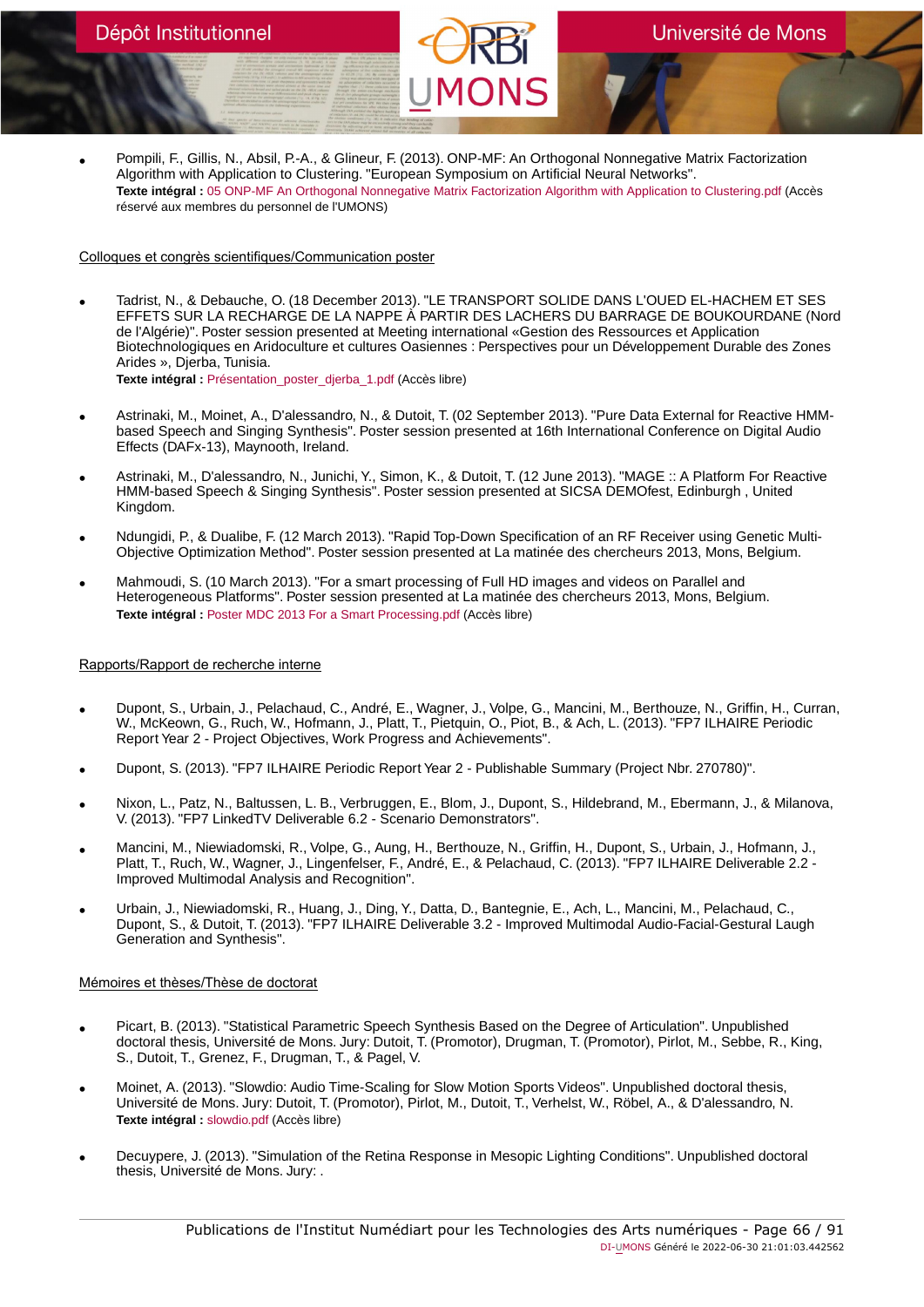- Da Cunha Possa, P. (2013). "Reconfigurable low-latency architecture for real-time image and video processing". Unpublished doctoral thesis, Université de Mons. Jury: Valderrama, C. (Promotor), Manneback, P., Dutoit, T., Saghir, M., Harb, N., & Dokládalová, E.
- Mahmoudi, S. (2013). "Traitement Efficace d'Objets Multimédias sur Architectures Parallèles et Hétérogènes". Unpublished doctoral thesis, Université de Mons. Jury: . **Texte intégral :** [these.pdf](https://orbi.umons.ac.be/bitstream/20.500.12907/41496/1/these.pdf) (Accès libre)
- Tilmanne, J. (2013). "Data-Driven Stylistic Humanlike Walk Synthesis". Unpublished doctoral thesis, Université de Mons. Jury: .

# Allocutions et communications diverses/Article grand public

• Mahmoudi, S. (2013). Traitement efficace d'objets multimédias sur architectures parallèles et hétérogènes. "Polytech News N° 49".

# 2012

# Périodiques scientifiques/Compte rendu et recension critique d'ouvrage

• Da Cunha Possa, P., Mahmoudi, S., Harb, N., & Valderrama, C. (29 August 2012). A New Self-Adapting Architecture for Feature Detection. "Lecture Notes in Computer Science, 978-1-4673-2257-7" (2012(22) Oslo), 643 - 646. doi:10.1109/FPL.2012.6339230 **Texte intégral :** [FPL.pdf](https://orbi.umons.ac.be/bitstream/20.500.12907/41384/1/FPL.pdf) (Accès réservé aux membres du personnel de l'UMONS)

# Parties d'ouvrages/Contribution à des ouvrages collectifs

- Hassairi, W., Bousselmi, M., Abid, M., & Valderrama, C. (2012). Matlab/SystemC for the New Co-Simulation Environment by JPEG Algorithm. In "MATLAB - A Fundamental Tool for Scientific Computing and Engineering Applications" (pp. 320). InTech. doi:10.5772/3338
- Mancas, M., De Beul, D., Riche, N., & Siebert, X. (2012). Human Attention Modelization and Data Reduction. In "Video Compression". InTech.

# Périodiques scientifiques/Article

- Clark, R. A. J., Konkiewicz, M. A., Astrinaki, M., & Yamagishi, J. (2012). Reactive Control of Expressive Speech Synthesis Using Kinect Skeleton Tracking. "IPSJ SIG Technical Reports".
- Gillis, N. (01 December 2012). Sparse and Unique Nonnegative Matrix Factorization Through Data Preprocessing. "Journal of Machine Learning Research, 13" (2012), 3349-3386. **Texte intégral :** [08 Sparse and Unique Nonnegative Matrix Factorization Through Data Preprocessing.pdf](https://orbi.umons.ac.be/bitstream/20.500.12907/41840/1/08 Sparse and Unique Nonnegative Matrix Factorization Through Data Preprocessing.pdf) (Accès libre)
- Pirri, F., Pizzoli, M., & Mancas, M. (04 October 2012). Human-Motion saliency in complex scenes. "Lecture Notes in Computer Science, 7206", 81-92.
- IBALA, C., VACHAUCEZ, J., Valderrama, C., & Bettens, F. (05 September 2012). Novel interface drivers to combine real-time localization and tracking algorithms. "International Conference on Applied Electronics, CFP1269A-PRT" (Code 93615), 111-114.
- Castermans, T., Duvinage, M., & Riche, N. (2012). Emotive Cinema. "Quarterly Progress Scientific Report of the Numediart Research Program".
- Tilmanne, J., & Dutoit, T. (2012). Continuous Control of Style and Style Transitions through Linear Interpolation in Hidden Markov Model Based Walk Synthesis. "Lecture Notes in Computer Science".
- Lecron, F., Benjelloun, M., & Mahmoudi, S. (25 June 2012). Descriptive Image Feature for Object Detection in Medical Images. "Lecture Notes in Computer Science, LNCS 7325", 331-338.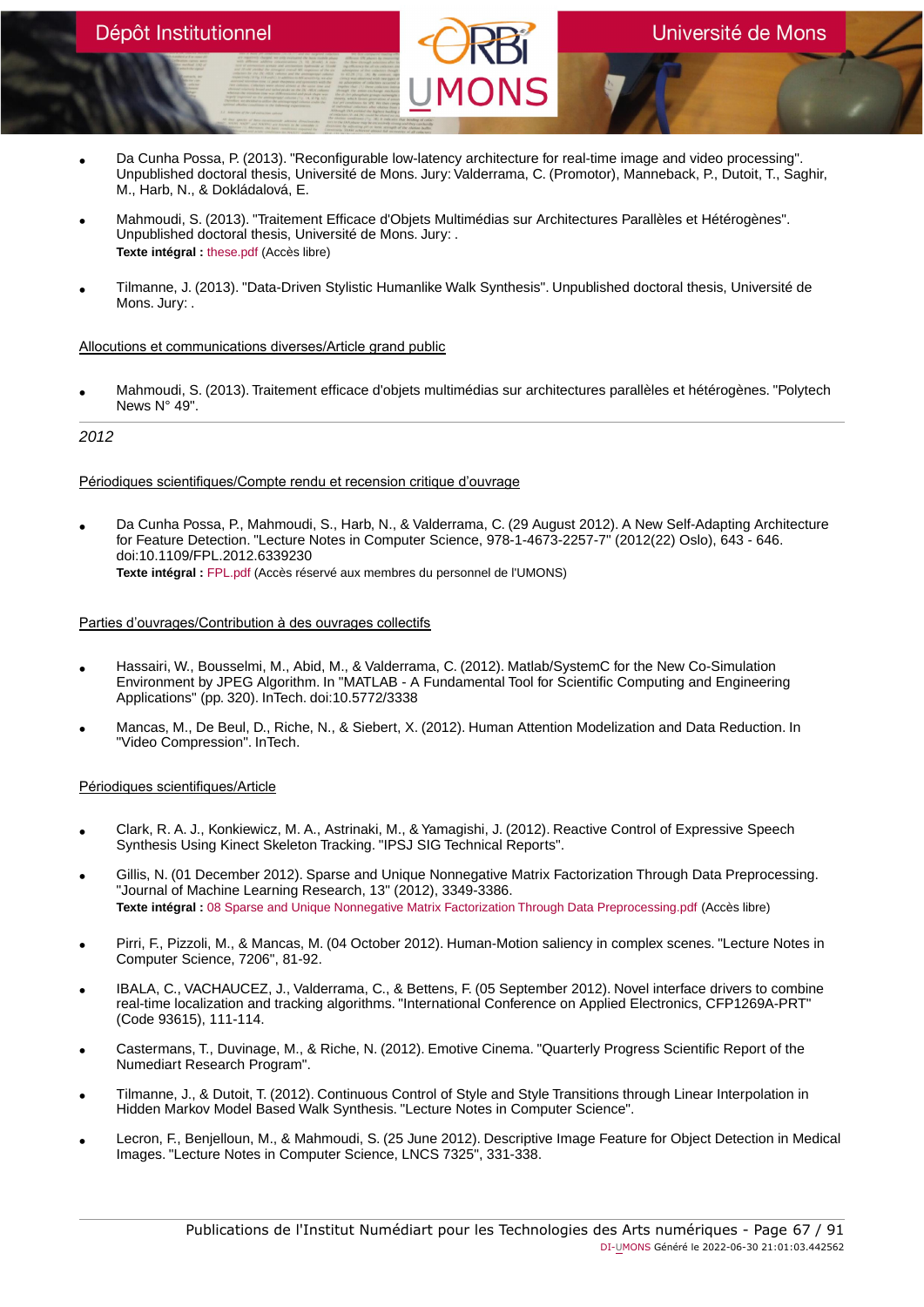- Mahmoudi, S., Manneback, P., Augonnet, C., & Thibault, S. (21 June 2012). Traitements d'images sur architectures parallèles et hétérogènes : Traitement hétérogène d'images. "Technique et Science Informatiques, 31/8-10 - 2012" (8- 9-10/2012), 1183-1203. doi:10.3166/tsi.31.1183-1203 **Texte intégral :** [documentation 2.pdf](https://orbi.umons.ac.be/bitstream/20.500.12907/41428/1/documentation 2.pdf) (Accès réservé aux membres du personnel de l'UMONS)
- Mahmoudi, S., & Benjelloun, M. (01 May 2012). A New Medical Image Retrieval Approach Based on Curvelet Transform. "International Journal of Computer Assisted Radiology and Surgery, 07" (S1), 103-S109. doi:10.1007/s11548-012-0705-6
- Gillis, N., & Glineur, F. (13 April 2012). On the Geometric Interpretation of the Nonnegative Rank. "Linear Algebra and its Applications, 437" (11), 2685-2712. **Texte intégral :** [07 On the Geometric Interpretation of the Nonnegative Rank.pdf](https://orbi.umons.ac.be/bitstream/20.500.12907/41838/1/07 On the Geometric Interpretation of the Nonnegative Rank.pdf) (Accès libre)
- Gillis, N., & Plemmons, R. (09 April 2012). Sparse nonnegative matrix underapproximation and its application to hyperspectral image analysis. "Linear Algebra and its Applications, 438" (10), 3991-4007. **Texte intégral :** [06 Sparse NMU and its application to HSI.pdf](https://orbi.umons.ac.be/bitstream/20.500.12907/41839/1/06 Sparse NMU and its application to HSI.pdf) (Accès libre)
- Ammar, M., Mahmoudi, S., Chikh, M. A., & Amine, A. (01 April 2012). Endocardial Border Detection in Cardiac Magnetic Resonance Images Using Level Set Method. "Journal of Digital Imaging, Volume 25" (Issue 2), 294-306. doi:10.1007/s10278-011-9404-z
- Tilmanne, J., Moinet, A., & Dutoit, T. (26 March 2012). Stylistic gait synthesis based on hidden Markov models. "EURASIP Journal on Advances in Signal Processing, 2012" (March). **Texte intégral :** [eurasip2012\\_jtamtd.pdf](https://orbi.umons.ac.be/bitstream/20.500.12907/41385/1/eurasip2012_jtamtd.pdf) (Accès réservé aux membres du personnel de l'UMONS)
- Astrinaki, M., D'alessandro, N., & Dutoit, T. (01 March 2012). MageFaceOSC: Performative Speech Synthesis Based On Realtime Face Tracking. "Quarterly Progress Scientific Report of the Numediart Research Program, 5" (1), 15-16. Texte intégral : numediart 2012 s17 p3 report.pdf (Accès réservé aux membres du personnel de l'UMONS)
- Zajega, F., picard-limpens, C., René, J., Puleo, A., Decuypere, J., Ravet, T., Frisson, C., & Mancas, M. (04 February 2012). MEDIANEUM: CRAFTING INTERACTIVE TIMELINES FROM MULTIMEDIA CONTENT. "Quarterly Progress Scientific Report of the Numediart Research Program, 5" (2).
- Drugman, T., Bozkurt, B., & Dutoit, T. (14 January 2012). A comparative study of glottal source estimation techniques. "Computer Speech and Language, 26" (1), 20-34.
- Gillis, N., & Glineur, F. (01 January 2012). Accelerated Multiplicative Updates and Hierarchical ALS Algorithms for Nonnegative Matrix Factorization. "Neural Computation, 24" (4), 1085-1105. **Texte intégral :** [05 Accelerated MU and HALS Algorithms for NMF.pdf](https://orbi.umons.ac.be/bitstream/20.500.12907/41837/1/05 Accelerated MU and HALS Algorithms for NMF.pdf) (Accès libre)

Colloques et congrès scientifiques/Communication orale non publiée/Abstract

- Valderrama, C. (05 December 2012). "FPGA-ASIC new frontiers". Paper presented at Potentiels de la technologie FPGA dans la conception des systèmes, CETIC Charleroi, Belgium.
- Valderrama, C. (05 December 2012). "FPGA-ASIC, de nouveaux horizons". Paper presented at Groupe de discussion: Potentiels de la technologie FPGA dans la conception des systèmes, Gosselies, Belgium.
- Zajega, F., Mancas, M., Ben Madhkour, R., Leroy, J., Riche, N., Rocca, F., Dutoit, T., & Yves, R. (07 November 2012). "KinAct: the attentive social game demonstration". Paper presented at Asian Conference on Computer Vision, Daejeon, South Korea.
- Mahmoudi, S. (23 May 2012). "Traitement d'images et fouille de données au service de l'aide au diagnostic médical". Paper presented at Deuxième Journée Doctorale en génie biologique et médical, Tlemcen, Algeria.
- Astrinaki, M., D'alessandro, N., & Dutoit, T. (02 May 2012). "MAGE : A Platform for Performative Speech Synthesis New Approach in Exploring Applications Beyond Text-To-Speech". Paper presented at The Listening Talker (LISTA) workshop, Edinburgh, United Kingdom. **Texte intégral :** [LISTA12\\_MAGE\\_Astrinaki.pdf](https://orbi.umons.ac.be/bitstream/20.500.12907/41510/1/LISTA12_MAGE_Astrinaki.pdf) (Accès réservé aux membres du personnel de l'UMONS)
- Mahmoudi, S., & Manneback, P. (18 April 2012). "GPU-based real time motion tracking in high definition videos". Paper presented at 3rd Workshop of COST action IC805. Open Network for High-Performance Computing on Complex Environments, Gênes, Italy.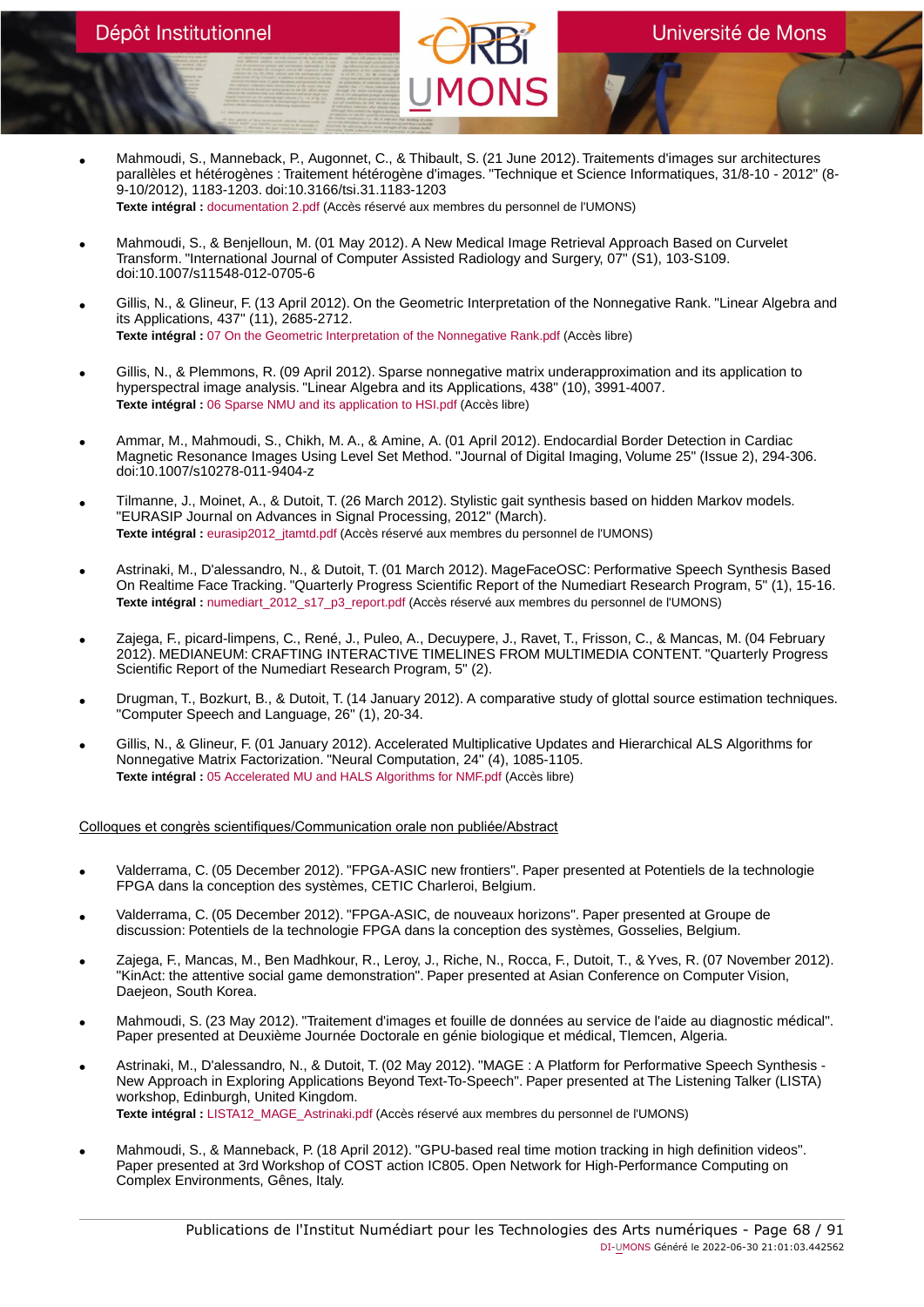- Tilmanne, J. (01 March 2012). "Continuous control of style in Hidden Markov Model based humanlike walk synthesis". Paper presented at Movement qualities and physical models visualization, Paris, France.
- Mahmoudi, S., & Manneback, P. (26 January 2012). "Image and Video Processing on Parallel (GPU) and Heterogeneous Architectures". Paper presented at 2nd Workshop of COST 0805 Open Network for High-Performance Computing on Complex Environments, Timisoara, Romania.

Colloques et congrès scientifiques/Communication publiée dans un ouvrage

- Pirlot, M., Gurrieri, M., & Siebert, X. (2012). "DA2PL'2012: From Multiple Criteria Decision Aid to Preference Learning". Paper presented at From Multiple Criteria Decision Aid to Preference Learning DA2PL 2012, Mons, Belgium. **Texte intégral :** [Proceedings DA2PL.pdf](https://orbi.umons.ac.be/bitstream/20.500.12907/41484/1/Proceedings DA2PL.pdf) (Accès réservé aux membres du personnel de l'UMONS)
- Dutoit, T., D'alessandro, N., & Todoroff, T. (2012). "Actes des Journées de l'Informatique Musicale 2012". Paper presented at Journées d'Informatique Musicale (JIM 2012), Mons, Belgium.

#### Colloques et congrès scientifiques/Communication publiée dans un périodique

- Picart, B., Drugman, T., & Dutoit, T. (2012). "Statistical Methods for Varying the Degree of Articulation in New HMMbased Voices". Paper presented at IEEE Workshop on Spoken Language Technology (SLT), Miami, United States - Florida. **Texte intégral :** [slt2012\\_bptdtd.pdf](https://orbi.umons.ac.be/bitstream/20.500.12907/41446/1/slt2012_bptdtd.pdf) (Accès réservé aux membres du personnel de l'UMONS)
- Astrinaki, M., D'alessandro, N., Picart, B., Drugman, T., & Dutoit, T. (2012). "Reactive and Continuous Control of HMM-based Speech Synthesis". Paper presented at IEEE Workshop on Spoken Language Technology (SLT), Miami, United States - Florida. Texte intégral : slt2012 mandabptdtd.pdf (Accès réservé aux membres du personnel de l'UMONS)
- Brognaux, S., Drugman, T., & Beaufort, R. (2012). "Automatic Detection and Correction of Syntax-based Prosody Annotation Errors". Paper presented at IEEE Workshop on Spoken Language Technology (SLT), Miami, United States - Florida.
- Brognaux, S., Roekhaut, S., Drugman, T., & Beaufort, R. (2012). "Train&Align: A New Online Tool for Automatic Phonetic Alignment". Paper presented at IEEE Workshop on Spoken Language Technology (SLT), Miami, United States - Florida.
- Ndungidi, P., Garcia Vazquez, H., del Pino, J., Dualibe, F., & Valderrama, C. (2012). "RF specification driven by Multi-Objective Optimization Method". Paper presented at XXVII Design of Circuits and Integrated Systems Conference (DCIS), Avignon, France. Texte intégral : DCIS 2012 2pages Final.pdf (Accès réservé aux membres du personnel de l'UMONS)
- Tilmanne, J., & Dutoit, T. (2012). "Walker speed adaptation in gait synthesis". Paper presented at 5th International Conference, Motion in Games 2012, Rennes, France.
- Riche, N., Mancas, M., CULIBRK, D., CRNOJEVIC, V., Gosselin, B., & Dutoit, T. (2012). "Dynamic saliency models and human attention: a comparative study on videos". Paper presented at Proceedings of the 11th Asian Conference on Computer Vision (ACCV), Daejeon, South Korea.
- Platt, T., Hofmann, J., Ruch, W., Niewiadomski, R., & Urbain, J. (2012). "Experimental standards in research on AI and humor when considering psychology". Paper presented at AAAI Technical Report FS-12-02 Artificial Intelligence of Humor, Washington, DC, United States - District of Columbia.
- Babacan, O., Frisson, C., & Dutoit, T. (2012). "Improving the Understanding of Turkish Makam Music through the MediaCycle Framework". Paper presented at 2nd CompMusic Workshop, Bahçese hir Üniver sitesi, Besik tas, Istan bul, Turkey. **Texte intégral :** [06-Onur-Babacan-et-al-2nd-CompMusic-Workshop-2012.pdf](https://orbi.umons.ac.be/bitstream/20.500.12907/41387/1/06-Onur-Babacan-et-al-2nd-CompMusic-Workshop-2012.pdf) (Accès réservé aux membres du personnel de l'UMONS)
- Urbain, J., Cakmak, H., & Dutoit, T. (2012). "Development of HMM-based acoustic laughter synthesis". Paper presented at Interdisciplinary Workshop on Laughter and other Non-Verbal Vocalisations in Speech, Dublin, Ireland. **Texte intégral :** [HMMbasedlaughtersynthesis.pdf](https://orbi.umons.ac.be/bitstream/20.500.12907/41393/1/HMMbasedlaughtersynthesis.pdf) (Accès réservé aux membres du personnel de l'UMONS)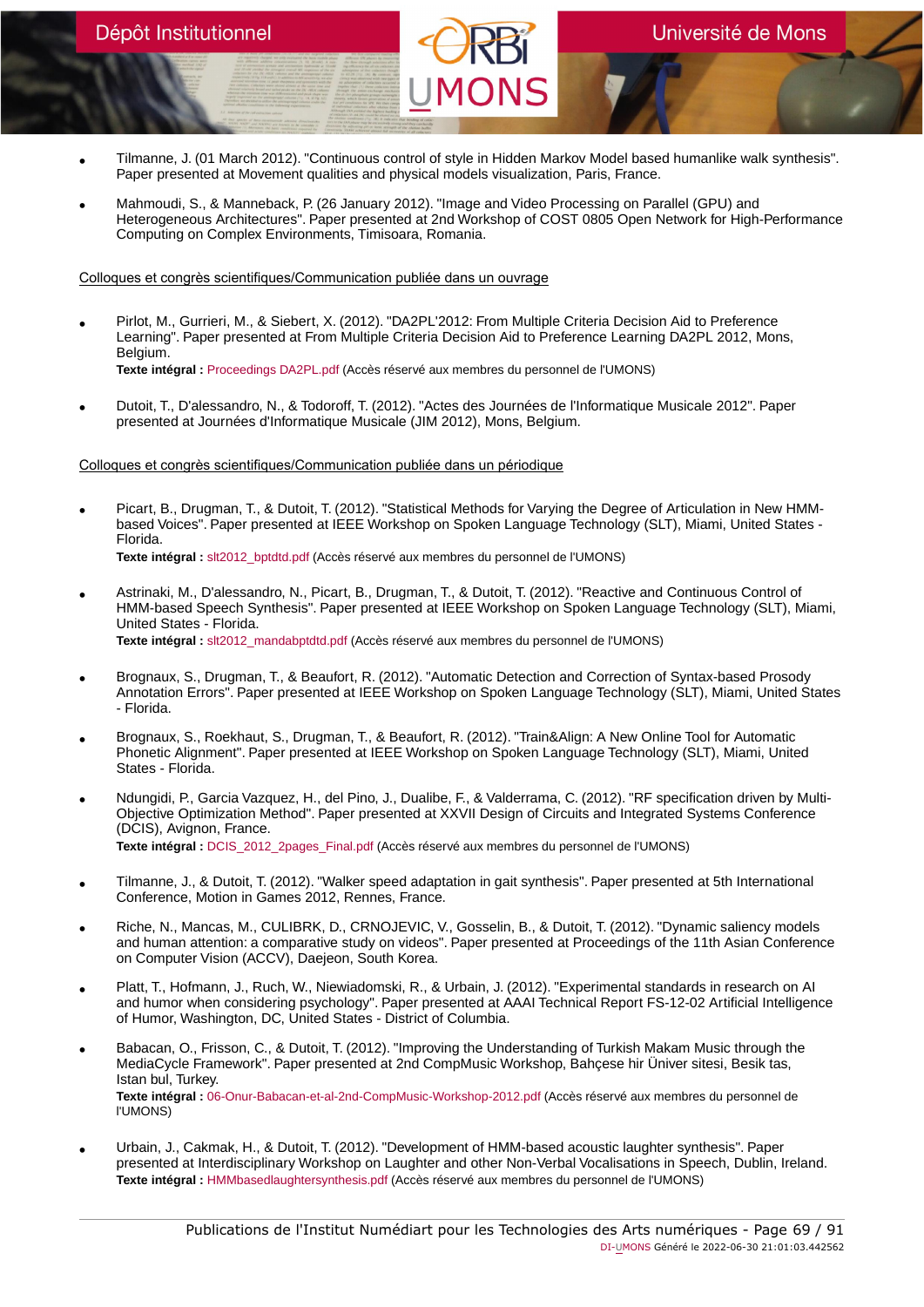# Université de Mons

- Urbain, J., & Dutoit, T. (2012). "Measuring instantaneous laughter intensity from acoustic features". Paper presented at Interdisciplinary Workshop on Laughter and other Non-Verbal Vocalisations in Speech, Dublin, Ireland. **Texte intégral :** [AcousticLaughterIntensity.pdf](https://orbi.umons.ac.be/bitstream/20.500.12907/41394/1/AcousticLaughterIntensity.pdf) (Accès réservé aux membres du personnel de l'UMONS)
- Brognaux, S., Roekhaut, S., Drugman, T., & Beaufort, R. (2012). "Automatic Phone Alignment: A Comparison between Speaker-Independent Models and Models Trained on the Corpus to Align". Paper presented at 8th International Conference on Natural Language Processing (JapTAL 2012), Kanazawa, Japan.
- Brognaux, S., Roekhaut, S., Drugman, T., & Beaufort, R. (2012). "Automatic Phone Alignment: A Comparison between Speaker-Independent Models and Models Trained on the Corpus to Align". Paper presented at International Conference on Natural Language Processing, Kanazawa, Japan. **Texte intégral :** [5f9481\\_0f9f2ab55bbd7d74f6b6449178feb13a.pdf](https://orbi.umons.ac.be/bitstream/20.500.12907/42150/1/5f9481_0f9f2ab55bbd7d74f6b6449178feb13a.pdf) (Accès réservé aux membres du personnel de l'UMONS)
- Mahmoudi, S., & Manneback, P. (2012). "Efficient Exploitation of Heterogeneous Platforms for Images Features Extraction". Paper presented at International Conference on Image Processing Theory Tools and Applications, Istanbul, Turkey. **Texte intégral :** [Efficient Exploitation of Heterogeneous Platforms.PDF](https://orbi.umons.ac.be/bitstream/20.500.12907/41389/1/Efficient Exploitation of Heterogeneous Platforms.PDF) (Accès réservé aux membres du personnel de l'UMONS)
- Meziane, A., Mahmoudi, S., & Chikh, M. A. (2012). "Étude et comparaison des méthodes de segmentation d'images cérébrales". Paper presented at Biomedical Engineering International Conference - BIOMEC 2012, Tlemcen - Algérie, France.
- Seriari, M., Mahmoudi, S., & Chikh, M. A. (2012). "Détection automatique des masses dans les images mammographiques". Paper presented at Biomec 2012 Biomedical Engineering International Conference, Tlemcen, Algeria.
- Ammar, M., Mahmoudi, S., Chikh, M. A., & Abbou, A. (2012). "Segmentation de la cavité cardiaque gauche dans les<br>images IRM par l'algorithme Espérance-Maximisation (EM)". Paper presented at Biomedical Engineering Interna Conference - BIOMEC 2012, Tlemcen - Algérie, France.
- Mahmoudi, S., Lecron, F., Manneback, P., Benjelloun, M., & Mahmoudi, S. (2012). "Efficient Exploitation of Heterogeneous Platforms for Vertebra Detection in X-Ray Images". Paper presented at Biomedical Engineering International Conference, Biomeic, Tlemcen, Algeria. **Texte intégral :** [Efficient Exploitation of Heterogeneous Platforms for Vertebra Segmentation in X-Ray Images.pdf](https://orbi.umons.ac.be/bitstream/20.500.12907/41388/1/Efficient Exploitation of Heterogeneous Platforms for Vertebra Segmentation in X-Ray Images.pdf) (Accès réservé aux membres du personnel de l'UMONS)
- Riche, N., Mancas, M., Gosselin, B., & Dutoit, T. (2012). "RARE: a New Bottom-Up Saliency Model". Paper presented at IEEE ICIP, Orlando, United States - Florida.
- Drugman, T., Urbain, J., Bauwens, N., Chessini Bose, R., Aubriot, A.-S., Lebecque, P., & Dutoit, T. (2012). "Audio and Contact Microphones for Cough Detection". Paper presented at 13th Annual Conference of the International Speech Communication Association (Interspeech 2012), Portland, United States - Oregon. **Texte intégral :** [IS\\_12\\_comptoux.pdf](https://orbi.umons.ac.be/bitstream/20.500.12907/41451/1/IS_12_comptoux.pdf) (Accès réservé aux membres du personnel de l'UMONS)
- Saad, S., Mahmoudi, S., & Manneback, P. (2012). "An Ontology for video human movement representation based on Benesh notation". Paper presented at I-Semantics'2012, Graz, Austria. doi:10.1145/2362499.2362519 Texte intégral : 2012 ISEM p141-saad.pdf (Accès réservé aux membres du personnel de l'UMONS)
- Astrinaki, M., Reboursière, L., Moinet, A., R., G., D'alessandro, N., & Dutoit, T. (2012). "Is This Guitar Talking or What !?" Paper presented at eNTERFACE'12, Metz, France. **Texte intégral :** [TalkingGuitar.pdf](https://orbi.umons.ac.be/bitstream/20.500.12907/41509/1/TalkingGuitar.pdf) (Accès réservé aux membres du personnel de l'UMONS)
- Urbain, J., Niewiadomski, R., Hofmann, J., Bantegnie, E., Baur, T., Berthouze, N., Cakmak, H., Cruz, R. T., Dupont,<br>S., Geist, M., Griffin, H., Lingenfelser, F., Mancini, M., Miranda, M., McKeown, G., Pammi, S., Pietqui Platt, T., & Wagner, J. (2012). "Laugh Machine". Paper presented at eNTERFACE'12, Metz, France.
- Babacan, O., Frisson, C., & Dutoit, T. (2012). "Improv ing the Under stand ing of Turk ish Makam Music through the Medi a Cy cle Frame work". Paper presented at Proceedings of the 2nd CompMusic Workshop, Bahçese hir Üniver sitesi, Besik tas, Istan bul, Turkey. **Texte intégral :** [CompMusicCycling-CF-120702.pdf](https://orbi.umons.ac.be/bitstream/20.500.12907/41545/1/CompMusicCycling-CF-120702.pdf) (Accès réservé aux membres du personnel de l'UMONS)
- Niewiadomski, R., Urbain, J., Pelachaud, C., & Dutoit, T. (2012). "Finding out the audio and visual features that influence the perception of laughter intensity and differ in inhalation and exhalation phases". Paper presented at 4th International Workshop on Corpora for Research on EMOTION SENTIMENT & SOCIAL SIGNALS, Satellite of LREC 2012, Istanbul, Turkey.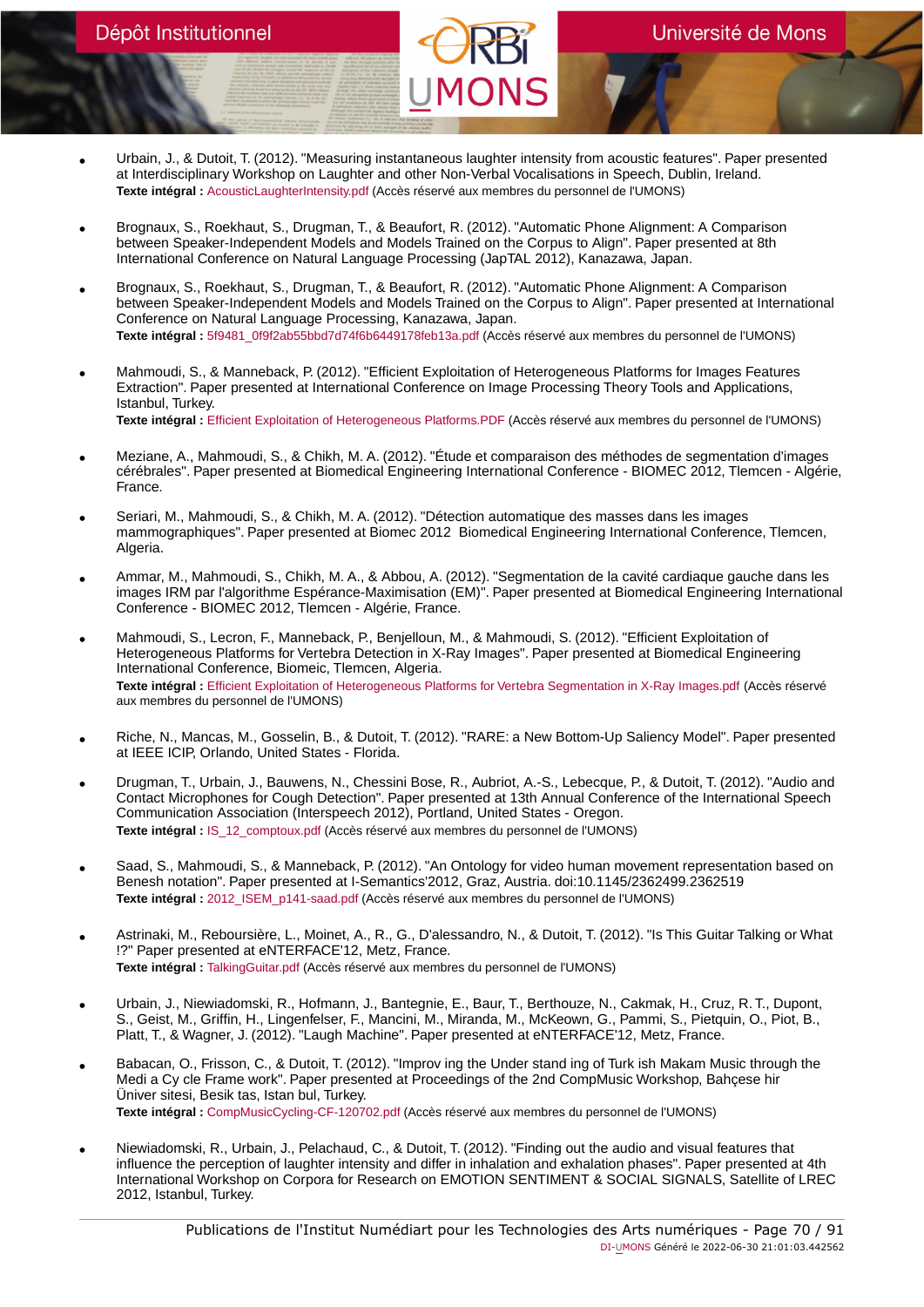**Texte intégral :** [13\\_camera\\_ready\\_manuscript\\_laughterintensity\\_lrec2012.pdf](https://orbi.umons.ac.be/bitstream/20.500.12907/41488/1/13_camera_ready_manuscript_laughterintensity_lrec2012.pdf) (Accès réservé aux membres du personnel de l'UMONS)

- Saad, S., De Beul, D., Mahmoudi, S., & Manneback, P. (2012). "Annotation sémantique des mouvements humains par une approche ontologique". Paper presented at COmpression et REprésentation des Signaux Audiovisuels (CORESA), Lille, France. **Texte intégral :** [2012\\_CORESA\\_SaadDeBeulMahmoudiManneback.pdf](https://orbi.umons.ac.be/bitstream/20.500.12907/41459/1/2012_CORESA_SaadDeBeulMahmoudiManneback.pdf) (Accès libre)
- Frisson, C., Dupont, S., Leroy, J., Moinet, A., Ravet, T., Siebert, X., & Dutoit, T. (2012). "LoopJam: turning the dance floor into a collaborative instrumental map". Paper presented at Proceedings of the 12th Conference on New Interfaces for Musical Expression (NIME'12), Ann Arbor, Michigan, United States - Michigan. **Texte intégral :** [260\\_Final\\_Manuscript.pdf](https://orbi.umons.ac.be/bitstream/20.500.12907/41544/1/260_Final_Manuscript.pdf) (Accès réservé aux membres du personnel de l'UMONS)
- Reboursière, L., Lähdeoja, O., Drugman, T., Dupont, S., Picard-Limpens, C., & Riche, N. (2012). "Left and right-hand guitar playing techniques detection". Paper presented at 12th Conference on New Interfaces for Musical Expression (NIME'12), Ann Arbor, Michigan, United States - Michigan.
- Astrinaki, M., D'alessandro, N., & Dutoit, T. (2012). "MAGE A Platform for Tangible Speech Synthesis". Paper presented at 12th Conference on New Interfaces for Musical Expression (NIME'12), Ann Arbor, Michigan, United States - Michigan. **Texte intégral :** [nime2012\\_mage\\_mandatd.pdf](https://orbi.umons.ac.be/bitstream/20.500.12907/41475/1/nime2012_mage_mandatd.pdf) (Accès réservé aux membres du personnel de l'UMONS)
- Frisson, C., Dupont, S., Leroy, J., Moinet, A., Ravet, T., Siebert, X., & Dutoit, T. (2012). "LoopJam : une Carte Musicale Collaborative sur la Piste de Danse". Paper presented at Actes des Journées d'Informatique Musicale (JIM 2012), Mons, Belgium. **Texte intégral :** [jim2012\\_17\\_p\\_frisson.pdf](https://orbi.umons.ac.be/bitstream/20.500.12907/41543/1/jim2012_17_p_frisson.pdf) (Accès réservé aux membres du personnel de l'UMONS)
- Saad, S., De Beul, D., Mahmoudi, S., & Manneback, P. (2012). "An Ontology for video human movement representation based on Benesh notation". Paper presented at 2012 International Conference on Multimedia Computing and Systems (ICMCS), Tanger, Morocco. doi:10.1109/ICMCS.2012.6320129 Texte intégral : 2012 ICMCS Saad SM\_PM\_DDB.pdf (Accès réservé aux membres du personnel de l'UMONS)
- Lähdeoja, O., Reboursière, L., Drugman, T., Dupont, S., Picard-Limpens, C., & Riche, N. (2012). "Detection des Techniques de Jeu de la Guitare". Paper presented at Journées d'Informatique Musicale (JIM 2012), Mons, Belgium.
- Picart, B., Drugman, T., & Dutoit, T. (2012). "Assessing the Intelligibility and Quality of HMM-based Speech Synthesis with a Variable Degree of Articulation". Paper presented at The Listening Talker (LISTA) workshop, Edinburgh, United Kingdom. **Texte intégral :** [lista2012\\_bptdtd.pdf](https://orbi.umons.ac.be/bitstream/20.500.12907/41448/1/lista2012_bptdtd.pdf) (Accès réservé aux membres du personnel de l'UMONS)
- CULIBRK, D., SLADOJEVIC, S., Riche, N., Mancas, M., & CRNOJEVIC, V. (2012). "Data-driven approach to dynamic visual attention modelling". Paper presented at Proceedings of SPIE, .
- Tsatsou, D., Nixon, L., Mancas, M., Vacura, M., Rudiger, K., Leroy, J., Kuchar, J., Kober, M., Loli, M., & Mezaris, V. (2012). "Contextualised user profiling in networked media environments". Paper presented at Conference on User Modeling, Adaptation and Personalization, Monreal, Canada.
- Gillis, N., Plemmons, R., & Zhang, Q. (2012). Priors in Sparse Recursive Decompositions of Hyperspectral Images. "Algorithms and Technologies for Multispectral, Hyperspectral, and Ultraspectral Imagery". **Texte intégral :** [04 Priors in Sparse Recursive Decompositions of HSI.pdf](https://orbi.umons.ac.be/bitstream/20.500.12907/41846/1/04 Priors in Sparse Recursive Decompositions of HSI.pdf) (Accès réservé aux membres du personnel de l'UMONS)

# Rapports/Rapport de recherche interne

- Dupont, S. (2012). "FP7 ILHAIRE Periodic Report Year 1 Publishable Summary (Project Nbr. 270780)".
- Stanoevska-Slabeva, K., Ebermann, J., Köhler, J., Pauer, A., Nixon, L., Mezaris, V., Svatek, V., Dupont, S., Hardman, L., Troncy, R., Fricke, R., Oomen, J., Gural, J., & de Abreu Pereira, N. (2012). "FP7 LinkedTV Deliverable 8.1 Exploitation Plan for the Project".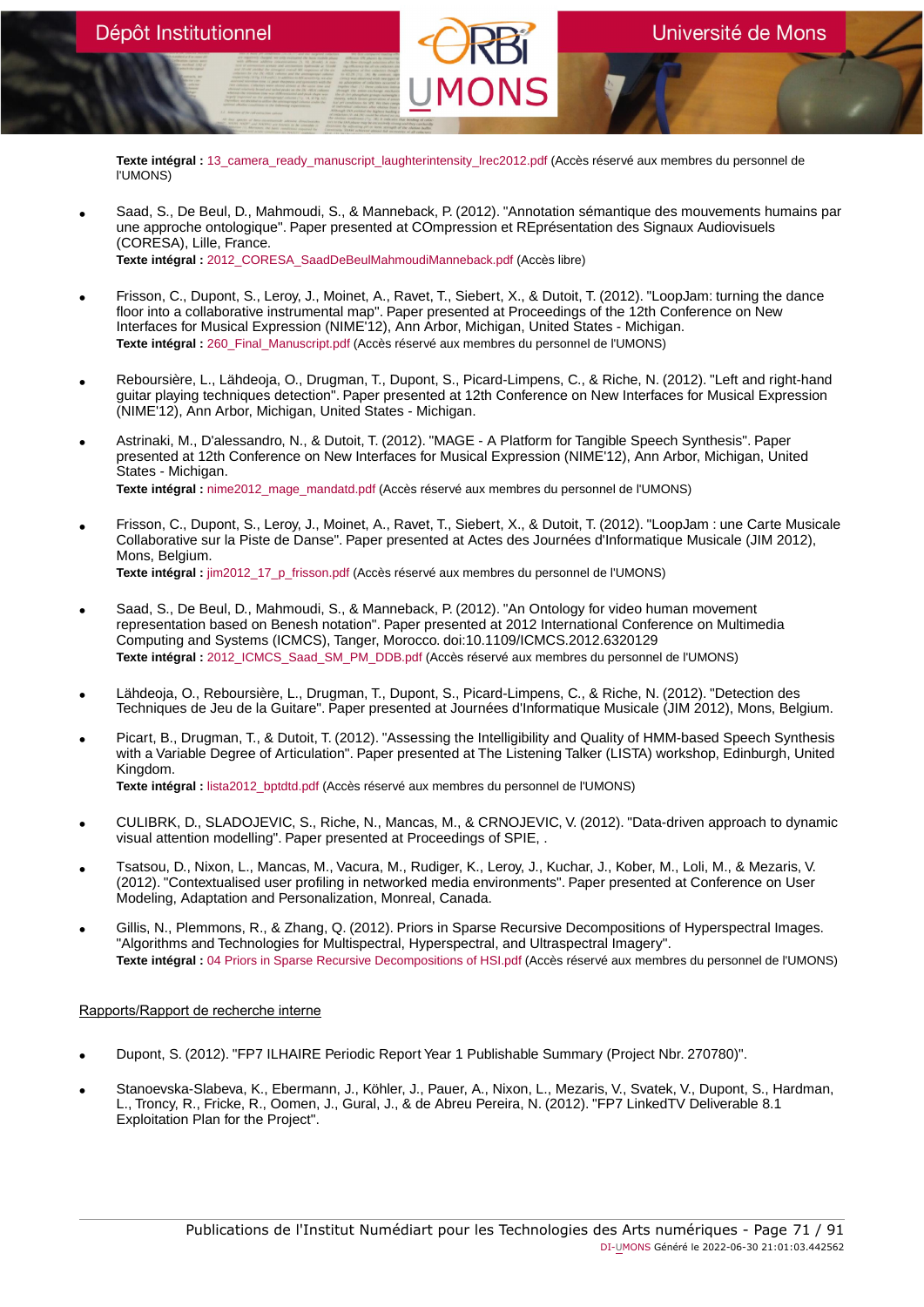#### Documents pédagogiques/Notes de cours et syllabus

• Debauche, O., Tadrist, N., & Ket, P. (2012). "Climwat 2.0 & Cropwat 8.0". **Texte intégral :** cropwat 20120103\_1\_1.pdf (Accès libre)

# Brevets/Brevet

• Moinet, A., Dutoit, T., & Latour, P. (10 October 2012). "Time-stretching of an audio signal". **Texte intégral :** [EP2509073A1-patent.pdf](https://orbi.umons.ac.be/bitstream/20.500.12907/41392/1/EP2509073A1-patent.pdf) (Accès réservé aux membres du personnel de l'UMONS)

# 2011

# Périodiques scientifiques/Compte rendu et recension critique d'ouvrage

- Ben Madhkour, R., Leroy, J., & Zajega, F. (01 December 2011). KOSEI: a kinect observation system based on kinect and projector calibration. "Quarterly Progress Scientific Report of the Numediart Research Program, 4" (4), 71-81.
- Bagein, M., Fremal, S., & Mahmoudi, S. (2011). Green Computing, ou comment les processeurs graphiques économisent le temps et l'énergie. "Polytech News", (46).
- Mancas, M., Ben Madhkour, R., Leroy, J., Riche, N., Yves, R., & Zajega, F. (01 September 2011). Kinact: a Saliencybased Social Game. "Quarterly Progress Scientific Report of the Numediart Research Program, 4" (2), 29-36.
- Frisson, C., Dupont, S., Leroy, J., Moinet, A., Ravet, T., & Siebert, X. (01 June 2011). LoopJam: a collaborative musical map on the dance floor. "Quarterly Progress Scientific Report of the Numediart Research Program, 4" (2), 37- 40.
- Todoroff, T., Leroy, J., & Picard, C. (01 June 2011). Orchestra: Wireless sensor system for augmented performances & fusion with Kinect. "Quarterly Progress Scientific Report of the Numediart Research Program, 4" (2), 29-36.
- Mahmoudi, S. (2011). La navigation dans les bases d'objets tridimensionnels au service de l'exploitation du patrimoine. "Polytech News", (45).

#### Périodiques scientifiques/Article

- Mens, T., & Deshayes, R. (01 December 2011). 3DGestState: Gestural interaction and reconstruction of 3D models. "Quarterly Progress Scientific Report of the Numediart Research Program, 4" (1-4), 87-92. Texte intégral : numediart 2011 s16 p3 report.pdf (Accès réservé aux membres du personnel de l'UMONS)
- Lähdeoja, O., & Reboursière, L. (01 December 2011). Augmented Window. "Quarterly Progress Scientific Report of the Numediart Research Program, 4" (4).
- Picart, B., Drugman, T., & Dutoit, T. (07 November 2011). Perceptual Effects of the Degree of Articulation in HMMbased Speech Synthesis. "Lecture Notes in Computer Science, 7015", 177 - 182. doi:10.1007/978-3-642-25020-0\_23 Texte intégral : nolisp2011 bptdtd.pdf (Accès réservé aux membres du personnel de l'UMONS)
- Reboursière, L., Lähdeoja, O., Chessini Bose, R., Drugman, T., Dupont, S., Picard-Limpens, C., & Riche, N. (2011). Guitar As Controller. "Quarterly Progress Scientific Report of the Numediart Research Program". **Texte intégral :** [GuitarAsController\\_Report.pdf](https://orbi.umons.ac.be/bitstream/20.500.12907/41382/1/GuitarAsController_Report.pdf) (Accès réservé aux membres du personnel de l'UMONS)
- Gillis, N., & Glineur, F. (22 September 2011). A multilevel approach for nonnegative matrix factorization. "Journal of Computational and Applied Mathematics, 236" (7), 1708-1723. **Texte intégral :** [04 A Multilevel Approach for Nonnegative Matrix Factorization.pdf](https://orbi.umons.ac.be/bitstream/20.500.12907/41836/1/04 A Multilevel Approach for Nonnegative Matrix Factorization.pdf) (Accès libre)
- Astrinaki, M., Babacan, O., D'alessandro, N., Dutoit, T., & Fels, S. (01 September 2011). MAGE/pHTS in Collaborative Vocal Puppetry (CoVoP) - Mult-User Performative HMM-based Voice Synthesis on Distributed Platforms. "Quarterly Progress Scientific Report of the Numediart Research Program, 4" (3), 59-64. **Texte intégral :** [numediart\\_2011\\_s15\\_p3\\_report.pdf](https://orbi.umons.ac.be/bitstream/20.500.12907/41477/1/numediart_2011_s15_p3_report.pdf) (Accès réservé aux membres du personnel de l'UMONS)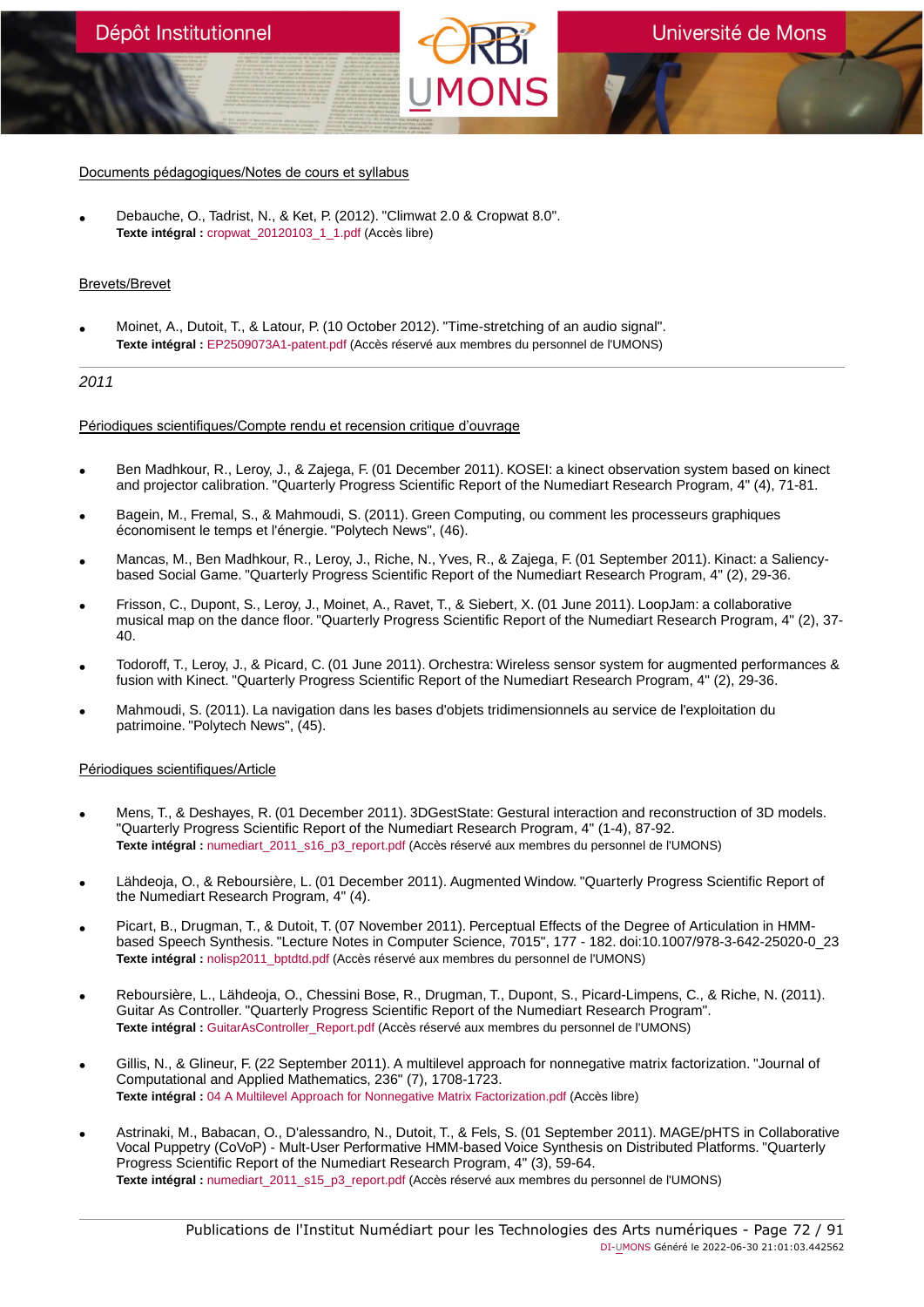- Lecron, F., Mahmoudi, S., Benjelloun, M., Mahmoudi, S., & Manneback, P. (15 August 2011). Heterogeneous Computing for Vertebra Detection and Segmentation in X-Ray Images. "International Journal of Biomedical Imaging, Volume 2011," (10.1155/2011), 1-12. doi:10.1155/2011/640208 **Texte intégral :** [640208.pdf](https://orbi.umons.ac.be/bitstream/20.500.12907/41358/1/640208.pdf) (Accès réservé aux membres du personnel de l'UMONS)
- Drugman, T., Bozkurt, B., & Dutoit, T. (01 July 2011). Causal-anticausal Decomposition of Speech using Complex Cepstrum for Glottal Source Estimation. "Speech Communication, 53" (6), 855-866.
- Gillis, N., & Glineur, F. (25 June 2011). Low-Rank Matrix Approximation with Weights or Missing Data is NP-hard. "SIAM Journal on Matrix Analysis and Applications, 32" (4), 1149-1165. **Texte intégral :** [03 Low-Rank Matrix Approximtion with Weights or Missing Data is NP-hard.pdf](https://orbi.umons.ac.be/bitstream/20.500.12907/41835/1/03 Low-Rank Matrix Approximtion with Weights or Missing Data is NP-hard.pdf) (Accès libre)
- Petrashin, P., & Dualibe, F. (2011). OBT implementation on Gm-C filters without self-tuning capability. "IEEE International Symposium on Circuits and Systems".
- Dupont, S., Frisson, C., Urbain, J., Mahmoudi, S., & Siebert, X. (01 March 2011). MEDIABLENDER : INTERACTIVE MULTIMEDIA SEGMENTATION. "Quarterly Progress Scientific Report of the Numediart Research Program, 4" (1), 1- 6. **Texte intégral :** [numediart\\_2011\\_s13\\_p1\\_report.pdf](https://orbi.umons.ac.be/bitstream/20.500.12907/41367/1/numediart_2011_s13_p1_report.pdf) (Accès réservé aux membres du personnel de l'UMONS)
- Astrinaki, M., Babacan, O., D'alessandro, N., Picart, B., & Dutoit, T. (01 March 2011). pHTS for Max/MSP: A Stream ing Archi tec ture for Sta tis ti cal Para met ric Speech Syn the sis. "Quarterly Progress Scientific Report of the Numediart Research Program, 4" (1), 7-11. **Texte intégral :** [numediart\\_2011\\_s13\\_p2\\_report.pdf](https://orbi.umons.ac.be/bitstream/20.500.12907/41445/1/numediart_2011_s13_p2_report.pdf) (Accès réservé aux membres du personnel de l'UMONS)
- Gillis, N., & Plemmons, R. (01 February 2011). Dimensionality Reduction, Classification, and Spectral Mixture Analysis using Nonnegative Underapproximation. "Optical Engineering: the Journal of the Society of Photo-Optical Instrumentation Engineers, 50" (2), 027001. **Texte intégral :** [02 Dimensionality reduction classification and spectral mixture analysis using non-negative underapproximation.pdf](https://orbi.umons.ac.be/bitstream/20.500.12907/41834/1/02 Dimensionality reduction classification and spectral mixture analysis using non-negative underapproximation.pdf) (Accès libre)
- Mahmoudi, S., Benjelloun, M., & Filali Ansary, T. (30 January 2011). 3D Objects Retrieval using Curvature Scale Space and Zernike Moments. "Journal of Pattern Recognition Research, Volume 06" (Issue 01), 75-95.

- Mahmoudi, S. (27 June 2011). "Traitement d'Objets Multimédia sur Architectures Multi-coeurs Hétérogènes (Multi-CPU/Multi-GPU)". Paper presented at Séminaire en Informatique. Invité, INRIA Grenoble, France.
- Mahmoudi, S., & Manneback, P. (28 April 2011). "Multimedia Processing on Parallel Heterogeneous Architectures (Multi-CPU/Multi-GPU)". Paper presented at Groupe de Contact FNRS 'Calcul Intensif ', Liège, Belgium.

# Colloques et congrès scientifiques/Communication publiée dans un périodique

- Mancas, M., Riche, N., Leroy, J., Gosselin, B., & Dutoit, T. (2011). "'Toward a Social Attentive Machine'". Paper presented at AAAI Fall Symposia, Washington, United States - District of Columbia. **Texte intégral :** [mmnrjlbgtd\\_aaaisymp.pdf](https://orbi.umons.ac.be/bitstream/20.500.12907/41361/1/mmnrjlbgtd_aaaisymp.pdf) (Accès réservé aux membres du personnel de l'UMONS)
- Urbain, J., & Dutoit, T. (2011). "A Phonetic Analysis of Natural Laughter, for Use in Automatic Laughter Processing Systems". Paper presented at Fourth bi-annual International Conference of the HUMAINE Association on Affective Computing and Intelligent Interaction (ACII2011), Memphis, United States - Tennessee. **Texte intégral :** [LaughterPhonetics.pdf](https://orbi.umons.ac.be/bitstream/20.500.12907/41377/1/LaughterPhonetics.pdf) (Accès réservé aux membres du personnel de l'UMONS)
- Tilmanne, J., & Dutoit, T. (2011). "Continuous Control of Style through Linear Interpolation in Hidden Markov Model Based Stylistic Walk Synthesis". Paper presented at International Conference on Cyberworlds, CW 2011, Banff, Canada.
- Dupont, S., Frisson, C., Leroy, J., Moinet, A., Ravet, T., Siebert, X., & Urbain, J. (2011). "LoopJam". Paper presented at NEM 2011, Torino, Italy.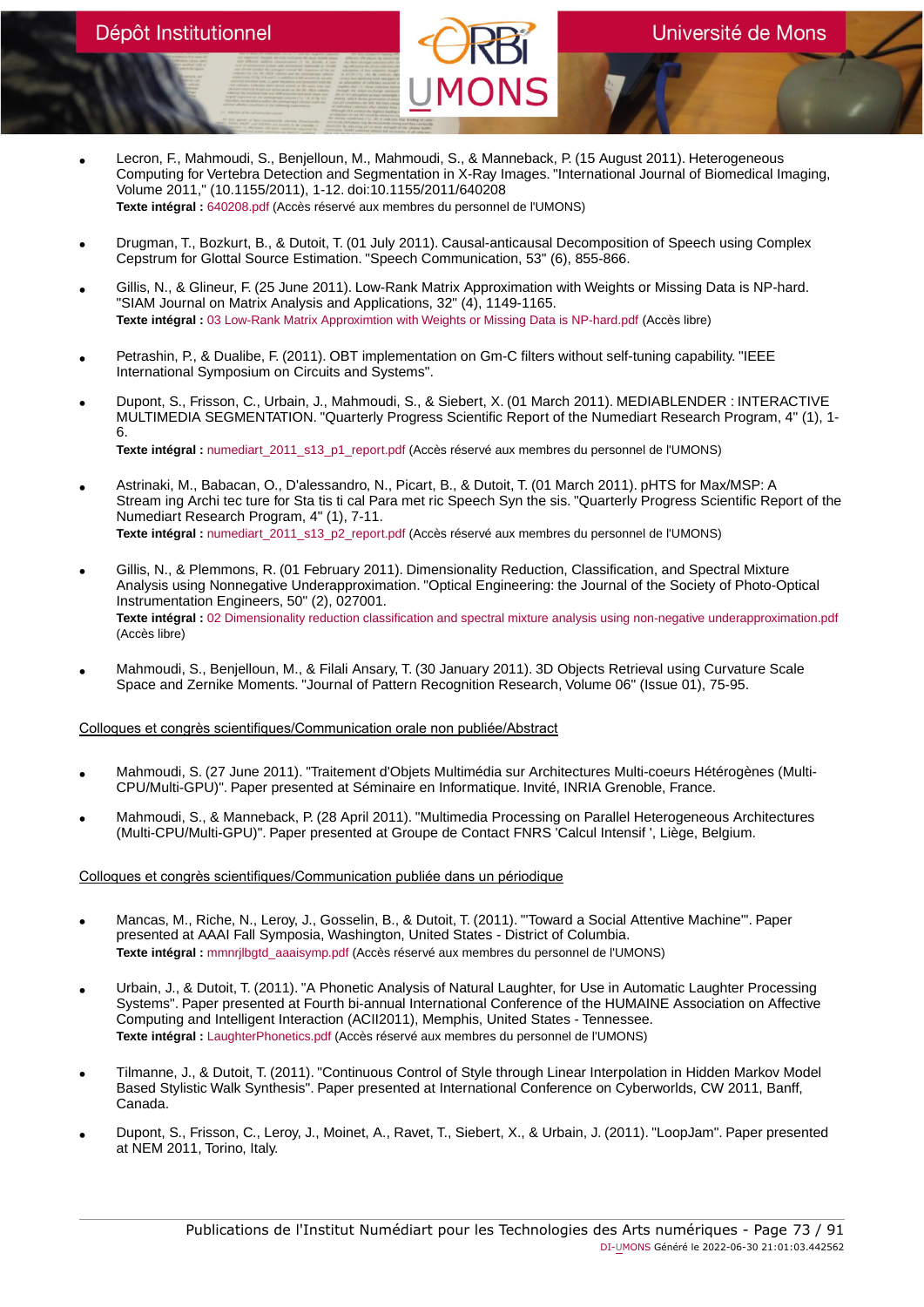- Moinet, A., & Dutoit, T. (2011). "PVSOLA: a Phase Vocoder with Synchronized OverLap-Add". Paper presented at 14th International Conference on Digital Audio Effects (DAFx), Paris, France. **Texte intégral :** [moinet-dafx2011-pvsola-57\\_e.pdf](https://orbi.umons.ac.be/bitstream/20.500.12907/41357/1/moinet-dafx2011-pvsola-57_e.pdf) (Accès réservé aux membres du personnel de l'UMONS)
- Todoroff, T., Picard-Limpens, C., Leroy, J., & Crevoisier, A. (2011). "Capturing gestures for expressive sound control". Paper presented at ISEA 2011, Istanbul, Turkey.
- Frisson, C., Dupont, S., Siebert, X., & Dutoit, T. (2011). "Similarity in media content: digital art perspectives". Paper presented at ISEA 2011, Istanbul, Turkey.
- Mancas, M., Riche, N., Leroy, J., & Gosselin, B. (2011). "Abnormal motion selection in crowds using bottom-up saliency". Paper presented at ICIP 2011 : 2011 IEEE International Conference on Image Processing, Bruxelles, Belgium. **Texte intégral :** [mmnrjlbg\\_icip.pdf](https://orbi.umons.ac.be/bitstream/20.500.12907/41359/1/mmnrjlbg_icip.pdf) (Accès réservé aux membres du personnel de l'UMONS)
- Mancas, M., Pirri, F., & Pizzoli, M. (2011). "From saliency to eye gaze: embodied visual selection for a pan-tilt-based robotic head". Paper presented at International Symposium on Visual Computing (ISVC), Las Vegas, United States - Nevada. **Texte intégral :** [mmfpmp\\_isvc\\_LNCS.pdf](https://orbi.umons.ac.be/bitstream/20.500.12907/41373/1/mmfpmp_isvc_LNCS.pdf) (Accès réservé aux membres du personnel de l'UMONS)
- Astrinaki, M., Babacan, O., D'alessandro, N., Dutoit, T., & Fels, S. (2011). "CoVoP Collaborative Vocal Puppetry Multi-User Performative Voice Synthesis on Distributed Platorms". Paper presented at eNTERFACE'11, Pilsen, Czechia. **Texte intégral :** [numediart\\_report\\_template\\_v0.3.pdf](https://orbi.umons.ac.be/bitstream/20.500.12907/41507/1/numediart_report_template_v0.3.pdf) (Accès réservé aux membres du personnel de l'UMONS)
- Picart, B., Drugman, T., & Dutoit, T. (2011). "Continuous Control of the Degree of Articulation in HMM-based Speech Synthesis". Paper presented at Interspeech 2011, Firenze, Italy. **Texte intégral :** [bptdtd\\_articulation\\_interspeech\\_2011.pdf](https://orbi.umons.ac.be/bitstream/20.500.12907/41364/1/bptdtd_articulation_interspeech_2011.pdf) (Accès réservé aux membres du personnel de l'UMONS)
- Tilmanne, J., & Dutoit, T. (2011). "Adaptive training of hidden Markov models for stylistic walk synthesis". Paper presented at SIGGRAPH, Vancouver, Canada.
- Mancas, M., Pirri, F., & Pizzoli, M. (2011). "Human-motion saliency in multi-motion scenes and in close interaction". Paper presented at International Gesture Workshop on Gesture in Embodied Communication and Human-Computer Interaction, Athens, Greece. **Texte intégral :** [mmfpmp\\_gw2011.pdf](https://orbi.umons.ac.be/bitstream/20.500.12907/41375/1/mmfpmp_gw2011.pdf) (Accès réservé aux membres du personnel de l'UMONS)
- D'alessandro, N., Ooge, C., Dutoit, T., & Fels, S. (2011). "Analysis-by-Performance : Gesturally-Controlled Voice Synthesis as an Input for Modelling of Vibrato in Singing". Paper presented at ICMC 2011 - International Computer Music Conference, Huddersfield, United Kingdom. **Texte intégral :** [icmc2011.pdf](https://orbi.umons.ac.be/bitstream/20.500.12907/41478/1/icmc2011.pdf) (Accès réservé aux membres du personnel de l'UMONS)
- Riche, N., Mancas, M., Gosselin, B., & Dutoit, T. (2011). "3D Saliency for Abnormal Motion Selection: the Role of the Depth Map". Paper presented at ICVS, Sophia Antipolis, France. **Texte intégral :** [ICVS2011.pdf](https://orbi.umons.ac.be/bitstream/20.500.12907/41372/1/ICVS2011.pdf) (Accès réservé aux membres du personnel de l'UMONS)
- Leroy, J., Riche, N., Zajega, F., Mancas, M., Tilmanne, J., Gosselin, B., & Dutoit, T. (2011). "The Attentive Machine: be Different!" Paper presented at INTETAIN 2011, Genoa, Italy. **Texte intégral :** [jlnrfzmmjtbg\\_intetain2011.pdf](https://orbi.umons.ac.be/bitstream/20.500.12907/41360/1/jlnrfzmmjtbg_intetain2011.pdf) (Accès réservé aux membres du personnel de l'UMONS)
- Leroy, J., Mancas, M., & Gosselin, B. (2011). "Personal space augmented reality tool". Paper presented at 32nd WIC Symposium on Information Theory in the Benelux, Université Libre de Bruxelles, Brussels, Belgium. **Texte intégral :** [WICSP12-Leroy.pdf](https://orbi.umons.ac.be/bitstream/20.500.12907/41355/1/WICSP12-Leroy.pdf) (Accès réservé aux membres du personnel de l'UMONS)
- Mahmoudi, S., Manneback, P., Augonnet, C., & Thibault, S. (2011). "Détection optimale des coins et contours dans des bases d'images volumineuses sur architectures multicoeurs hétérogènes". Paper presented at 20èmes Rencontres Francophones de l'Informatique Parallèle, Saint-Malo, France. **Texte intégral :** [Détection optimale des coins et contours dans des bases d'images volumineuses sur architectures multicoeurs](https://orbi.umons.ac.be/bitstream/20.500.12907/41356/1/D�tection optimale des coins et contours dans des bases d) [hétérogènes.pdf](https://orbi.umons.ac.be/bitstream/20.500.12907/41356/1/D�tection optimale des coins et contours dans des bases d) (Accès réservé aux membres du personnel de l'UMONS)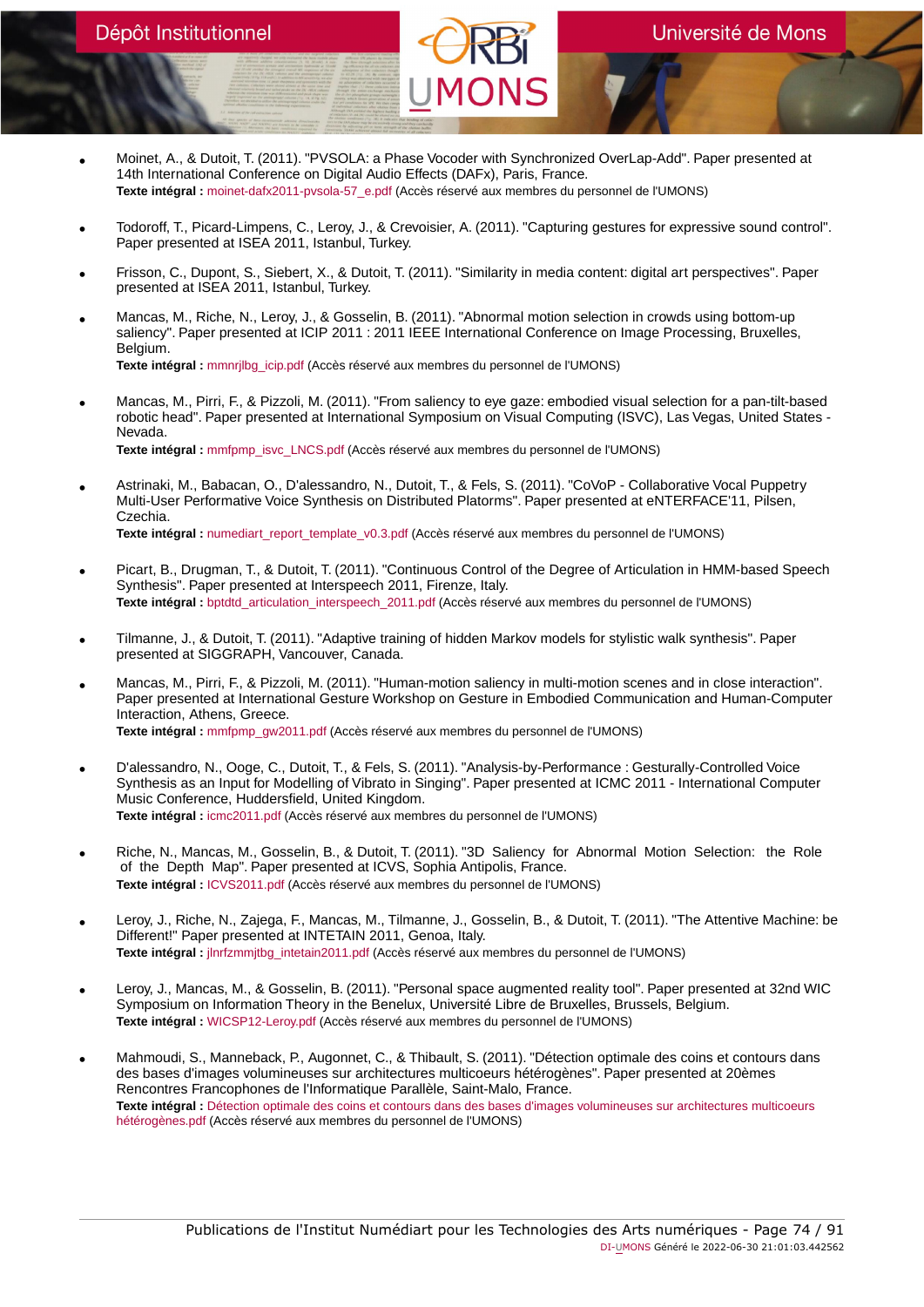- Mahmoudi, S., Fremal, S., Bagein, M., & Manneback, P. (2011). "Calcul intensif sur GPU: exemples en traitement d'images, en bioinformatique et en télécommunication". Paper presented at CIAE 2011 : Colloque d'Informatique, automatique et electronique, Casablanca, Morocco. **Texte intégral :** [Calcul Intesif sur GPU.pdf](https://orbi.umons.ac.be/bitstream/20.500.12907/41354/1/Calcul Intesif sur GPU.pdf) (Accès réservé aux membres du personnel de l'UMONS)
- Astrinaki, M., Babacan, O., D'alessandro, N., & Dutoit, T. (2011). "sHTS: A Streaming Architecture for Statistical Parametric Speech Synthesis". Paper presented at p3s - International Workshop on Performative Speech and Singing Synthesis, Vancouver, Canada. **Texte intégral :** [p3s\\_rt\\_hts.pdf](https://orbi.umons.ac.be/bitstream/20.500.12907/41508/1/p3s_rt_hts.pdf) (Accès réservé aux membres du personnel de l'UMONS)
- KHAMBHAITA, H., KRUIJFF, G. J., FANELLO, S. R., GIANNI, M., PAPADAKIS, P., Pirri, F., Pizzoli, M., RUDI, A., & Mancas, M. (2011). "Help Me to Help You: how to Learn Intentions, Actions and Plans". Paper presented at Help Me to Help You: how to Learn Intentions, Actions and Plans, Palo Alto, United States. **Texte intégral :** [hkgjmkmmmgppfpmp\\_hmhy2011.pdf](https://orbi.umons.ac.be/bitstream/20.500.12907/41374/1/hkgjmkmmmgppfpmp_hmhy2011.pdf) (Accès réservé aux membres du personnel de l'UMONS)
- Gillis, N., & Plemmons, R. (2011). Sparse Nonnegative Matrix Underapproximation and its Application for Hyperspectral Image Analysis. "worskshop on Hyperspectral Image and Signal Processing: Evolution in Remote Sensing". **Texte intégral :** [03 Sparse NMU for HSI.pdf](https://orbi.umons.ac.be/bitstream/20.500.12907/41845/1/03 Sparse NMU for HSI.pdf) (Accès réservé aux membres du personnel de l'UMONS)

## Colloques et congrès scientifiques/Communication poster

- Drugman, T., Urbain, J., & Dutoit, T. (01 September 2011). "Assessment of Audio Features for Automatic Cough Detection". Poster session presented at Eusipco 2011, Barcelona, Spain. **Texte intégral :** [drugman\\_urbain\\_dutoit\\_poster.pdf](https://orbi.umons.ac.be/bitstream/20.500.12907/41378/1/drugman_urbain_dutoit_poster.pdf) (Accès réservé aux membres du personnel de l'UMONS)
- Mahmoudi, S. (21 June 2011). "Calcul Intensif sur GPU: Application au Traitement d'Objets Multimédia". Poster session presented at Journée des doctorants GRASCOMP, Liège, Belgium. **Texte intégral :** [Poster\\_journée\\_des\\_Doctorants\\_à\\_Liège\\_Sidi\\_Mahmoudi.pdf](https://orbi.umons.ac.be/bitstream/20.500.12907/41915/1/Poster_journ�e_des_Doctorants_�_Li�ge_Sidi_Mahmoudi.pdf) (Accès libre)
- Benjelloun, M. (07 March 2011). "La dynamique Vertébrale de la 2D à la 3D". Poster session presented at 6ème édition de la Matinée des Chercheurs (MDC 2011), Mons, Belgium.

## Allocutions et communications diverses/Article grand public

• Bagein, M., fremal, S., Mahmoudi, S., Noël, S., & Manneback, P. (2011). GPU ? Vous avez dit GPU ? "Polytech News  $N^{\circ}$  45".

## Allocutions et communications diverses/Autre

• Pietquin, O., & Dupont, S. (2011). "Incorporating Laughter into Human-Avatar Interactions: Research and Evaluation - The ILHAIRE project".

# 2010

## Parties d'ouvrages/Contribution à des ouvrages collectifs

• Dutoit, T., & Dupont, S. (2010). Speech processing. In "Multimodal signal processing - Theory and applications for human-computer interaction" (pp. 25-61). Elsevier. **Texte intégral :** [Ch03-P374825.pdf](https://orbi.umons.ac.be/bitstream/20.500.12907/41239/1/Ch03-P374825.pdf) (Accès réservé aux membres du personnel de l'UMONS)

## Périodiques scientifiques/Article

• Jean François, N., Ben Madhkour, R., & Deshayes, R. (2010). Monumental projections. "Quarterly Progress Scientific Report of the Numediart Research Program". **Texte intégral :** [numediart\\_2010\\_s12\\_p1\\_report.pdf](https://orbi.umons.ac.be/bitstream/20.500.12907/41391/1/numediart_2010_s12_p1_report.pdf) (Accès réservé aux membres du personnel de l'UMONS)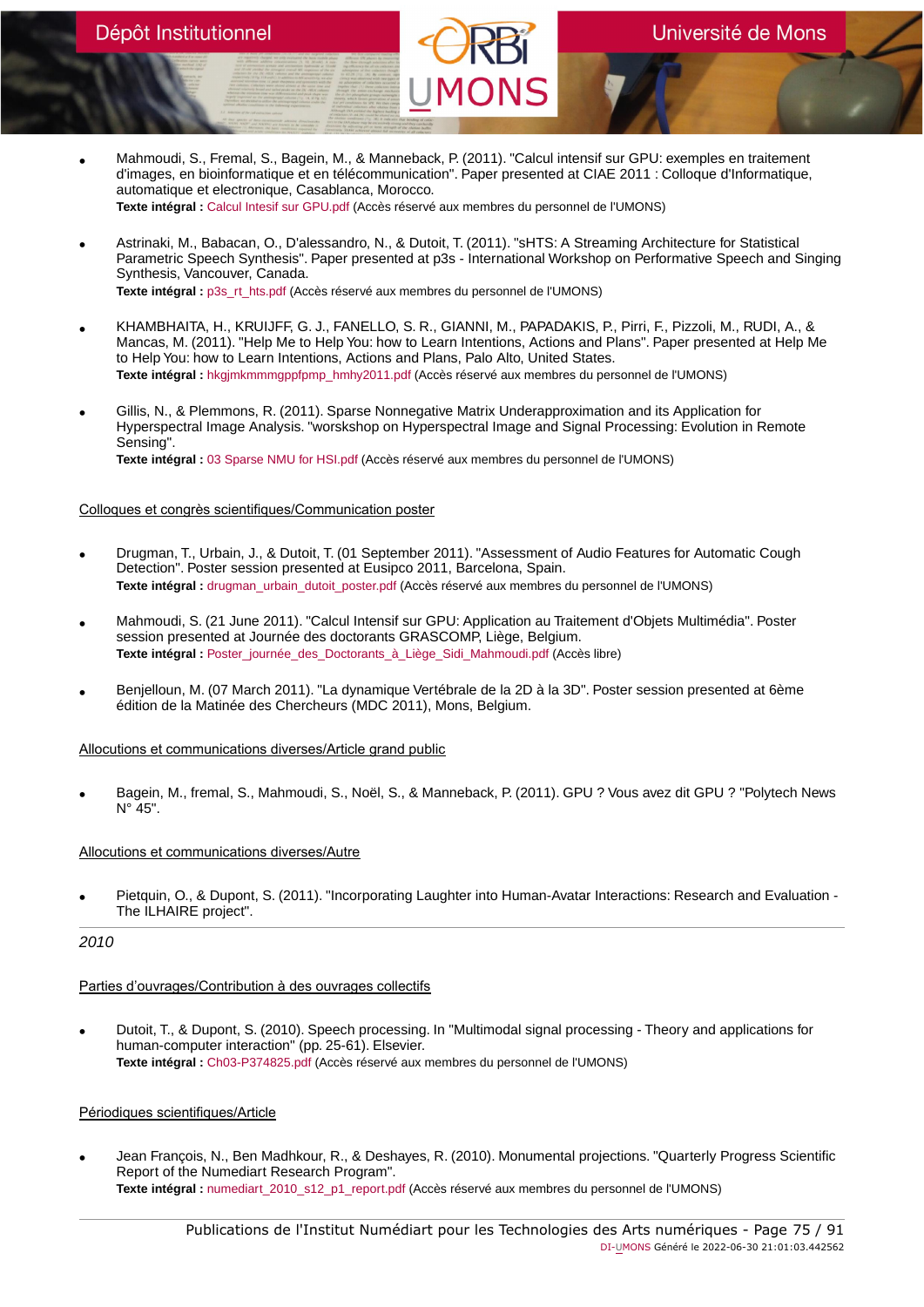- John Anderson, M., Astrinaki, M., Chessini Bose, R., Reboursière, L., & Todoroff, T. (01 December 2010). Augmented Conductor. "Quarterly Progress Scientific Report of the Numediart Research Program, 3" (4), 71-76. **Texte intégral :** [numediart\\_2010\\_s12\\_p02\\_report.pdf](https://orbi.umons.ac.be/bitstream/20.500.12907/41506/1/numediart_2010_s12_p02_report.pdf) (Accès réservé aux membres du personnel de l'UMONS)
- Tilmanne, J., & Dutoit, T. (14 November 2010). Expressive Gait Synthesis Using PCA and Gaussian Modeling. "Lecture Notes in Computer Science, 6459", 363-374. **Texte intégral :** [Tilmanne\\_PCA.pdf](https://orbi.umons.ac.be/bitstream/20.500.12907/41352/1/Tilmanne_PCA.pdf) (Accès libre)
- Picard, C., Frisson, C., Faure, F., Drettakis, G., & Kry, P. G. (21 October 2010). Advances in modal analysis using a robust and multiscale method. "EURASIP Journal on Advances in Signal Processing, 2010" (392782), 1-12. doi:10.1155/2010/392782
- DA CUNHA POSSA, P., EL HADHRI, Z., & Valderrama, C. (06 October 2010). Image and video processing on fpgas: An exploration framework for real-time applications. "IFAC Proceedings Volumes, 10" (PART 1, 2010), 54-59.
- Xanthoulis, D., Debauche, O., Fonder, N., & Degré, A. (05 October 2010). Citerne d'eau de pluie et effet sur le débit à l'exutoire du bassin versant de l'Orneau dans la région de Gembloux (Belgique). "Biotechnologie, Agronomie, Société et Environnement, 15" (2), 239-249. **Texte intégral :** [536-523-1-PB.pdf](https://orbi.umons.ac.be/bitstream/20.500.12907/41899/1/536-523-1-PB.pdf) (Accès libre)
- Urbain, J., Niewiadomski, R., Bevacqua, E., Dutoit, T., Moinet, A., Pelachaud, C., Picart, B., Tilmanne, J., & Wagner, J. (28 September 2010). AVLaughterCycle: Enabling a virtual agent to join in laughing with a conversational partner using a similarity-driven audiovisual laughter animation. "Journal on Multimodal User Interfaces, 4" (1), 47-58. doi:10.1007/s12193-010-0053-1 **Texte intégral :** [JMUI\\_2010\\_AVLaughterCycle.pdf](https://orbi.umons.ac.be/bitstream/20.500.12907/41340/1/JMUI_2010_AVLaughterCycle.pdf) (Accès libre)
- Tardieu, D., Siebert, X., Mazzarino, B., Chessini Bose, R., Dubois, J., Dupont, S., Varni, G., & Visentin, A. (01 September 2010). Browsing a dance video collection: dance analysis and interface design. "Journal on Multimodal User Interfaces, 4" (1), 37-46.
- John Anderson, M., Reboursière, L., & Chessini, R. (01 September 2010). Developping Social Controllers. "Quarterly Progress Scientific Report of the Numediart Research Program, 3" (3).
- Gillis, N., & Glineur, F. (01 April 2010). Using underapproximations for sparse nonnegative matrix factorization. "Pattern Recognition, 43" (4), 1676-1687. **Texte intégral :** [01 Using underapproximations for sparse nonnegative matrix factorization.pdf](https://orbi.umons.ac.be/bitstream/20.500.12907/41833/1/01 Using underapproximations for sparse nonnegative matrix factorization.pdf) (Accès libre)
- Mancas, M., Ben Madhkour, R., Mahmoudi, S., & Ravet, T. (31 March 2010). Vir Track: Track ing for Vir tual Studios: Vir Track: Track ing for Vir tual Studios. "Quarterly Progress Scientific Report of the Numediart Research Program, 3" (1), 1-4. **Texte intégral :** [numediart\\_2010\\_s09\\_p1\\_report.pdf](https://orbi.umons.ac.be/bitstream/20.500.12907/41334/1/numediart_2010_s09_p1_report.pdf) (Accès réservé aux membres du personnel de l'UMONS)
- Asaei, A., Picart, B., & Bourlard, H. (2010). Analysis of Phone Posterior Feature Space Exploiting Class-Specific Sparsity and MLP-based Similarity Measure. "IEEE International Conference on Acoustics, Speech and Signal Processing. Proceedings", 4886 - 4889. doi:10.1109/ICASSP.2010.5495121 **Texte intégral :** [icassp2010\\_aabphb.pdf](https://orbi.umons.ac.be/bitstream/20.500.12907/41339/1/icassp2010_aabphb.pdf) (Accès réservé aux membres du personnel de l'UMONS)
- Drugman, T., Bozkurt, B., & Dutoit, T. (2010). Glottal Source Estimation Using an Automatic Chirp Decomposition. "Lecture Notes in Computer Science".

- Devuyst, S., Dutoit, T., Ravet, T., Stenuit, P., & Kerkhofs, M. (18 September 2010). "Comparison of Visual Sleep Stage Classification according to AASM and Rechtschaffen & Kales Rules". Paper presented at ESRS 2010 - the 20th Congress of the European Sleep Research Society (Journal of Sleep Research, Vol.19, Suppl.2), Lisbonne, Portugal. **Texte intégral :** [devuyst\\_ESRS2010.pdf](https://orbi.umons.ac.be/bitstream/20.500.12907/41332/1/devuyst_ESRS2010.pdf) (Accès libre)
- Tardieu, D., Siebert, X., Mazzarino, B., & Blumenthal, B. (01 April 2010). "An interactive installation for browsing an dance video database". Paper presented at Le Fresnoy, Studio National des Arts Contemporains, Tourcoing, Tourcoing, France.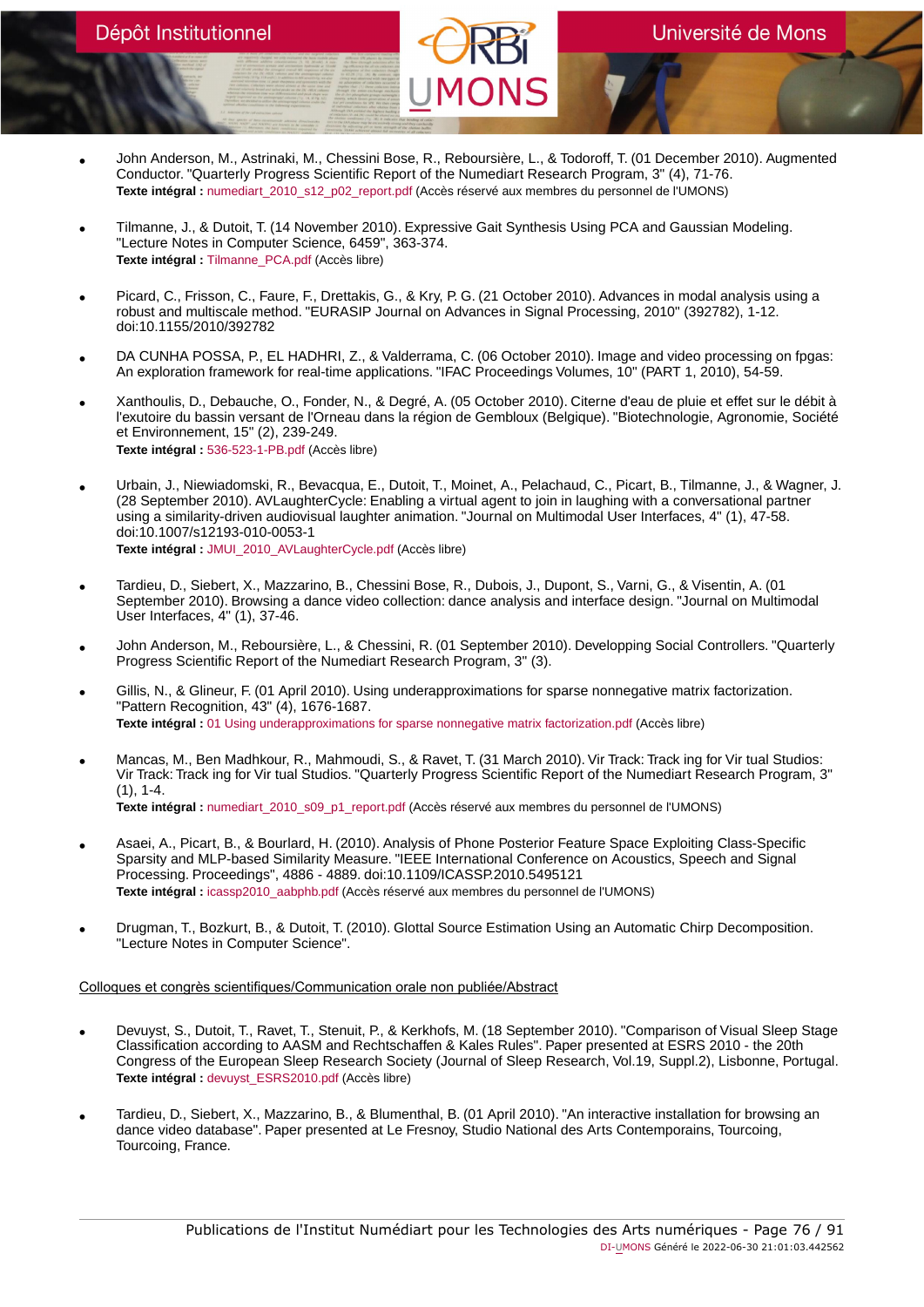Dépôt Institutionnel

- Picart, B., Drugman, T., & Dutoit, T. (2010). "Analysis and Synthesis of Hypo and Hyperarticulated Speech". Paper presented at 7th ISCA Tutorial and Research Workshop on Speech Synthesis, Kyoto, Japan. **Texte intégral :** [ssw7\\_2010\\_bptdtd.pdf](https://orbi.umons.ac.be/bitstream/20.500.12907/41338/1/ssw7_2010_bptdtd.pdf) (Accès réservé aux membres du personnel de l'UMONS)
- Mahmoudi, S., Lecron, F., Manneback, P., Benjelloun, M., & Mahmoudi, S. (2010). "GPU-based segmentation of cervical vertebra in X-Ray images". Paper presented at IEEE International Conference on Cluster Computing, Crete, Greece. **Texte intégral :** [2010\\_SaM\\_FL\\_PM\\_MB\\_SM\\_IEEE.pdf](https://orbi.umons.ac.be/bitstream/20.500.12907/41335/1/2010_SaM_FL_PM_MB_SM_IEEE.pdf) (Accès réservé aux membres du personnel de l'UMONS)
- Urbain, J., Bevacqua, E., Dutoit, T., Moinet, A., Niewiadomski, R., Pelachaud, C., Picart, B., Tilmanne, J., & Wagner, J. (2010). "La base de données AVLaughterCycle". Paper presented at XXVIIIèmes Journées d'Etude sur la Parole, Mons, Belgium. **Texte intégral :** [JEP10\\_AVLC\\_DBA.pdf](https://orbi.umons.ac.be/bitstream/20.500.12907/41341/1/JEP10_AVLC_DBA.pdf) (Accès réservé aux membres du personnel de l'UMONS)
- Urbain, J., Bevacqua, E., Dutoit, T., Moinet, A., Niewiadomski, R., Pelachaud, C., Picart, B., Tilmanne, J., & Wagner, J. (2010). "The AVLaughterCycle database". Paper presented at Seventh international conference on Language Resources and Evaluation, Valletta, Malta. **Texte intégral :** [LREC10\\_AVLCDatabase.pdf](https://orbi.umons.ac.be/bitstream/20.500.12907/41342/1/LREC10_AVLCDatabase.pdf) (Accès réservé aux membres du personnel de l'UMONS)
- Tardieu, D., Dupont, S., Siebert, X., Mazzarino, B., & Blumenthal, B. (2010). "An Interactive installation for browsing a Dance Video Database". Paper presented at IMIDA2010, Workshop on Interactive Multimedia Installations and Digital Art, at ICME2010, Singapore, Singapore.
- Tardieu, D., Siebert, X., Mazzarino, B., & Blumenthal, B. (2010). "An interactive installation for browsing a dance video database". Paper presented at IEEE International Conference on Multimedia & Expo, Singapore. **Texte intégral :** [2354.pdf](https://orbi.umons.ac.be/bitstream/20.500.12907/41293/1/2354.pdf) (Accès réservé aux membres du personnel de l'UMONS)
- Frisson, C., Dupont, S., Siebert, X., Tardieu, D., Dutoit, T., & Macq, B. (2010). "DeviceCycle: rapid and reusable prototyping of gestural interfaces, applied to audio browsing by similarity". Paper presented at Conference on New Interfaces for Musical Expression, Sydney, Australia. **Texte intégral :** [DeviceCycle-NIME-2010-100204.pdf](https://orbi.umons.ac.be/bitstream/20.500.12907/41274/1/DeviceCycle-NIME-2010-100204.pdf) (Accès réservé aux membres du personnel de l'UMONS)
- Reboursière, L., Frisson, C., Lähdeoja, O., John Anderson, M., Picard-Limpens, C., & Todoroff, T. (2010). "Multimodal Guitar : A Toolbox For Augmented Guitar Performances". Paper presented at 10th Conferece on New Interfaces for Musical Expression (NIME'10), Sydney, Australia.
- Drugman, T., Bozkurt, B., & Dutoit, T. (2010). "Analyse et Modification de la Qualité Vocale basée sur l'Excitation". Paper presented at 28èmes Journées d'Etude sur la Parole (JEP 2010), Mons, Belgium. **Texte intégral :** [JEP10-VoiceQuality.pdf](https://orbi.umons.ac.be/bitstream/20.500.12907/41346/1/JEP10-VoiceQuality.pdf) (Accès réservé aux membres du personnel de l'UMONS)
- Dupont, S., Frisson, C., Siebert, X., & Tardieu, D. (2010). "Browsing sound and music librairies by similarity". Paper presented at 128th Convention of the Audio Engineering Society, . **Texte intégral :** [AES-2010.pdf](https://orbi.umons.ac.be/bitstream/20.500.12907/41268/1/AES-2010.pdf) (Accès réservé aux membres du personnel de l'UMONS)
- Mancas, M., & Gosselin, B. (2010). "Dense crowd analysis through bottom-up and top-down attention". Paper presented at Proc. of the Brain Inspired Cognitive Sytems (BICS 2010), Madrid, Spain. **Texte intégral :** [mmbgbics2010.pdf](https://orbi.umons.ac.be/bitstream/20.500.12907/41348/1/mmbgbics2010.pdf) (Accès réservé aux membres du personnel de l'UMONS)
- Gillis, N., & Plemmons, R. (2010). Dimensionality Reduction, Classification, and Spectral Mixture Analysis using Nonnegative Underapproximation. "Algorithms and Technologies for Multispectral, Hyperspectral, and Ultraspectral Imagery". **Texte intégral :** [02 Dimensionality Reduction, Classification, and Spectral Mixture Analysis using NMU.pdf](https://orbi.umons.ac.be/bitstream/20.500.12907/41844/1/02 Dimensionality Reduction, Classification, and Spectral Mixture Analysis using NMU.pdf) (Accès réservé aux membres du personnel de l'UMONS)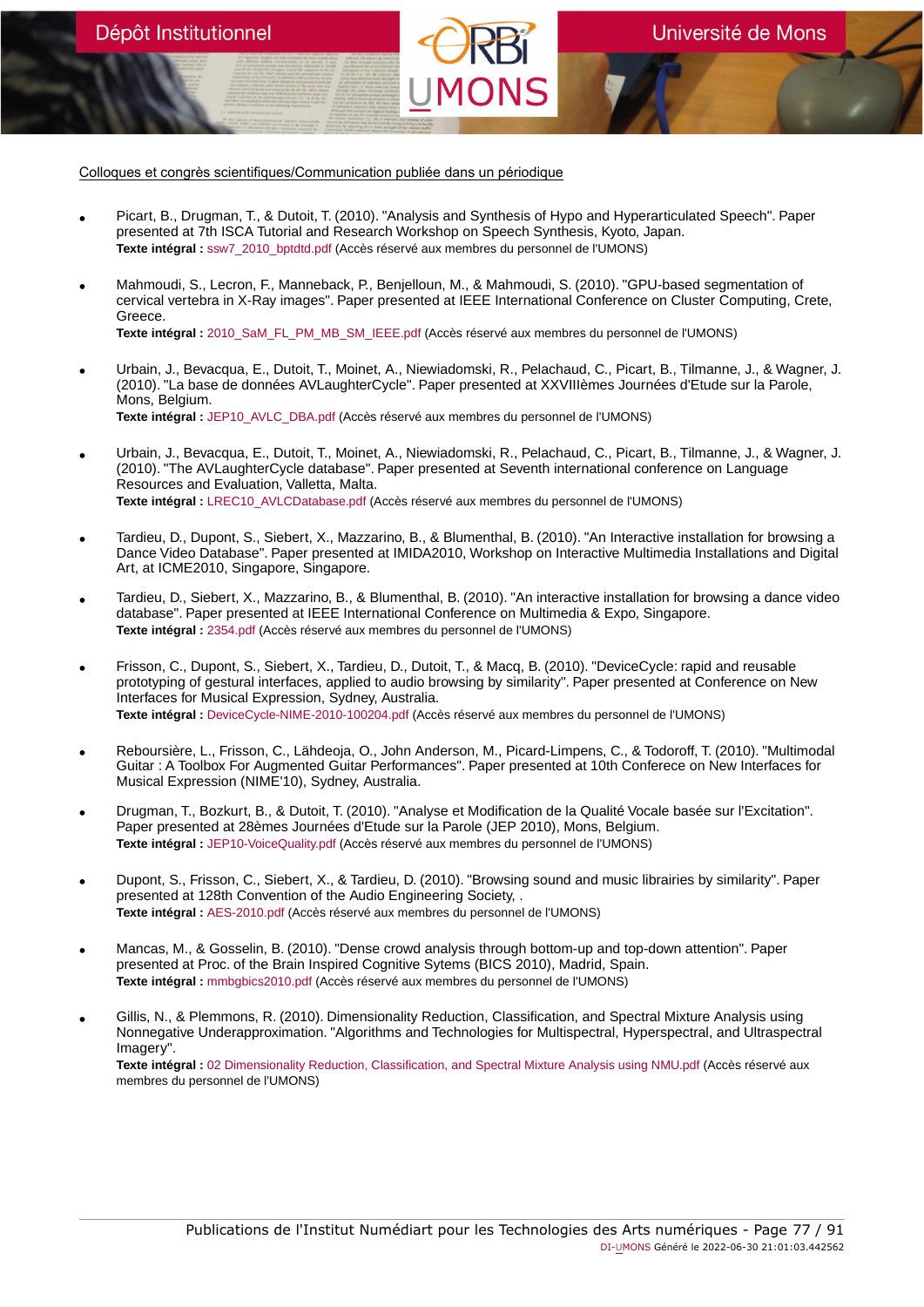# 2009

Parties d'ouvrages/Contribution à des ouvrages collectifs

• Mancas, M. (2009). Relative influence of bottom-up and top-down attention. In "Attention in cognitive systems" (pp. 212-226). Springer Berlin/Heidelberg. **Texte intégral :** [wapcv.PDF](https://orbi.umons.ac.be/bitstream/20.500.12907/41238/1/wapcv.PDF) (Accès réservé aux membres du personnel de l'UMONS)

# Périodiques scientifiques/Article

- Urbain, J., Bevacqua, E., Dutoit, T., Moinet, A., Niewiadomski, R., Pelachaud, C., Picart, B., Tilmanne, J., & Wagner, J. (2009). AVLaughterCycle: an audiovisual laughing machine. "Proceedings of the 5th International Summer Workshop on Multimodal Interfaces", 79-87. Texte intégral : [enterface09\\_AVLC\\_report.pdf](https://orbi.umons.ac.be/bitstream/20.500.12907/41343/1/enterface09_AVLC_report.pdf) (Accès réservé aux membres du personnel de l'UMONS)
- Tardieu, D., Dubois, J., Chessini Bose, R., Dupont, S., Mazzarino, B., Hidot, S., Moinet, A., Siebert, X., Varni, G., & Visentin, A. (01 September 2009). Video Navigation Tool: Application to browsing a database of dancers' performances. "Quarterly Progress Scientific Report of the Numediart Research Program, 2" (3), 85-90. **Texte intégral :** [numediart\\_2009\\_s07\\_p2\\_report.pdf](https://orbi.umons.ac.be/bitstream/20.500.12907/41337/1/numediart_2009_s07_p2_report.pdf) (Accès réservé aux membres du personnel de l'UMONS)
- Frisson, C., Reboursière, L., Chu, W. Y., Lähdeoja, O., John Anderson, M., Picard-Limpens, C., Shen, A., & Todoroff, T. (01 September 2009). Multimodal Guitar : Performance Toolbox and Study Workbench. "Quarterly Progress Scientific Report of the Numediart Research Program, 2" (3).
- Mancas, M., Glowinski, D., Volpe, G., Camurri, A., Bretéché, P., Demeyer, J., Ravet, T., & Coletta, P. (01 August 2009). Real-time motion attention and expressive gesture interfaces. "Journal on Multimodal User Interfaces, 2" (3-4), 187- 198. **Texte intégral :** [jmui2008\\_mmdggvacpbjdtrpc.pdf](https://orbi.umons.ac.be/bitstream/20.500.12907/41257/1/jmui2008_mmdggvacpbjdtrpc.pdf) (Accès libre)
- Dupont, S., Dubuisson, T., Mills, J., Moinet, A., Siebert, X., Tardieu, D., & Urbain, J. (26 June 2009). LaughterCycle. "Quarterly Progress Scientific Report of the Numediart Research Program, 2" (2), 23-32. **Texte intégral :** [numediart\\_2009\\_s06\\_p1\\_report.pdf](https://orbi.umons.ac.be/bitstream/20.500.12907/41349/1/numediart_2009_s06_p1_report.pdf) (Accès réservé aux membres du personnel de l'UMONS)
- Mejeded, M., & Mahmoudi, S. (03 May 2009). The deformable models and their applications in the processing of medical images : Les modèles déformables et leurs applications dans le traitement des images médicales. "CEUR Workshop Proceedings, Volume 547", 11.
- Mancas, M., Ravet, T., Mahmoudi, S., Hidot, S., Tilmanne, J., Chessini Bose, R., & Machy, C. (31 March 2009). Natural interaction between real and virtual world. "Quarterly Progress Scientific Report of the Numediart Research Program, 2" (1), 1-8.
- Tilmanne, J., Urbain, J., Kothare, M. V., Vande Wouwer, A., & Kothare, S. V. (01 March 2009). Algorithms for sleepwake identification using actigraphy : a comparative study and new results. "Journal of Sleep Research, 18" (1), 85-**98**

**Texte intégral :** [JournalofSleepResearch2009\\_Actigraphy\\_JT\\_JU\\_AVDW.pdf](https://orbi.umons.ac.be/bitstream/20.500.12907/41247/1/JournalofSleepResearch2009_Actigraphy_JT_JU_AVDW.pdf) (Accès libre)

- Siebert, X., Dupont, S., Fortemps, P., & Tardieu, D. (01 March 2009). MediaCycle: browsing and performing with sound and image libraries. "Quarterly Progress Scientific Report of the Numediart Research Program, 2" (1).
- Frisson, C., Reboursière, L., Filatriau, J.-J., Todoroff, T., & Siebert, X. (01 March 2009). Behavioral Installations : emergent audiovisual installations influencd by visitor's behaviours. "Quarterly Progress Scientific Report of the Numediart Research Program, 2" (5).

Colloques et congrès scientifiques/Communication orale non publiée/Abstract

• Mahmoudi, S., & Manneback, P. (02 December 2009). "Traitements d'images sur GPU sous CUDA et OpenGL: application à l'imagerie médicale". Paper presented at CIGIL09, Calcul intensif et grilles informatiques, USTL, Lille, France, Lille, France.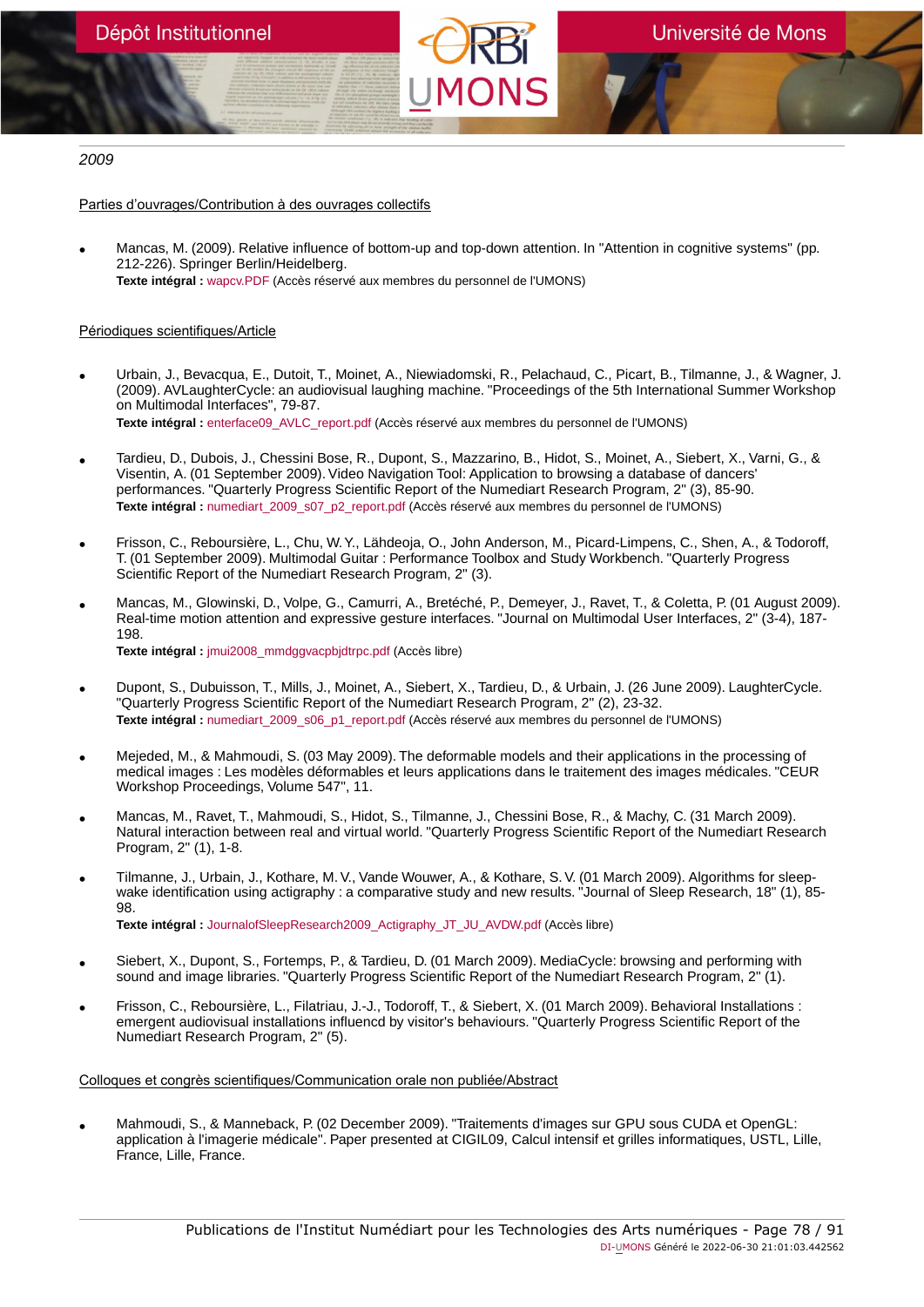- Mahmoudi, S., Manneback, P., Lecron, F., Benjelloun, M., & Mahmoudi, S. (19 October 2009). "Parallel image processing with CUDA and OpenGL". Paper presented at 1st scientific workshop, open network for high-performance computing on complex environments, action cost 805, Lisbon, Portugal, Lisbon, Portugal.
- Urbain, J., Dupont, S., Niewiadomski, R., Dutoit, T., & Pelachaud, C. (27 February 2009). "Towards a virtual agent using similarity-based laughter production". Paper presented at Interdisciplinary workshop on laughter and other Interactional Vocalisations in speech, Berlin, Germany. **Texte intégral :** [LaughterWorkshop\\_Berlin2009\\_AVLC.ppt](https://orbi.umons.ac.be/bitstream/20.500.12907/41312/2/LaughterWorkshop_Berlin2009_AVLC.ppt) (Accès libre[\)LaughterWorkshop\\_Berlin2009\\_AVLC.pdf](https://orbi.umons.ac.be/bitstream/20.500.12907/41312/4/LaughterWorkshop_Berlin2009_AVLC.pdf) (Accès libre)

- Siebert, X., Dupont, S., Frisson, C., & Tardieu, D. (2009). "MultiMediaCycle: consolidating the hyforge framework towards improved scalability and usability". Paper presented at QPSR of the numediart research program, .
- Gilroy, S. W., Cavazza, M., Niiranen, M., André, E., Vogt, T., Urbain, J., Benayoun, M., Seichter, H., & Billinghurst, M. (2009). "PAD-based multimodal affective fusion". Paper presented at Third International Conference on Affective Computing and Intelligent Interaction, Amsterdam, Netherlands. Texte intégral : [icacii2009\\_ju.pdf](https://orbi.umons.ac.be/bitstream/20.500.12907/41344/1/icacii2009_ju.pdf) (Accès réservé aux membres du personnel de l'UMONS)
- Drugman, T., Bozkurt, B., & Dutoit, T. (2009). "Complex cepstrum-based decomposition of speech for glottal source estimation". Paper presented at Interspeech 2009, Brighton, United Kingdom.
- Charlier, M., Ohtani, Y., Toda, T., Moinet, A., & Dutoit, T. (2009). "Cross-language voice conversion based on eigenvoices". Paper presented at Interspeech 2009, Brighton, United Kingdom. **Texte intégral :** [interspeech2009\\_crossevc\\_mcyottamtd.pdf](https://orbi.umons.ac.be/bitstream/20.500.12907/41292/1/interspeech2009_crossevc_mcyottamtd.pdf) (Accès réservé aux membres du personnel de l'UMONS)
- Tardieu, D., Chessini Bose, R., Dubois, J., Dupont, S., Hidot, S., Mazzarino, B., Siebert, X., Varni, G., & Visentin, A. (2009). "Video Navigation Tool: Application to browsing a database of dancers performances". Paper presented at 5th International Summer Workshop on Multimodal Interfaces - eNTERFACE'09, Genova, Italy.
- Todoroff, T., & Reboursière, L. (2009). "1-D, 2-D and 3-D interpolation tools for MAX/MSP/Jitter". Paper presented at ICMC 2009 - International Computer Music Conference, Montreal, Quebec, Canada. **Texte intégral :** [icmc2009\\_ttlr.pdf](https://orbi.umons.ac.be/bitstream/20.500.12907/41263/1/icmc2009_ttlr.pdf) (Accès réservé aux membres du personnel de l'UMONS)
- Bettens, F., & Todoroff, T. (2009). "Real-time DTW-based gesture recognition external object for Max/MSP and PureData". Paper presented at Sound and Music Computing Conference, Porto, Portugal. **Texte intégral :** [321.pdf](https://orbi.umons.ac.be/bitstream/20.500.12907/41302/1/321.pdf) (Accès réservé aux membres du personnel de l'UMONS)
- Urbain, J., Dubuisson, T., Dupont, S., Frisson, C., Sebbe, R., & D'alessandro, N. (2009). "AudioCycle : a similaritybased visualization of musical libraries". Paper presented at International Conference on Multimedia and Expo, New-York, United States - New York. Texte intégral : AudioCycle ICME2009.pdf (Accès réservé aux membres du personnel de l'UMONS)
- Drugman, T., Bozkurt, B., & Dutoit, T. (2009). "Chirp decomposition of speech signals for glottal source estimation". Paper presented at ISCA Workshop on Non-Linear Speech Processing, Vic, Spain.
- Todoroff, T., Bettens, F., Chu, W. Y., & Reboursière, L. (2009). "'Extension du corps sonore' Dancing Viola". Paper presented at New Interface for Musical Expression, Pittsburgh, United States. **Texte intégral :** [nime2009\\_141.pdf](https://orbi.umons.ac.be/bitstream/20.500.12907/41290/1/nime2009_141.pdf) (Accès réservé aux membres du personnel de l'UMONS)
- Dupont, S., Dubuisson, T., Urbain, J., Sebbe, R., D'alessandro, N., & Frisson, C. (2009). "Audiocycle : browsing musical loop libraries". Paper presented at International workshop on Content-Based Multimedia Indexing, Chania, Greece. **Texte intégral :** [latex8.pdf](https://orbi.umons.ac.be/bitstream/20.500.12907/41315/1/latex8.pdf) (Accès réservé aux membres du personnel de l'UMONS)
- Frisson, C., Reboursière, L., Todoroff, T., & Filatriau, J.-J. (2009). "Bodily benchmark : gestural/physiological analysis by remote/wearable sensing". Paper presented at QPSR of the numediart research program, .
- Al Moubayeb, S., Baklouti, M., Chetouani, M., Dutoit, T., Mahdhaoui, A., Martin, J.-C., Ondas, S., Pelachaud, C., Urbain, J., & Yilmaz, M. (2009). "Generating robot/agent backchannels during a storytelling experiment". Paper presented at IEEE International Conference on Robotics and Automation (ICRA'09), Kobe, Japan. **Texte intégral :** [aICRA09.pdf](https://orbi.umons.ac.be/bitstream/20.500.12907/41289/1/aICRA09.pdf) (Accès réservé aux membres du personnel de l'UMONS)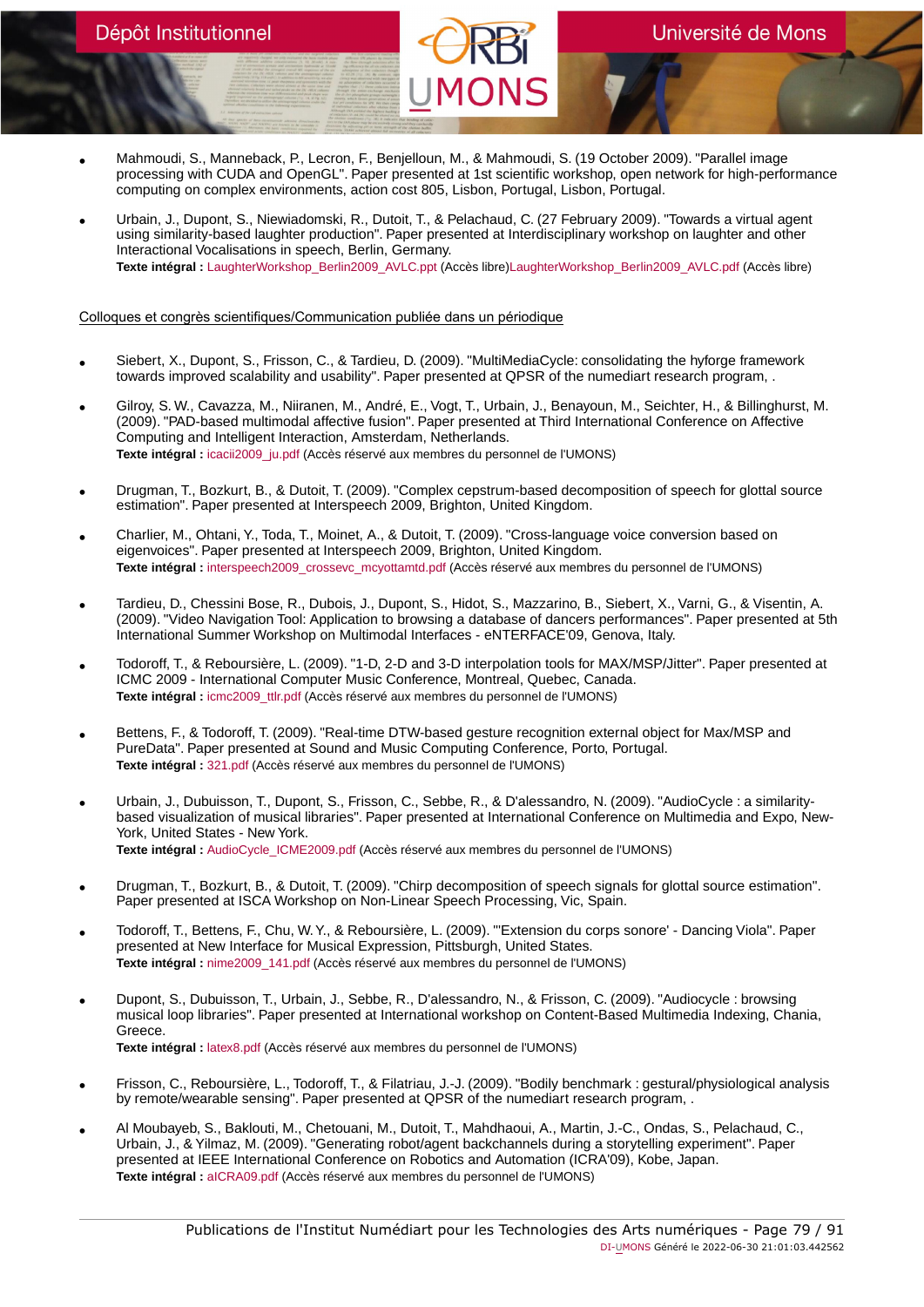- Drugman, T., Wilfart, G., Moinet, A., & Dutoit, T. (2009). "Using a pitch-synchronous residual codebook for hybrid HMM/frame selection speech synthesis". Paper presented at ICASSP 2009 - International Conference on Acoustics, Speech and Signal Processing, Taipei, Taiwan. doi:10.1109/ICASSP.2009.4960453 **Texte intégral :** [icassp2009\\_tdgwamtd.pdf](https://orbi.umons.ac.be/bitstream/20.500.12907/41279/1/icassp2009_tdgwamtd.pdf) (Accès réservé aux membres du personnel de l'UMONS)
- Mancas, M., Glowinski, D., Bretéché, P., Demeyer, J., Ravet, T., Volpe, G., Camurri, A., & Coletta, P. (2009). "Trackingdependent and interactive video projection". Paper presented at International Summer Workshop on Multimodal Interfaces, Paris, France. **Texte intégral :** [enterface2008.PDF](https://orbi.umons.ac.be/bitstream/20.500.12907/41294/1/enterface2008.PDF) (Accès réservé aux membres du personnel de l'UMONS)
- Berry, M., Gillis, N., & Glineur, F. (2009). Document Classification Using Nonnegative Matrix Factorization and Underapproximation. "IEEE International Symposium on Circuits and Systems". **Texte intégral :** [01 Document classification using NMU.pdf](https://orbi.umons.ac.be/bitstream/20.500.12907/41843/1/01 Document classification using NMU.pdf) (Accès réservé aux membres du personnel de l'UMONS)

## Colloques et congrès scientifiques/Communication poster

- Mahmoudi, S., & Manneback, P. (18 June 2009). "Traitement d'images en parallèle avec cuda et opengl sur gpu". Poster session presented at Nouveaux outils pour le traitement d'image et la vision par ordinateur, Figeac, France.
- Jottrand, M., Moinet, A., Couvreur, L., & Dutoit, T. (03 June 2009). "A semi-automatic indexing tool for daily news, based on text and audio keyword spotting". Poster session presented at International workshop on Content-Based Multimedia Indexing, Chania, Greece.
- Mahmoudi, S. (17 March 2009). "Calcul intensif Gpgpu". Poster session presented at Matinée des chercheurs 2009, Mons, Belgium. **Texte intégral :** [MDC 2009. Sidi Mahmoudi.pdf](https://orbi.umons.ac.be/bitstream/20.500.12907/41329/1/MDC 2009. Sidi Mahmoudi.pdf) (Accès libre)

# 2008

## Périodiques scientifiques/Article

• Dupont, S., D'alessandro, N., Dubuisson, T., Frisson, C., Sebbe, R., & Urbain, J. (26 December 2008). AudioCycle: Browing Musical Loop Libraries. "Quarterly Progress Scientific Report of the Numediart Research Program, 1" (4), 119-127.

**Texte intégral :** [numediart\\_2008\\_s04\\_p1\\_report.pdf](https://orbi.umons.ac.be/bitstream/20.500.12907/41350/1/numediart_2008_s04_p1_report.pdf) (Accès réservé aux membres du personnel de l'UMONS)

- Mancas, M., Bagein, M., Guichard, N., Hidot, S., Machy, C., Mahmoudi, S., & Siebert, X. (01 December 2008). Project # 4.3 : augmented virtual studio. "Quarterly Progress Scientific Report of the Numediart Research Program, 1" (4), 147-155. **Texte intégral :** [AVS.PDF](https://orbi.umons.ac.be/bitstream/20.500.12907/41242/1/AVS.PDF) (Accès réservé aux membres du personnel de l'UMONS)
- Todoroff, T., Bettens, F., Chu, W. Y., & Reboursière, L. (01 December 2008). Project # 4.2 : Danc ing Viola. "Quarterly Progress Scientific Report of the Numediart Research Program, 1" (4), 129-146.
- **Texte intégral :** [numediart\\_2008\\_s04\\_p2\\_report.pdf](https://orbi.umons.ac.be/bitstream/20.500.12907/41453/1/numediart_2008_s04_p2_report.pdf) (Accès réservé aux membres du personnel de l'UMONS)
- Todoroff, T., Bettens, F., Chu, W. Y., & Reboursière, L. (01 December 2008). Dancing Viola. "Quarterly Progress Scientific Report of the Numediart Research Program, 1" (4).
- D'alessandro, N., Babacan, O., Bozkurt, B., Dubuisson, T., Holzapfel, A., Kessous, L., Moinet, A., & Vlieghe, M. (01 September 2008). RAMCESS 2.X framework - expressive voice analysis for realtime and accurate synthesis of singing. "Journal on Multimodal User Interfaces, 2" (2), 133-144. doi:10.1007/s12193-008-0010-4 **Texte intégral :** [ramcess2\\_jmui2008.pdf](https://orbi.umons.ac.be/bitstream/20.500.12907/41243/1/ramcess2_jmui2008.pdf) (Accès libre)
- Tilmanne, J., Sebbe, R., & Dutoit, T. (01 September 2008). A database for stylistic human gait modeling and synthesis. "Quarterly Progress Scientific Report of the Numediart Research Program, 1" (3), 97-100. Texte intégral : numediart 2008 s03 p2 report.pdf (Accès réservé aux membres du personnel de l'UMONS)
- Mancas, M., Glowinski, D., Bretéché, P., Demeyer, J., Ravet, T., Volpe, G., Camurri, A., & Coletta, P. (01 September 2008). Project # 3.1 : tracking-dependent and interactive video projection. "Quarterly Progress Scientific Report of the Numediart Research Program, 1" (3).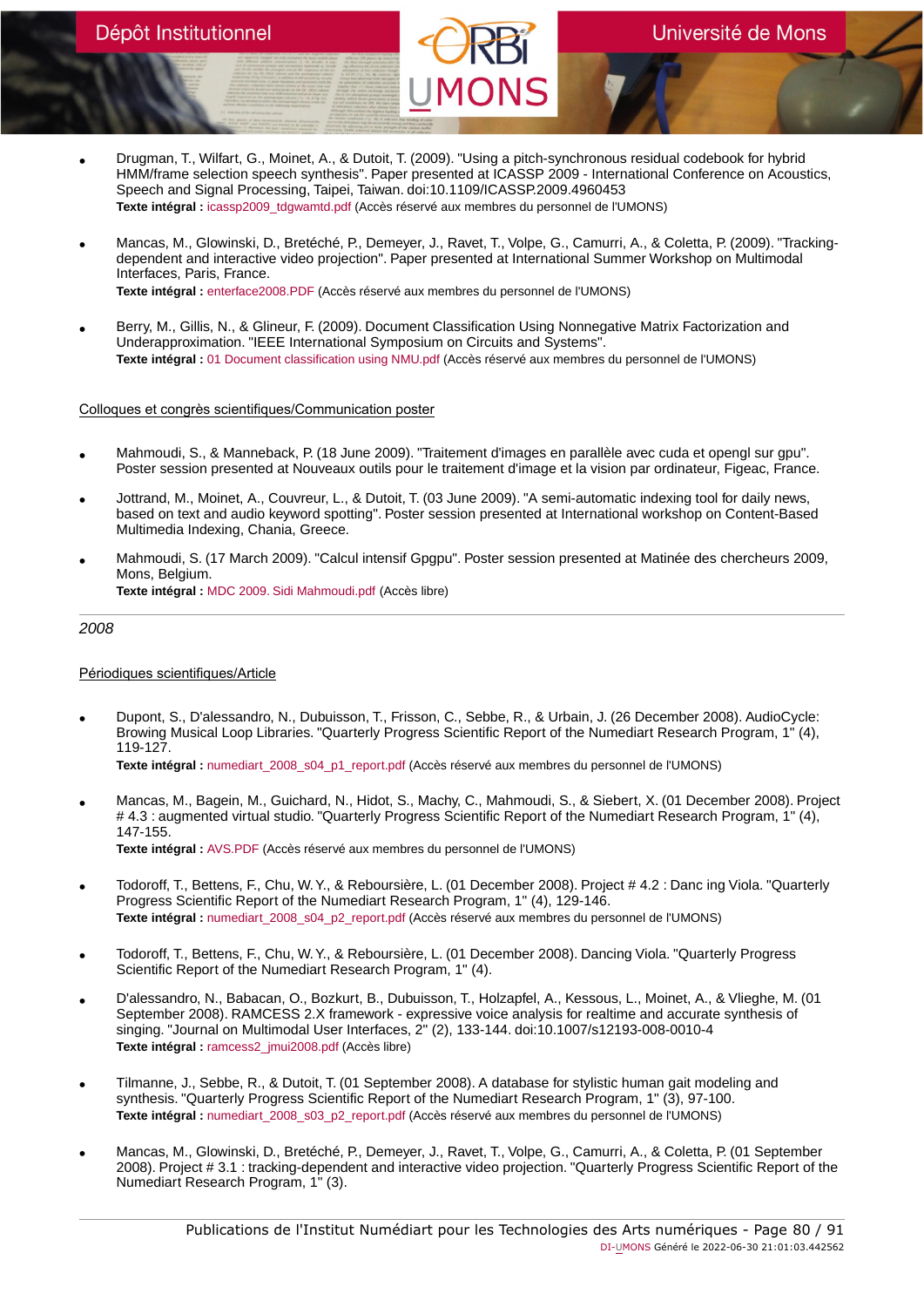- Al Moubayeb, S., Baklouti, M., Chetouani, M., Dutoit, T., Mahdhaoui, A., Martin, J.-C., Ondas, S., Pelachaud, C., Urbain, J., & Yilmaz, M. (01 September 2008). Project # 3.4 : multimodal feedback from robots and agents in a storytelling experiment. "Quarterly Progress Scientific Report of the Numediart Research Program, 1" (3), 109-118. Texte intégral : numediart report enterface08.pdf (Accès réservé aux membres du personnel de l'UMONS)
- D'alessandro, N., Moinet, A., Dubuisson, T., Filatriau, J.-J., & Chu, W. Y. (01 September 2008). Project # 3.3 : expressive violin synthesis : a study case in realtime manipulation of complex data structures. "Quarterly Progress Scientific Report of the Numediart Research Program, 1" (3), 101-107. **Texte intégral :** [numediart\\_2008\\_s03\\_p3\\_report.pdf](https://orbi.umons.ac.be/bitstream/20.500.12907/41255/1/numediart_2008_s03_p3_report.pdf) (Accès réservé aux membres du personnel de l'UMONS)
- Filatriau, J.-J., Dubuisson, T., Reboursière, L., & Todoroff, T. (01 June 2008). Project # 5 : breathing for opera. "Quarterly Progress Scientific Report of the Numediart Research Program, 1" (2). **Texte intégral :** [numediart\\_2008\\_s2\\_qpsr.pdf](https://orbi.umons.ac.be/bitstream/20.500.12907/41256/1/numediart_2008_s2_qpsr.pdf) (Accès réservé aux membres du personnel de l'UMONS)
- Couvreur, L., Bettens, F., Drugman, T., Dubuisson, T., Dupont, S., Frisson, C., Jottrand, M., & Mancas, M. (01 June 2008). Project # 2.3 : audio thumbnailing. "Quarterly Progress Scientific Report of the Numediart Research Program, 1" (2), 67-85. **Texte intégral :** [at.PDF](https://orbi.umons.ac.be/bitstream/20.500.12907/41260/1/at.PDF) (Accès réservé aux membres du personnel de l'UMONS)
- Sebbe, R.\* , Bagein, M., Belanger, L., Chessini, R., Dechristophoris, J., Demeyer, J., Lecaude, N., Thillou, C., & Moinet, A. (01 June 2008). Project #4: Visual Paths. "Quarterly Progress Scientific Report of the Numediart Research Program, 1" (2), 43-51. Texte intégral : numediart 2008 s2 p04 report.pdf (Accès réservé aux membres du personnel de l'UMONS)
- Ofli, F., Demir, J., Yemez, Y., Erzin, E., Tekalp, A. M., Balci, K., Kizoglu, I., Akarun, L., Canton-Ferrer, C., Tilmanne, J., Bozkurt, E., & Erdem, A. T. (31 May 2008). An Audio-Driven Dancing Avatar. "Journal on Multimodal User Interfaces, 2", 93-103. **Texte intégral :** [audio driven dancing avatar.pdf](https://orbi.umons.ac.be/bitstream/20.500.12907/41252/1/audio driven dancing avatar.pdf) (Accès libre)
- Couvreur, L., Bettens, F., Drugman, T., Frisson, C., Jottrand, M., Mancas, M., & Moinet, A. (01 March 2008). Project # 1.1 : audio skimming. "Quarterly Progress Scientific Report of the Numediart Research Program, 1" (1), 1-16. Texte intégral : [numediart\\_2008\\_s1\\_p01\\_report.pdf](https://orbi.umons.ac.be/bitstream/20.500.12907/41244/1/numediart_2008_s1_p01_report.pdf) (Accès réservé aux membres du personnel de l'UMONS)
- D'alessandro, N., Drugman, T., & Dubuisson, T. (01 March 2008). Project # 3 : transvoice table. "Quarterly Progress Scientific Report of the Numediart Research Program, 1" (1). **Texte intégral :** [numediart\\_2008\\_s1\\_qpsr.pdf](https://orbi.umons.ac.be/bitstream/20.500.12907/41251/1/numediart_2008_s1_qpsr.pdf) (Accès réservé aux membres du personnel de l'UMONS)
- Thillou, C., Brouse, A., Filatriau, J.-J., Paco-Rocchia, S., Sebbe, R., Tilmanne, J., Todoroff, T., & Mancas, M. (01<br>March 2008). Project #2: Sensor-based Mini-Comedia. "Quarterly Progress Scientific Report of the Numed Research Program, 1" (1), 17-34. **Texte intégral :** [numediart\\_2008\\_s1\\_p02\\_report.pdf](https://orbi.umons.ac.be/bitstream/20.500.12907/41261/1/numediart_2008_s1_p02_report.pdf) (Accès réservé aux membres du personnel de l'UMONS)
- Degré, A., Dautrebande, S., Sohier, C., & Debauche, O. (15 January 2008). Statistique des extrêmes dans les bassins faiblement jaugés : application d'un modèle global pluie-débit à cinq bassins versants en région wallonne (Belgique). "Biotechnologie, Agronomie, Société et Environnement, 12" (4), 379-391. **Texte intégral :** [372-359-1-PB.pdf](https://orbi.umons.ac.be/bitstream/20.500.12907/41898/1/372-359-1-PB.pdf) (Accès libre)
- Thillou, C., Ferreira, S., Demeyer, J., Minetti, C., & Gosselin, B. (02 January 2008). A Multifonctional Reading Assistant for the Visually Impaired. "International Journal of Image and Video Processing, 2". **Texte intégral :** [Eurasip-IVP-2007-S1687517607642952.pdf](https://orbi.umons.ac.be/bitstream/20.500.12907/41254/1/Eurasip-IVP-2007-S1687517607642952.pdf) (Accès réservé aux membres du personnel de l'UMONS)

- Pirlot, M. (30 January 2008). "A new form of intransitivity of indifference: experimental evidence and formal analysis". Paper presented at EURO Working Group on Behavioral Operational research, Zurich, Switzerland.
- Vander Elst, L., Laurent, S., Galaup, C., Muller, R., & Picard-Limpens, C. (01 January 2008). "In vitro characterization of Gd and Eu complexes, suitable bimodal contrast agents for MRI and optical imaging". Paper presented at New Developments in Contrast Agents Research, 11th special topic conference on molecular imaging, magnetic resonance imaging, and intermodality contrast agent research, Valencia, Spain.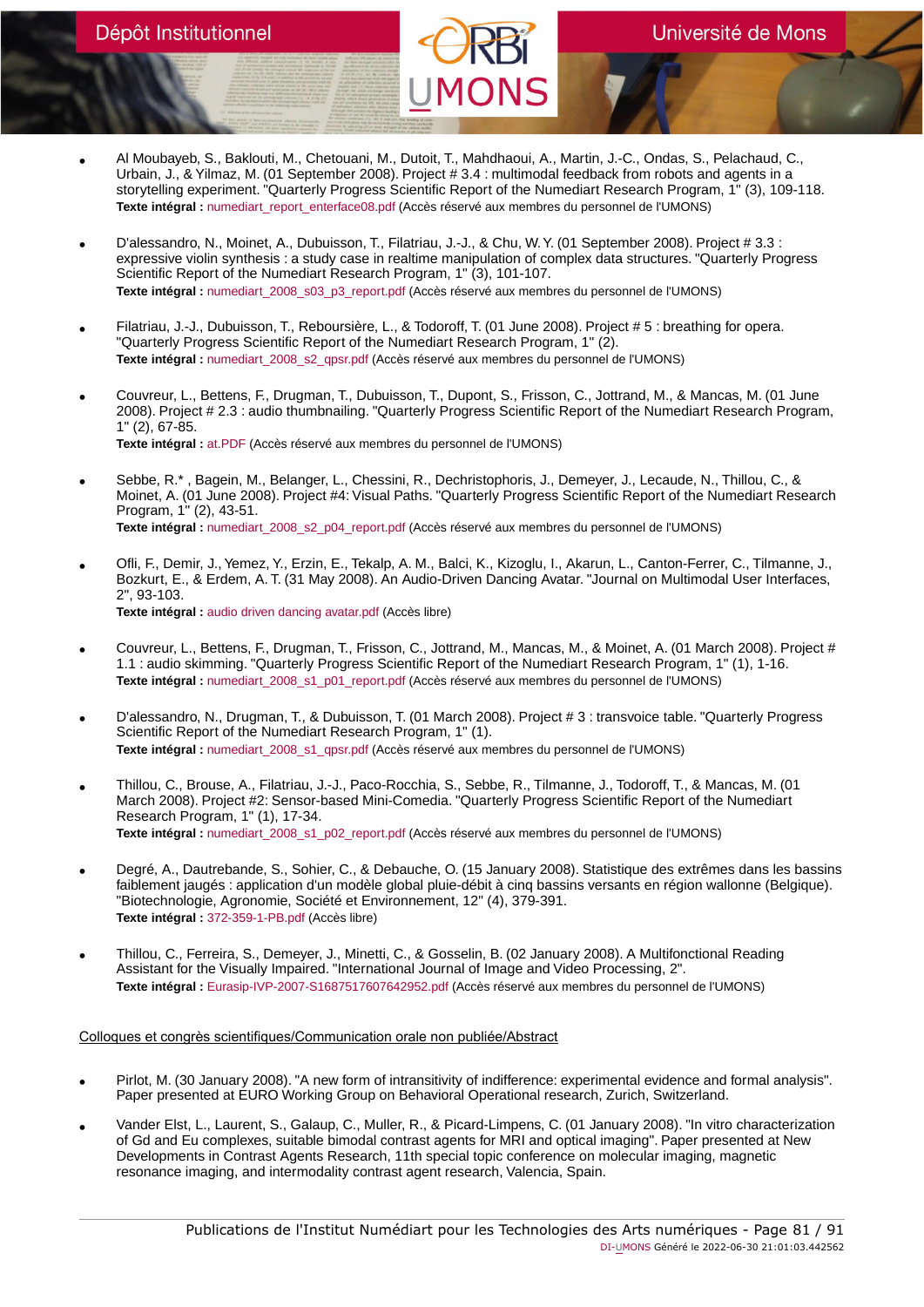Dépôt Institutionnel

- Devuyst, S., Dutoit, T., Ravet, T., Stenuit, P., Kerkhofs, M., & Stanus, E. (2008). "Automatic processing of EEG-EOG-<br>EMG artifacts in sleep stage classification". Paper presented at ICBME'08 International Conference Engineering, Singapore, Unknown/unspecified. **Texte intégral :** [devuyst\\_ICBME08.pdf](https://orbi.umons.ac.be/bitstream/20.500.12907/41262/1/devuyst_ICBME08.pdf) (Accès réservé aux membres du personnel de l'UMONS)
- Mahmoudi, S., Haidar, S., Ihaddadene, N., & Djeraba, C. (2008). "Abnormal Event Detection in Real Time Video". Paper presented at First International Workshop on Multimodal Interactions Analysis of Users in a Controlled Environment, Island of Crete, Greece. **Texte intégral :** [MIAUCE-04.pdf](https://orbi.umons.ac.be/bitstream/20.500.12907/41336/1/MIAUCE-04.pdf) (Accès libre)
- Drugman, T., Dubuisson, T., Moinet, A., D'alessandro, N., & Dutoit, T. (2008). "Voice Source Parameters Estimation by Fitting the Glottal Formant and the Inverse Filtering Open Phase". Paper presented at 16th European Signal Processing Conference, Lausanne, Switzerland. **Texte intégral :** [eusipco08\\_tdtdndaamtd.pdf](https://orbi.umons.ac.be/bitstream/20.500.12907/41265/1/eusipco08_tdtdndaamtd.pdf) (Accès réservé aux membres du personnel de l'UMONS)
- D'alessandro, N., Chu, W. Y., Dubuisson, T., Filatriau, J.-J., & Moinet, A. (2008). "Expressive violin synthesis A study case in real-time manipulation of complex data structures". Paper presented at International Summer Workshop on Multimodal Interfaces, Paris, France. **Texte intégral :** [enterface08\\_project10\\_ndaamtd.pdf](https://orbi.umons.ac.be/bitstream/20.500.12907/41298/1/enterface08_project10_ndaamtd.pdf) (Accès réservé aux membres du personnel de l'UMONS)
- Tilmanne, J., Sebbe, R., & Dutoit, T. (2008). "A database for stylistic human gait modeling and synthesis". Paper presented at International Summer Workshop on Multimodal Interfaces, Paris, France. **Texte intégral :** [enterface08\\_project11\\_jtrstd.pdf](https://orbi.umons.ac.be/bitstream/20.500.12907/41269/1/enterface08_project11_jtrstd.pdf) (Accès réservé aux membres du personnel de l'UMONS)
- Al Moubayeb, S., Baklouti, M., Chetouani, M., Dutoit, T., Mahdhaoui, A., Martin, J.-C., Ondas, S., Pelachaud, C., Urbain, J., & Yilmaz, M. (2008). "Multimodal feedback from robots and agents in a storytelling experiment". Paper presented at International Summer Workshop on Multimodal Interfaces, Paris, France. **Texte intégral :** [enterface08\\_project7\\_tdju.pdf](https://orbi.umons.ac.be/bitstream/20.500.12907/41306/1/enterface08_project7_tdju.pdf) (Accès réservé aux membres du personnel de l'UMONS)
- Drugman, T., Dubuisson, T., Moinet, A., D'alessandro, N., & Dutoit, T. (2008). "Glottal Source Estimation Robustness". Paper presented at Conference on Signal Processing and Multimedia Applications, Porto, Portugal. **Texte intégral :** [sigmap08\\_tdtdamndatd.pdf](https://orbi.umons.ac.be/bitstream/20.500.12907/41270/1/sigmap08_tdtdamndatd.pdf) (Accès réservé aux membres du personnel de l'UMONS)
- Drugman, T., Moinet, A., & Dutoit, T. (2008). "On the Use of Machine Learning in Statistical Parametric Speech Synthesis". Paper presented at Benelearn 2008 - Annual Machine Learning Conference, Spa, Belgium. Texte intégral : benelearn2008 tdamtd.pdf (Accès réservé aux membres du personnel de l'UMONS)
- Delcourt, V., Machy, C., Thillou, C., & Desurmont, X. (2008). "Automatic Reader of Recording Strips". Paper presented at 8th World Conference on Railway Research, Seoul, South Korea. **Texte intégral :** [wcrr2008\\_vdcmcmtxd.pdf](https://orbi.umons.ac.be/bitstream/20.500.12907/41300/1/wcrr2008_vdcmcmtxd.pdf) (Accès réservé aux membres du personnel de l'UMONS)
- Mancas, M. (2008). "Image Perception : Relative Inluence of Bottom-up and Top-Down Attention". Paper presented at 5th International Workshop on Attention in Cognitive Systems, Santorin, Greece.
- Ofli, F., Canton-Ferrer, C., Tilmanne, J., Demir, J., Bozkurt, E., Yemez, Y., Erzin, E., & Tekalp, A. M. (2008). "Audio-Driven Human Body Motion Analysis and Synthesis". Paper presented at ICASSP 2008 - IEEE International Conference on Acoustics, Speech & Signal Processing, Las Vegas, United States - Nevada. **Texte intégral :** [ICASSP 08 music driven body motion.pdf](https://orbi.umons.ac.be/bitstream/20.500.12907/41301/1/ICASSP 08 music driven body motion.pdf) (Accès réservé aux membres du personnel de l'UMONS)
- Bauwens, J.-F., Mahmoudi, S., & Benjelloun, M. (2008). "Segmentation evaluation to improve automatic vertebral segmentation". Paper presented at LID 2008, International conference on medical imaging, Liège, Belgium.
- Mancas, M., Gosselin, B., & Macq, B. (2008). "Attention-based Pathology Visualization in Head and Neck Area". Paper presented at Liège Image Days (1st), Liège, Belgium. **Texte intégral :** [liege.PDF](https://orbi.umons.ac.be/bitstream/20.500.12907/41291/1/liege.PDF) (Accès réservé aux membres du personnel de l'UMONS)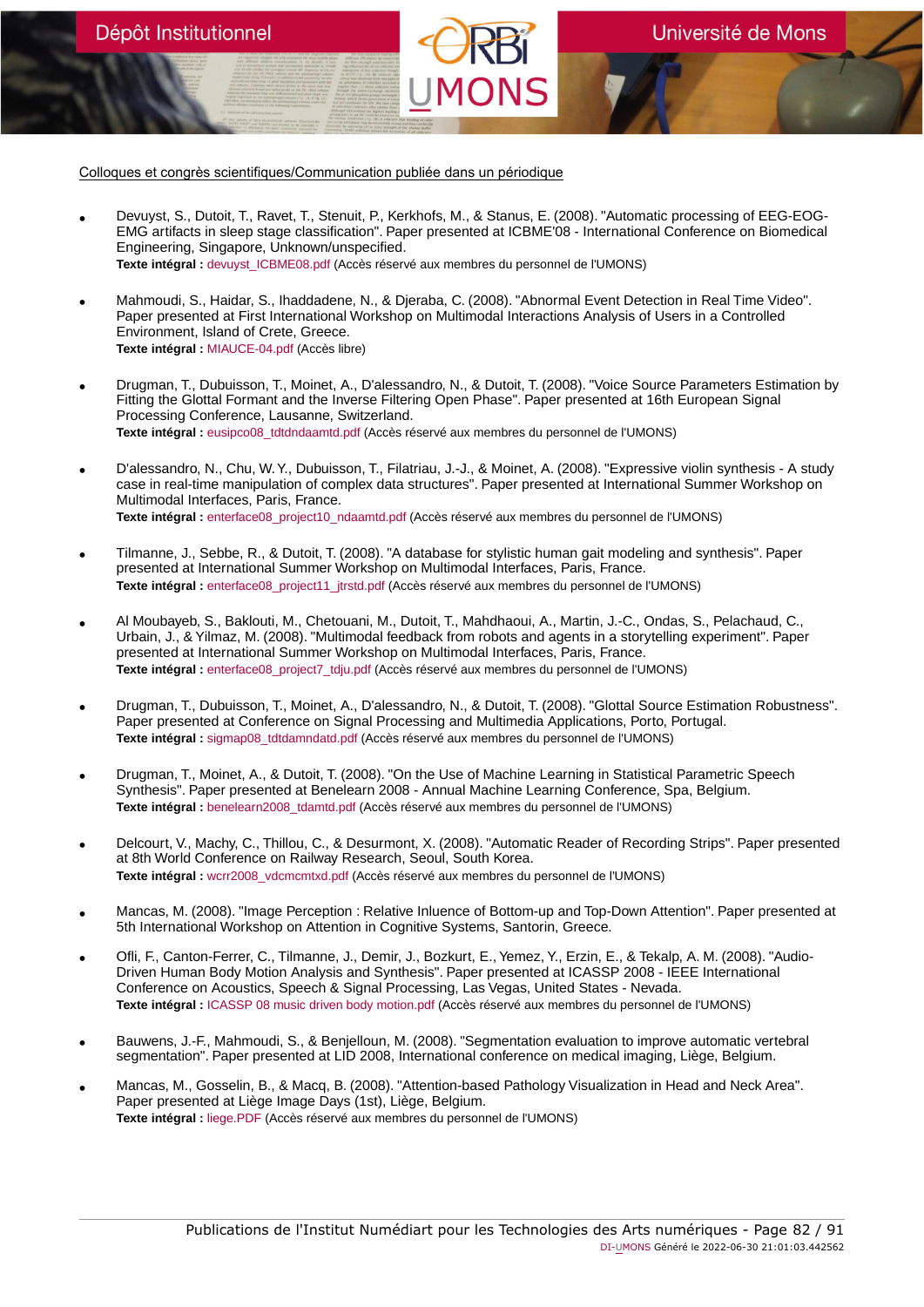# Développements informatiques/Autre

• De Lima, J., Dualibe, F., & Saez, R. (2008). "The MC34700 : 9 to 18V, Quad Output, Integrated MOSFET Power Supply: (http://cache.nxp.com/assets/documents/data/en/data-sheets/MC34700.pdf)".

# 2007

## Parties d'ouvrages/Contribution à des ouvrages collectifs

• Thillou, C., & Gosselin, B. (2007). Natural Scene Text Understanding. In "Vision Systems - Segmentation & Pattern Recognition" (pp. 307-332). I-Tech Education and Publishing. Texte intégral : [VS\\_cmtbg2007.pdf](https://orbi.umons.ac.be/bitstream/20.500.12907/41240/1/VS_cmtbg2007.pdf) (Accès réservé aux membres du personnel de l'UMONS)

### Périodiques scientifiques/Article

- Benzeghiba, M., De Mori, R., Deroo, O., Dupont, S., Erbes, T., Jouvet, D., Fissore, L., Laface, P., Mertins, A., Ris, C., Rose, R., Tyagi, V., & Wellekens, C. (01 October 2007). Automatic Speech Recognition and Speech Variability: a Review. "Speech Communication, 49" (10-11), 763-786.
- DeMori, R., Deroo, O., Dupont, S., Fissore, L., Laface, P., Mertins, A., & Wellekens, C. (01 October 2007). Introduction to the Special Issue on Intrinsic Speech Variation. "Speech Communication, 49" (10-11).
- Mancas, M., Gosselin, B., & Macq, B. (01 September 2007). Perceptual Image Representation. "International Journal of Image and Video Processing, 2007". **Texte intégral :** [eurasip.pdf](https://orbi.umons.ac.be/bitstream/20.500.12907/41258/1/eurasip.pdf) (Accès réservé aux membres du personnel de l'UMONS)
- Mahmoudi, S. (2007). Spine localization and vertebral mobility analysis using faces contours detection. "Annual International Conference of IEEE-EMBS, Engineering in Medicine and Biology Society", 6557-6560.
- Thillou, C., & Gosselin, B. (01 July 2007). Color Text Extraction with Selective Metric-based Clustering. "Computer Vision & Image Understanding [=CVIU], 107" (1-2), 97-107. **Texte intégral :** [color\\_extraction\\_selective.pdf](https://orbi.umons.ac.be/bitstream/20.500.12907/41246/1/color_extraction_selective.pdf) (Accès libre)
- Kostopoulos, K., Moustakas, K., Tzovaras, D., Nikolakis, G., Thillou, C., & Gosselin, B. (01 January 2007). Haptic Access to Conventional 2D Maps for the Visually Impaired. "Journal on Multimodal User Interfaces, 2" (1), 13-19. **Texte intégral :** haptic access conventional 2D maps visual impaired.pdf (Accès libre)

# Ouvrages/Ouvrage publié en tant qu'auteur, traducteur, etc.

• Mancas, M. (2007). "Computational Attention : Towards Attentive Computers". Presses Universitaires de Louvain.

## Ouvrages/Ouvrage collectif publié en tant qu'éditeur ou directeur

• De Mori, R., Deroo, O., Dupont, S., Fissore, L., Laface, P., Mertins, A., Wellekens, C., De Mori, R. (Ed.), Deroo, O. (Ed.), Dupont, S. (Ed.), Fissore, L. (Ed.), Laface, P. (Ed.), Mertins, A. (Ed.), & Wellekens, C. (Ed.). (2007). "Intrinsic Speech Variation and Speech Recognition". Elsevier.

Colloques et congrès scientifiques/Communication orale non publiée/Abstract

• Bettens, F., Couvreur, L., Hancq, J., & Mancas, M. (25 June 2007). "Normalized Auditory Attention Levels for Automatic Audio Surveillance". Paper presented at International Conference on Safety and Security Engineering, Malta.

**Texte intégral :** [safe2007\\_lcfbjhmm.pdf](https://orbi.umons.ac.be/bitstream/20.500.12907/41316/1/safe2007_lcfbjhmm.pdf) (Accès libre)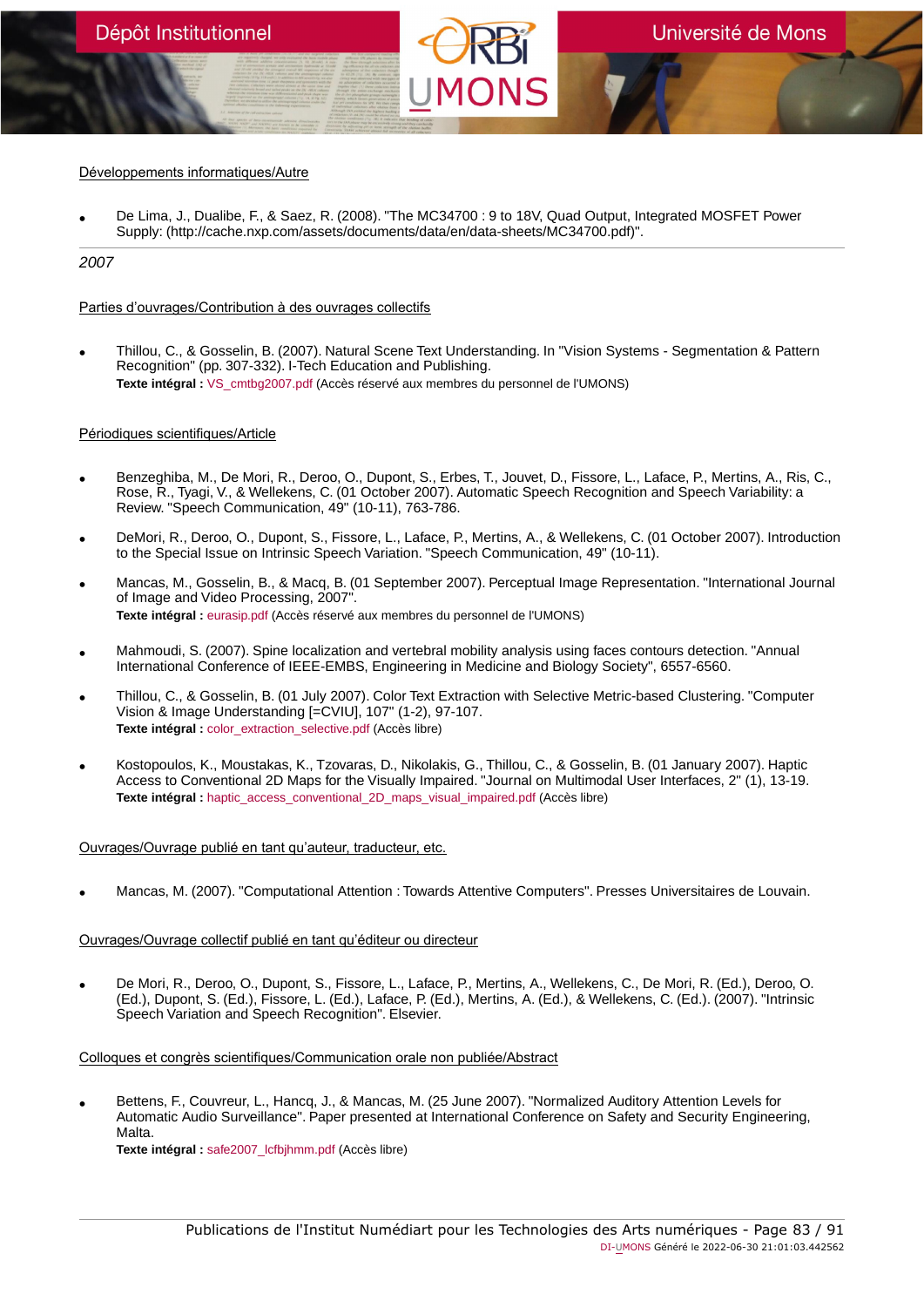• Tilmanne, J., Urbain, J., Vande Wouwer, A., Kothare, M. V., & Kothare, S. V. (13 March 2007). "Actigraphy as a way of distinguishing sleep from wake". Paper presented at 26th Benelux Meeting on Systems and Control, Lommel, Belgium.

### Colloques et congrès scientifiques/Communication publiée dans un périodique

- Beaufort, R., & Thillou, C. (2007). "A Weighted Finite-State Framework for Correcting Errors in Natural Scene OCR". Paper presented at 9th International Conference on Document Analysis and Recognition, Curitiba, Brazil. **Texte intégral :** [icdar2007\\_rbcmt.pdf](https://orbi.umons.ac.be/bitstream/20.500.12907/41275/2/icdar2007_rbcmt.pdf) (Accès réservé aux membres du personnel de l'UMONS[\)07ICDAR.ppt](https://orbi.umons.ac.be/bitstream/20.500.12907/41275/3/07ICDAR.ppt) (Accès réservé aux membres du personnel de l'UMONS)
- Thillou, C., & Mancas, M. (2007). "Comparison between Pen-scanner and Digital Camera Acquisition for Engraved Character Recognition". Paper presented at 2nd International Workshop on Camera-Based Document Analysis and Recognition, Curitiba, Brazil. **Texte intégral :** [pen.PDF](https://orbi.umons.ac.be/bitstream/20.500.12907/41277/1/pen.PDF) (Accès réservé aux membres du personnel de l'UMONS)
- D'alessandro, N., Moinet, A., Dubuisson, T., & Dutoit, T. (2007). "Causal/Anticausal Decomposition for Mixed-Phase Description of Brass and Bowed String Sounds". Paper presented at ICMC 2007 'Immersed Music' - International Computer Music Conference -, Copenhagen, Denmark. **Texte intégral :** [icmc2007-ndaamtdtd.pdf](https://orbi.umons.ac.be/bitstream/20.500.12907/41283/1/icmc2007-ndaamtdtd.pdf) (Accès réservé aux membres du personnel de l'UMONS)
- D'alessandro, N., Babacan, O., Bozkurt, B., Dubuisson, T., Holzapfel, A., Kessous, L., Moinet, A., & Vlieghe, M. (2007). "RAMCESS framework 2.0 Realtime and Accurate Musical Control of Expression in Singing Synthesis". Paper presented at Similar NoE Summer Workshop on Multimodal Interfaces, Istanbul, Turkey. **Texte intégral :** [enterface2007\\_ramcess2\\_project10.pdf](https://orbi.umons.ac.be/bitstream/20.500.12907/41307/1/enterface2007_ramcess2_project10.pdf) (Accès réservé aux membres du personnel de l'UMONS)
- Tilmanne, J., Urbain, J., Vande Wouwer, A., Kothare, M. V., & Kothare, S. V. (2007). "Algorithms for Sleep-Wake Identification using Actigraphy: A Comparative Study and New Results". Paper presented at 21st Annual Meeting of the Associated Professional Sleep Societies, Minneapolis, United States.
- Dutoit, T., Holzapfel, A., Jottrand, M., Moinet, A., Perez, J., & Stylianou, Y. (2007). "Towards a Voice Conversion System Based on Frame Selection". Paper presented at ICASSP 2007 - International Conference on Acoustics, Speech and Signal Processing, Honolulu, United States - Hawaii. doi:10.1109/ICASSP.2007.366962 **Texte intégral :** [icassp2007\\_tdahmjamjpys.pdf](https://orbi.umons.ac.be/bitstream/20.500.12907/41288/1/icassp2007_tdahmjamjpys.pdf) (Accès réservé aux membres du personnel de l'UMONS)
- Mancas, M., Gosselin, B., & Macq, B. (2007). "A Three-Level Computational Attention Model". Paper presented at A ICVS Workshop on Computational Attention & Applications, Bielefeld, Germany. **Texte intégral :** [3L.PDF](https://orbi.umons.ac.be/bitstream/20.500.12907/41282/1/3L.PDF) (Accès réservé aux membres du personnel de l'UMONS)
- Mancas, M., Unay, D., Gosselin, B., & Macq, B. (2007). "Computational Attention for Defect Localisation". Paper presented at A ICVS Workshop on Computational Attention & Applications, Bielefeld, Germany. **Texte intégral :** [Defect.PDF](https://orbi.umons.ac.be/bitstream/20.500.12907/41284/1/Defect.PDF) (Accès réservé aux membres du personnel de l'UMONS)
- Mancas, M., Couvreur, L., Gosselin, B., & Macq, B. (2007). "Computational Attention for Event Detection". Paper presented at A ICVS Workshop on Computational Attention & Applications, Bielefeld, Germany. **Texte intégral :** [event.PDF](https://orbi.umons.ac.be/bitstream/20.500.12907/41304/1/event.PDF) (Accès réservé aux membres du personnel de l'UMONS)

## Colloques et congrès scientifiques/Communication poster

- Auria, A., D'alessandro, N., & Moinet, A. (13 March 2007). "HTS A HMM-based Speech Synthesis System". Poster session presented at Matinée de Chercheurs de la Faculté Polytechnique de Mons, Mons, Belgium. **Texte intégral :** [mdc-hts-2007.pdf](https://orbi.umons.ac.be/bitstream/20.500.12907/41314/1/mdc-hts-2007.pdf) (Accès libre)
- Benjelloun, M. (07 March 2007). "Image Comparison". Poster session presented at Matinée des chercheurs (MDC'2007), Mons, Belgium.
- Benjelloun, M. (07 March 2007). "Analyse et évaluation de la dynamique Viscérale et Vertébrale". Poster session presented at Matinée des chercheurs 2007, Mons, Belgium.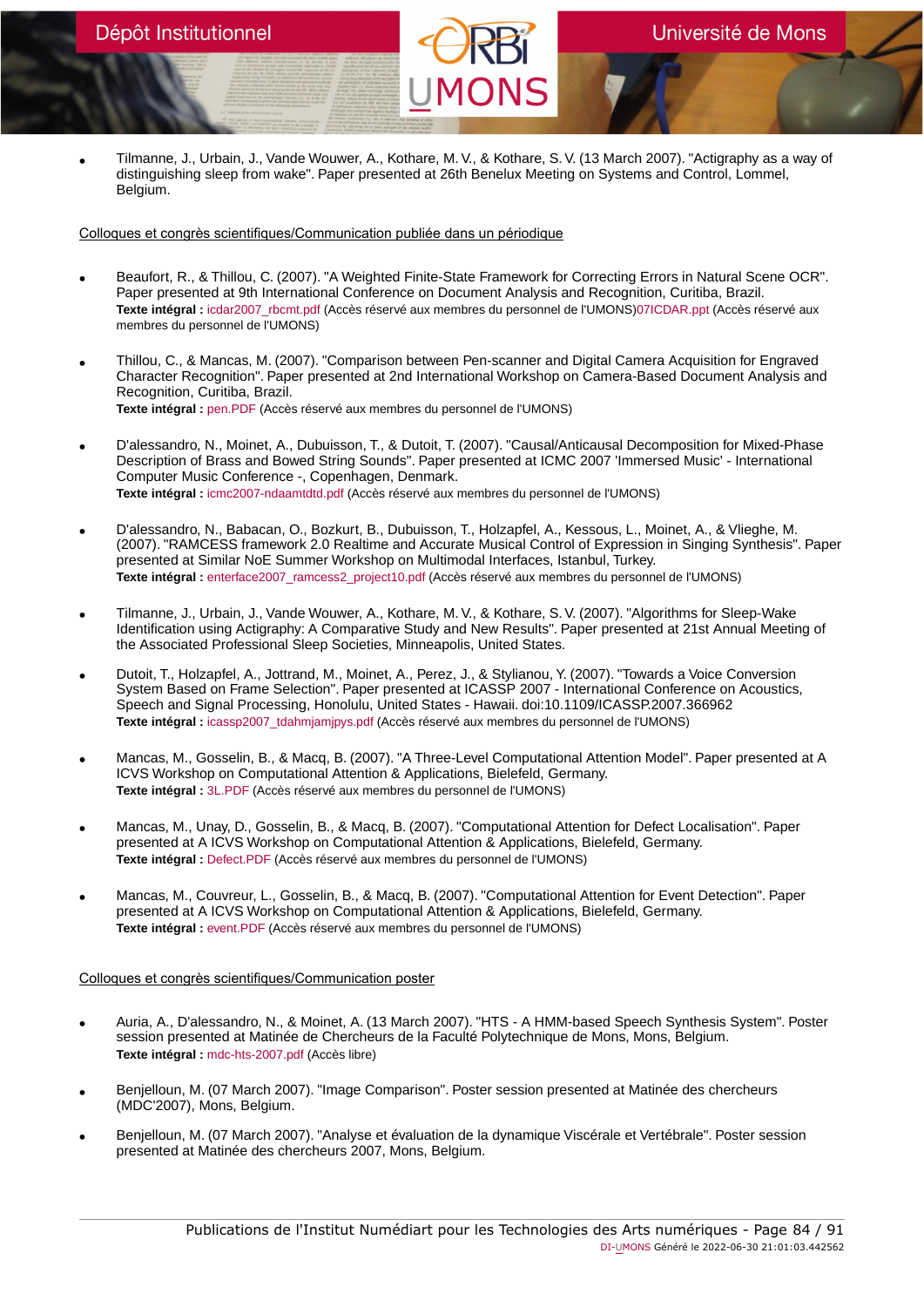# Rapports/Rapport de recherche interne

- Dupont, S. (2007). "FP6 DIVINES Project Final Activity Report Publishable Executive Summary February 2004- January 2007 (Project Nbr. 002034)".
- Dupont, S. (2007). "FP6 DIVINES Project Periodic Activity Report Publishable Executive Summary February 2006- January 2007 (Project Nbr. 002034)".

## Développements informatiques/Autre

- De Lima, J., Saez, R., & Dualibe, F. (2007). "The MC34717 : 5A 1MHz Dual Switch-Mode Power Supply (http://www.nxp.com/assets/documents/data/en/data-sheets/MC34717.pdf)".
- De Lima, J., Saez, R., & Dualibe, F. (2007). "MC34716 : 3A 1MHz Dual Switch-Mode DDR PowerSupply(http://www.nxp.com/assets/documents/data/en/data-sheets/MC34716.pdf)".
- De Lima, J., Saez, R., & Dualibe, F. (2007). "MC34713 : 5A 1MHz Fully Integrated Single Switch-Mode Power Supply (http://www.nxp.com/assets/documents/data/en/data-sheets/MC34713.pdf))".
- De Lima, J., Saez, R., & Dualibe, F. (2007). "MC34712 : 3A 1MHz Fully Integrated DDR Switch-Mode Power Supply (http://cache.freescale.com/files/analog/doc/data\_sheet/MC34712.pdf)".

### 2006

### Périodiques scientifiques/Article

- Benzeghiba, M., De Mori, R., Deroo, O., Dupont, S., Erbes, T., Jouvet, D., Fissore, L., Laface, P., Mertins, A., Ris, C., Rose, R., Tyagi, V., & Wellekens, C. (2006). Automatic speech recognition and intrinsic speech variation. "IEEE International Conference on Acoustics, Speech and Signal Processing. Proceedings".
- Benjelloun, M., Mahmoudi, S., & Tellez, H. (2006). Verterbra Edge Detection and Motion Estimation with Polar Signature. "IEEE International Conference on Image Processing", 761-764.
- Benjelloun, M., Mahmoudi, S., & Tellez, H. (01 January 2006). Vertebra Edge Detection Using Polar Signature. "International Conference on Pattern Recognition, Volume 1, 2006", 476-479.

#### Colloques et congrès scientifiques/Communication orale non publiée/Abstract

• Dutoit, T., & Pietquin, O. (01 January 2006). "Dynamic Bayseian Networks for NLU Simulation with Application to Dialog Optimal Strategy Learning". Paper presented at International Conference on Acoustics, Speech and Signal Processing, Toulouse, France.

## Colloques et congrès scientifiques/Communication publiée dans un ouvrage

• Dupont, S. (2006). "Proceedings of Workshop on Speech Recognition and Intrinsic Variation (SRIV2006)". Paper presented at International Workshop on Speech Recognition and Intrinsic Variation (SRIV'2006), Toulouse, France.

# Colloques et congrès scientifiques/Communication publiée dans un périodique

- Benzeghiba, M., DeMori, R., Deroo, O., Dupont, S., Jouvet, D., Fissore, L., Laface, P., Mertins, A., Ris, C., Rose, R., Tyagi, V., & Wellekens, C. (2006). "Impact of variabilities on speech recognition". Paper presented at SPECOM 2006, 11th International Conference Speech and Computer, Saint Petersburg, Russia.
- Dupont, S., & Ris, C. (2006). "Multiple acoustic and variability estimation models for ASR". Paper presented at International Workshop on Speech Recognition and Intrinsic Variation (SRIV'2006), Toulouse, France.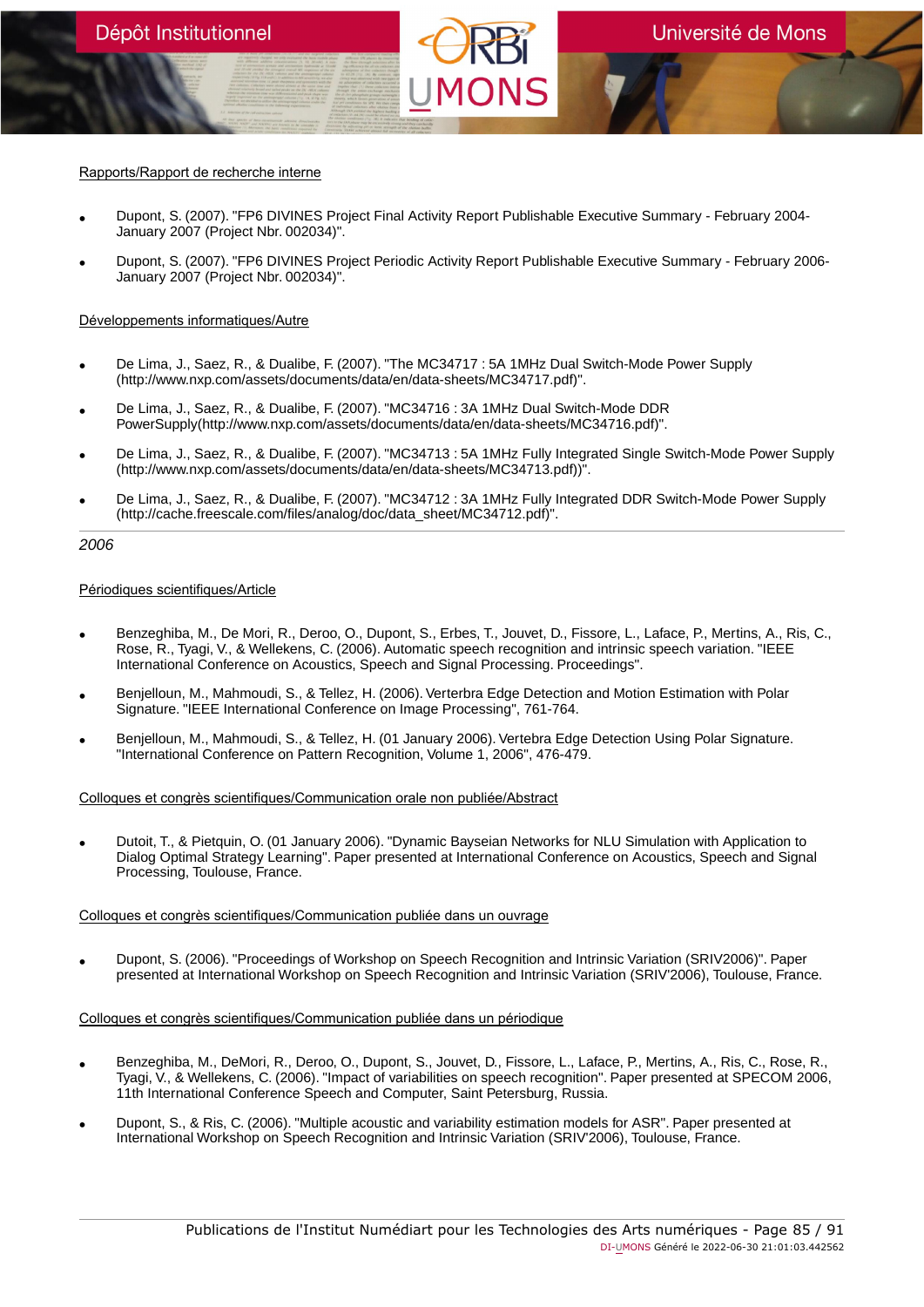# Rapports/Rapport de recherche interne

• Dupont, S. (2006). "FP6 DIVINES Project Periodic Activity Report Publishable Executive Summary - February 2005- January 2006 (Project Nbr. 002034)".

2005

### Colloques et congrès scientifiques/Communication publiée dans un ouvrage

• Dutoit, T. (2005). "Proceedings of the eNTERFACE'05 Summer Workshop on Multimodal Interfaces". Paper presented at eNTERFACE Summer Workshop on Multimodal Interfaces, Mons, Belgium.

### Colloques et congrès scientifiques/Communication publiée dans un périodique

- Dupont, S., Ris, C., Deroo, O., & Poitoux, S. (2005). "Feature Extraction and Acoustic Modeling: an Approach for Improved Generalization across Languages and Accents". Paper presented at IEEE workshop on Automatic Speech Recognition and Understanding (ASRU), San Juan , Unknown/unspecified.
- Couvreur, L., Boite, J.-M., Dupont, S., & Ris, C. (2005). "Confidence Measure Normalization for Robust Selection of ASR Agents". Paper presented at International Conference on Speech and Computer, Patras, Greece.
- Dupont, S., & Ris, C. (2005). "A study of implicit and explicit modeling of coarticulation and pronunciation variation". Paper presented at Interspeech 2005, Lisbonne, Portugal.
- Dupont, S., & Woodruff, P. (2005). "Bimodal combination of speech anf handwriting for improved word recognition". Paper presented at EUSIPCO 2005, Antalya, Turkey.

## Colloques et congrès scientifiques/Communication poster

• Bozkurt, B., Dutoit, T., & Severin, F. (01 January 2005). "HNR extraction in voiced speech, oriented towards voice quality analysis". Poster session presented at EUSIPCO 2005, Antalya, Turkey.

## Rapports/Rapport de recherche interne

• Dupont, S. (2005). "FP6 DIVINES Project Periodic Activity Report Publishable Executive Summary (Project Nbr. 002034): February 2004-January 2005".

## Allocutions et communications diverses/Autre

• Benjelloun, M., & Bauwens, J.-F. (2005). "Poster sur la Dynamique Viscérale et Vertébrale".

#### 2004

### Colloques et congrès scientifiques/Communication orale non publiée/Abstract

- Bozkurt, B., D'Alessandro, C., Doval, B., & Dutoit, T. (01 January 2004). "Improved differential phase spectrum processing for formant tracking". Paper presented at Icslp 2004, Jeju Island, South Korea.
- Dutoit, T. (01 January 2004). "Speech Synthesis : up from state-of-the-art corpus based approaches ?" Paper presented at 30 years of Communication acoustics International Workshop Université de Bochum, Bochum, Germany.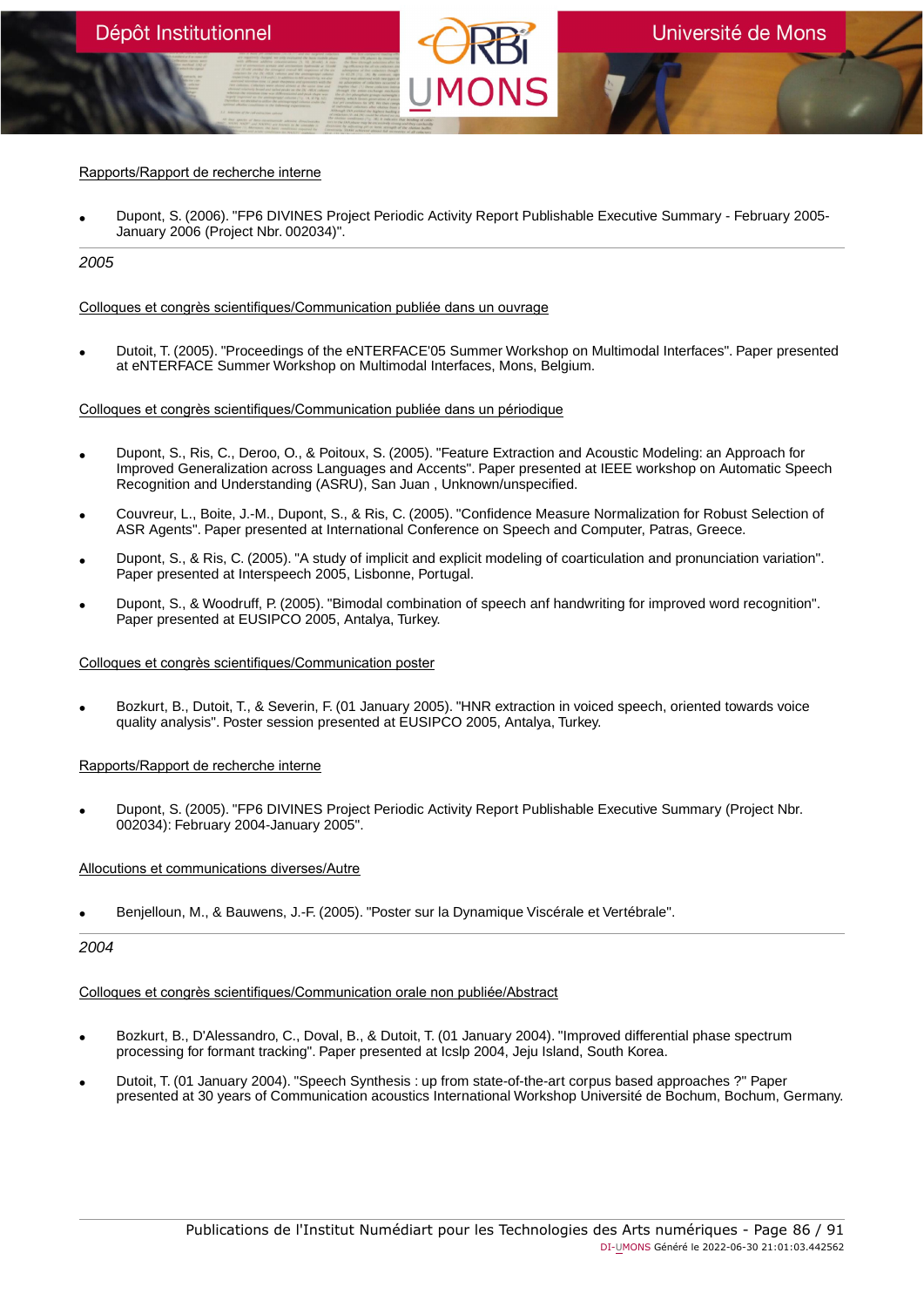• Dupont, S., & Ris, C. (2004). "Combined use of close-talk and throat microphones for improved speech recognition under non-stationary background noise". Paper presented at Robust 2004 ITRW on Robustness Issues in Conversational, .

### Colloques et congrès scientifiques/Communication poster

- Dutoit, T. (01 January 2004). "Unusual Teaching Short-Cuts to the Levinson and Lattice Algorithms". Poster session presented at ICASSP'04, Montréal, Canada.
- Bozkurt, B., D'Alessandro, C., Doval, B., & Dutoit, T. (01 January 2004). "A method for glottal formant frequency estimation". Poster session presented at Icslp 2004, Jeju Island, South Korea.

### Allocutions et communications diverses/Autre

Dépôt Institutionnel

• Arias, C., Bonezzi, R., Boulanger, N., Sezgin, E., Sundell, P., Torres-Gomez, A., & Valenzuela, M. (2004). "Dynamique Viscérale et Vertébrale".

### 2003

#### Colloques et congrès scientifiques/Communication orale non publiée/Abstract

• Bozkurt, B., & Dutoit, T. (01 January 2003). "Mixed-Phase Speech Modeling and Formant Estimation, Using Differential Phase Spectrums". Paper presented at VOQUAL 2003, Genève, Switzerland.

#### Colloques et congrès scientifiques/Communication publiée dans un périodique

• Dupont, S., & Ris, C. (2003). "Robust Feature Extraction and Acoustic Modeling at Multitel: Experiments on the Aurora Databases". Paper presented at Eurospeech 2003, Genève, Switzerland.

#### Mémoires et thèses/Thèse de doctorat

• Mahmoudi, S. (2003). "Indexation de formes planes : application à la reconnaissance multi-vues de modèles 3D". Unpublished doctoral thesis, Université de Mons. Jury: .

#### Brevets/Brevet

- Garudadri, H., Sivadas, S., Hermansky, H., Morgan, N., Wooters, C., Adami, A., Benitez, C., Burget, L., Dupont, S., Grezl, F., Jain, P., Kajarekar, S., & Motlicek, P. (01 October 2003). "Distributed voice recognition system utilizing multistream network feature processing (PCT Patent WO03094152/US2003204394)".
- Dupont, S. (29 January 2003). "Robust Parameters for Noisy Speech Recognition (PCT patent WO2001BE00072 20010425)".
- Garudadri, H., Hermansky, H., Burget, L., Jain, P., Kajarekar, S., Sivadas, S., Dupont, S., Benitez, C., & Morgan, N. (01 January 2003). "System and method for computing and transmitting parameters in a distributed voice recognition system (PCT Patent Patent WO02061727/US2003004720)".

#### Allocutions et communications diverses/Article grand public

• Dupont, S. (2003). FPMs et Multitel battent un record du monde. "Polytech-News (Num. 24)".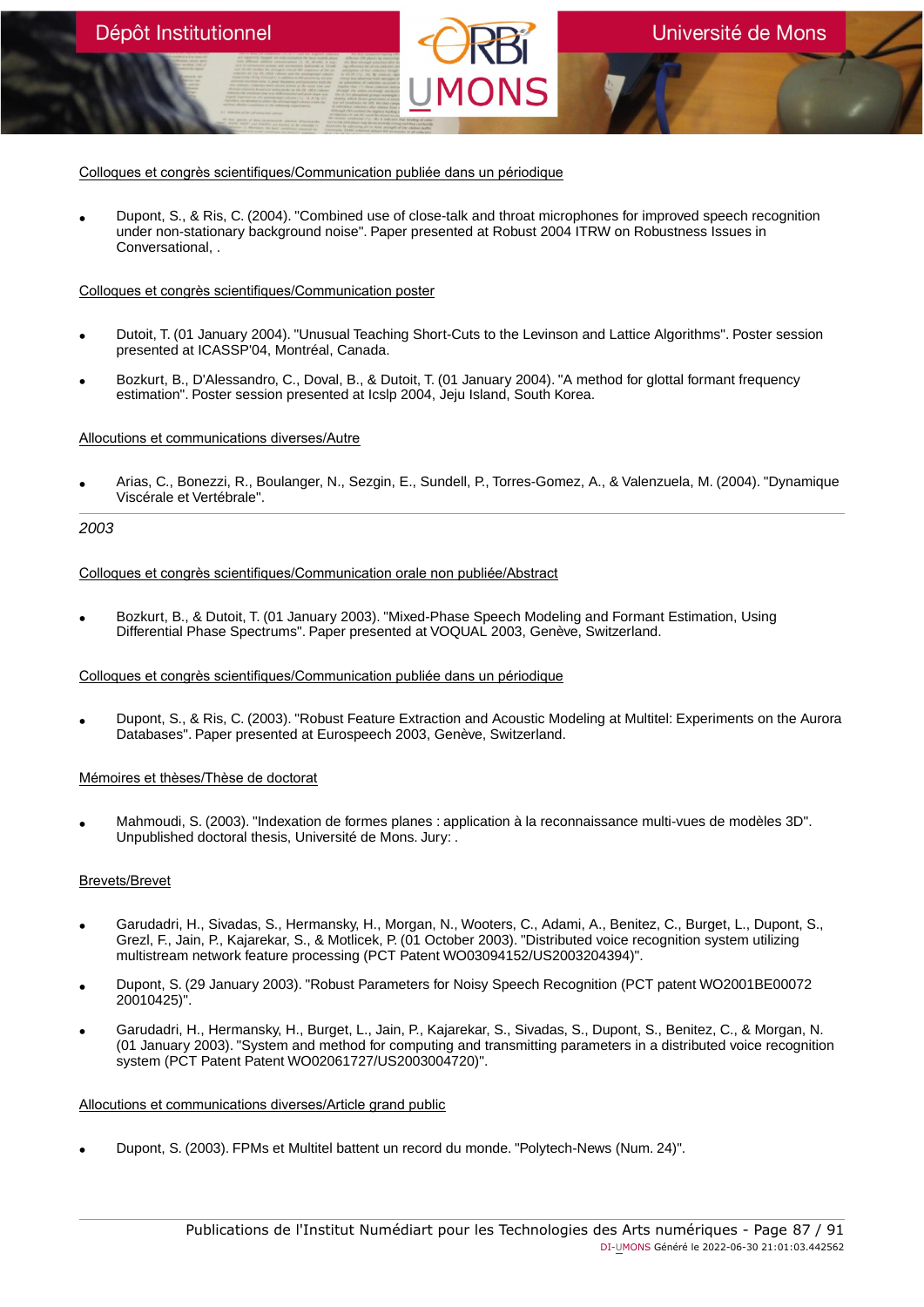# 2002

# Périodiques scientifiques/Article

• Segura, J., Benitez, M., de la Torre, A., Dupont, S., & Rubio, A. (2002). VTS residual noise compensation. "IEEE International Conference on Acoustics, Speech and Signal Processing. Proceedings".

## Colloques et congrès scientifiques/Communication orale non publiée/Abstract

• Bozkurt, B., D'Alessandro, C., Dutoit, T., Pagel, V., & Prudon, R. (01 January 2002). "Improving Quality of MBROLA SYnthesis for Non-Uniform Units Synthesis". Paper presented at IEEE TTS 2002 Workshop, Santa Monica, United States - California.

Colloques et congrès scientifiques/Communication publiée dans un périodique

• Adami, A., Burget, L., Dupont, S., Garudadri, H., Grezl, F., Hermansky, H., Jain, P., Kajarekar, S., Morgan, N., & Sivadas, S. (2002). "Qualcomm-icsi-ogi features for ASR". Paper presented at International Conference on Speech and Language Computing (ICSLP'2002), Denver, United States - Colorado.

### Colloques et congrès scientifiques/Communication poster

• Couvreur, L., Dutoit, T., Malfrère, F., Pagel, V., & Revercez, H. (01 January 2002). "Synthèse Vocale et Reconnaisance de la Parole : Droites Gauches et Mondes Parallèles". Poster session presented at 6è Congrès Français d'Acoustique, Lille, France.

#### 2001

## Colloques et congrès scientifiques/Communication publiée dans un périodique

- Benitez, C., Burget, L., Chen, B., Dupont, S., Garudadri, H., Hermansky, H., Jain, P., Kajarekar, S., & Sivadas, S. (2001). "Robust ASR front-end using spectral-based and discriminant features: experiments on the aurora tasks". Paper presented at Eurospeech 2001, Aalborg Congress and Culture Centre, Denmark.
- Couvreur, C., Couvreur, L., Dupont, S., & Ris, C. (2001). "Fast Adaptation for Robust Speech Recognition in Reverberant Environments". Paper presented at International Workshop on Adaptation Methods for Speech Recognition, Sophia Antipolis, France.
- Dupont, S., & Ris, C. (2001). "Multiband with Contaminated Training Data". Paper presented at CRAC Workshop (Eurospeech 2001 Satelitte event), Aalborg, Denmark.

## 2000

## Périodiques scientifiques/Article

- Dupont, S., & Juergen, L. (01 September 2000). Audio-Visual Speech Modeling for Continuous Speech Recognition. "IEEE Multimedia, 2" (3), 141-151.
- Dupont, S., & Ris, C. (2000). Assessing Local Noise Level Estimation Methods: Application to Noise Robust ASR. "Speech Communication", (34), 141-158.
- Dupont, S., & Cheboub, L. (2000). Fast Speaker Adaptation of Artificial Neural Networks for Automatic Speech Recognition. "IEEE International Conference on Acoustics, Speech and Signal Processing. Proceedings".

## Colloques et congrès scientifiques/Communication publiée dans un périodique

• Dupont, S., & Cheboub, L. (2000). "Fast Speaker Adaptation of HMM/ANN automatic speech recognition systems". Paper presented at IEEE Signal Processing Symposium, Hilvarenbeek, Netherlands.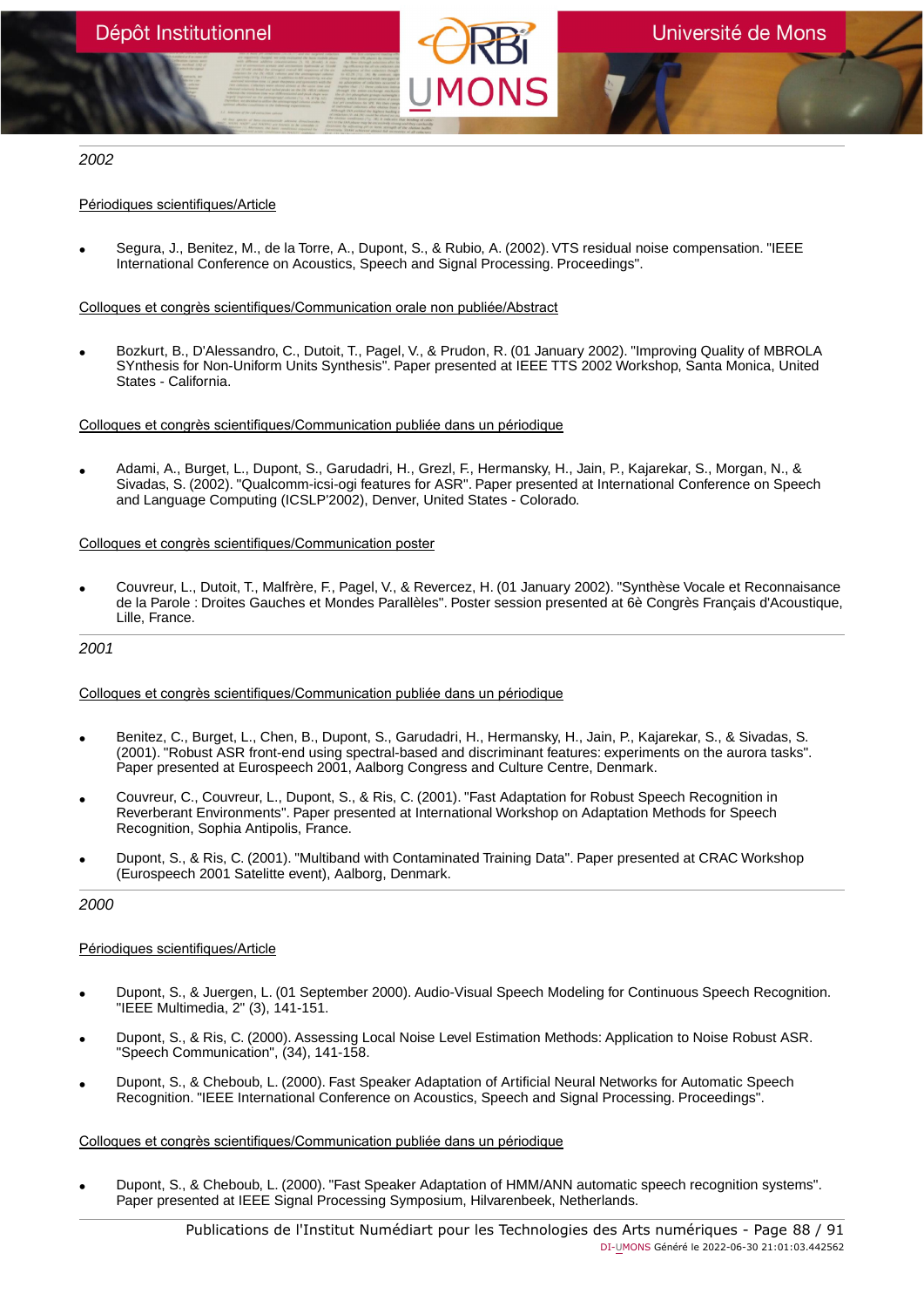• Dutoit, T., & Malfrère, F. (2000). "Alignement automatique du Texte sur la Parole et Extraction de Caractéristiques Prosodiques". Paper presented at Journées Scientifiques et Techniques 97, Avignon, France.

# Rapports/Rapport de recherche interne

- Amdal, I., Blomberg, M., Boite, J.-M., Bourlard, H., Brendborg, M., Christensen, H., Cochard, J.-L., Cernocky, J., Deroo, O., Dupont, S., Elenius, K., Fiser, R., Fontaine, V., Hanzl, V., Hutter, H. P., Hogberg, J., Imperl, B., Johansen, F. T., Kacic, Z., & Wellekens, C. (2000). "Final Report of COST Action 249 Continuous Speech Recognition over the Telephone: Chapter 3 Acoustic Modelling".
- Benjelloun, M. (2000). "Etat d'avancement du logiciel DYNART et du logiciel DYNVIS".

# Mémoires et thèses/Thèse de doctorat

• Dupont, S. (2000). "Etude et développement d'architectures multi-bandes et multi-modales pour la reconnaissance robuste de la parole". Unpublished doctoral thesis, Université de Mons. Jury: .

# Allocutions et communications diverses/Autre

• Benjelloun, M. (2000). "L'utilisation du parallélisme en traitement d'images".

# 1999

## Colloques et congrès scientifiques/Communication publiée dans un périodique

- Dupont, S., & Ris, C. (1999). "Assessing Local Noise Level Estimation Methods". Paper presented at Workshop on Robust Methods For Speech Recognition in Adverse Conditions (Nokia, COST249, IEEE), Tampere, Finland.
- Deroo, O., Dupont, S., & Ris, C. (1999). "Context Dependent Hybrid HMM/ANN Systems for large vocabulary continuous speech recognition system". Paper presented at Eurospeech'99, Budapest, Hungary.

## 1998

## Périodiques scientifiques/Article

• Dupont, S., & Luettin, J. (02 June 1998). Continuous Audio-Visual Speech Recognition. "Lecture Notes in Computer Science, 1406".

## Colloques et congrès scientifiques/Communication publiée dans un périodique

- Dupont, S. (1998). "Missing Data Reconstruction for Robust Automatic Speech Recognition in the Framework of Hybrid HMM/ANN Systems". Paper presented at International Conference on Speech and Language Computing (ICSLP'98), Sydney, Australia.
- Dupont, S., & Luettin, J. (1998). "Using the Multi-Stream Approach for Continuous Audio-Visual Speech Recognition: Experiments on the M2VTS Database". Paper presented at International Conference on Speech and Language Computing (ICSLP'98), Sydney, Australia.
- Dupont, S. (1998). "Reconstruction de Données Manquantes pour la Reconnaissance Robuste de la Parole dans le Cadre des Systèmes Hybrides HMM/ANN". Paper presented at XXIIèmes Journées d'Etudes sur la Parole, Martigny, Switzerland.

## Rapports/Rapport de recherche interne

• Luettin, J., & Dupont, S. (1998). "Continuous Audio-Visual Speech Recognition: Rapport de Recherche Idiap-RR-02- 1998".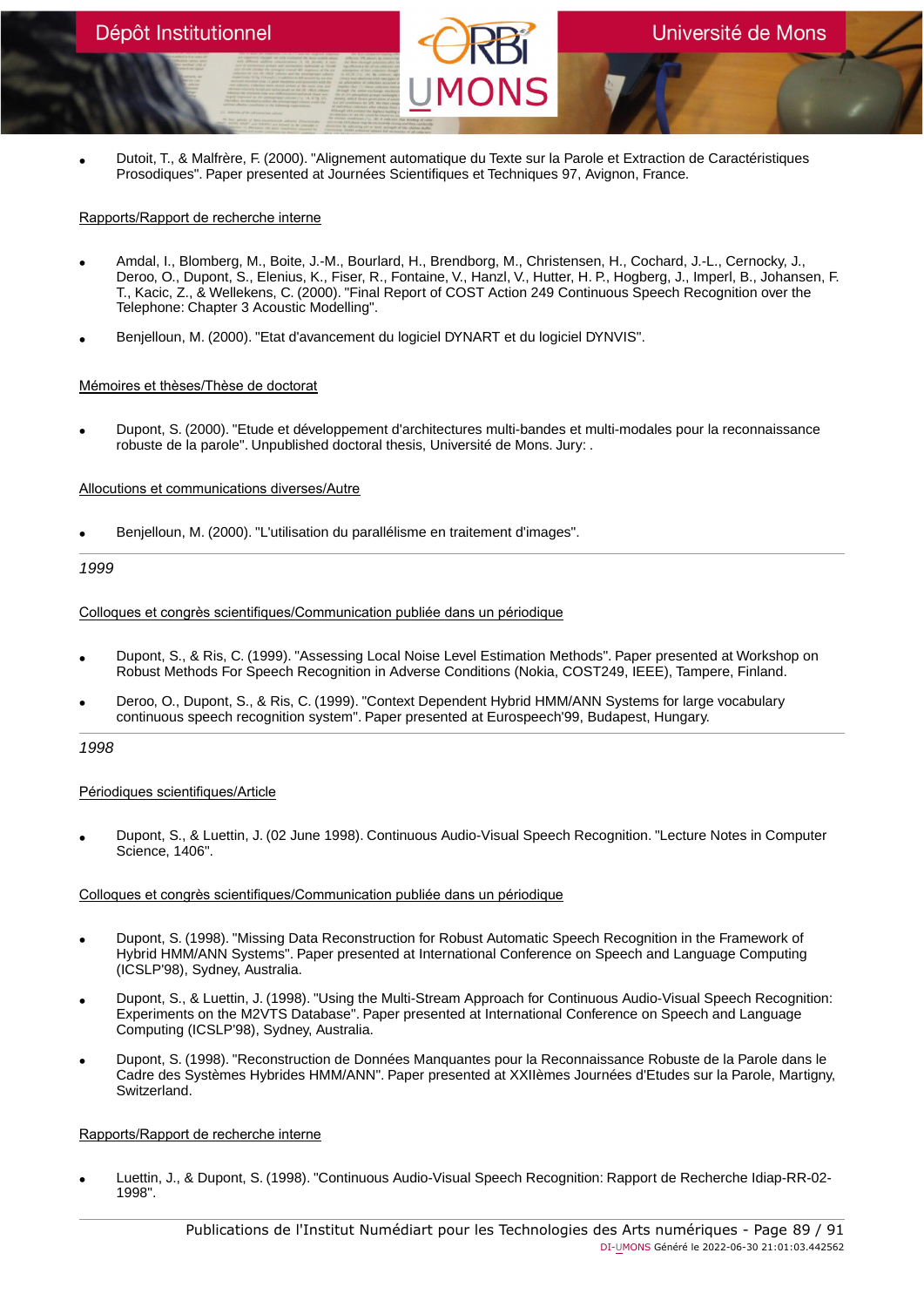## Mémoires et thèses/Thèse de doctorat

• Dualibe, F. (1998). "Design of analogue fuzzy logic controllers in CMOS technologies: implementation, test and applications". Unpublished doctoral thesis, Université de Mons. Jury: Michel, V. (Promotor), Michel, V., Paul, J., & JESPERS, P.

1997

### Périodiques scientifiques/Article

- Bourlard, H., Dupont, S., & Ris, C. (17 December 1997). Multi-Stream Speech Recognition. "CCAI: the Journal for the Integrated Study of Artificial Intelligence, Cognitive Science and Applied Epistemology, 15" (3), 215-234.
- Dupont, S., Boite, J.-M., Bourlard, H., Deroo, O., & Fontaine, V. (1997). Hybrid HMM/ANN Systems for Training Independent Tasks : Experiments on Phonebook and Related Improvements. "IEEE International Conference on Acoustics, Speech and Signal Processing. Proceedings".
- Bourlard, H., & Dupont, S. (1997). Subband-based Speech Recognition. "IEEE International Conference on Acoustics, Speech and Signal Processing. Proceedings".

### Ouvrages/Ouvrage publié en tant qu'auteur, traducteur, etc.

• Pirlot, M., & Vincke, P. (1997). "Semiorders: Properties, Representations, Applications". Kluwer Academic Publishers.

# Colloques et congrès scientifiques/Communication publiée dans un périodique

- Dupont, S., Boite, J.-M., Ris, C., Deroo, O., Fontaine, V., & Zanoni, L. (1997). "Context Independent and Context Dependent Hybrid HMM/ANN Systems for Training Independent Tasks". Paper presented at EUROSPEECH'97, Rhodes, Greece.
- Dupont, S., & Bourlard, H. (1997). "Using Multiple Time Scales in a Multi-Stream Recognition System". Paper presented at EUROSPEECH'97, Rhodes, Greece.
- Dupont, S., Ris, C., & Bourlard, H. (1997). "Robust Speech Recognition Based on Multi-Stream Features". Paper presented at ESCA/NATO Workshop on Robust Speech Recognition for Unknown Communication Channels, Pont-à-Mousson, France.
- Boite, J.-M., Dupont, S., Ris, C., Bataille, F., Deroo, O., Fontaine, V., & Zanoni, L. (1997). "STRUT : Un logiciel complet pour l'entrainement et la reconnaissance de la parole". Paper presented at Premières Journées Scientifiques et Techniques FRANCIL, Avignon, France.

## Rapports/Rapport de recherche interne

- Dupont, S. (1997). "Using the Multi-Stream Approach for Continuous Audio-Visual Speech Recognition: Experiments on the M2VTS Database".
- Dupont, S., Bourlard, H., & Ris, C. (1997). "Robust Speech Recognition based on Multi-Stream Features: Rapport de Recherche Idiap-RR-01-1997".
- Dupont, S., Bourlard, H., & Ris, C. (1997). "Using the Multi-Stream Approach for Continuous Audio-Visual Speech Recognition: Rapport de Recherche Idiap-RR-14-1997".

1996

## Périodiques scientifiques/Article

• Benjelloun, M., Finet, E., & Libert, G. (1996). L'inspection en temps réel à grande vitesse. "Real-Time & Embedded Systems".